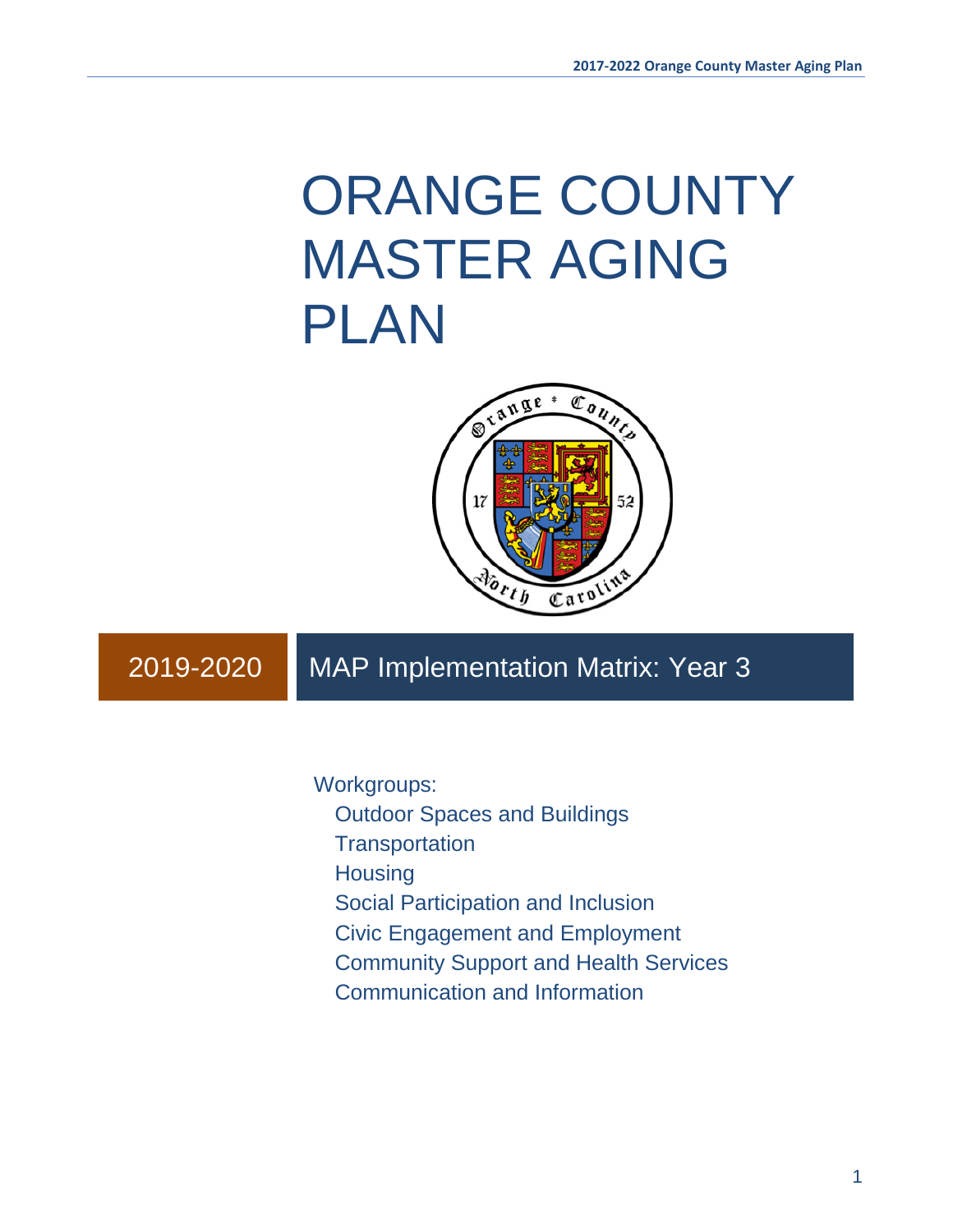# **Orange County Master Aging Plan Implementation Matrix: Year 3: 2019/20**

#### **[Outdoor Spaces & Buildings Workgroup](#page-3-0)**

Objective 1.1: Increase engagement of older adults in planning, monitoring, and maintenance processes.

Objective 1.2: Improve accessibility, availability, convenience, and use of outdoor spaces and buildings.

Objective 1.3: Create and implement county and town development and construction regulations and standards that address senior mobility challenges.

Objective 8.1: Increase the accessibility of information regarding available programs, services, and resources.

## **[Transportation Workgroup](#page-12-0)**

Objective 2.1: Expand availability and improve transportation options for older adults.

Objective 2.2: Improve collaboration among public and private transportation services to overcome barriers to mobility.

Objective 2.3: Increase access to transportation information and travel training.

Objective 8.1: Increase the accessibility of information regarding available programs, services, and resources.

## **Housing [Workgroup](#page-18-0)**

Objective 3.2: Develop new affordable senior housing (rental and ownership, including supported housing).

Objective 3.3: Modify and repair existing housing for safety and accessibility.

- Objective 3.4: Educate the public about housing options in later life, emphasizing the importance of accessibility, safety, and maintenance.
- Objective 3.5: Activate the community to support and improve quality of life for older adults living in long-term care settings.

Objective 3.6: Support Orange County residents to age in community.

Objective 8.1: Increase the accessibility of information regarding available programs, services, and resources.

## **[Social Participation](#page-28-0) and Inclusion Workgroup**

Objective 4.1: Expand opportunities for educational, intergenerational, and cultural programming.

Objective 5.1: Ensure a welcoming, inclusive, and livable community.

Objective 5.2: Promote social inclusion and community cohesion at the senior centers and other community locations.

Objective 7.1: Increase awareness and use of available health and wellness resources.

Objective 8.1: Increase the accessibility of information regarding available programs, services, and resources.

## **[Civic Engagement & Employment Workgroup](#page-40-0)**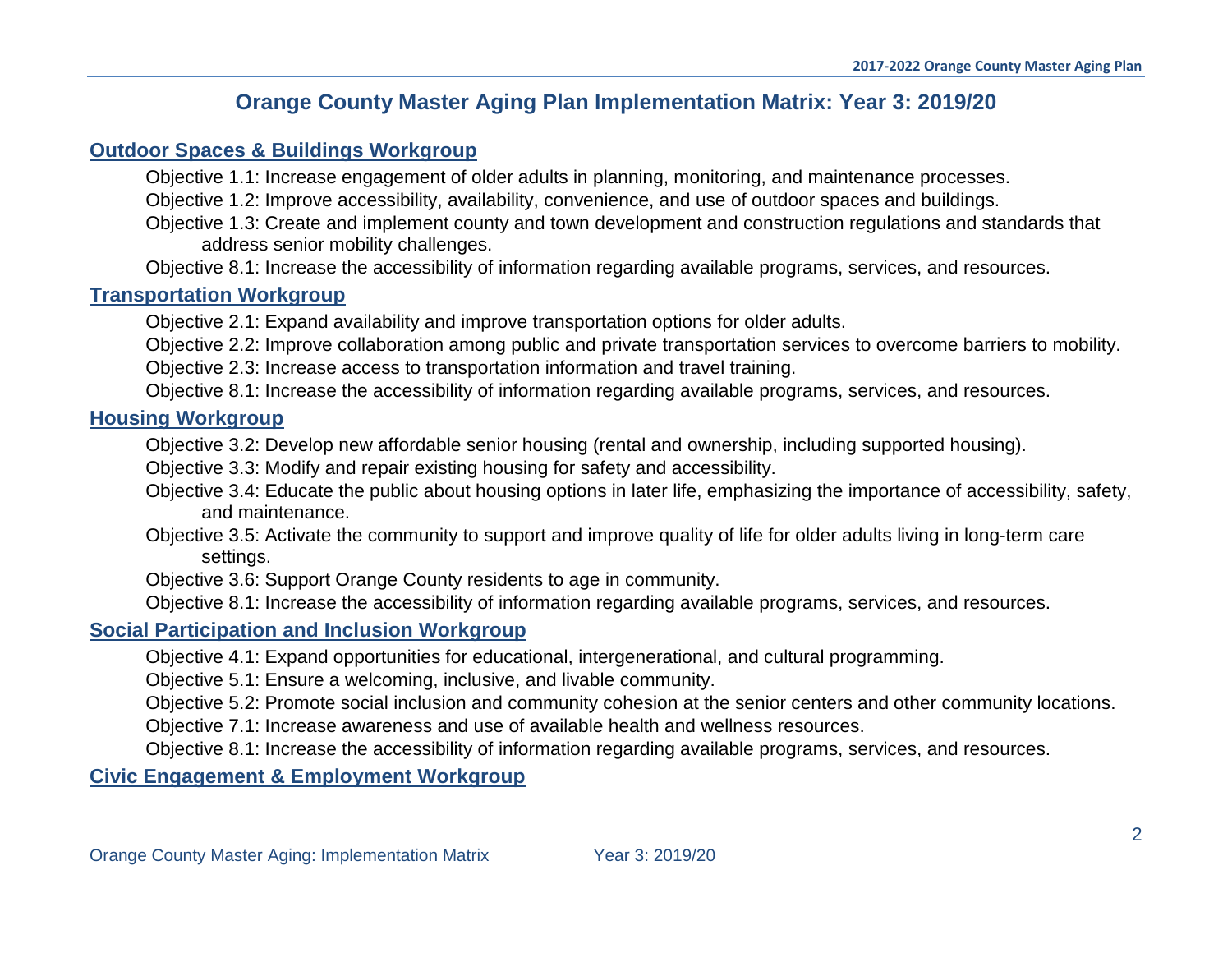- Objective 6.1: Create effective pathways for older adults to secure fairly compensated employment, including traditional, alternative, and entrepreneurial options.
- Objective 6.2: Expand opportunities for older adults to gain both job-seeking and on-the-job skills.
- Objective 6.3: Promote the value of an experienced workforce to local employers.
- Objective 6.4: Expand enriching volunteer opportunities for older adults.
- Objective 8.1: Increase the accessibility of information regarding available programs, services, and resources.

## **[Community Support & Health Services](#page-45-0) Workgroup**

- Objective 7.2: Expand services to help older adults age in their homes and communities.
- Objective 7.3: Improve collaboration between medical providers and OCDOA.
- Objective 7.4: Address the problem of food insecurity among older adults.
- Objective 7.5: Promote and support the growth of the "Village"/neighborhood model of community support across all of Orange County for individuals aging in their homes.
- Objective 7.6: Support planning for and fulfillment of individual goals in all stages at the end of life.
- Objective 6.4: Expand enriching volunteer opportunities for older adults.
- Objective 5.1: Ensure a welcoming, inclusive, and livable community.
- Objective 3.5: Activate the community to support and improve quality of life for older adults living in long-term care settings.
- Objective 8.1: Increase the accessibility of information regarding available programs, services, and resources.

## **[Communication and Information: All Workgroup + OCDOA Communication Dept](#page-71-0).**

Objective 8.1: Increase the accessibility of information regarding available programs, services, and resources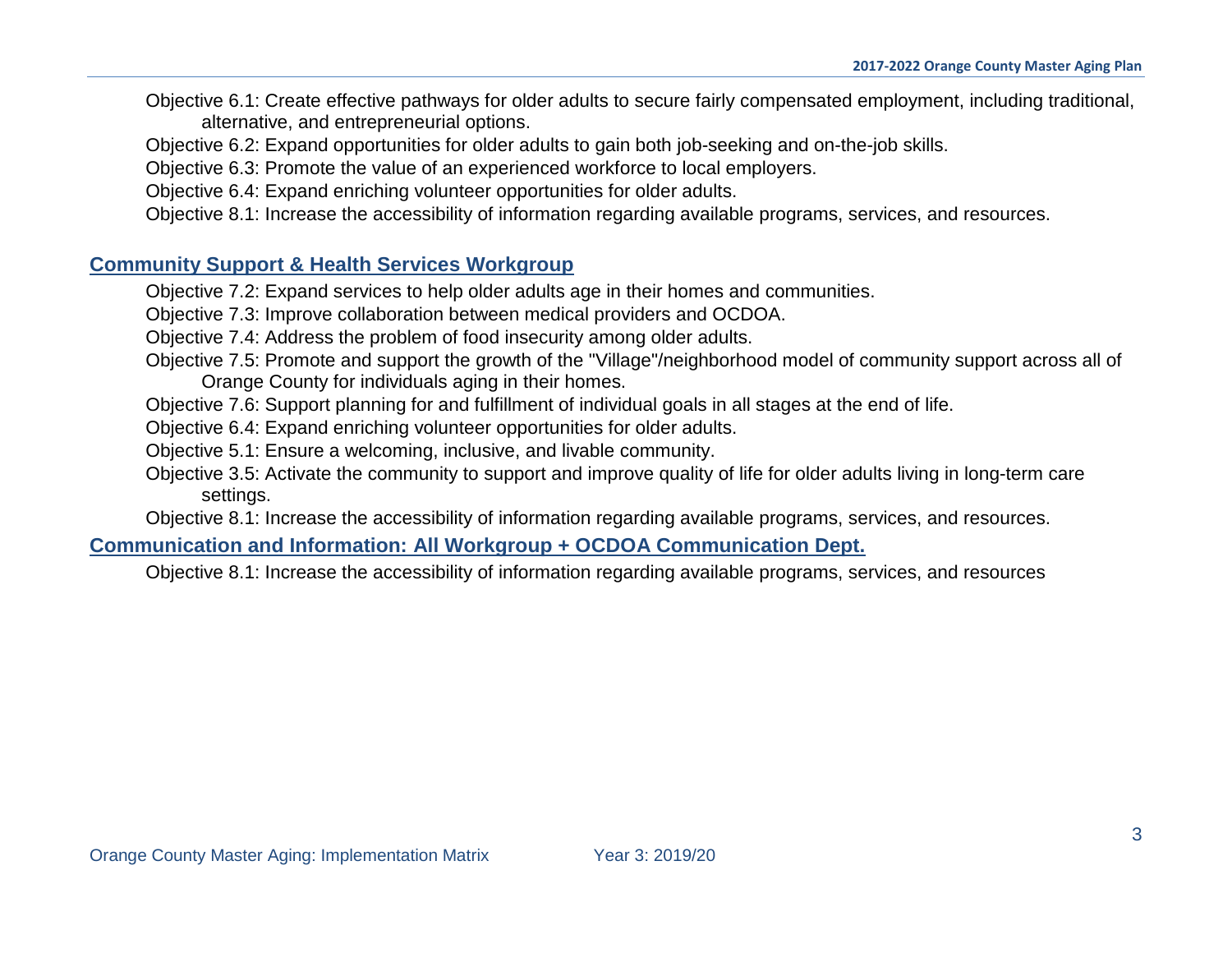# **Outdoor Spaces and Buildings Workgroup – Year 3 Priorities**

<span id="page-3-0"></span>

| <b>Indicator</b>                                                                                                                                                                                                                       | <b>Lead Agency</b>                                                                                       | <b>Status</b><br>October 2019                                                                                                         | <b>Status</b><br><b>January 2020</b>                     | <b>Status</b><br><b>April 2020</b>                                                                                                                                        | <b>Status</b><br><b>July 2020</b> |  |  |
|----------------------------------------------------------------------------------------------------------------------------------------------------------------------------------------------------------------------------------------|----------------------------------------------------------------------------------------------------------|---------------------------------------------------------------------------------------------------------------------------------------|----------------------------------------------------------|---------------------------------------------------------------------------------------------------------------------------------------------------------------------------|-----------------------------------|--|--|
|                                                                                                                                                                                                                                        |                                                                                                          | Objective 1.1: Increase engagement of older adults in planning, monitoring, and maintenance processes.                                |                                                          |                                                                                                                                                                           |                                   |  |  |
| relative to outdoor spaces and buildings.                                                                                                                                                                                              |                                                                                                          | Strategy 1.1.1: Increase channels of communication and collaboration between older adults and planning organizations in Orange County |                                                          |                                                                                                                                                                           |                                   |  |  |
| 1.1.1a. A<br>representative from the<br><b>Orange County</b><br>Department on Aging<br>(OCDOA) Advisory<br>Board on Aging is<br>added to the<br>Intergovernmental<br>Parks Workgroup.                                                  | <b>OCDOA</b>                                                                                             | Two representatives, Parks<br>and Rec from CH and<br>Mebane, plan to attend 10/9<br>meeting                                           | Representatives were<br>not able to attend as<br>planned | Two workgroup<br>members planned to<br>attend the event 4/8<br>(postponed due to<br>COVID-19).<br>Opportunity to present<br>a few key points from<br>MAP at next meeting. | On hold due to COVID-<br>19       |  |  |
| 1.1.1c. Increased<br>communication from<br>and to nature-related<br>organizations<br>regarding natural areas<br>and other public<br>outdoor spaces is<br>achieved through town<br>Planning and Parks<br>and Recreation<br>Departments. | <b>OCDOA</b>                                                                                             | Ongoing<br>Identified two additional<br>email listservs that can be<br>forwarded to the workgroup<br>members                          | Ongoing                                                  |                                                                                                                                                                           |                                   |  |  |
| Strategy 1.1.2: Provide both traditional and innovative means of monitoring and reporting maintenance issues about the condition of outdoor<br>spaces and public buildings.                                                            |                                                                                                          |                                                                                                                                       |                                                          |                                                                                                                                                                           |                                   |  |  |
| 1.1.2b. Staff are<br>assigned to respond to<br>public building<br>maintenance requests,<br>with status updates<br>and explanations for<br>actions taken/not                                                                            | Orange<br><b>County Asset</b><br>Management<br>Service<br>(OCAMS),<br>DEAPR, town<br><b>Public Works</b> | Work order system and<br>policies in place to respond<br>to email requests already in<br>place                                        | Ongoing                                                  | Ongoing                                                                                                                                                                   | Ongoing                           |  |  |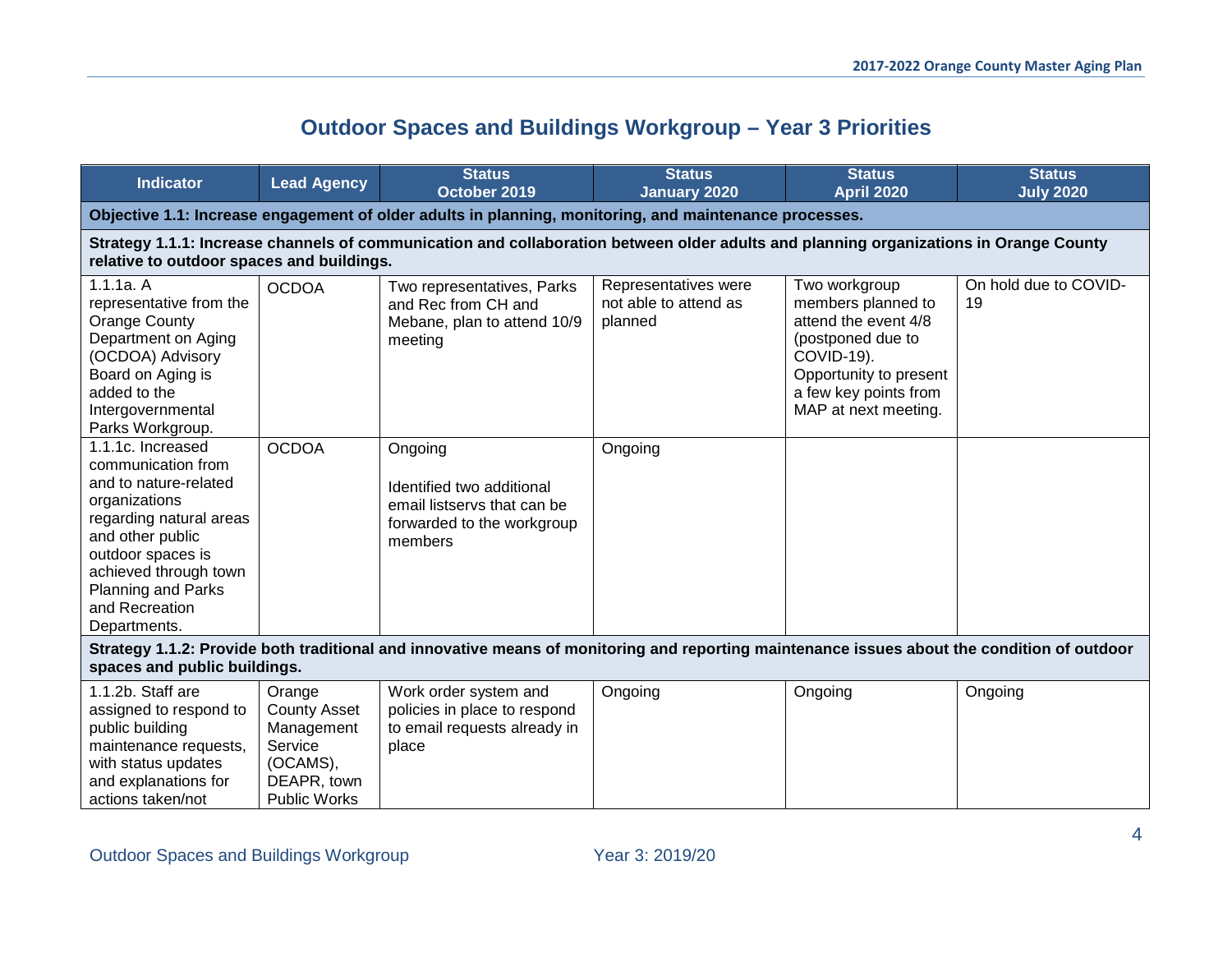| <b>Indicator</b>                                                                                                                           | <b>Lead Agency</b>                                                                                                                                               | <b>Status</b><br>October 2019                                                                                                                                                                                                                                                                                                                                                                                                                                                                                                                 | <b>Status</b><br><b>January 2020</b> | <b>Status</b><br><b>April 2020</b>                                  | <b>Status</b><br><b>July 2020</b> |
|--------------------------------------------------------------------------------------------------------------------------------------------|------------------------------------------------------------------------------------------------------------------------------------------------------------------|-----------------------------------------------------------------------------------------------------------------------------------------------------------------------------------------------------------------------------------------------------------------------------------------------------------------------------------------------------------------------------------------------------------------------------------------------------------------------------------------------------------------------------------------------|--------------------------------------|---------------------------------------------------------------------|-----------------------------------|
| taken.                                                                                                                                     | and Parks and<br>Recreation<br>departments,<br><b>OCDOA</b>                                                                                                      |                                                                                                                                                                                                                                                                                                                                                                                                                                                                                                                                               |                                      |                                                                     |                                   |
| 1.1.2c. Training<br>programs on using<br>monitoring and<br>reporting systems are<br>provided at OCDOA.                                     | Orange<br><b>County Asset</b><br>Management<br>Service<br>(OCAMS),<br>DEAPR, town<br>Public Works<br>and Parks and<br>Recreation<br>departments,<br><b>OCDOA</b> | Identified places to share<br>information related to the<br>systems currently in place to<br>report:<br>• Advisory Board meeting<br>• Senior Times<br>• Pertinent OCDOA<br>classes, especially Tech<br>Team classes                                                                                                                                                                                                                                                                                                                           | Ongoing                              | Ongoing                                                             |                                   |
| buildings.                                                                                                                                 |                                                                                                                                                                  | Strategy 1.1.3: Enhance advocacy efforts by and on behalf of older adults relative to the planning and use of public outdoor spaces and                                                                                                                                                                                                                                                                                                                                                                                                       |                                      |                                                                     |                                   |
| 1.1.3a. At least one<br>older adult is on every<br>county and town<br>Advisory Board that<br>has input on outdoor<br>spaces and buildings. | Advisory<br>Board on<br>Aging,<br><b>OCDOA</b>                                                                                                                   | • Older adults already sit on<br>many boards. Working to<br>identify all the boards and<br>learn about their<br>membership policies. Will<br>advocate for designated<br>spot for older adults if not<br>already in place.<br>• Hillsborough Parks and<br>Rec board is moving to a<br>10-member board with<br>designated spots (one<br>55+ and one teen) -<br>approved in June,<br>recruiting now.<br>• County positions are by<br>township. Identified as an<br>opportunity for advocacy.<br>• Carrboro board has<br>representative positions | Ongoing                              | New board member to<br>Hillsborough town<br>board is an older adult | Ongoing                           |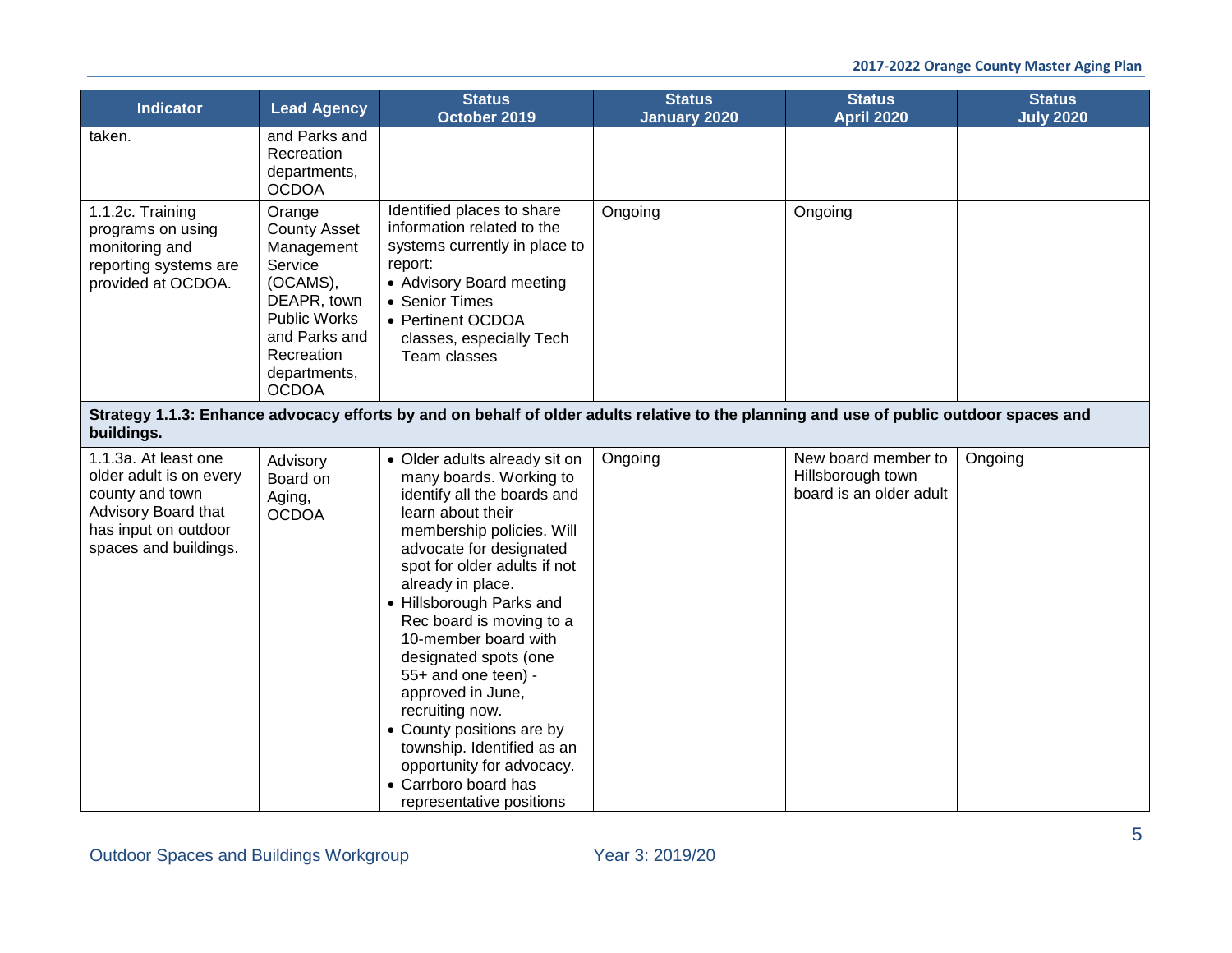| <b>Indicator</b>                                                                                                     | <b>Lead Agency</b>                                    | <b>Status</b><br>October 2019                                                                                                                                                                                                                                                            | <b>Status</b><br><b>January 2020</b>                                                          | <b>Status</b><br><b>April 2020</b>                                                                                                                                                                                                                                                                                                                                                                                                                                             | <b>Status</b><br><b>July 2020</b>                                                                                                                                                                                                                                                                                                                                                                                                                                                                                                                                                                                                                         |
|----------------------------------------------------------------------------------------------------------------------|-------------------------------------------------------|------------------------------------------------------------------------------------------------------------------------------------------------------------------------------------------------------------------------------------------------------------------------------------------|-----------------------------------------------------------------------------------------------|--------------------------------------------------------------------------------------------------------------------------------------------------------------------------------------------------------------------------------------------------------------------------------------------------------------------------------------------------------------------------------------------------------------------------------------------------------------------------------|-----------------------------------------------------------------------------------------------------------------------------------------------------------------------------------------------------------------------------------------------------------------------------------------------------------------------------------------------------------------------------------------------------------------------------------------------------------------------------------------------------------------------------------------------------------------------------------------------------------------------------------------------------------|
|                                                                                                                      |                                                       | for seniors and teens.                                                                                                                                                                                                                                                                   |                                                                                               |                                                                                                                                                                                                                                                                                                                                                                                                                                                                                |                                                                                                                                                                                                                                                                                                                                                                                                                                                                                                                                                                                                                                                           |
| 1.1.3b. A volunteer<br>workgroup focused on<br>advocacy for outdoor<br>spaces is formed and<br>facilitated by OCDOA. | Advisory<br>Board on<br>Aging,<br><b>OCDOA</b>        | • Currently happening<br>through Aging Advisory<br>groups.<br>• Project EngAGE could<br>create an SRT for outdoor<br>spaces advocacy group<br>which can look at elected<br>official agendas for<br>important issues and<br>attend meetings to<br>represent interests of<br>older adults. | Exploring options for<br>listserv communication<br>about advocacy issues<br>and opportunities | Discussed during<br>meeting, workgroup<br>members will meet to<br>plan/organize:<br>1. How to form this<br>group (Next group<br>of Project EngAGE,<br>county and Project<br>EngAGE listservs)<br>2. What it would<br>advocate for?<br>(More funding for<br>rec and outdoor,<br>aging services.<br>Volunteers for<br>activities like hikes,<br>ideas for rec on<br>what to do for<br>activities,<br>programing)<br>3. Identified indicators<br>it might be able to<br>focus on. | Planning meeting held<br>with discussion of the<br>following.<br>· Goals:<br>o Indicator 1.2.1e<br>o Identify resources<br>for enhancements to<br>outdoor spaces in<br>OC, including<br>volunteers.<br>o Help older adults to<br>use the Interactive<br>Trails Map (1.2.1f)<br>o Advocating for<br>programming using<br>outdoor spaces in<br><b>OC</b><br>• Meeting quarterly or<br>every other month.<br>• Workgroup leader<br>reaching out to<br>colleagues for help<br>recruiting volunteers.<br>• Promoting use of<br>outdoor spaces during<br>COVID by discussing<br>safety, importance of<br>physical activity, using<br>outdoor spaces to<br>cope. |
| public buildings.                                                                                                    |                                                       | Strategy 1.1.4: Increase awareness on the part of older adults about design/planning standards and guidelines relative to outdoor spaces and                                                                                                                                             |                                                                                               |                                                                                                                                                                                                                                                                                                                                                                                                                                                                                |                                                                                                                                                                                                                                                                                                                                                                                                                                                                                                                                                                                                                                                           |
| 1.1.4a. Presentations<br>to groups with large<br>numbers of older<br>adults (e.g., nature                            | Orange<br>County and<br>town Planning<br>Departments, | Ongoing<br>Considering presenting at<br>meetings such as Project                                                                                                                                                                                                                         | Ongoing                                                                                       | Could discuss at the<br>next Inter-<br><b>Governmental Parks</b><br>Work Group, or                                                                                                                                                                                                                                                                                                                                                                                             | On Hold due to COVID-<br>19 Pandemic                                                                                                                                                                                                                                                                                                                                                                                                                                                                                                                                                                                                                      |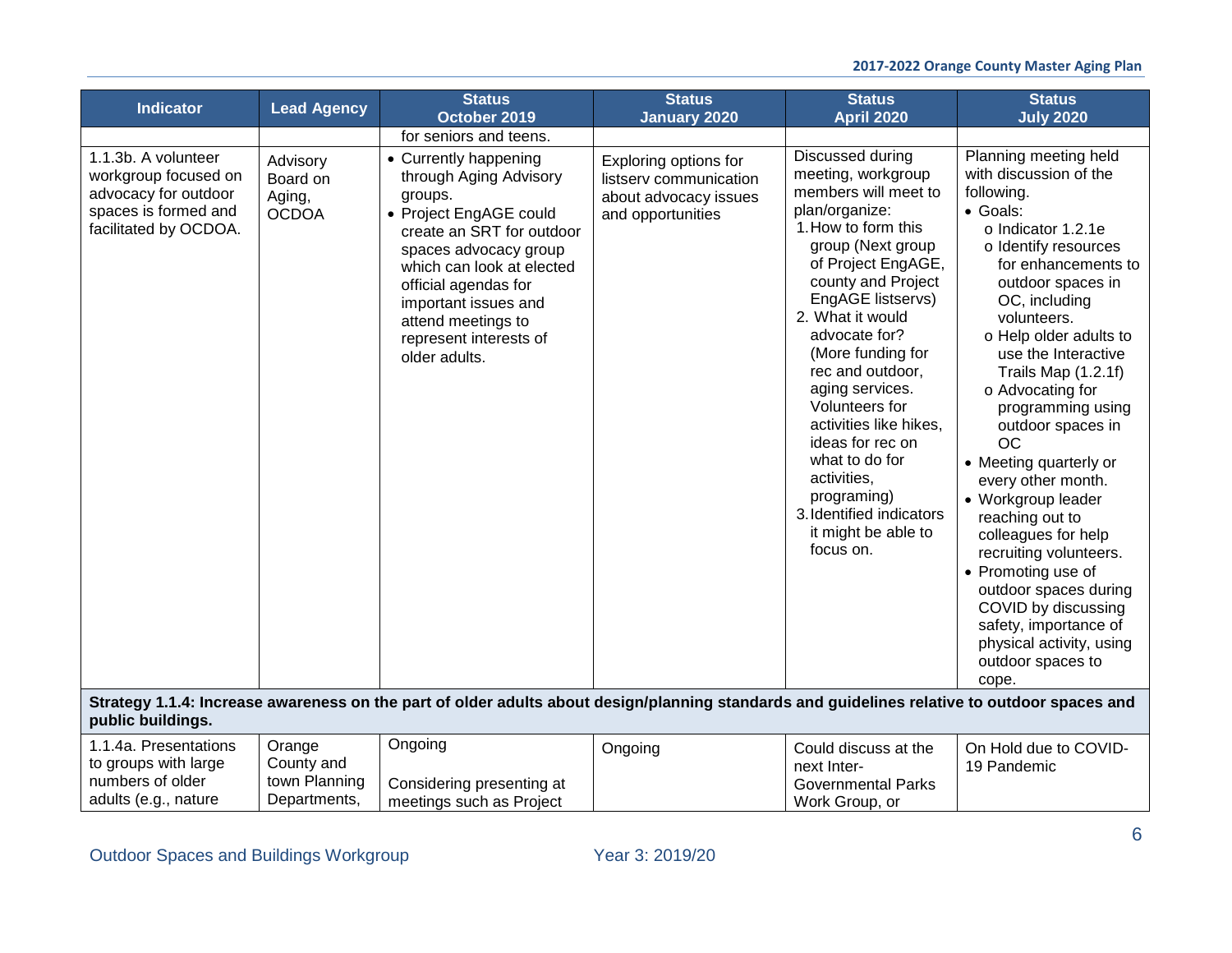| <b>Indicator</b>                                                                                                                                                              | <b>Lead Agency</b>                                                                                                                  | <b>Status</b><br>October 2019                                                                                                                                                                                                                                                                                                                                                                                                                           | <b>Status</b><br><b>January 2020</b>                                                                     | <b>Status</b><br><b>April 2020</b>                                                                                                                                                                                                                                                                                   | <b>Status</b><br><b>July 2020</b>                            |
|-------------------------------------------------------------------------------------------------------------------------------------------------------------------------------|-------------------------------------------------------------------------------------------------------------------------------------|---------------------------------------------------------------------------------------------------------------------------------------------------------------------------------------------------------------------------------------------------------------------------------------------------------------------------------------------------------------------------------------------------------------------------------------------------------|----------------------------------------------------------------------------------------------------------|----------------------------------------------------------------------------------------------------------------------------------------------------------------------------------------------------------------------------------------------------------------------------------------------------------------------|--------------------------------------------------------------|
| groups, talks at senior<br>centers, and residential<br>groups) on standards<br>and guidelines are<br>made by county and<br>town planning<br>departments at least<br>annually. | DEAPR, and<br>OCAMS, with<br>support from<br>the OCDOA                                                                              | Engage or OCDOA<br>Advisory Board. These<br>representatives can<br>disseminate the information<br>to others.                                                                                                                                                                                                                                                                                                                                            |                                                                                                          | something the future<br><b>Advocacy Group</b><br>could work on.                                                                                                                                                                                                                                                      |                                                              |
|                                                                                                                                                                               |                                                                                                                                     | Objective 1.2: Improve accessibility, availability, convenience, and use of outdoor spaces and buildings.                                                                                                                                                                                                                                                                                                                                               |                                                                                                          |                                                                                                                                                                                                                                                                                                                      |                                                              |
|                                                                                                                                                                               |                                                                                                                                     | Strategy 1.2.1: Increase accessibility and safety of public outdoor spaces and buildings to older adults of all abilities.                                                                                                                                                                                                                                                                                                                              |                                                                                                          |                                                                                                                                                                                                                                                                                                                      |                                                              |
| 1.2.1b. Use of outdoor<br>spaces by older adults<br>is encouraged through<br>special events<br>organized by and/or for<br>older adults.                                       | Outdoor<br>Spaces Group<br>members;<br>Aging &<br>Wellness;<br><b>Student</b><br>Groups/<br>Interns<br>organized by<br><b>OCDOA</b> | • Ongoing through OCDOA<br>and Carrboro, e.g. guided<br>nature walks<br>• Three walks completed<br>this fall. One in Spanish<br>and one in Mandarin.<br>Planning next walks in<br>March and May, working<br>through transportation<br>issues.<br>• "Birding by Ear" walk<br>completed in Sept -<br>cooperative effort with<br>Services for the Blind,<br>Chapel Hill Bird Club, and<br>Autobond Society.<br>OCDOA shared<br>information in e-newsletter | Ongoing<br><b>OCDOA and CH Parks</b><br>and Rec working<br>together to collaborate<br>on more activities | • Ongoing through<br>OCDOA, CH, and<br>Carrboro walks (e.g.<br>5 guided walks and<br>multiple climbing,<br>paddling, and other<br>outdoor events were<br>listed in Senior<br>Times and other<br>outdoor activities).<br>• Passmore Friends<br>is paying for<br>transportation for<br>OCDOA sponsored<br>walk events. | On Hold due to COVID-<br>19 Pandemic                         |
| 1.2.1d. Park<br>informational<br>brochures are<br>available at the<br>Seymour and<br>Passmore Centers.                                                                        | OCDEAPR/<br>Town of<br>Hills/OCDOA                                                                                                  | Ongoing                                                                                                                                                                                                                                                                                                                                                                                                                                                 | Ongoing                                                                                                  | Ongoing                                                                                                                                                                                                                                                                                                              | Ongoing                                                      |
| 1.2.1e. A different park<br>is highlighted every<br>month on the OCDOA                                                                                                        | OCDOA/<br><b>OCDEAPR</b>                                                                                                            | • Promote Park locator<br>Maps in ST initially<br>• Promote specific parks in                                                                                                                                                                                                                                                                                                                                                                           | Ongoing<br>• Sharing in every issue<br>of ST is difficult                                                | • Promoting different<br>parks through<br>guided walk events                                                                                                                                                                                                                                                         | On Hold due to COVID-<br>19 Pandemic and closure<br>of parks |

Outdoor Spaces and Buildings Workgroup Vear 3: 2019/20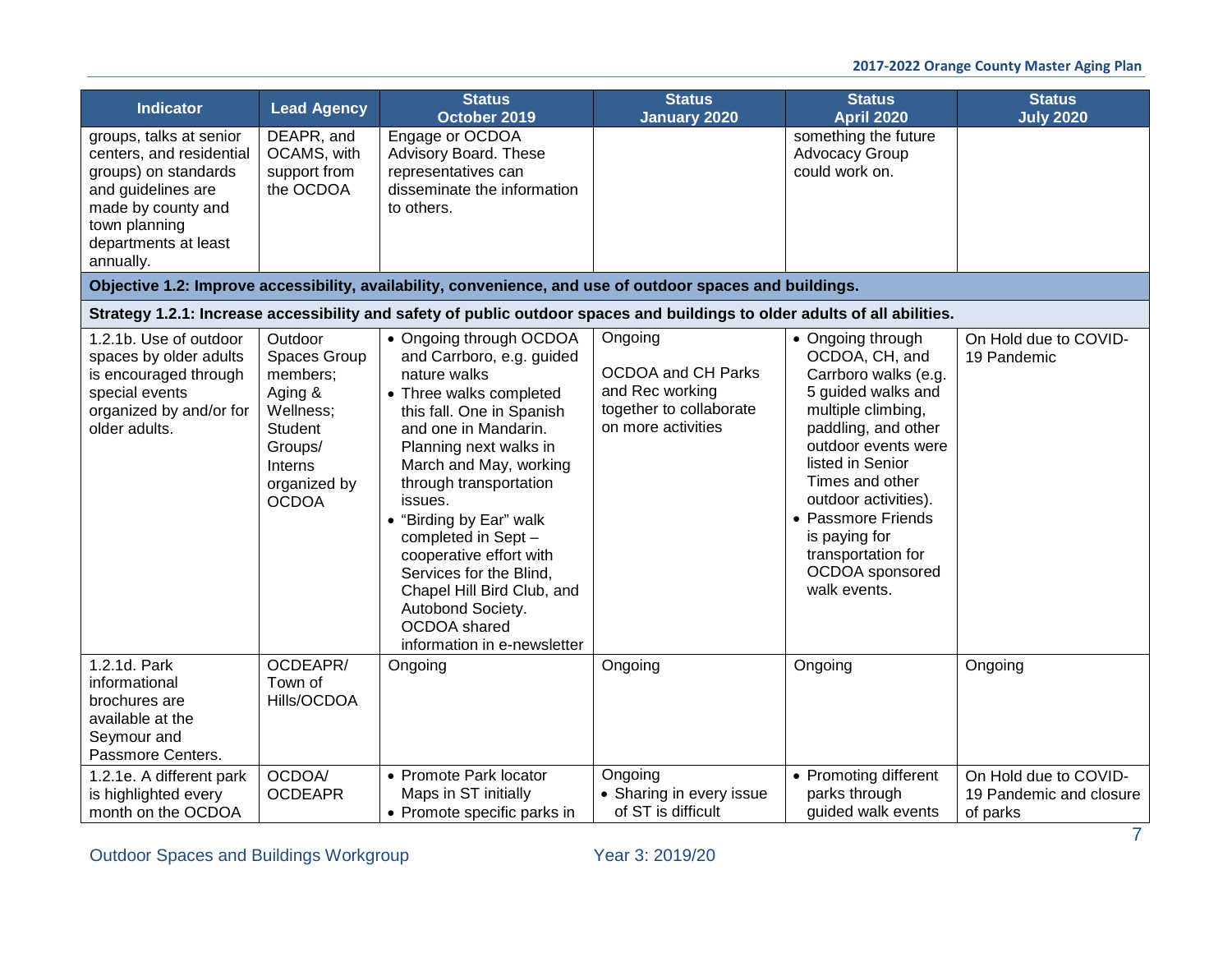| Indicator                                                         | <b>Lead Agency</b>               | <b>Status</b>                                                           | <b>Status</b>                                                      | <b>Status</b>                                    | <b>Status</b>                        |
|-------------------------------------------------------------------|----------------------------------|-------------------------------------------------------------------------|--------------------------------------------------------------------|--------------------------------------------------|--------------------------------------|
| website and in the<br>Senior Times.                               |                                  | October 2019<br><b>ST</b>                                               | <b>January 2020</b><br>because of restricted<br>space limits. Will | <b>April 2020</b><br>to save space in the<br>ST. | <b>July 2020</b>                     |
|                                                                   |                                  |                                                                         | explore sharing in one<br>of the e-newsletters                     | • Considering working<br>toward monthly e-       |                                      |
|                                                                   |                                  |                                                                         | each month<br>• CH shares information                              | newsletter.                                      |                                      |
|                                                                   |                                  |                                                                         | about parks or events<br>on monitor screens in                     |                                                  |                                      |
|                                                                   |                                  |                                                                         | public spaces                                                      |                                                  |                                      |
| 1.2.1f. Senior center<br>staff members are<br>trained on teaching | DEAPR,<br>OCDOA,<br><b>OCAMS</b> | • Have been promoting<br>searchable locator map<br>for last six months. | In progress                                                        | Potential for advocacy<br>group to explore       | On Hold due to COVID-<br>19 Pandemic |
| community members<br>how to use the                               |                                  | • Could provide more                                                    |                                                                    | https://gis.orangecoun<br>tync.gove:8443/Trails  |                                      |
| interactive locator map.                                          |                                  | training for staff,<br>especially the Seymour<br>Tech team              |                                                                    | <b>AndParks</b>                                  |                                      |
|                                                                   |                                  | • NC Wildlife has                                                       |                                                                    |                                                  |                                      |
|                                                                   |                                  | information about<br>handicap accessibility                             |                                                                    |                                                  |                                      |
|                                                                   |                                  | (could add this information<br>to the class as well)                    |                                                                    |                                                  |                                      |
| 1.2.1g. Maps of trails<br>with locations of                       | DEAPR,<br>OCDOA,                 | Completed in Hillsborough                                               | • Will explore options to<br>increase accessibility                |                                                  |                                      |
| benches are available<br>at the entrance to                       | <b>OCAMS</b>                     |                                                                         | for people with visual<br>impairments after                        |                                                  |                                      |
| natural areas.                                                    |                                  |                                                                         | comments from<br>visually impaired                                 |                                                  |                                      |
|                                                                   |                                  |                                                                         | workgroup members<br>regarding difficulty of                       |                                                  |                                      |
|                                                                   |                                  |                                                                         | using conventional<br>maps (guided walks,                          |                                                  |                                      |
|                                                                   |                                  |                                                                         | auditory<br>signals/beepers,                                       |                                                  |                                      |
|                                                                   |                                  |                                                                         | markers/signs,<br>speedbump-like tactile                           |                                                  |                                      |
|                                                                   |                                  |                                                                         | trail marker)<br>• Will connect with Duke                          |                                                  |                                      |
|                                                                   |                                  |                                                                         | professor who has                                                  |                                                  |                                      |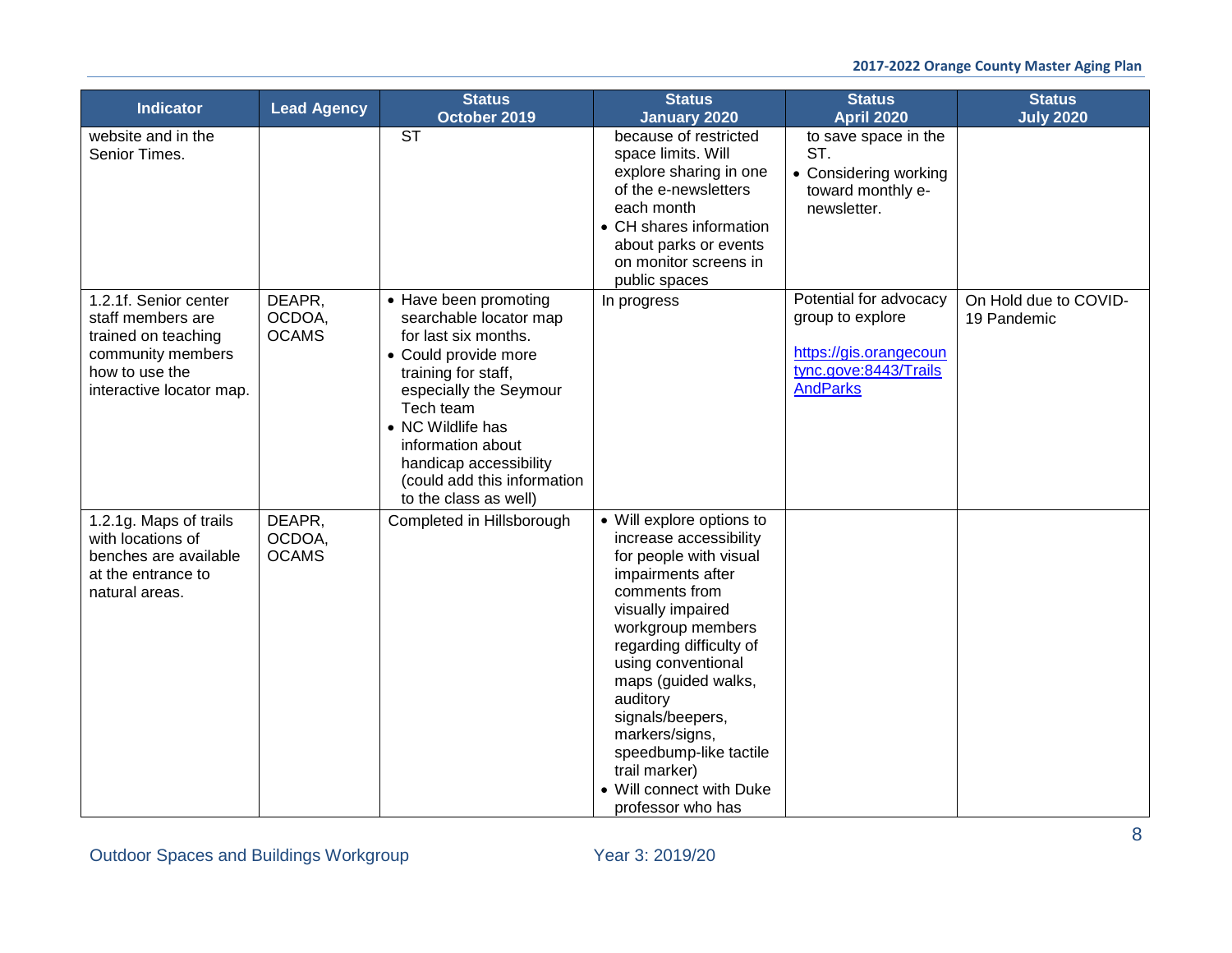| <b>Indicator</b>                                                                                             | <b>Lead Agency</b>                                                                                                                                           | <b>Status</b><br>October 2019                                                                                                                      | <b>Status</b><br><b>January 2020</b>                                                                                                                                                                                   | <b>Status</b><br><b>April 2020</b>                                                                                                                                                                   | <b>Status</b><br><b>July 2020</b>    |
|--------------------------------------------------------------------------------------------------------------|--------------------------------------------------------------------------------------------------------------------------------------------------------------|----------------------------------------------------------------------------------------------------------------------------------------------------|------------------------------------------------------------------------------------------------------------------------------------------------------------------------------------------------------------------------|------------------------------------------------------------------------------------------------------------------------------------------------------------------------------------------------------|--------------------------------------|
|                                                                                                              |                                                                                                                                                              |                                                                                                                                                    | worked on creating<br>similar maps with<br>students<br>• Will provide visually<br>impaired workgroup<br>members with<br>information on how to<br>submit request for<br>Parks and Rec to<br>investigate these<br>issues |                                                                                                                                                                                                      |                                      |
| 1.2.1h. Signs/trail<br>markers are added at<br>intersections of longer<br>trails.                            | DEAPR,<br>OCDOA,<br><b>OCAMS</b>                                                                                                                             | Completed in Hillsborough                                                                                                                          | See 1.2.1g.                                                                                                                                                                                                            | Most trails are<br>marked, including the<br>distance at the trail<br>head                                                                                                                            |                                      |
|                                                                                                              |                                                                                                                                                              | Strategy 1.2.2: Enhance the connectivity and maintenance of sidewalks and greenways to improve usability for older adults of all abilities.        |                                                                                                                                                                                                                        |                                                                                                                                                                                                      |                                      |
| 1.2.2d. Internship<br>opportunities are<br>created with university<br>students to help<br>complete the work. | <b>Town Public</b><br><b>Works</b><br>departments,<br>with support<br>from OCDOA,<br>North Carolina<br>Department of<br>Transportation<br>(NCDOT)            | • Sustainability coordinator<br>had an intern to identify<br>OC park maintenance.<br>• Hillsborough also had an<br>intern.                         |                                                                                                                                                                                                                        | • Could talk to the<br>department chairs<br>NC State - Parks,<br>Rec, Tourism<br>program (NCCU,<br>UNC programs),<br>• Members also<br>interested in senior<br>and high school<br>student volunteers | On Hold due to COVID-<br>19 Pandemic |
|                                                                                                              |                                                                                                                                                              | Strategy 1.2.4: Increase the availability of small-scale outdoor areas and gathering spaces.                                                       |                                                                                                                                                                                                                        |                                                                                                                                                                                                      |                                      |
| 1.2.4a. The number of<br>areas without<br>manmade<br>constructions<br>obstructing nature is<br>increased.    | Town Planning<br>Departments,<br>OCAMS, with<br>involvement<br>from DEAPR,<br>Chapel Hill<br>Transit (CHT),<br>Orange Public<br>Transportation<br>(OPT), and | • New natural areas:<br><b>Blackwood and Brumely</b><br>Forrest, Moorefields,<br>Hollow Rock, MLK Park<br>• Started: MLK,<br>Hillsborough Exchange | Ongoing                                                                                                                                                                                                                | • MLK has opened<br>• 7 mile nature<br>preserve in<br>Hillsborough<br>opened                                                                                                                         | On Hold due to COVID-<br>19 Pandemic |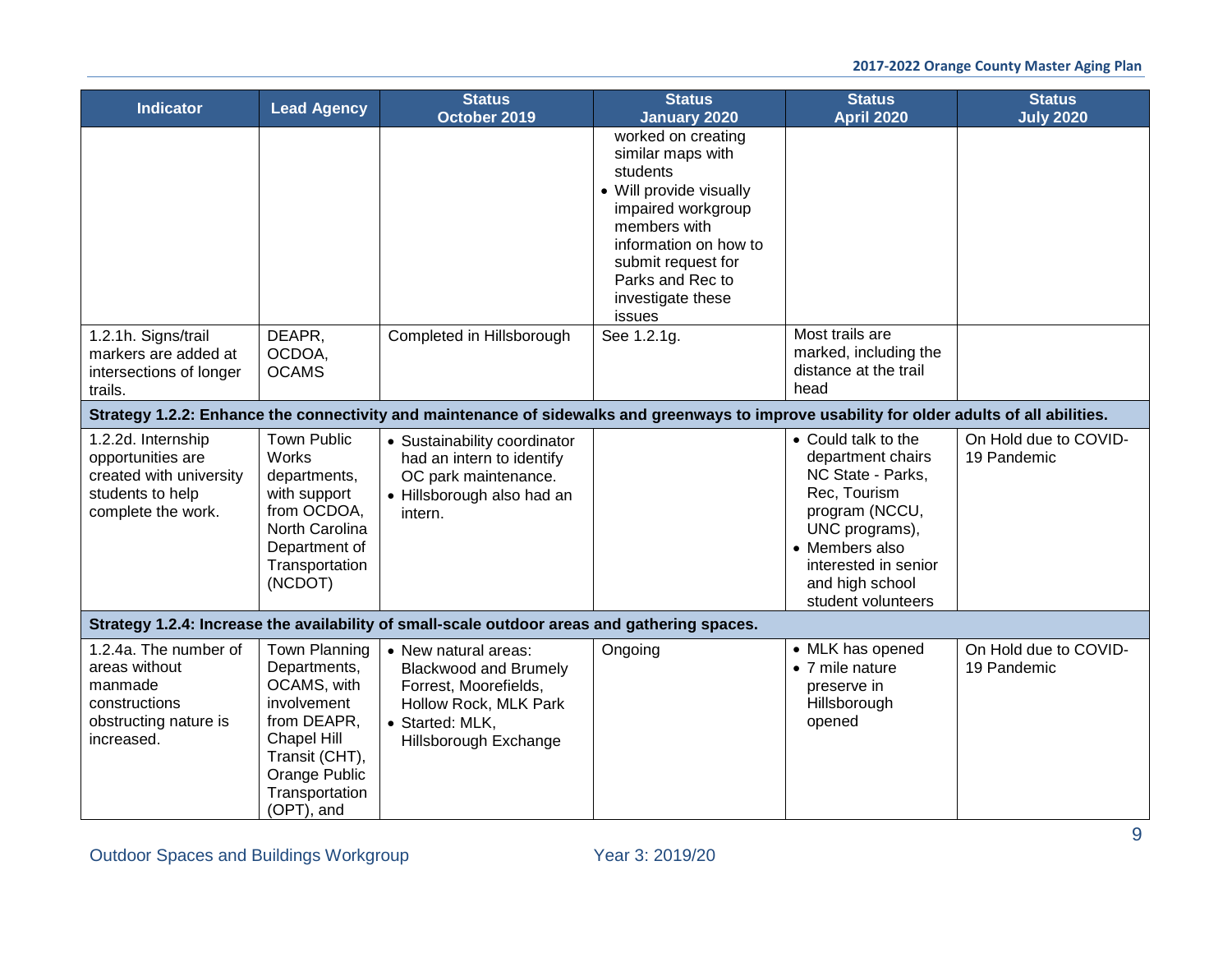| <b>Indicator</b>                                                                                                     | <b>Lead Agency</b>                                                                                                                                                                         | <b>Status</b><br>October 2019                                                                                                                                                                                                                                                                                          | <b>Status</b><br><b>January 2020</b>                                                                                        | <b>Status</b><br><b>April 2020</b>                                                                                                                                                                        | <b>Status</b><br><b>July 2020</b>                                                       |
|----------------------------------------------------------------------------------------------------------------------|--------------------------------------------------------------------------------------------------------------------------------------------------------------------------------------------|------------------------------------------------------------------------------------------------------------------------------------------------------------------------------------------------------------------------------------------------------------------------------------------------------------------------|-----------------------------------------------------------------------------------------------------------------------------|-----------------------------------------------------------------------------------------------------------------------------------------------------------------------------------------------------------|-----------------------------------------------------------------------------------------|
|                                                                                                                      | <b>OCDOA</b>                                                                                                                                                                               |                                                                                                                                                                                                                                                                                                                        |                                                                                                                             |                                                                                                                                                                                                           |                                                                                         |
| 1.2.4c.<br>Intergenerational<br>outdoor spaces and<br>activity stations are<br>established at the<br>senior centers. | <b>Town Planning</b><br>Departments,<br>OCAMS, with<br>involvement<br>from DEAPR,<br><b>Chapel Hill</b><br>Transit (CHT),<br>Orange Public<br>Transportation<br>(OPT), and<br><b>OCDOA</b> | • Senior Center gardens<br>• Grants available<br>• Consider adult play<br>equipment (e.g., swings)<br>but concerns that people<br>will not use the equipment<br>• Included in MLK park plan<br>• Bocce at SportsPlex                                                                                                   | In progress                                                                                                                 | Ongoing (e.g., SAGE<br>walk on the first<br>Tuesday of every<br>month, climbing<br>events)                                                                                                                | On Hold due to COVID-<br>19 Pandemic                                                    |
| 1.2.4d. New<br>developments are<br>mandated to include<br>small-scale parks.                                         | <b>Town Planning</b><br>Departments,<br>OCAMS, with<br>involvement<br>from DEAPR,<br><b>Chapel Hill</b><br>Transit (CHT),<br>Orange Public<br>Transportation<br>(OPT), and<br><b>OCDOA</b> | • Ongoing - Driven by local<br>ordinances<br>• Can investigate what is<br>currently mandated and<br>what changes can be<br>made through Town<br><b>Unified Development</b><br>Office (UDO).<br>• CH and HSB have active<br>recreation requirement -<br>there are several different<br>ways to reach these<br>mandates. | New green space noted<br>near Whole Foods and<br>PTA in CH by new<br>development                                            | Ongoing law that<br>mandates that new<br>developments have a<br>green space or pay a<br>fee ("payment in<br>lieu"). New example of<br>development on<br>Homestead,<br>Claremont which has<br>green space. |                                                                                         |
| 1.2.4e. At least one<br>bus stop in each town<br>is converted into a<br>wellness<br>stop/integrated garden.          | <b>Town Planning</b><br>Departments,<br>OCAMS, with<br>involvement<br>from DEAPR,<br><b>Chapel Hill</b><br>Transit (CHT),<br>Orange Public<br>Transportation<br>(OPT), and<br><b>OCDOA</b> | • Seymour Center to<br>investigate the possibility<br>of updating their bus stop<br>with the<br>renovation/addition<br>(example - Charlotte<br>AARP challenge grant)<br>• Meditation poster at bus<br>stops<br>• County building at River<br>Park next to rain garden<br>under construction                            | Will investigate working<br>with CH transit on<br>hanging more wellness<br>posters at bus stops as a<br>feasible first step | Working with<br>Hillsborough to put up<br>movement posters at<br>bus stops                                                                                                                                | On Hold due to COVID-<br>19 Pandemic and local<br>spending stopped for<br>non-essential |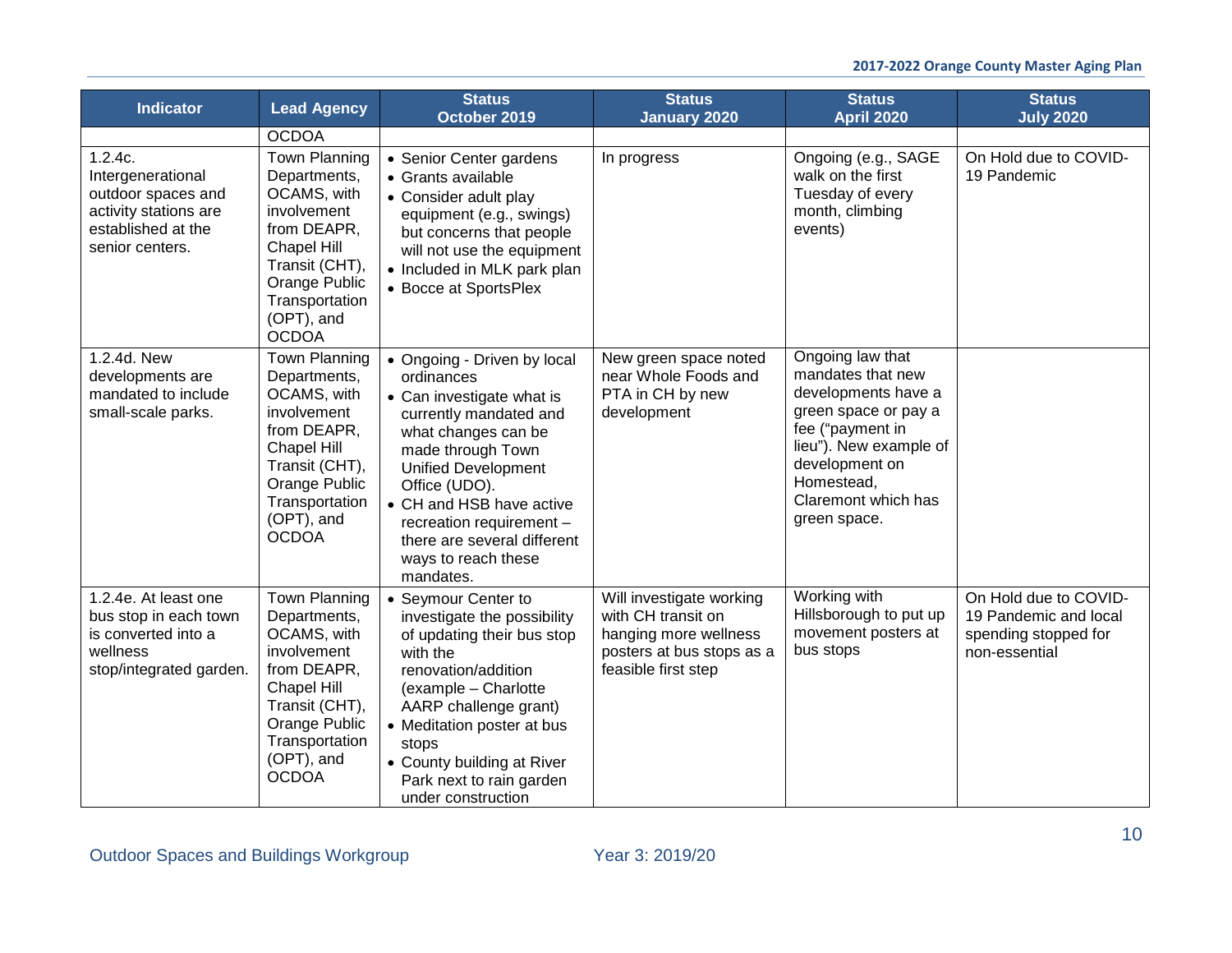| <b>Indicator</b>                                                                                                                                                                                     | <b>Lead Agency</b>                                                                                                     | <b>Status</b><br>October 2019                                                                                                                | <b>Status</b><br><b>January 2020</b>                                                                                                                                                                                                                      | <b>Status</b><br><b>April 2020</b>                                                                                     | <b>Status</b><br><b>July 2020</b>    |
|------------------------------------------------------------------------------------------------------------------------------------------------------------------------------------------------------|------------------------------------------------------------------------------------------------------------------------|----------------------------------------------------------------------------------------------------------------------------------------------|-----------------------------------------------------------------------------------------------------------------------------------------------------------------------------------------------------------------------------------------------------------|------------------------------------------------------------------------------------------------------------------------|--------------------------------------|
|                                                                                                                                                                                                      |                                                                                                                        | • Hillsborough putting in<br>covered shelters with<br>solar panels this year<br>• Little free library                                        |                                                                                                                                                                                                                                                           |                                                                                                                        |                                      |
| challenges.                                                                                                                                                                                          |                                                                                                                        | Objective 1.3: Create and implement county and town development and construction regulations and standards that address senior mobility      |                                                                                                                                                                                                                                                           |                                                                                                                        |                                      |
|                                                                                                                                                                                                      |                                                                                                                        | Strategy 1.3.1: Review design and construction regulations and standards to ensure that built environments are accessible and easy to visit. |                                                                                                                                                                                                                                                           |                                                                                                                        |                                      |
| 1.3.1a. Existing public<br>spaces are reviewed<br>for compliance with<br>Americans with<br>Disabilities Act (ADA)<br>standards and<br>feedback is provided to<br>county and town<br>Planning Boards. |                                                                                                                        |                                                                                                                                              | • The county completed<br>an audit and is working<br>to fix issues with their<br>buildings<br>• Workgroup member<br>noted that truncated<br>domes, which help<br>people who are visually<br>impaired, are not<br>always placed correctly<br>at crosswalks | Ongoing<br><b>Future Advocacy</b><br>Group might be able<br>to talk to the planning<br>boards about the<br>crosswalks. | On Hold due to COVID-<br>19 Pandemic |
| 1.3.1b. New design<br>regulations and<br>standards are created<br>as needed.                                                                                                                         | Orange<br>County and<br>town Planning<br>Departments,<br>Orange<br>County<br><b>Disability</b><br>Awareness<br>Council | Ongoing                                                                                                                                      | Ongoing                                                                                                                                                                                                                                                   | Ongoing                                                                                                                | On Hold due to COVID-<br>19 Pandemic |
|                                                                                                                                                                                                      |                                                                                                                        | Strategy 1.3.2: Foster partnerships between public and private agencies to improve public infrastructure.                                    |                                                                                                                                                                                                                                                           |                                                                                                                        |                                      |
| 1.3.2a. Partnerships<br>are encouraged<br>between public and<br>private sector agencies<br>to help finance<br>accessibility<br>improvements to<br>buildings, outdoor<br>spaces, and public           | <b>OCDOA</b>                                                                                                           | Hillsborough received a<br>grant to add covers to<br>stops at the OPT circulator<br>route                                                    | Working with CH and OT<br>for permitting in process<br>to have semi-seats<br>installed at bus stops to<br>provide seating for people<br>to rest                                                                                                           | In progress<br><b>Advocacy Group</b><br>could help identify and<br>connect to private<br>sector agencies.              |                                      |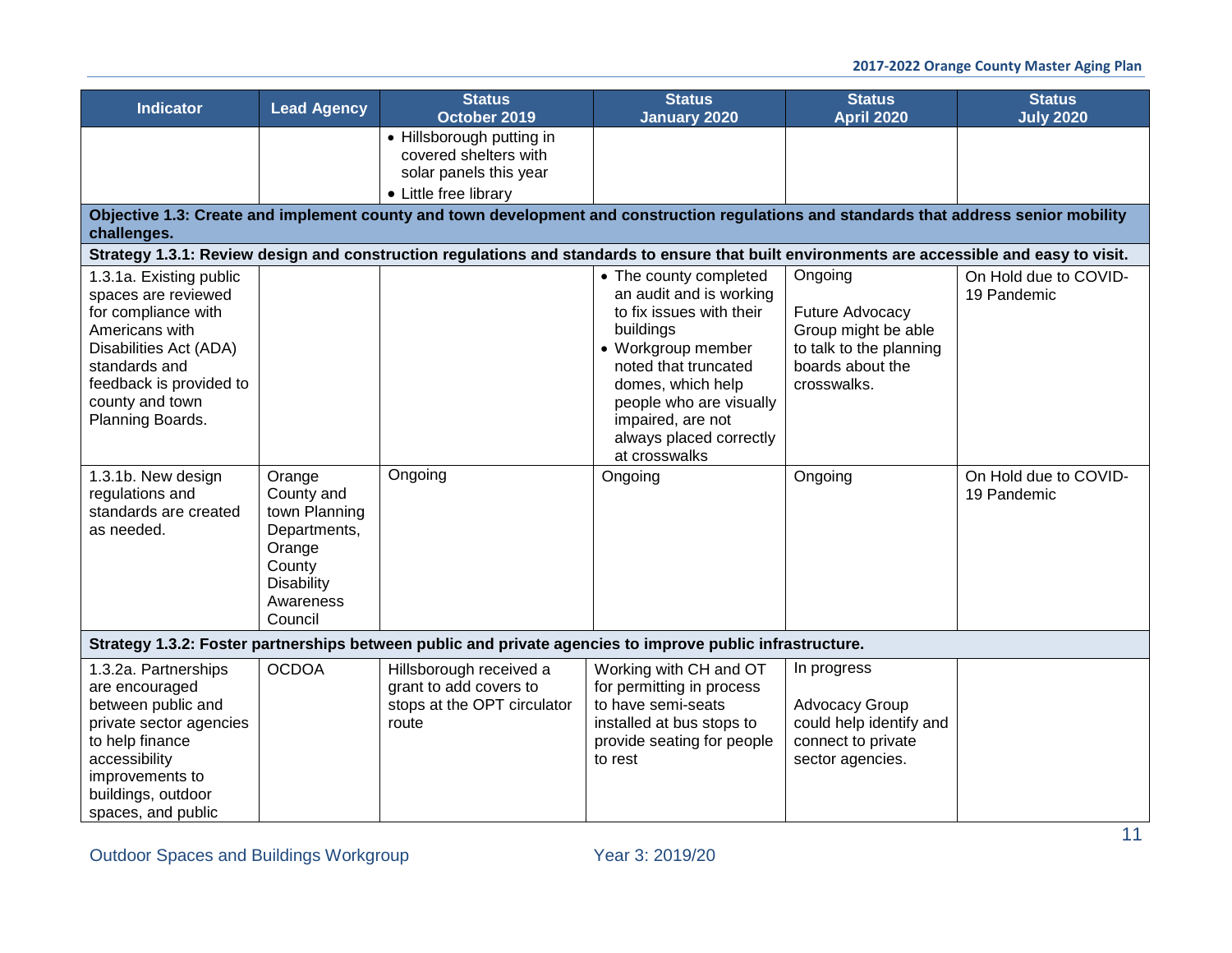| <b>Indicator</b>        | <b>Lead Agency</b> | <b>Status</b><br>October 2019 | <b>Status</b><br>January 2020 | <b>Status</b><br><b>April 2020</b> | <b>Status</b><br><b>July 2020</b> |
|-------------------------|--------------------|-------------------------------|-------------------------------|------------------------------------|-----------------------------------|
| transportation, such as |                    |                               |                               |                                    |                                   |
| benches and bus         |                    |                               |                               |                                    |                                   |
| shelters.               |                    |                               |                               |                                    |                                   |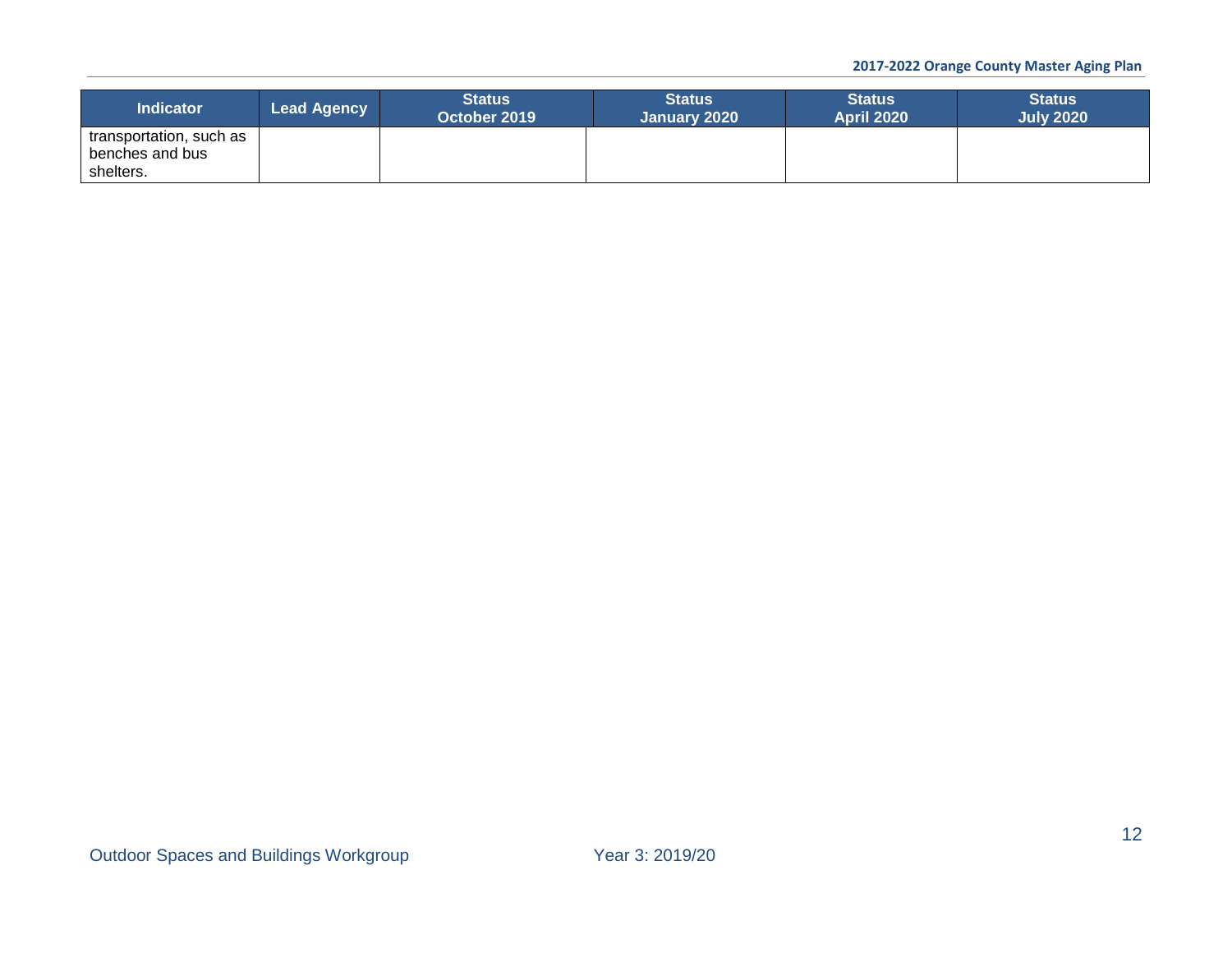# **Transportation Workgroup – Year 3 Priorities**

<span id="page-12-0"></span>

| <b>Indicator</b>                                                                | <b>Lead Agency</b>                         | <b>Status</b><br>October 2019                                                                                                                                                                                                                                   | <b>Status</b><br><b>January 2020</b>                                                                                                                                                                                                                                     | <b>Status</b><br><b>April 2020</b>                                                                                                                           | <b>Status</b><br><b>July 2020</b>                                                                                                                                                                                                             |
|---------------------------------------------------------------------------------|--------------------------------------------|-----------------------------------------------------------------------------------------------------------------------------------------------------------------------------------------------------------------------------------------------------------------|--------------------------------------------------------------------------------------------------------------------------------------------------------------------------------------------------------------------------------------------------------------------------|--------------------------------------------------------------------------------------------------------------------------------------------------------------|-----------------------------------------------------------------------------------------------------------------------------------------------------------------------------------------------------------------------------------------------|
|                                                                                 |                                            | Objective 2.1: Expand availability and improve transportation options for older adults.                                                                                                                                                                         |                                                                                                                                                                                                                                                                          |                                                                                                                                                              |                                                                                                                                                                                                                                               |
|                                                                                 |                                            | Strategy 2.1.1: Increase the capacity of the current Volunteer Driver Program.                                                                                                                                                                                  |                                                                                                                                                                                                                                                                          |                                                                                                                                                              |                                                                                                                                                                                                                                               |
| 2.1.1a. Funding is<br>maintained for the<br><b>Volunteer Driver</b><br>Program. | OCDOA, with<br>support from<br><b>OPT</b>  | Received 2-year<br>renewal of Grant<br>Funding from Durham-<br>Chapel Hill-Carrboro<br>Metropolitan Planning<br>Organization (DCHC<br>MPO) for the "Senior<br>Transportation<br>Expansion, Assessment<br>and Mobility<br><b>Management Project</b><br>(STEAMM)" | <b>Exploring funding</b><br>possibility with Triangle<br>Area Rural Planning<br>Organization (TARPO).<br>Project proposals to be<br>submitted by May 1,<br>2020. Plan to attend the<br>next Rural<br><b>Transportation Advisory</b><br>Committee (RTAC) to<br>learn more | Submitted grant<br>proposal with Code the<br>Dream to STROWD<br>Roses Foundation for<br>\$10K to create ride-<br>share app for Volunteer<br>Driving Program. | Submitted grant renewal<br>to Durham-Chapel Hill-<br>Carrboro Metropolitan<br><b>Planning Organization</b><br>(DCHC MPO) for the<br>"Senior Transportation<br>Expansion, Assessment<br>and Mobility<br><b>Management Project</b><br>(STEAMM)" |
| 2.1.1b. Increased<br>number of volunteer<br>drivers.                            |                                            | • Recruited 3 new<br>volunteer drivers. 1<br>driver retired with a<br>net gain of 2 new<br>drivers<br>• 9 active drivers total                                                                                                                                  | • Recruited 2 new<br>volunteer drivers.<br>• Met with Southern<br>Village Aging in Place<br>(SVAiP) Chair about<br>working to add VDP                                                                                                                                    | • Recruited 4 new<br>volunteer drivers.<br>• 15 active drivers total<br>• Continue to work with<br>SVAIP and Code the<br>Dream for VDP<br>expansion          | • Current drivers are not<br>driving due to COVID<br>• Drivers remain<br>engaged in VDP thru<br>monthly check-ins<br>• Some Drivers calling<br>assigned riders for<br>check-ins                                                               |
| 2.1.1c. Increased<br>ridership.                                                 |                                            | Volunteers drove 80<br>one-way trips, up from<br>50 one-way trips Y2Q4.                                                                                                                                                                                         | Volunteers drove 134<br>one-way trips. Ride<br>assignments increased<br>over the holidays.                                                                                                                                                                               | Volunteers drove 158<br>one-way trips. Received<br>9 cancelled rides due to<br>COVID-19 the end of<br>March                                                  | Transportation<br>Specialist drove 54 one-<br>way trips. Providing<br>emergency transport<br>with strict adherence of<br>PPE protocol                                                                                                         |
|                                                                                 |                                            |                                                                                                                                                                                                                                                                 | Strategy 2.1.2: Pursue solutions to meet the need for increased transit service hours and access to more destinations.                                                                                                                                                   |                                                                                                                                                              |                                                                                                                                                                                                                                               |
| 2.1.2b. Service hours<br>and destinations are<br>increased by OPT and           | OCDOA, with<br>support from<br>CHT and OPT | • Appropriations from<br>dismantled Light Rail<br>Transit money will go                                                                                                                                                                                         | • EZ Rider has 20 vans.<br>Five of the 7 new vans<br>are on the road.                                                                                                                                                                                                    | • EZ Rider has 20 vans.<br>All 7 new vans are in<br>operation.                                                                                               | Both EZ Rider and<br><b>OCPT</b> reduced services<br>in April and May due to                                                                                                                                                                  |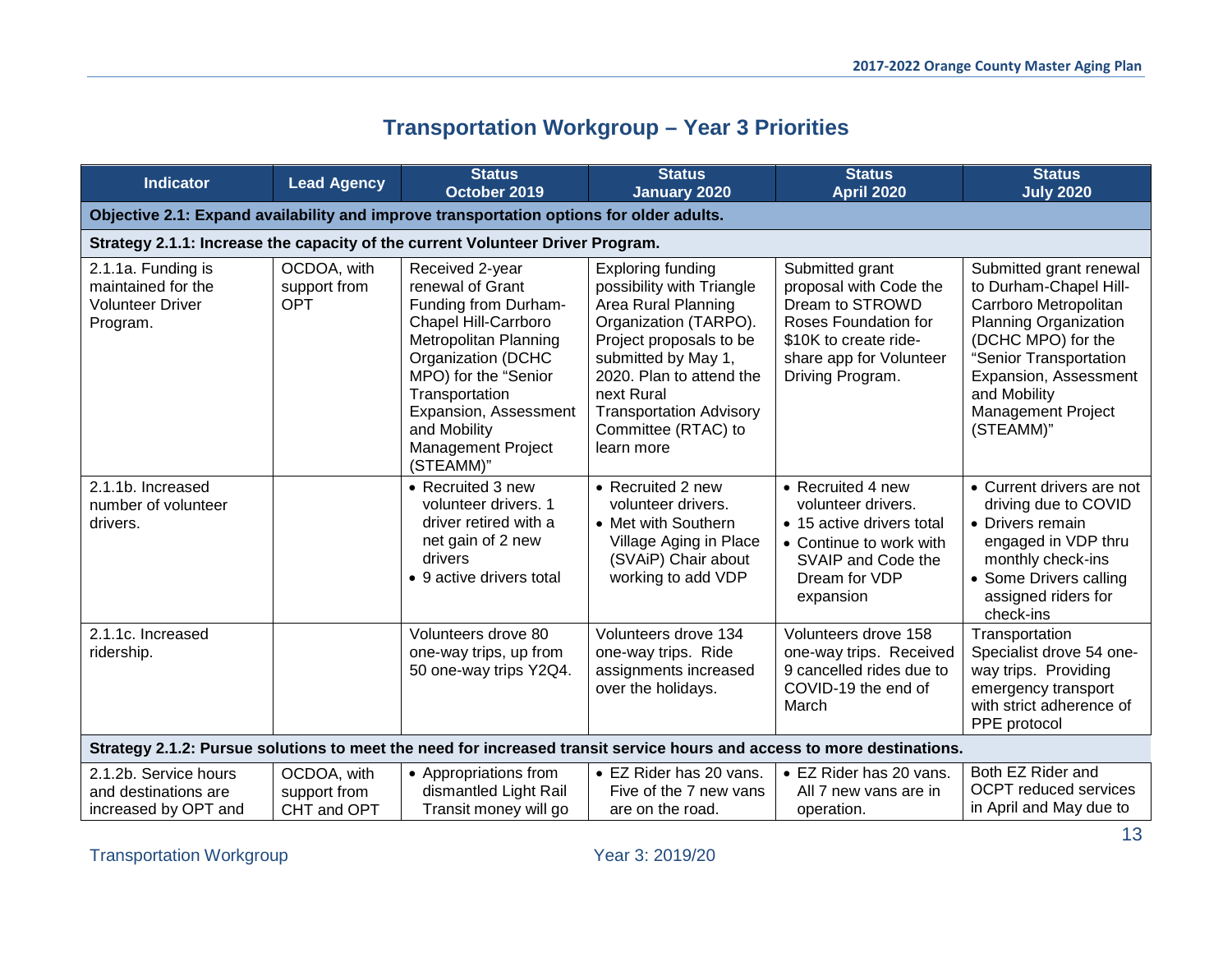| <b>Indicator</b>                                                                                                                                                    | <b>Lead Agency</b> | <b>Status</b><br>October 2019                                                                                                                                                                                                                                                          | <b>Status</b><br><b>January 2020</b>                                                                                                                                                                                                                                          | <b>Status</b><br><b>April 2020</b>                                                                                                                                                           | <b>Status</b><br><b>July 2020</b>                                                                                                                                                            |
|---------------------------------------------------------------------------------------------------------------------------------------------------------------------|--------------------|----------------------------------------------------------------------------------------------------------------------------------------------------------------------------------------------------------------------------------------------------------------------------------------|-------------------------------------------------------------------------------------------------------------------------------------------------------------------------------------------------------------------------------------------------------------------------------|----------------------------------------------------------------------------------------------------------------------------------------------------------------------------------------------|----------------------------------------------------------------------------------------------------------------------------------------------------------------------------------------------|
| EZ Rider.                                                                                                                                                           |                    | to local counties/<br>communities to decide<br>what to do with buses<br>and expansion.<br>• In the OUTBoard-TAS<br>meeting, learned<br><b>OCPT</b> and other<br>partners are<br>evaluating priorities for<br>the coming year to<br>decide where to best<br>use the light rail<br>money | Ridership remains<br>high.<br>• OCPT EDTAP<br>applications have<br>increased roughly 15-<br>20% since people<br>became more aware<br>of non-medical trip<br>options.<br>• OCPT will add a<br>second bus to the<br>Hillsborough circulator<br>decreasing wait time<br>in half. | • OCPT scheduled to<br>add a second bus to<br>the Hillsborough<br>circulator late spring<br>2020.                                                                                            | COVID. Both are<br>limiting passenger count<br>and adhering to PPE<br>protocols                                                                                                              |
| 2.1.2c. Affordable<br>options are created for<br>wheelchair transport to<br>non-medical destinations<br>for residents living<br>outside of Chapel<br>Hill/Carrboro. |                    | EDTAP program<br>continues to be<br>promoted at Senior<br>Centers, and through<br><b>Transportation helpline</b>                                                                                                                                                                       | • EZ Rider and EDTAP<br>continue to be<br>promoted at Senior<br>Centers, and through<br>Transportation<br>helpline.<br>• OCDOA makes<br>multiple referrals to<br>both programs each<br>week.                                                                                  | • EZ Rider and EDTAP<br>continue to be<br>promoted at Senior<br>Centers, and through<br>Transportation<br>helpline.<br>• OCDOA makes<br>multiple referrals to<br>both programs each<br>week. | • EZ Rider and EDTAP<br>continue to be<br>promoted at Senior<br>Centers, and through<br>Transportation<br>helpline.<br>• OCDOA makes<br>multiple referrals to<br>both programs each<br>week. |
| 2.1.2d. Same day<br>service to urgent care<br>appointments is<br>established.                                                                                       | OCDOA, CHT,<br>OPT | • OCPT is working on a<br>same-day service<br>Uber/Lyft model<br>program.<br>• Survey was sent to all<br>OC departments and<br><b>OCPT</b> partners. Now<br>analyzing survey<br>results and create a<br>proposal                                                                       | OCPT will pilot their<br>Mobility on Demand<br>Uber/Lyft model<br>program in Hillsborough<br>in Feb 2020. Offering<br>Friday evenings and<br>Saturday service to help<br>fill gaps.                                                                                           | <b>OCDOA</b> pilot of Mobility<br>on Demand Uber/Lyft<br>model program in<br>Hillsborough has been<br>pushed to late spring<br>2020.                                                         | <b>OCDOA</b> pilot of Mobility<br>on Demand Uber/Lyft<br>model program in<br>Hillsborough continues<br>to be developed, but<br>implementation is on<br>hold due to COVID                     |
|                                                                                                                                                                     |                    |                                                                                                                                                                                                                                                                                        | Objective 2.2: Improve collaboration among public and private transportation services to overcome barriers to mobility.                                                                                                                                                       |                                                                                                                                                                                              |                                                                                                                                                                                              |

**Strategy 2.2.1: Establish a medical transportation work group that meets quarterly with representatives from transit, health, and aging services focused on improving coordination of medical transportation and other issues.**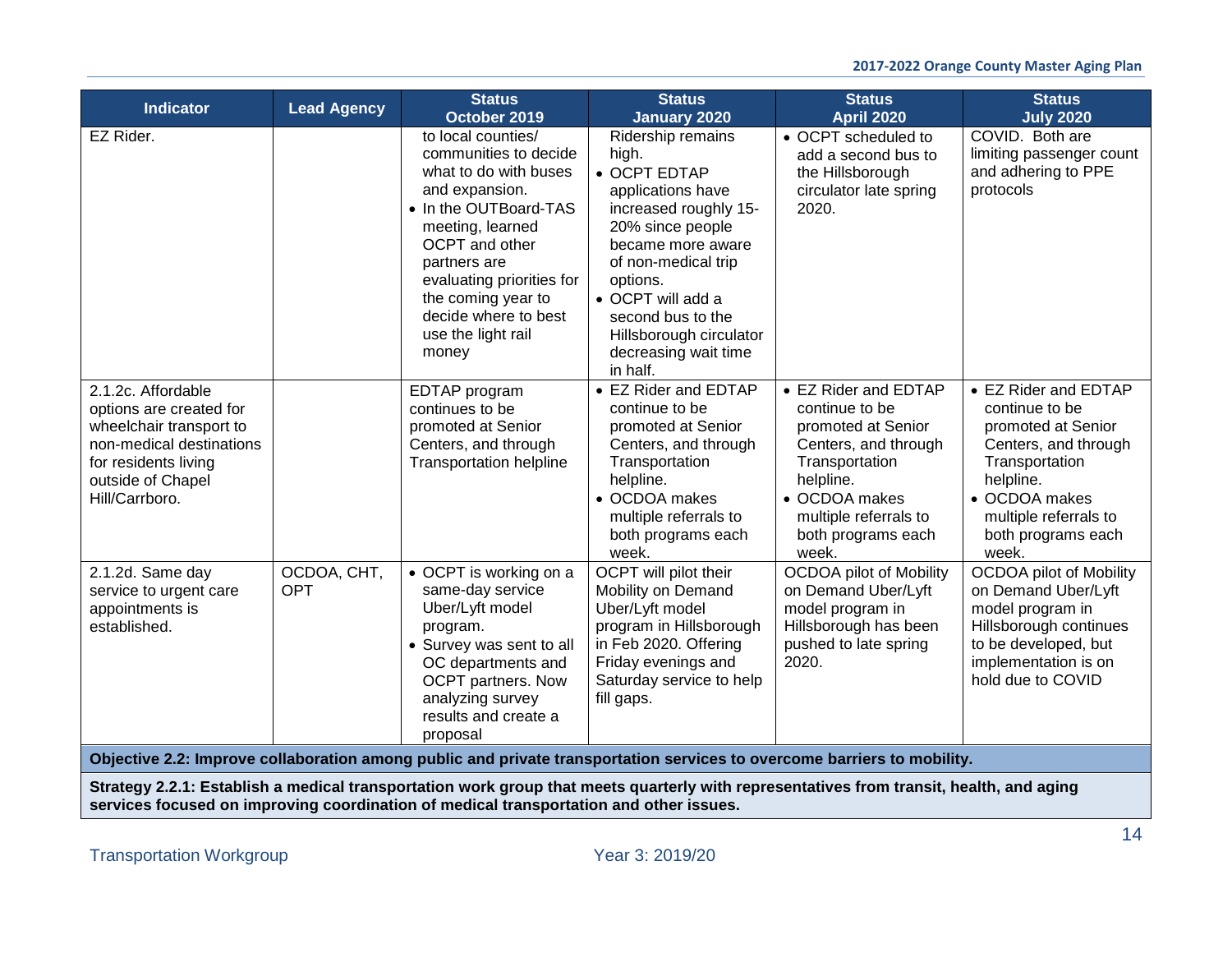| <b>Indicator</b>                                                                                                                                                                            | <b>Lead Agency</b>                                                    | <b>Status</b><br>October 2019                                                                                                                                                                                               | <b>Status</b><br><b>January 2020</b>                                                                                                                                                                                                                                                                                                                                                                           | <b>Status</b><br><b>April 2020</b>                                                                                                                                                                                                                                                                                                                                                                          | <b>Status</b><br><b>July 2020</b>                                                                                                                                                                                                                                                                                                                                                                                                                       |
|---------------------------------------------------------------------------------------------------------------------------------------------------------------------------------------------|-----------------------------------------------------------------------|-----------------------------------------------------------------------------------------------------------------------------------------------------------------------------------------------------------------------------|----------------------------------------------------------------------------------------------------------------------------------------------------------------------------------------------------------------------------------------------------------------------------------------------------------------------------------------------------------------------------------------------------------------|-------------------------------------------------------------------------------------------------------------------------------------------------------------------------------------------------------------------------------------------------------------------------------------------------------------------------------------------------------------------------------------------------------------|---------------------------------------------------------------------------------------------------------------------------------------------------------------------------------------------------------------------------------------------------------------------------------------------------------------------------------------------------------------------------------------------------------------------------------------------------------|
| 2.2.1c. Older adult riders<br>are able to travel from<br>Orange County into<br>neighboring counties for<br>medical appointments<br>and between Chapel<br>Hill/Carrboro and<br>Hillsborough. | CHT, OCPT                                                             | • OCPT and CHT are in<br>conversation to<br>identify transfer points<br>between their<br>services.<br>• Planning for dispatch<br>coordination of a two-<br>part ride to be handled<br>by the services, not<br>the customer. | • One transfer point<br>identified between EZ<br><b>Rider and Durham</b><br>Access at 15-501 Wal-<br>Mart location.<br>• Workgroup member<br>and SW with Services<br>for the Blind has been<br>appointed to EZ Rider<br><b>Advisory Committee</b><br>(EZRAC).<br>• Community<br>expressing need to<br>work with CHT and<br>GoTriangle-paratransit<br>to reinstate the bus<br>stop at Seymour<br>Senior Center. | <b>Attended Vision Insight</b><br>meeting to talk with New<br>Director of Durham<br>Department of<br>Transportation 3/6/20.<br>Questioned the<br>discontinuation of EZ<br><b>Rider-Durham Access</b><br>collaboration at 15-501<br>Wal-Mart location.<br>Durham Access is<br>currently be acquired by<br>Go-Triangle (should be<br>finalized fall 2020). This<br>should result in<br>improved partnerships. | • Progress on Durham<br>Access has been<br>placed on hold while<br>reprioritizing strategies<br>to continue operations<br>in the midst of COVID<br>• UNC research team<br>for "First Mile to Using<br>Data Analytics to<br>identify and Address<br><b>Transport Barriers to</b><br>Care" has asked the<br><b>MAP Transportation</b><br>workgroup to share<br>research updates and<br>participate in the<br>design and testing of<br>their data platform |
| 2.2.1e. A pilot program is<br>created for training<br>medical appointment<br>schedulers to help transit<br>dependent patients with<br>ride reservations to<br>follow up appointments.       | OCDOA, CHT,<br>GoTriangle,<br>OCPT, Duke<br>Health, UNC<br>Healthcare | 3 care managers have<br>joined the Medical<br>Transportation sub-<br>workgroup                                                                                                                                              | Creating a sub-<br>workgroup decreased<br>attendance in the<br>primary workgroup.<br>Members decided to re-<br>consolidate and<br>incorporate Medical<br>Transport back into the<br>general workgroup.                                                                                                                                                                                                         | • Meeting with UNC<br>Department Chair of<br>City & Regional<br>Planning - who will<br>join the medical<br>transportation<br>subgroup.<br>• Recruited the UNC<br>hospital transportation<br>services manager.                                                                                                                                                                                               | PhD student from UNC<br>City and Regional<br>Planning provided a<br>virtual seminar "Access<br>to Health Care:<br>Perspective on<br>Transportation as a<br>social Determinant of<br>Health"                                                                                                                                                                                                                                                             |
|                                                                                                                                                                                             |                                                                       | Strategy 2.2.2: Establish streamlined door-to-door transportation across county lines and between Orange County and Chapel Hill/Carrboro.                                                                                   |                                                                                                                                                                                                                                                                                                                                                                                                                |                                                                                                                                                                                                                                                                                                                                                                                                             |                                                                                                                                                                                                                                                                                                                                                                                                                                                         |
| 2.2.2b. Options are<br>explored for simplifying<br>the reservation process<br>for a two-part ride.                                                                                          |                                                                       | Working with Durham<br>Access and CHT EZ<br>Rider program to<br>streamline two-part ride<br>requests. Have<br>developed a way to<br>create a "subscription"<br>for routine two-part ride                                    | <b>Volunteer Driver</b><br>Program has started<br>collaborating with EZ<br>Rider and EDTAP to<br>offer a one-way ride in<br>combination with public<br>transit. Will monitor<br>impact                                                                                                                                                                                                                         | <b>Volunteer Driver</b><br>Program has started a<br>two-part ride share for<br>extremely rural program<br>participants. Currently<br>two program members<br>regularly have two share<br>the ride.                                                                                                                                                                                                           | The one-way shared<br>rides have been placed<br>on hold, as the only<br>driver during COVID is<br>the Transportation<br>Specialist. Will resume<br>when the program<br>resumes                                                                                                                                                                                                                                                                          |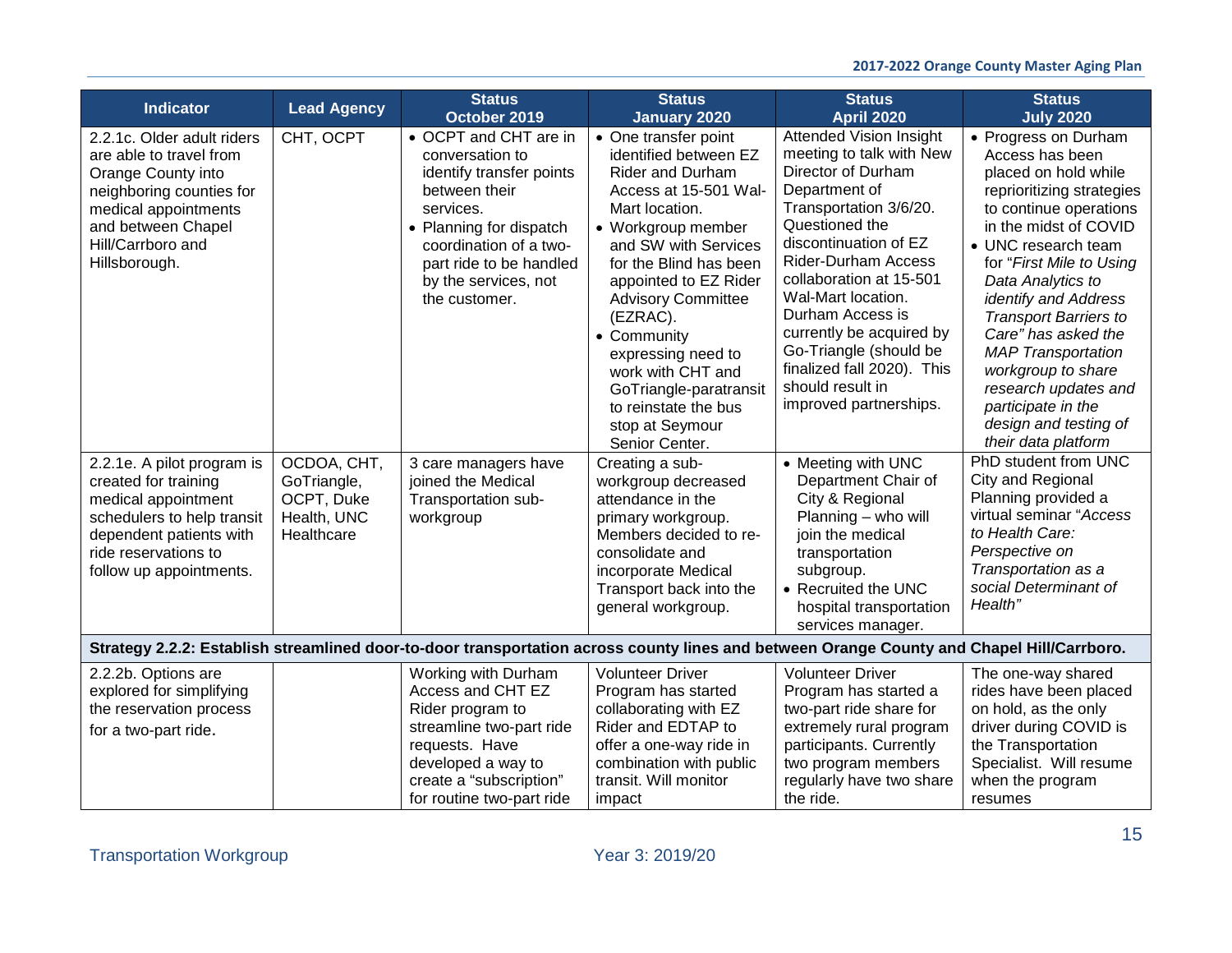| <b>Indicator</b>                                                                                                                              | <b>Lead Agency</b>                 | <b>Status</b><br>October 2019                                                                                                                                                                                                                                          | <b>Status</b><br><b>January 2020</b>                                                                                                                                                                                                                       | <b>Status</b><br><b>April 2020</b>                                                                                                                                 | <b>Status</b><br><b>July 2020</b>                                                                                                                                                                                                                                                                                                                        |  |  |  |
|-----------------------------------------------------------------------------------------------------------------------------------------------|------------------------------------|------------------------------------------------------------------------------------------------------------------------------------------------------------------------------------------------------------------------------------------------------------------------|------------------------------------------------------------------------------------------------------------------------------------------------------------------------------------------------------------------------------------------------------------|--------------------------------------------------------------------------------------------------------------------------------------------------------------------|----------------------------------------------------------------------------------------------------------------------------------------------------------------------------------------------------------------------------------------------------------------------------------------------------------------------------------------------------------|--|--|--|
|                                                                                                                                               |                                    | requests.                                                                                                                                                                                                                                                              |                                                                                                                                                                                                                                                            |                                                                                                                                                                    |                                                                                                                                                                                                                                                                                                                                                          |  |  |  |
|                                                                                                                                               |                                    | Strategy 2.2.3: Educate transit dependent older adults about emergency/disaster preparedness and planning.                                                                                                                                                             |                                                                                                                                                                                                                                                            |                                                                                                                                                                    |                                                                                                                                                                                                                                                                                                                                                          |  |  |  |
| 2.2.3b. Volunteer Driver<br>program recipients are<br>assisted in making plans<br>for emergency<br>preparedness.                              | <b>OCDOA</b>                       | VDP riders are asked<br>about their emergency<br>plans when they enroll<br>in the program.                                                                                                                                                                             | • VDP riders are asked<br>about their emergency<br>plans when they enroll<br>in the program.<br>• Plan to offer ongoing<br>trainings in emergency<br>planning and mobility<br>assistance to VDP<br>drivers to review with<br>riders.                       | OC Occupational<br>Therapist scheduled to<br>offer mobility assistance<br>class at next quarterly<br>meeting.                                                      | • VDP riders continue to<br>be asked about their<br>emergency plans upon<br>enrollment<br>• NC Senior Driver<br>Safety Coalition "Plan<br>for the Road Ahead"<br>presentation was<br>promoted via the<br><b>Endless Possibilities</b><br>electronic newsletter                                                                                           |  |  |  |
| Objective 2.3: Increase access to transportation information and travel training.                                                             |                                    |                                                                                                                                                                                                                                                                        |                                                                                                                                                                                                                                                            |                                                                                                                                                                    |                                                                                                                                                                                                                                                                                                                                                          |  |  |  |
| Strategy 2.3.1: Educate older adults to access transit information.                                                                           |                                    |                                                                                                                                                                                                                                                                        |                                                                                                                                                                                                                                                            |                                                                                                                                                                    |                                                                                                                                                                                                                                                                                                                                                          |  |  |  |
| 2.3.1a. Education is<br>provided regarding<br>information available on<br>transportation websites<br>relevant to county and<br>town services. | OCDOA, CHT,<br>OCPT,<br>GoTriangle | An electronic version of<br>the Transportation<br>Decision Tree is in<br>development - with two<br>iterations brought to the<br>MAP meetings for<br>review. When finished, it<br>will be maintained on<br>the OCDOA website<br>with links to CHT and<br>OCPT websites. | • Decision Tree is active<br>on OCDOA website as<br>well as links to CHT,<br>OCPT and<br>GoTrianIge.<br>• Will circulate<br>Transportation<br>pamphlet to above<br>transit organizations to<br>ensure most up to<br>date contact<br>information is listed. | • Transportation<br>pamphlet updated with<br>current information.<br>• Transportation section<br>on OCDOA website<br>has been updated with<br>current information. | • Transportation<br>information and<br>resources are<br>available M-W-F via<br>the Senior Nutrition<br>program at Seymour<br>Senior Center<br>• Transportation<br>information and<br>resources are<br>available every 3 <sup>rd</sup> T-<br>TH via the CSFP Food<br>Box program at both<br>Senior Centers, and<br>Cedar Grove<br><b>Community Center</b> |  |  |  |
| 2.3.1b. Easy to read user<br>guides are published and<br>regularly updated.                                                                   |                                    | Technology request<br>approved to purchase<br>Adobe Acrobat Pro as<br>support for the<br>Transportation                                                                                                                                                                | • Personalized route<br>maps with visual<br>direction markers are<br>being provided to<br>residents after home                                                                                                                                             | Bus Riding 101 power<br>point presentation has<br>been completely revised<br>and updated. Reviewed<br>and approved by CHT,                                         | Ongoing distribution of<br>newly revised and easy<br>to read transportation<br>pamphlet.                                                                                                                                                                                                                                                                 |  |  |  |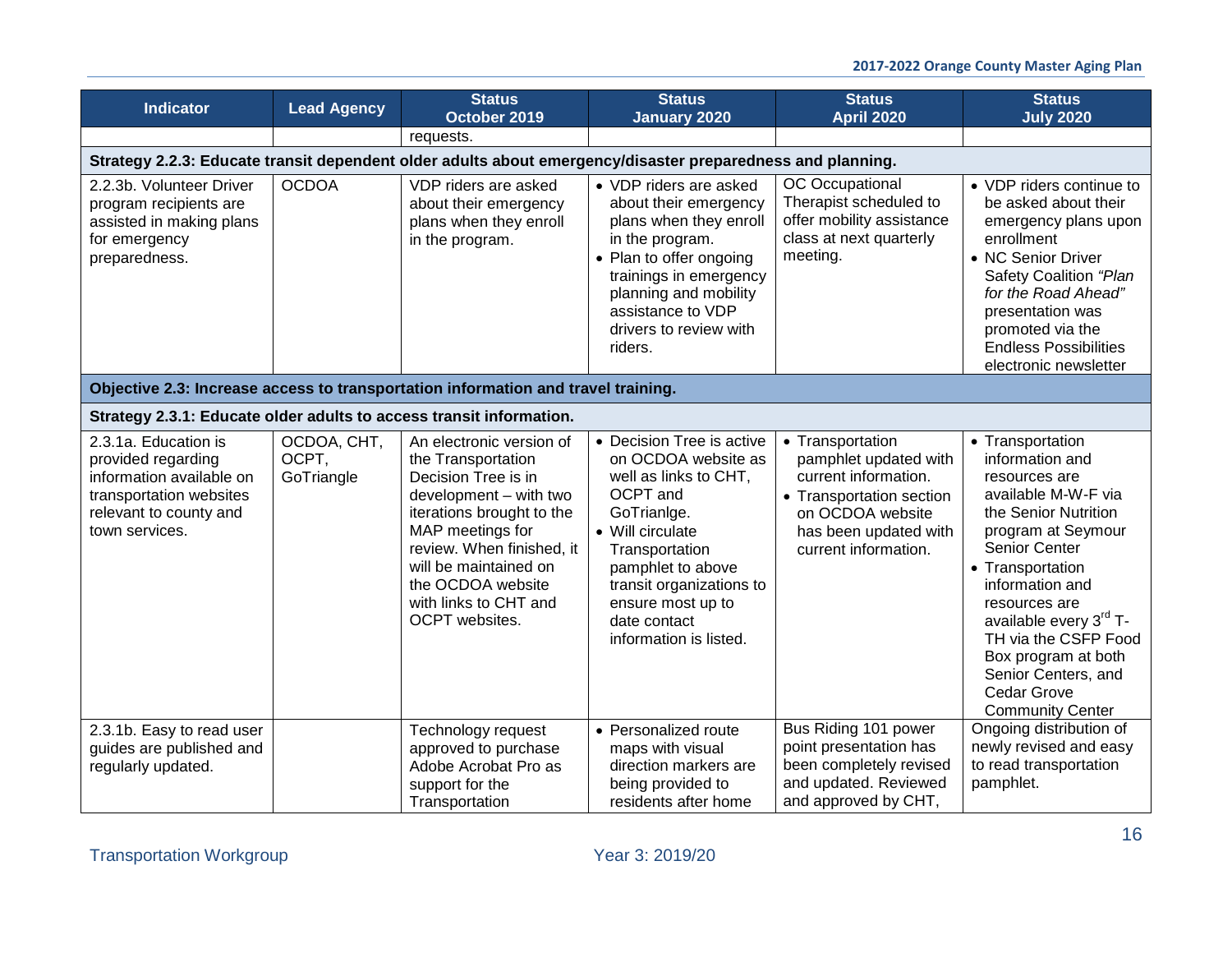|                                                                                                                                                                                                                                              |                                                                                        | <b>Status</b>                                                                                                                                                                                                                                                                                                                                                                                         | <b>Status</b>                                                                                                                                                                                                                                                                                                                                                                                                                                                                                          | <b>Status</b>                                                                                                                                                                                                                                                                                                                                                                                                                             | <b>Status</b>                                                                                                                                                                                                                                                                                                                |
|----------------------------------------------------------------------------------------------------------------------------------------------------------------------------------------------------------------------------------------------|----------------------------------------------------------------------------------------|-------------------------------------------------------------------------------------------------------------------------------------------------------------------------------------------------------------------------------------------------------------------------------------------------------------------------------------------------------------------------------------------------------|--------------------------------------------------------------------------------------------------------------------------------------------------------------------------------------------------------------------------------------------------------------------------------------------------------------------------------------------------------------------------------------------------------------------------------------------------------------------------------------------------------|-------------------------------------------------------------------------------------------------------------------------------------------------------------------------------------------------------------------------------------------------------------------------------------------------------------------------------------------------------------------------------------------------------------------------------------------|------------------------------------------------------------------------------------------------------------------------------------------------------------------------------------------------------------------------------------------------------------------------------------------------------------------------------|
| <b>Indicator</b><br>2.3.1c. Distribution<br>locations for<br>transportation<br>information are identified<br>and supplied with<br>updated information.                                                                                       | <b>Lead Agency</b><br>OCDOA, with<br>support from<br>OPT, CHT, and<br>public libraries | October 2019<br>Specialist to create easy<br>to read materials<br>needed to run programs<br>that support the Master<br>Aging Plan and MPO<br>grant.<br>• Transportation tabling<br>continues 1x each<br>month at each senior<br>center (~11-18 people<br>reached/month).<br>• Transit Academy<br>Event brought<br>together major transit<br>organizations and<br>OCDOA for public<br>education event. | January 2020<br>visits and/or drop-in<br>transportation<br>trainings.<br>• Will continue to update<br>and improve<br>transportation<br>pamphlet.<br>• Transportation tabling<br>continues 1x each<br>month at each senior<br>center.<br>• Transportation<br>presentation at Mt.<br>Carmel Church<br>10/6/19 (~18 people)<br>• Transportation<br>presentation at Cedar<br>Grove Senior Day<br>10/15/10 (~21 people)<br>• Transportation<br>presentation to Project<br>EngAGE 11/14/19<br>$(-16$ people) | <b>April 2020</b><br><b>OCPT</b> and GoTriangle<br>representatives.<br>• Transportation tabling<br>continues 1x each<br>month at each senior<br>center.<br>• Transportation<br>presentation at<br><b>Interfaith Breakfast</b><br>$3/3/20$ (~16 people)<br>• Transportation<br>presentation at Mt.<br>Moriah Church 3/5/20<br>$(-22$ people)<br>• Transportation<br>presentation at UNC<br><b>Community Mobility</b><br>class 2/13/20 (~25 | <b>July 2020</b><br>• Transportation tabling<br>and presentations<br>have been placed on<br>hold due to COVID<br>• Promoted CDC "My<br>Mobility Tool" via<br>electronic newsletter<br>5/19/20<br>• Promoted NC Senior<br><b>Driver Safety Coalition</b><br>"Plan for the Road<br>Ahead" via electronic<br>newsletter 6/16/20 |
| 2.3.1d. Regularly<br>scheduled classes on<br>subjects such as Bus<br>Riding 101, Uber/Lyft,<br>and Transit Apps for<br>smartphone users are<br>held at Senior Centers,<br>libraries and community<br>centers, senior<br>apartment complexes. | <b>OCDOA</b>                                                                           |                                                                                                                                                                                                                                                                                                                                                                                                       | • 5 small training<br>sessions provided<br>during Y3Q2.<br>• 2 Bus Riding 101<br>class scheduled for<br>early 2020.                                                                                                                                                                                                                                                                                                                                                                                    | people)<br>• Bus Riding 101 class<br>offered at Passmore<br>1/22/20<br>• Bus Riding 101 class<br>offered at Seymour<br>2/21/20<br>3 small training<br>sessions provided<br>during Y3Q3                                                                                                                                                                                                                                                    | • Bus Riding 101 class<br>has been placed on<br>hold due to COVID<br>• Provided nine<br>individual training<br>sessions to residents<br>who contacted Aging<br>Helpline or<br>Transportation<br>Helpline                                                                                                                     |
|                                                                                                                                                                                                                                              |                                                                                        | Strategy 2.3.2: Improve door-to-door and fixed route services to increase comfort and confidence of older adult riders.                                                                                                                                                                                                                                                                               |                                                                                                                                                                                                                                                                                                                                                                                                                                                                                                        |                                                                                                                                                                                                                                                                                                                                                                                                                                           |                                                                                                                                                                                                                                                                                                                              |
| 2.3.2c. Travel training for<br>new bus riders is offered                                                                                                                                                                                     | OPT, CHT,<br><b>OCDOA</b>                                                              | • Bus Trip to DPAC 8/19<br>(6)                                                                                                                                                                                                                                                                                                                                                                        | <b>CHT Community Ride</b><br>Day to Arts Center for                                                                                                                                                                                                                                                                                                                                                                                                                                                    | <b>First Rider Event</b><br>partnering with                                                                                                                                                                                                                                                                                                                                                                                               | May 1st First Rider<br>Event cancelled due to                                                                                                                                                                                                                                                                                |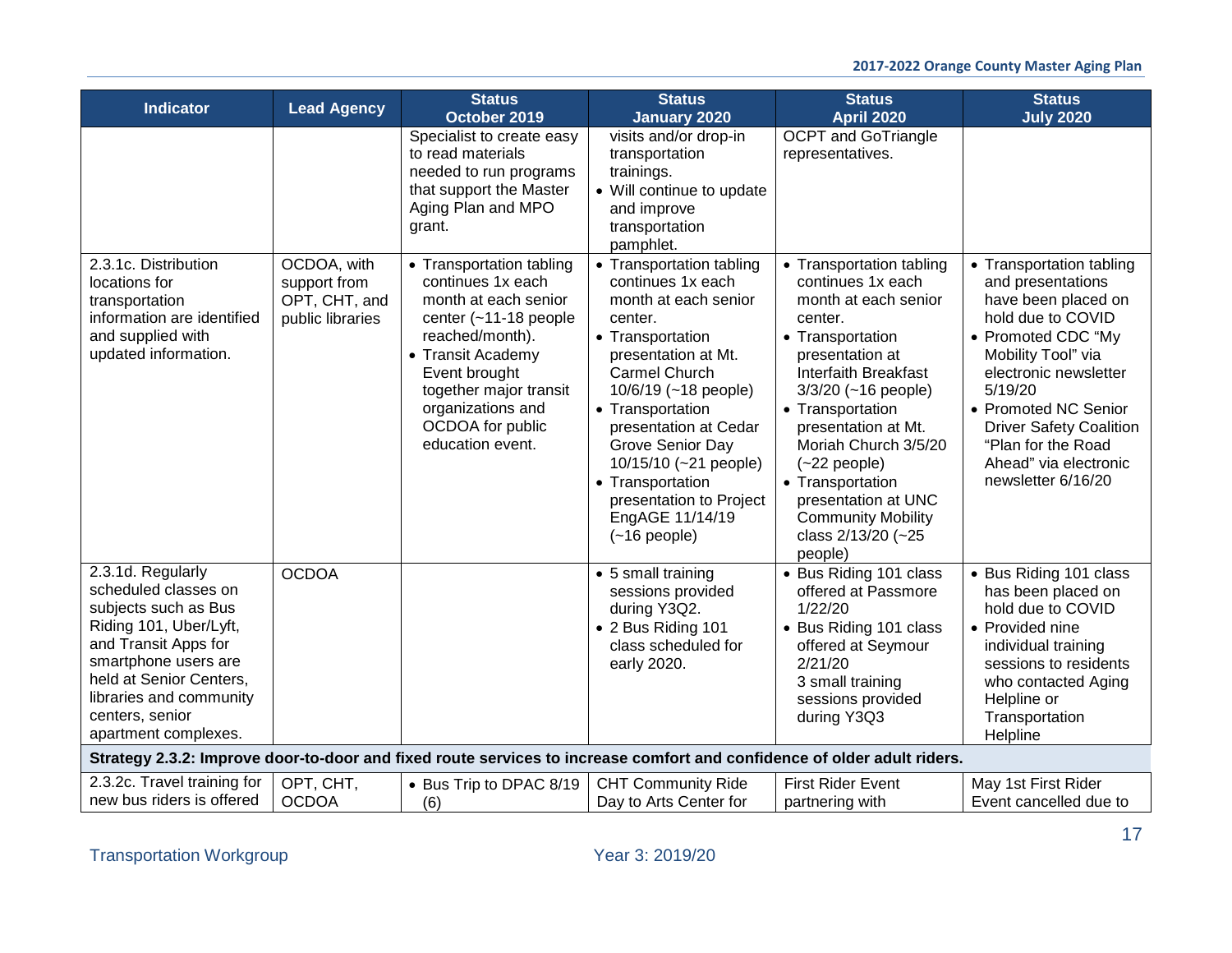| <b>Indicator</b>    | <b>Lead Agency</b> | <b>Status</b><br>October 2019                   | <b>Status</b><br>January 2020 | <b>Status</b><br><b>April 2020</b>       | <b>Status</b><br><b>July 2020</b>                                  |
|---------------------|--------------------|-------------------------------------------------|-------------------------------|------------------------------------------|--------------------------------------------------------------------|
| on a regular basis. |                    | • Bus Trip to Morehead<br>Planetarium 8/21 (10) | Holiday Market 12/7/19        | GoTriangle scheduled<br>for May 1, 2020. | COVID. Exploring ways<br>to resume travel training<br>during COVID |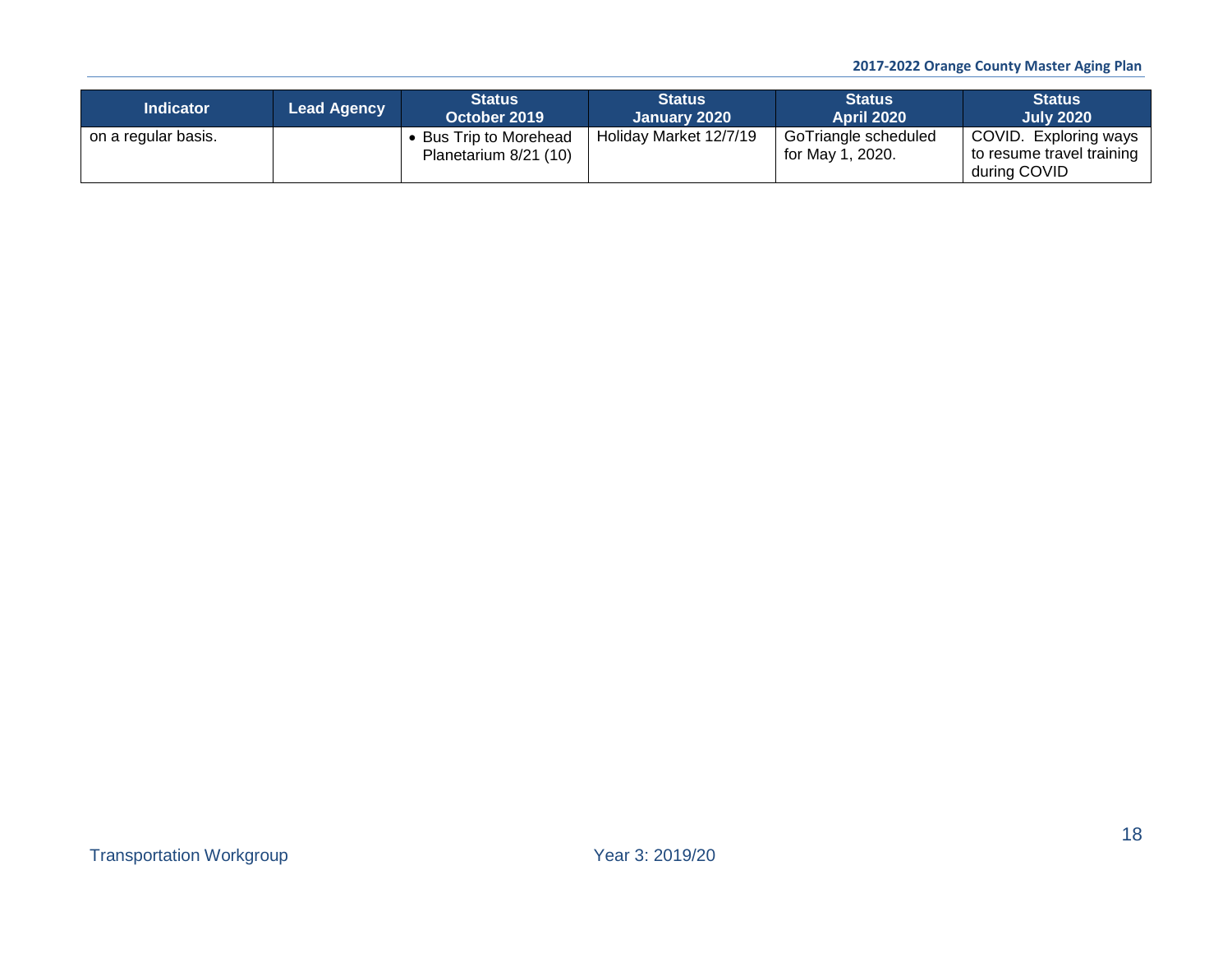# **Housing Workgroup – Year 3 Priorities**

<span id="page-18-0"></span>

| <b>Indicator</b>                                                                                                                                                                                     | <b>Lead Agency</b> | <b>Status</b><br>October 2019                                                                                 | <b>Status</b><br>January 2020                                                                                                                                          | <b>Status</b><br>April 2020                                                                                                                                                                                                       | <b>Status</b><br><b>July 2020</b>                              |  |  |  |
|------------------------------------------------------------------------------------------------------------------------------------------------------------------------------------------------------|--------------------|---------------------------------------------------------------------------------------------------------------|------------------------------------------------------------------------------------------------------------------------------------------------------------------------|-----------------------------------------------------------------------------------------------------------------------------------------------------------------------------------------------------------------------------------|----------------------------------------------------------------|--|--|--|
|                                                                                                                                                                                                      |                    | Objective 3.1: Modify, eliminate, or create policies that result in full realization of the MAP housing goal. |                                                                                                                                                                        |                                                                                                                                                                                                                                   |                                                                |  |  |  |
| Strategy 3.1.1: Create an inter-governmental Senior Housing Workgroup to study and recommend changes to relevant local and state housing<br>policies, especially during times of key policy reviews. |                    |                                                                                                               |                                                                                                                                                                        |                                                                                                                                                                                                                                   |                                                                |  |  |  |
| 3.1.1a. A Housing Task<br>Force is developed.                                                                                                                                                        |                    | MAP is an active<br>member of the<br>Affordable Housing<br>Coalition                                          | OC Aging<br>Board/Housing<br>Workgroup Member and<br><b>MAP Housing</b><br>Workgroup leader<br>continue as active<br>members of the<br>Affordable Housing<br>Coalition | • Continued Active<br>Participation in<br>Affordable Housing<br>Coalition<br>• New members of<br><b>Housing Workgroup</b><br>include 2 leaders from<br><b>Orange County Housing</b><br>and Community<br><b>Development Office</b> | Continued participation<br>in Affordable Housing<br>Coalition. |  |  |  |
| 3.1.1b. A list of state and<br>local polices to target is<br>created and changes are<br>recommended.                                                                                                 |                    | <b>COMPLETED</b>                                                                                              | <b>COMPLETED</b>                                                                                                                                                       | <b>COMPLETED</b>                                                                                                                                                                                                                  | <b>COMPLETED</b>                                               |  |  |  |
|                                                                                                                                                                                                      |                    | Objective 3.2: Develop new affordable senior housing (rental and ownership, including supported housing).     |                                                                                                                                                                        |                                                                                                                                                                                                                                   |                                                                |  |  |  |

**Strategy 3.2.1: Advocate for incentives and financing that encourages affordable and age- friendly housing development, both conventional and innovative.**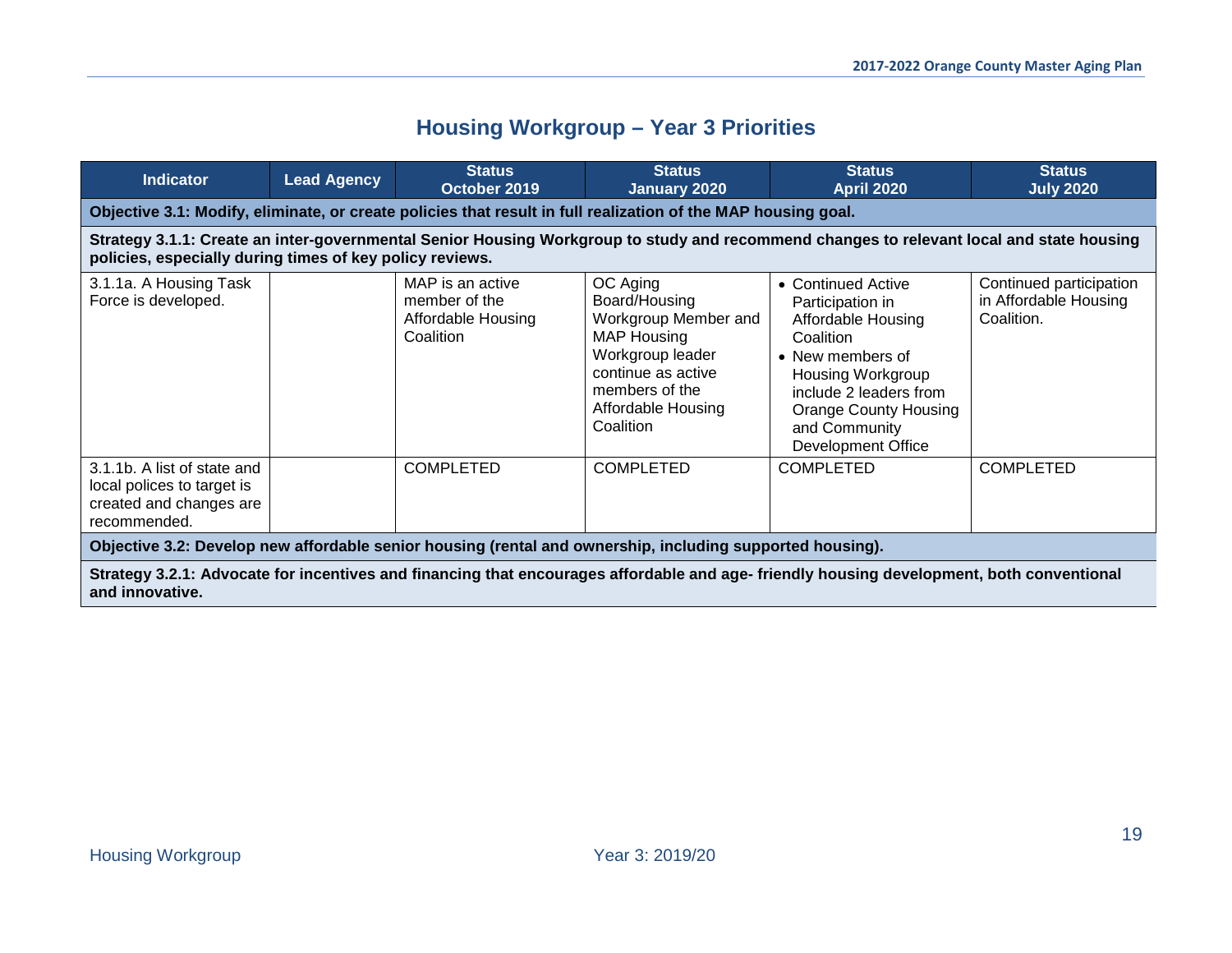| <b>Indicator</b>                                                                                                                   | <b>Lead Agency</b>                                                             | <b>Status</b><br>October 2019                                                                                      | <b>Status</b><br><b>January 2020</b>                                                                                                                                                                                                                                                                                                                                                                                                                                                                                                                                                                | <b>Status</b><br><b>April 2020</b>                                                                                                     | <b>Status</b><br><b>July 2020</b>                                                                                                                                                                                                                                                                                                                                             |
|------------------------------------------------------------------------------------------------------------------------------------|--------------------------------------------------------------------------------|--------------------------------------------------------------------------------------------------------------------|-----------------------------------------------------------------------------------------------------------------------------------------------------------------------------------------------------------------------------------------------------------------------------------------------------------------------------------------------------------------------------------------------------------------------------------------------------------------------------------------------------------------------------------------------------------------------------------------------------|----------------------------------------------------------------------------------------------------------------------------------------|-------------------------------------------------------------------------------------------------------------------------------------------------------------------------------------------------------------------------------------------------------------------------------------------------------------------------------------------------------------------------------|
| 3.2.1a. Additional public-<br>private partnerships are<br>developed to increase<br>affordable housing<br>options for older adults. | OCDOA/<br>Advisory<br>Board/ UNC<br>Partnerships in<br>Aging Program<br>(PiAP) | Working with Self-Help<br>to consider senior<br>housing as a part of the<br>new Homestead Mixed<br>use development | • With support from<br>UNC PIAP and the<br>Jackson Center, Carol<br>Woods awarded<br>PeeWee Homes, Inc.<br>\$60K to build a duplex<br>dedicated for seniors<br>coming out of or at<br>risk for<br>homelessness.<br>• In partnership with<br>UNC PiAP, Self-Help,<br>and Charles House,<br>the Jackson Center<br>was awarded \$40k<br>from Triangle<br>Community<br>Foundation, which will<br>fund a part-time<br>coordinator position to<br>facilitate engagement<br>of Northside elders in<br>housing initiatives,<br>celebrations,<br>intergenerational<br>connections and<br>supportive services | <b>Strowd Roses funding</b><br>obtained by Marian Cheek<br>Jackson Center to support<br>affordable housing in<br>Northside.            | • Provided comment at<br>Carrboro Town<br>Council meeting re:<br>approval of Cobb<br>Street senior housing<br>in Northside<br>• Application for<br>PeeWee Home from<br><b>Chapel Hill Affordable</b><br><b>Housing Development</b><br>Reserve Fund has<br>been recommended<br>to Council. If<br>approved, Pee Wee<br>Home will be on track<br>to break ground this<br>summer. |
| 3.2.1b. Support is<br>provided for senior<br>housing proposals for<br>County Bond funding, if<br>appropriate.                      |                                                                                |                                                                                                                    |                                                                                                                                                                                                                                                                                                                                                                                                                                                                                                                                                                                                     | OC Data around senior<br>housing was shared with<br>Housing and Community<br>Development Dept. to<br>inform their Consolidated<br>Plan | <b>County Bond</b><br>application process<br>refined this quarter                                                                                                                                                                                                                                                                                                             |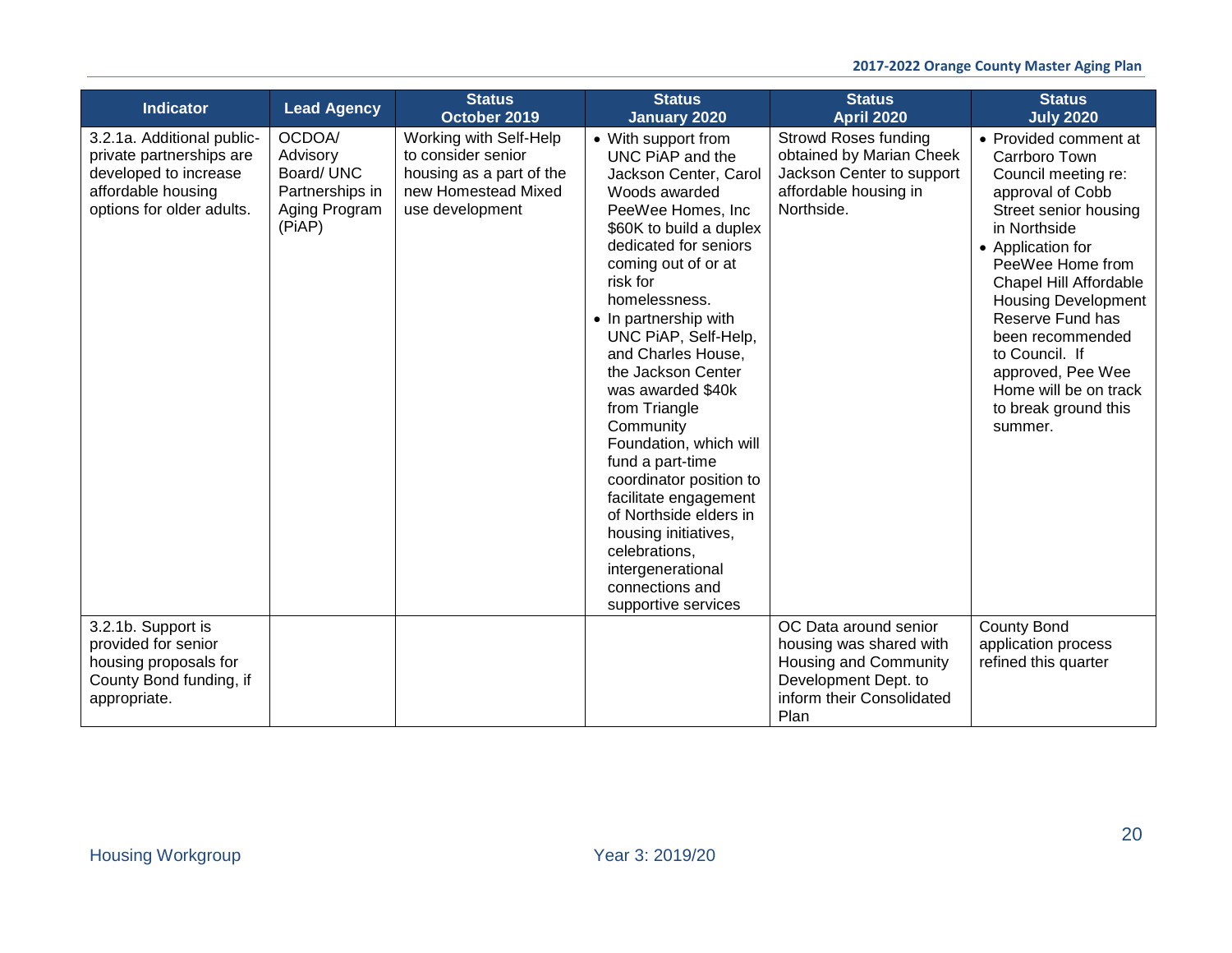| <b>Indicator</b>                                                                                                                                                                                        | <b>Lead Agency</b>                                                                                 | <b>Status</b><br>October 2019                                                  | <b>Status</b><br>January 2020                                                                                                                                                    | <b>Status</b><br><b>April 2020</b>                                                                                                                  | <b>Status</b><br><b>July 2020</b>                                                                                                                                                                                                                                                                     |
|---------------------------------------------------------------------------------------------------------------------------------------------------------------------------------------------------------|----------------------------------------------------------------------------------------------------|--------------------------------------------------------------------------------|----------------------------------------------------------------------------------------------------------------------------------------------------------------------------------|-----------------------------------------------------------------------------------------------------------------------------------------------------|-------------------------------------------------------------------------------------------------------------------------------------------------------------------------------------------------------------------------------------------------------------------------------------------------------|
| 3.2.1c. A pilot project<br>focused on shared,<br>supportive housing<br>models is created.                                                                                                               | OCDOA/<br>Advisory<br>Board, OC<br>Housing Dept,<br><b>UNC</b><br>Partnerships in<br>Aging Program | Kick off LINK program:<br>Linking Generations in<br>the Northside<br>Community | <b>LINK Program</b><br>continues in Northside.<br>8 elders and 12 UNC<br>students are engaged in<br>mutual learning,<br>relationship building,<br>and community<br>celebrations. | <b>LINK students infusing</b><br>additional energy into the<br>program in response to<br>COVID-19                                                   | Eldercare Partners,<br>working with PiAP intern<br>and Jackson Center<br>senior fellow, are on<br>track to have<br>implementation plan for<br>senior housing with<br>supports in place by<br>August 2020.                                                                                             |
| 3.2.1d. One site for<br>development of age-<br>friendly housing is<br>identified in each of the<br><b>Orange County</b><br>jurisdictions: Carrboro,<br>Chapel Hill,<br>Hillsborough, and the<br>county. | OCDOA, OC<br><b>Housing Dept</b>                                                                   | <b>COMPLETED</b>                                                               | <b>COMPLETED</b>                                                                                                                                                                 | <b>COMPLETED</b>                                                                                                                                    | <b>COMPLETED</b>                                                                                                                                                                                                                                                                                      |
| 3.2.1e. Tax incentives<br>are created that<br>encourage accessible<br>housing design and<br>repair.                                                                                                     |                                                                                                    | Identify feasibility for this<br>and possible alternatives<br>if not feasible  |                                                                                                                                                                                  |                                                                                                                                                     |                                                                                                                                                                                                                                                                                                       |
| 3.2.1f. OCDOA is<br>consulted with by<br>developers and<br>financers at the<br>conceptual stage to<br>ensure home and<br>neighborhood designs<br>are age-friendly.                                      | <b>OCDOA/ UNC</b><br>Partnerships in<br>Aging Program<br>(PiAP)                                    |                                                                                | PeeWee Homes plans<br>to consult with OCDOA<br>and the UNC PiAP to<br>ensure universal design<br>principles are applied to<br>the new duplex in<br>Northside.                    | Town of Carrboro asked<br>for accessibility<br>consultation from OT with<br>Partnerships in Aging<br>Program re: their new<br><b>Habitat Duplex</b> | • PiAP provided review<br>of architectural plans<br>for PeeWee Homes.<br>Review resulted in<br>substantial<br>modification of original<br>drawing to promote<br>livable design.<br>• Offered Livable<br>Design Review to<br>architect for Cobb<br>Street-Habitat<br>property in Carrboro.<br>Pending. |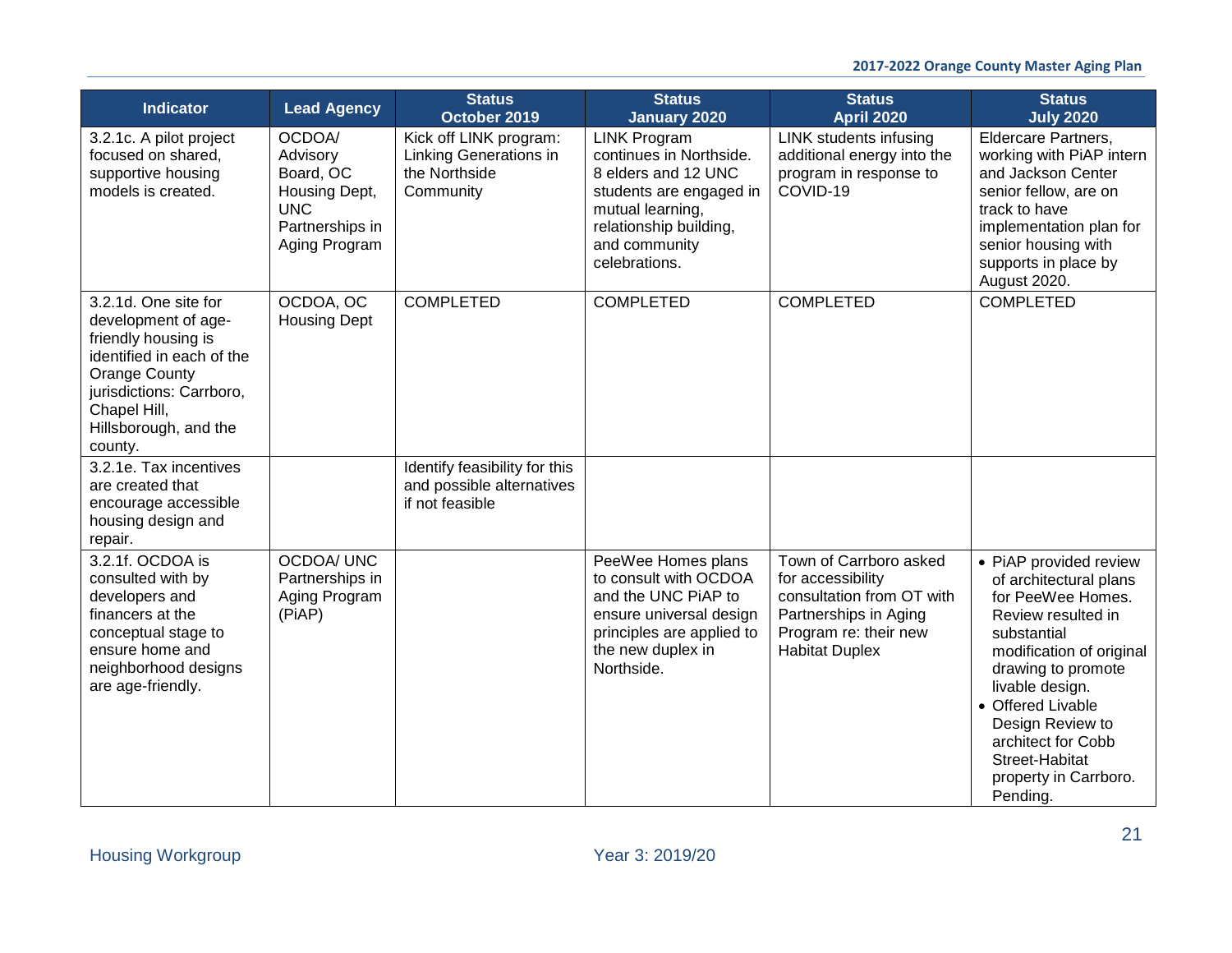| <b>Indicator</b>                                                                                                                                                           | <b>Lead Agency</b>                        | <b>Status</b><br>October 2019                                                                                                                | <b>Status</b><br><b>January 2020</b>                                                                                                            | <b>Status</b><br><b>April 2020</b>                                                                                                                                                                                                                                           | <b>Status</b><br><b>July 2020</b>                                                                                                                                |
|----------------------------------------------------------------------------------------------------------------------------------------------------------------------------|-------------------------------------------|----------------------------------------------------------------------------------------------------------------------------------------------|-------------------------------------------------------------------------------------------------------------------------------------------------|------------------------------------------------------------------------------------------------------------------------------------------------------------------------------------------------------------------------------------------------------------------------------|------------------------------------------------------------------------------------------------------------------------------------------------------------------|
| 3.2.1g. The number of<br>units built that are<br>targeted to older adults<br>is increased by at least<br>20%.                                                              | <b>OCDOA</b>                              | <b>COMPLETED</b>                                                                                                                             | Current increase in<br>senior designated<br>housing is 37%                                                                                      | 37% increase stands                                                                                                                                                                                                                                                          | <b>GOAL</b> exceeded                                                                                                                                             |
| 3.2.1h. The number of<br>age-friendly units built<br>within larger mixed<br>income developments is<br>increased.                                                           | <b>OCDOA</b>                              | Advocated for senior<br>housing in the new UNC<br>Healthcare development<br>and the new SelfHelp<br>initiative on Homestead                  |                                                                                                                                                 | Continued advocacy for<br>affordable senior housing<br>in UNC Healthcare<br>development near<br>Eastowne                                                                                                                                                                     |                                                                                                                                                                  |
|                                                                                                                                                                            |                                           | Objective 3.3: Modify and repair existing housing for safety and accessibility.                                                              |                                                                                                                                                 |                                                                                                                                                                                                                                                                              |                                                                                                                                                                  |
|                                                                                                                                                                            |                                           | Strategy 3.3.1: Increase and expedite repairs and modifications of existing housing.                                                         |                                                                                                                                                 |                                                                                                                                                                                                                                                                              |                                                                                                                                                                  |
| 3.3.1a. The public<br>bidding process for the<br><b>County Urgent Repair</b><br>Program is replaced with<br>a newly created and<br>vetted list of approved<br>contractors. | OC Housing                                | <b>COMPLETED</b>                                                                                                                             | <b>COMPLETED</b>                                                                                                                                | <b>COMPLETED</b>                                                                                                                                                                                                                                                             |                                                                                                                                                                  |
| 3.3.1b. New pathways<br>for project permitting are<br>developed through<br>collaboration by<br>regulatory organizations.                                                   | OC Planning,<br>OC Housing<br>Departments | Currently working to<br>connect with planning<br>department. Multiple<br>attempts made to<br>connect.                                        |                                                                                                                                                 |                                                                                                                                                                                                                                                                              |                                                                                                                                                                  |
| 3.3.1c. Jobs are<br>completed faster for<br>clients in the Urgent<br>Home Repair Program.                                                                                  |                                           | OCHPC continues to<br>identify collaborations<br>among home repair<br>organizations, partnering<br>for more effective<br>completion of jobs. | OCHPC continues to<br>identify collaborations<br>among home repair<br>organizations,<br>partnering for more<br>effective completion of<br>jobs. | OCHPC continues to<br>collaborate across cases.<br>Database is fully<br>functional and<br>assessment>spec>project<br>process is being<br>implemented. Evaluation<br>of coordination is being<br>planned by SEEA team<br>and UNC Planning and<br><b>Public Health Student</b> | <b>OCHPC</b> continues to<br>collaborate across<br>cases. Evaluation of<br>SEEA grant is<br>underway through UNC<br>Planning and Public<br><b>Health Student</b> |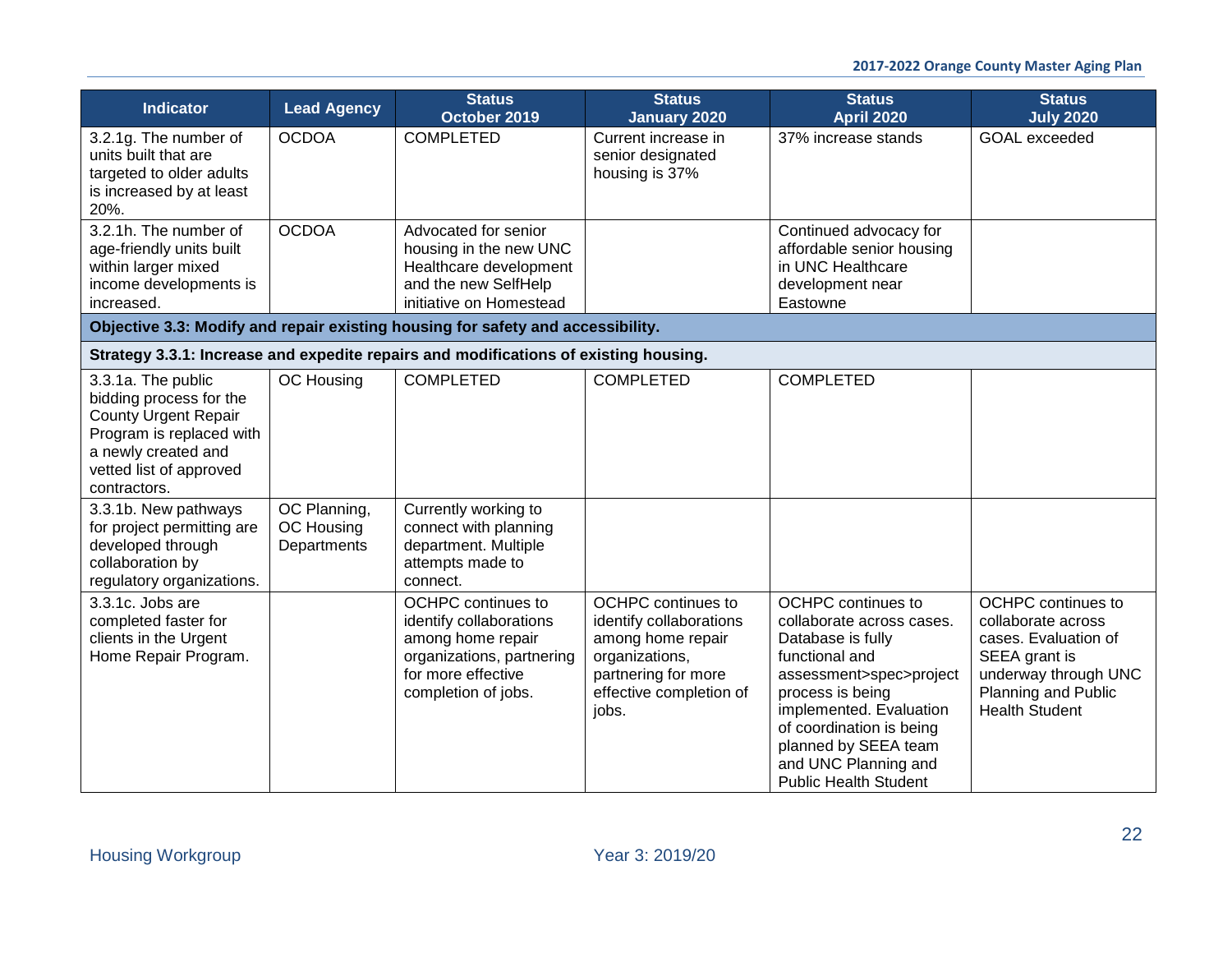| <b>Indicator</b>                                                                                                                          | <b>Lead Agency</b>                          | <b>Status</b><br>October 2019                                                                                              | <b>Status</b><br>January 2020                                                                                                                                                                                                                                                                                                                                                                                                                | <b>Status</b><br><b>April 2020</b>                                                                                                                                                                                                                                           | <b>Status</b><br><b>July 2020</b>                  |
|-------------------------------------------------------------------------------------------------------------------------------------------|---------------------------------------------|----------------------------------------------------------------------------------------------------------------------------|----------------------------------------------------------------------------------------------------------------------------------------------------------------------------------------------------------------------------------------------------------------------------------------------------------------------------------------------------------------------------------------------------------------------------------------------|------------------------------------------------------------------------------------------------------------------------------------------------------------------------------------------------------------------------------------------------------------------------------|----------------------------------------------------|
| 3.3.1d. Wait times are<br>decreased for residents<br>needing urgent home<br>repairs.                                                      | OC Housing,<br>OC Planning,<br><b>OCDOA</b> | OCHPC has increased<br>actions taken on specific<br>cases and have begun<br>tracking when and how<br>long action is taken. | Database has been<br>developed that can<br>robustly track the time it<br>takes for each phase of<br>projects to occur. This is<br>an important step for<br>being able to identify<br>improvements in wait<br>time.                                                                                                                                                                                                                           | OCHPC continues to<br>collaborate across cases.<br>Database is fully<br>functional and<br>assessment>spec>project<br>process is being<br>implemented. Evaluation<br>of coordination is being<br>planned by SEEA team<br>and UNC Planning and<br><b>Public Health Student</b> | OCHPC continues to<br>collaborate across<br>cases. |
| 3.3.1e. Number of<br>accessibility repairs<br>performed is increased.                                                                     | OC Housing,<br><b>OCDOA</b>                 | Working to track this<br>through OCHPC                                                                                     | Discussion in OCHPC<br>falters when it comes to<br>how to measure this.<br>"Accessibility" is unclear<br>because most home<br>repairs are impacting<br>the person's ability to<br>access, live, and<br>function in their home,<br>and limiting<br>"accessibility" to only<br>physical accessibility<br>related to mobility<br>seemed inappropriate to<br>the OCHPC members.<br>Considering closing this<br>item as no longer<br>appropriate. | Closed as no longer<br>appropriate.                                                                                                                                                                                                                                          |                                                    |
| 3.3.1f. Skilled workers<br>who can provide home<br>repair/remodels for<br>community members are<br>identified by Local Fire<br>Districts. |                                             | Not feasible. Handy<br>Helpers program is<br>alternative.                                                                  |                                                                                                                                                                                                                                                                                                                                                                                                                                              |                                                                                                                                                                                                                                                                              |                                                    |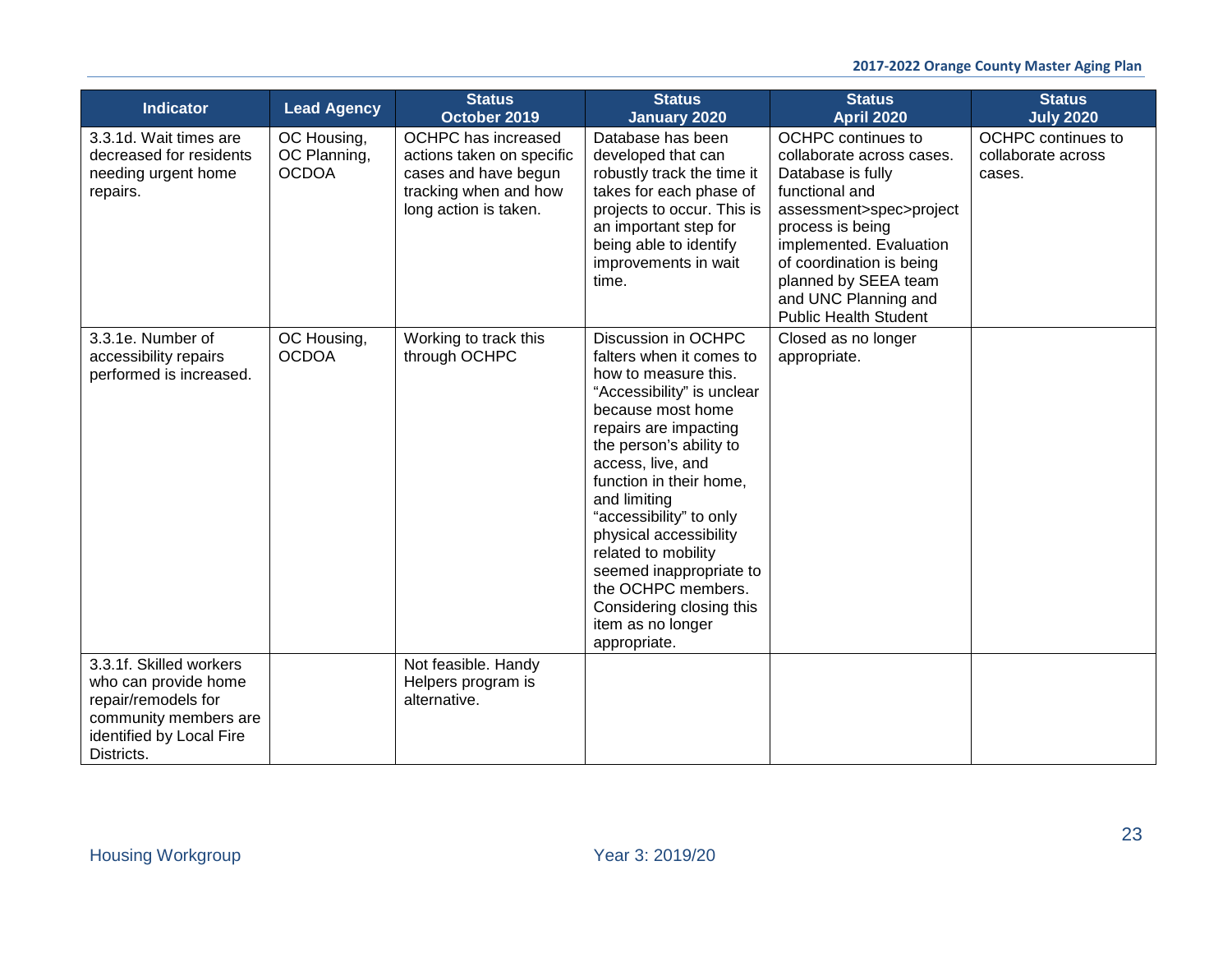| <b>Indicator</b>                                                                                                                                                                                                                    | <b>Lead Agency</b>                                              | <b>Status</b><br>October 2019                                                                                                                   | <b>Status</b><br>January 2020                                                                                                                  | <b>Status</b><br><b>April 2020</b>                                                                                                                                                                                                                             | <b>Status</b><br><b>July 2020</b>                                                                                                         |
|-------------------------------------------------------------------------------------------------------------------------------------------------------------------------------------------------------------------------------------|-----------------------------------------------------------------|-------------------------------------------------------------------------------------------------------------------------------------------------|------------------------------------------------------------------------------------------------------------------------------------------------|----------------------------------------------------------------------------------------------------------------------------------------------------------------------------------------------------------------------------------------------------------------|-------------------------------------------------------------------------------------------------------------------------------------------|
| 3.3.1g. Managers of<br>existing senior housing<br>developments consult<br>with OCDOA about<br>accessible repairs and<br>modifications.                                                                                              | <b>OCDOA</b>                                                    | No consultations this<br>quarter.                                                                                                               | No consultations this<br>quarter.                                                                                                              | No consultations this<br>quarter.                                                                                                                                                                                                                              |                                                                                                                                           |
|                                                                                                                                                                                                                                     |                                                                 |                                                                                                                                                 |                                                                                                                                                | Objective 3.4: Educate the public about housing options in later life, emphasizing the importance of accessibility, safety, and maintenance.                                                                                                                   |                                                                                                                                           |
| in later life.                                                                                                                                                                                                                      |                                                                 |                                                                                                                                                 |                                                                                                                                                | Strategy 3.4.1: Offer community events and educational materials to assist residents and family members in planning for their housing needs                                                                                                                    |                                                                                                                                           |
| 3.4.1a. Aging in<br>Community series is<br>continued to educate the<br>public about age-friendly<br>housing models,<br>especially "missing<br>middle" housing (i.e.,<br>duplexes and small<br>scale apartments with<br>courtyards). | <b>OCDOA</b>                                                    | No programs this quarter                                                                                                                        | No programs this<br>quarter                                                                                                                    | Aging in Community list<br>serv used to inform<br>community members<br>about how they can<br>participate in development<br>of the County's<br>Consolidated Plan for<br>Affordable Housing                                                                      | Aging in Community<br>listsery used to ask for<br>support to OCDOA<br>programs providing food<br>and medication delivery<br>during COVID. |
| 3.4.1b. Aging Readiness<br>Campaign is created<br>with yard signs,<br>interactive websites, and<br>resources that can help<br>older adults and family<br>members plan for their<br>future housing needs.                            | <b>OCDOA/ UNC</b><br>Partnerships in<br>Aging Program<br>(PiAP) | • Aging in Community<br>series<br>• Knowledge and info for<br>resources available<br>and help people think<br>now about future<br>housing needs | Communications intern<br>hired via UNC PiAP to<br>facilitate community<br>awareness of OCDOA<br>services, including<br>housing related issues. | • UNC PiAP intern with<br><b>OCDOA</b> continues<br>social media and<br>website communications<br>re: preparing for aging<br>and future housing<br>needs.<br>• Initial conversations<br>underway re: data<br>collection needs for<br>2022 MAP Planning<br>Year | UNC PIAP intern hired<br>by OCDOA this summer<br>to advance aging<br>readiness through<br>social media.                                   |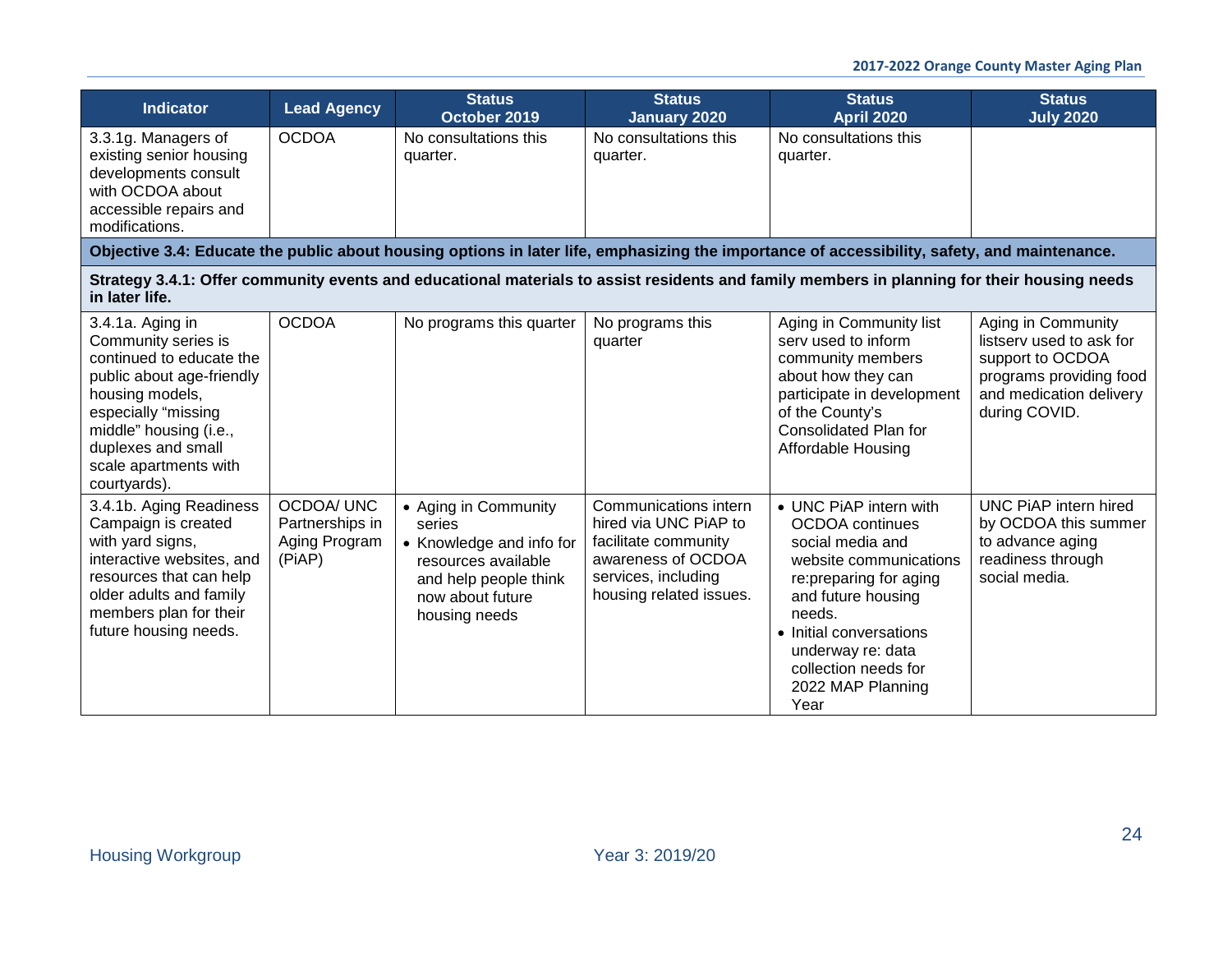| <b>Indicator</b>                                                                                                                                                          | <b>Lead Agency</b>        | <b>Status</b><br>October 2019                                                                                                                                                         | <b>Status</b><br><b>January 2020</b>                                                                 | <b>Status</b><br><b>April 2020</b>                                                                                                                                                                            | <b>Status</b><br><b>July 2020</b>                                                                                                                         |
|---------------------------------------------------------------------------------------------------------------------------------------------------------------------------|---------------------------|---------------------------------------------------------------------------------------------------------------------------------------------------------------------------------------|------------------------------------------------------------------------------------------------------|---------------------------------------------------------------------------------------------------------------------------------------------------------------------------------------------------------------|-----------------------------------------------------------------------------------------------------------------------------------------------------------|
| 3.4.1c. Residents are<br>educated on how to<br>prevent future need for<br>repairs and<br>modifications, and<br>connected to appropriate<br>organizations and<br>services. |                           | Housing preservation<br>group to consider                                                                                                                                             | OCHPC to consider;<br>consider for project in<br>community-based<br>practice course in OT at<br>UNC. | UNC OT students have<br>worked with OCHPC<br>members during Spring<br>semester to develop a<br>project plan for this<br>education program<br>oriented toward<br>community advocates and<br>community members. | Jackson Center and<br>Habitat will co-chair an<br><b>Education and Outreach</b><br>sub-committee of the<br>OCHPC to develop<br>these initiatives further. |
|                                                                                                                                                                           |                           | Strategy 3.4.2: Create opportunities to improve relationships between residents, inspectors, and planning officials.                                                                  |                                                                                                      |                                                                                                                                                                                                               |                                                                                                                                                           |
| 3.4.2a. Orange County<br><b>Planning Department</b><br>website is updated to<br>include frequently asked<br>questions.                                                    | OC Planning<br>Department | Connected with Planning<br>Department<br>Representative at<br><b>Steering Committee</b><br>meeting who was<br>interested and open to<br>this, have not been able<br>to connect since. | No updates                                                                                           | No updates                                                                                                                                                                                                    |                                                                                                                                                           |
| 3.4.2b. Programs are<br>developed to make<br>information about<br>inspections available<br>and decrease<br>misconceptions.                                                |                           | Contingent upon<br>connection to planning<br>department                                                                                                                               | No updates                                                                                           | No updates                                                                                                                                                                                                    |                                                                                                                                                           |
| 3.4.2c. Programs are<br>developed to decrease<br>misconceptions about<br>partial repairs.                                                                                 |                           | Contingent upon<br>connection to planning<br>department                                                                                                                               | No updates                                                                                           | No updates                                                                                                                                                                                                    |                                                                                                                                                           |
|                                                                                                                                                                           |                           | Objective 3.6: Support Orange County residents to age in community.                                                                                                                   |                                                                                                      |                                                                                                                                                                                                               |                                                                                                                                                           |

**Strategy 3.6.1: Create and fund a new OCDOA housing specialist position to educate, activate, and coordinate the community in achieving MAP housing goals.**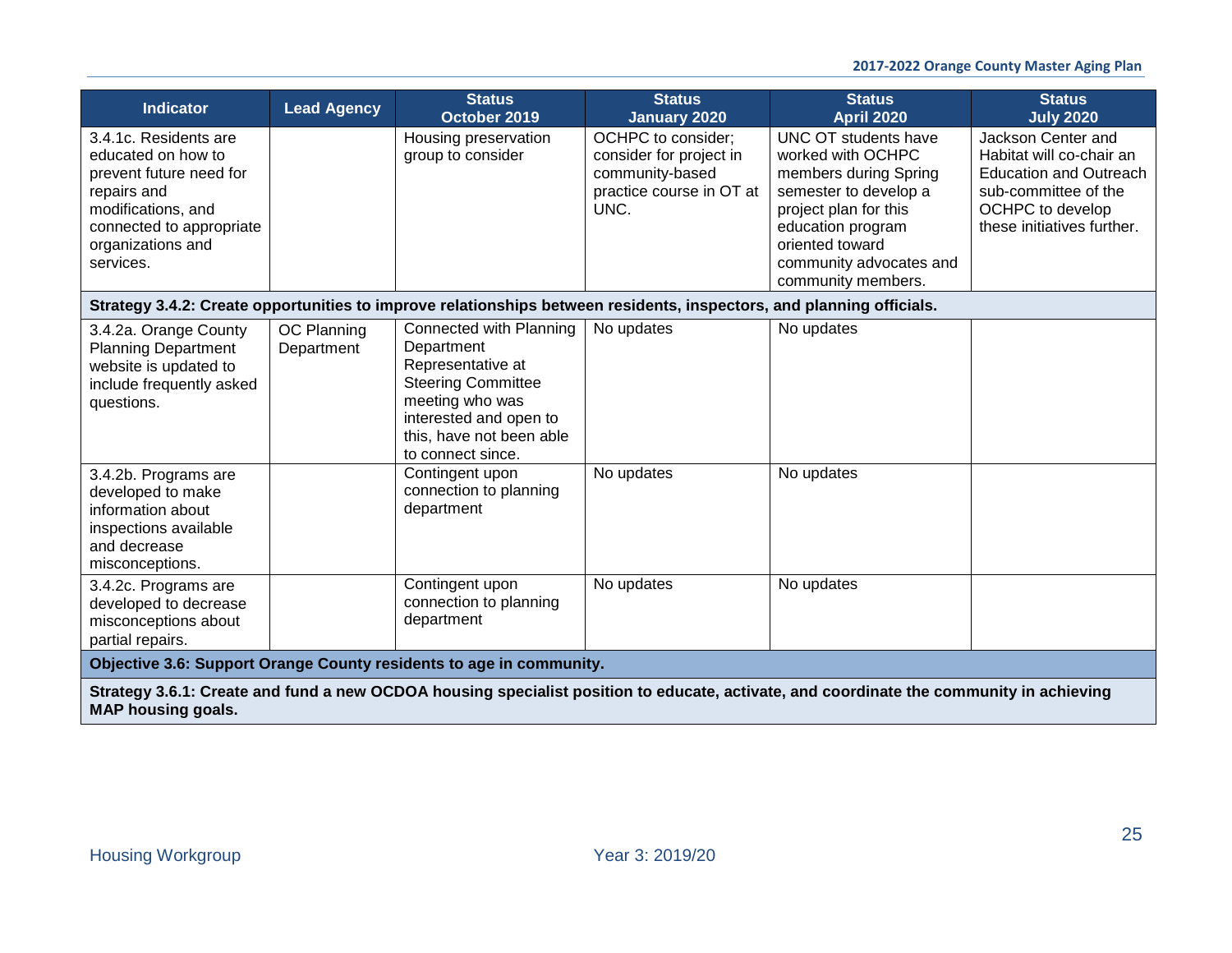| <b>Indicator</b>                                                                                            | <b>Lead Agency</b>                        | <b>Status</b><br>October 2019                                                                                                | <b>Status</b><br><b>January 2020</b>                                                                                                                                                     | <b>Status</b><br><b>April 2020</b>                                                                                                                                                                            | <b>Status</b><br><b>July 2020</b>                                                                                                                                                                                             |
|-------------------------------------------------------------------------------------------------------------|-------------------------------------------|------------------------------------------------------------------------------------------------------------------------------|------------------------------------------------------------------------------------------------------------------------------------------------------------------------------------------|---------------------------------------------------------------------------------------------------------------------------------------------------------------------------------------------------------------|-------------------------------------------------------------------------------------------------------------------------------------------------------------------------------------------------------------------------------|
| 3.6.1a. Position is<br>created and filled with<br>support from housing<br>agency partners.                  | OC Housing<br>Department,<br><b>OCDOA</b> |                                                                                                                              | Positive conversation<br>with OC Director of<br>Housing and<br>Community<br>Development regarding<br>this position.<br>Development of job<br>description and<br>preparation in progress. | OC Director of Housing<br>and Community<br>Development is actively<br>pursuing a way to<br>leverage a currently<br>available position to make<br>this position possible.                                      | Due to COVID-19, new<br>positions are halted<br>across multiple<br>organizations.<br>Therefore, this position<br>will need to be revisited<br>for FY22.                                                                       |
| 3.6.1b. Older adults are<br>connected to and<br>supported to live in<br>housing options of their<br>choice. |                                           |                                                                                                                              | <b>OCHPC</b> includes<br>questions in home<br>preservation<br>assessment that assist<br>in identifying if an older<br>adult prefers to live in<br>their home or move<br>elsewhere.       | Planning for collecting<br>these surveys and the<br>analysis of the data has<br>begun.                                                                                                                        | Evaluation and surveys<br>are currently being<br>implemented.                                                                                                                                                                 |
|                                                                                                             |                                           |                                                                                                                              |                                                                                                                                                                                          | Strategy 3.6.2: Collaborate across repair/remodel organizations to better communicate, share cases, and refer to specialized services.                                                                        |                                                                                                                                                                                                                               |
| 3.6.2a. Network of<br>repair/remodel<br>organizations is<br>developed.                                      |                                           | $DONE - OCHPC - with$<br>support from SEEA<br>grant, currently<br>developing online<br>database to maximize<br>collaboration |                                                                                                                                                                                          | Sustainability of the<br>Coalition is an expressed<br>priority of the OC<br>Department of Housing<br>and Community<br>Development                                                                             |                                                                                                                                                                                                                               |
| 3.6.2b. Collaboration<br>coordinator is selected.                                                           |                                           | DONE - Temporarily -<br>PostDoc position                                                                                     |                                                                                                                                                                                          | OC Department of<br>Housing and Community<br>Development is working to<br>ensure the sustainability<br>of the coordinator position<br>and leverage an open<br>position to support a more<br>sustainable plan. | Due to COVID-19, new<br>positions are halted<br>across multiple<br>organizations.<br>Therefore, this position<br>will need to be revisited<br>for FY22. OCDHCD is<br>still interested and<br>excited to support this<br>work. |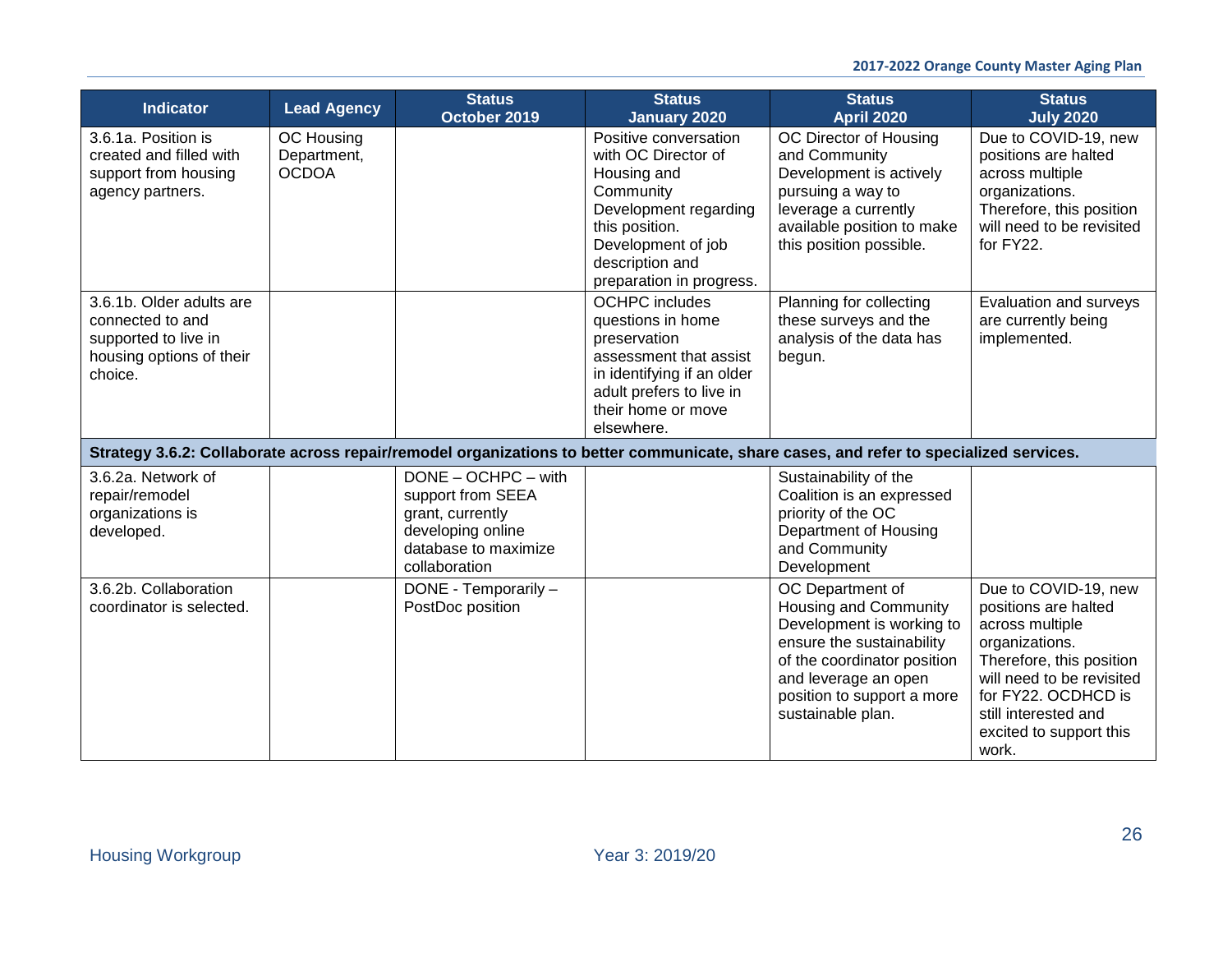| <b>Indicator</b>                                                                                                       | <b>Lead Agency</b> | <b>Status</b><br>October 2019                                                                                                                                                                                          | <b>Status</b><br>January 2020                                                                                                | <b>Status</b><br><b>April 2020</b>                                                   | <b>Status</b><br><b>July 2020</b>                                        |
|------------------------------------------------------------------------------------------------------------------------|--------------------|------------------------------------------------------------------------------------------------------------------------------------------------------------------------------------------------------------------------|------------------------------------------------------------------------------------------------------------------------------|--------------------------------------------------------------------------------------|--------------------------------------------------------------------------|
| 3.6.2c. Representative<br>from each organization<br>is designated to network.                                          |                    | Not officially designated,<br>but representatives from<br>each org are regularly<br>attending and<br>participating. (Done -<br>essentially)                                                                            | MOU is being<br>developed to formalize<br>these expectations and<br>partnerships.                                            | MOU has been sent to<br>County Legal team for<br>review. Awaiting their<br>revision. | MOU sent to County<br>Legal team for review.<br>Awaiting their revision. |
| 3.6.2d. Referrals are<br>increased across<br>organizations.                                                            |                    | Referrals are being<br>tracked in database and<br>through Home<br>Preservation Meeting,<br>referrals have increased.                                                                                                   | Referrals are being<br>tracked in database and<br>through Home<br>Preservation Meeting,<br>referrals have<br>increased.      | Planning for analysis of<br>tracked data has begun.                                  | <b>SEEA Evaluation</b><br>currently underway.                            |
| 3.6.2e. Multiple repairs<br>are provided by multiple<br>organizations through<br>use of coordinated repair<br>network. |                    | This is increasing and<br>being tracked through<br>OCHPC database.                                                                                                                                                     | This is increasing and<br>being tracked through<br>OCHPC database.                                                           | Planning for analysis of<br>tracked data has begun.                                  | <b>SEEA Evaluation</b><br>currently underway.                            |
| 3.6.2f. More<br>comprehensive repairs<br>are provided to<br>residents.                                                 |                    | • SEEA Grant funds<br>Home assessment<br>manager to more<br>comprehensively<br>identify needs of<br>residents<br>• Increased robustness<br>of Handy Helpers<br>program completing<br>more repairs than ever<br>before. | Communication<br>regarding cost sharing<br>through OCHPC<br>supports more<br>comprehensive use of<br>funds for home repairs. | Planning for analysis of<br>tracked data has begun.                                  | <b>SEEA Evaluation</b><br>currently underway.                            |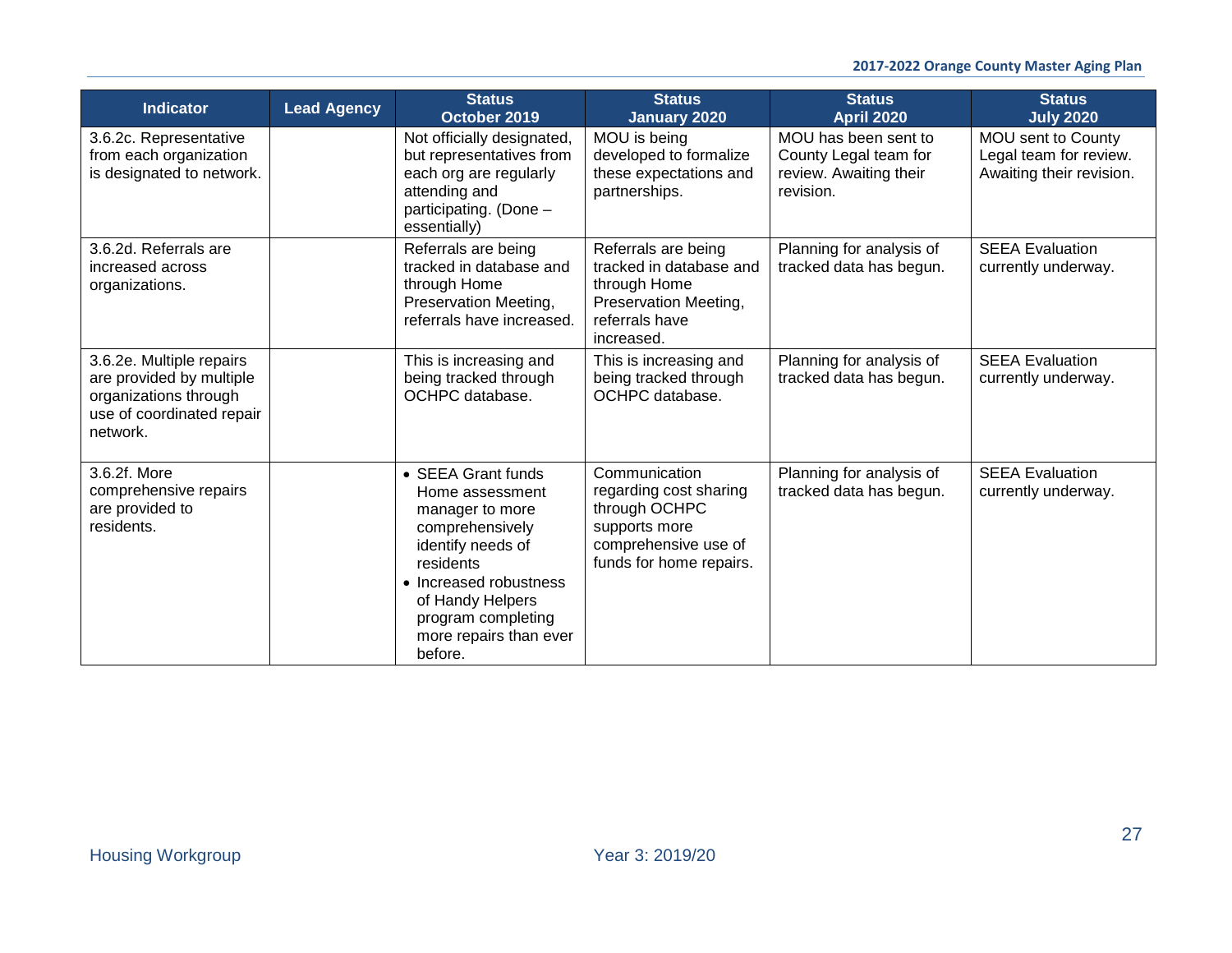| <b>Indicator</b>                                                                                                                               | <b>Lead Agency</b> | <b>Status</b><br>October 2019                                                                                                                                                                                                                                                                                  | <b>Status</b><br><b>January 2020</b>                                                                       | <b>Status</b><br><b>April 2020</b>                                                                                                                                                                                                                                                                                                       | <b>Status</b><br><b>July 2020</b>                                                                                                                         |
|------------------------------------------------------------------------------------------------------------------------------------------------|--------------------|----------------------------------------------------------------------------------------------------------------------------------------------------------------------------------------------------------------------------------------------------------------------------------------------------------------|------------------------------------------------------------------------------------------------------------|------------------------------------------------------------------------------------------------------------------------------------------------------------------------------------------------------------------------------------------------------------------------------------------------------------------------------------------|-----------------------------------------------------------------------------------------------------------------------------------------------------------|
| 3.6.2g. Data are<br>collected and shared<br>regarding safety and<br>well-being of residents<br>who receive home<br>repairs or modifications.   |                    | • OT student collected<br>oral histories of home<br>repair experiences.<br>• SEEA Grant<br>evaluation will also<br>include well-being<br>assessment after<br>home repairs are<br>provided.<br>• Handy Helpers will<br>also begin including<br>further evaluation of<br>meaningful change<br>after home repair. | <b>OCHPC and Handy</b><br>Helper assessments<br>were developed.<br>Implementation to begin<br>in Jan 2020. | Planning for collection<br>analysis of data has<br>begun.                                                                                                                                                                                                                                                                                | <b>SEEA Evaluation</b><br>currently underway.                                                                                                             |
| 3.6.2h. Funding is<br>increased for repairs and<br>remodels that partially,<br>but not entirely, bring a<br>home up to code.                   |                    | • SEEA Grant increased<br>funds for partners<br>organizations<br>(OCDOA, Habitat) by<br>5000 per year.<br>• Collaborations are<br>happening across the<br>OCHPC to complete<br>various levels of<br>repairs (major rehab to<br>minor home repairs) -<br>tracked through the<br>SEEA grant<br>evaluation.       |                                                                                                            | OCHPC is collaboratively<br>managing Climate Impact<br>Tax funds (~\$175,000)<br>designated by OC BOCC<br>to support sustainability,<br>weatherization, and<br>comprehensive repairs to<br>low-income families.<br>OCHPC has developed<br>plan to leverage these<br>funds to more<br>comprehensively tackle<br>complex home repair jobs. |                                                                                                                                                           |
| 3.6.2i. Training is<br>developed for OCDOA<br>employees and others<br>who make home visits<br>regarding home safety<br>resources and services. |                    | Have offered<br>training/resources to<br><b>RTT Home Assessment</b><br>Manager, increased<br>marketing of Handy<br>Helpers, and Improved<br>referral processes for<br>residents and<br>employees to connect<br>with OCHPC.                                                                                     | Considering as part of<br><b>Community Based</b><br>Project for OT students                                | UNC OT students have<br>worked during the Spring<br>Semester to develop a<br>plan for this program.                                                                                                                                                                                                                                      | Jackson Center and<br>Habitat will co-chair an<br><b>Education and Outreach</b><br>sub-committee of the<br>OCHPC to develop<br>these initiatives further. |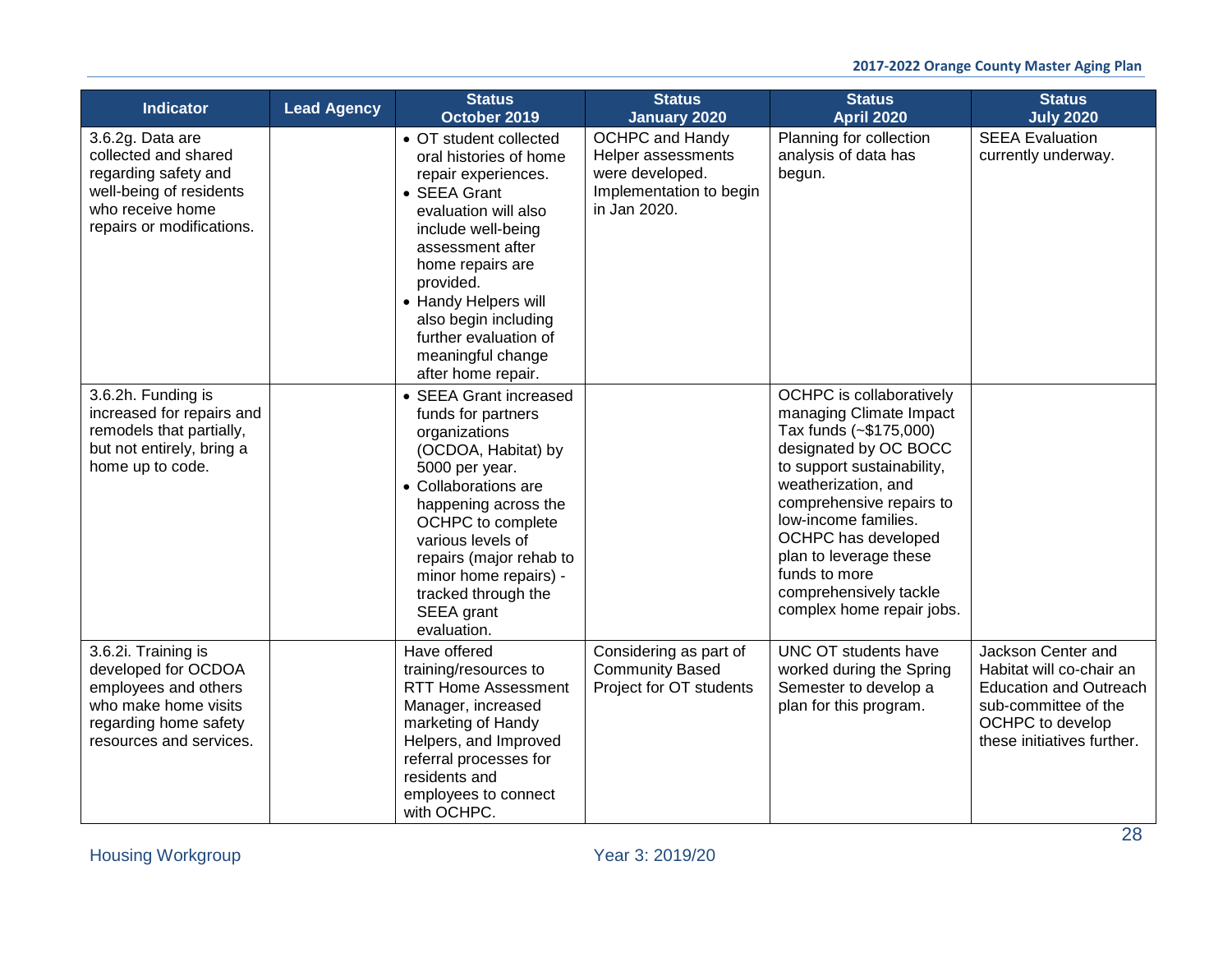<span id="page-28-0"></span>

| <b>Indicator</b>                                                                                                                                                      | <b>Lead Agency</b> | <b>Status</b><br>October 2019                                                                                                                                                                                                                                                                                                                                               | <b>Status</b><br><b>January 2020</b>                                                                                                                                                                           | <b>Status</b><br><b>April 2020</b> | <b>Status</b><br><b>July 2020</b>    |  |  |
|-----------------------------------------------------------------------------------------------------------------------------------------------------------------------|--------------------|-----------------------------------------------------------------------------------------------------------------------------------------------------------------------------------------------------------------------------------------------------------------------------------------------------------------------------------------------------------------------------|----------------------------------------------------------------------------------------------------------------------------------------------------------------------------------------------------------------|------------------------------------|--------------------------------------|--|--|
| Objective 4.1: Expand opportunities for educational, intergenerational, and cultural programming.                                                                     |                    |                                                                                                                                                                                                                                                                                                                                                                             |                                                                                                                                                                                                                |                                    |                                      |  |  |
|                                                                                                                                                                       |                    | Strategy 4.1.1: Ensure that programming is accessible, sensitive, and inclusive to people based on a broad variety of needs and abilities.                                                                                                                                                                                                                                  |                                                                                                                                                                                                                |                                    |                                      |  |  |
| 4.1.1a. Assistive<br>technologies (e.g.,<br>listening devices, large<br>text or audio, mobility<br>assistance, etc.) are<br>made available for<br>people who need it. | <b>OCDOA</b>       | Ongoing                                                                                                                                                                                                                                                                                                                                                                     | Exploration of new<br>assistive technology is<br>being pursued - a stand-<br>alone document<br>scanner with OCR<br>capability and ability to<br>magnify and adjust<br>contrast, NCRS<br><b>Reading Service</b> | Ongoing                            |                                      |  |  |
| 4.1.1b. Programming is<br>made available in<br>multiple languages, in<br>partnership with<br>community groups.                                                        | <b>OCDOA</b>       | Upcoming events:<br>• Latino Health Fair on<br>Sunday, Nov 3<br>• Latina Breast Cancer<br>Awareness event in Oct<br>• Coalitions planning Muslim<br><b>Identity Panel and</b><br>Language Justice Summit<br>• Health Equity Council<br>hosting Gender Identity<br>Panel discussion and<br>Community Forum to<br>share community health<br>assessment results next<br>spring | In process of increasing<br>offerings of Latinx<br>programs and bi-lingual<br>programs with both<br><b>English and Spanish</b><br>and/or English and<br>Mandarin, or English,<br>Spanish and Mandarin          | Ongoing                            | On Hold due to COVID-<br>19 Pandemic |  |  |
| 4.1.1c. Consultation is<br>sought out from<br>organizations like<br>North Carolina<br>Assistive<br>Technologies, North                                                | <b>OCDOA</b>       | Ongoing                                                                                                                                                                                                                                                                                                                                                                     | • Met with Piedmont<br><b>Health Social Worker</b><br>about increased<br>programs for Spanish<br>language only and<br>dual language with                                                                       | Ongoing                            | On Hold due to COVID-<br>19 Pandemic |  |  |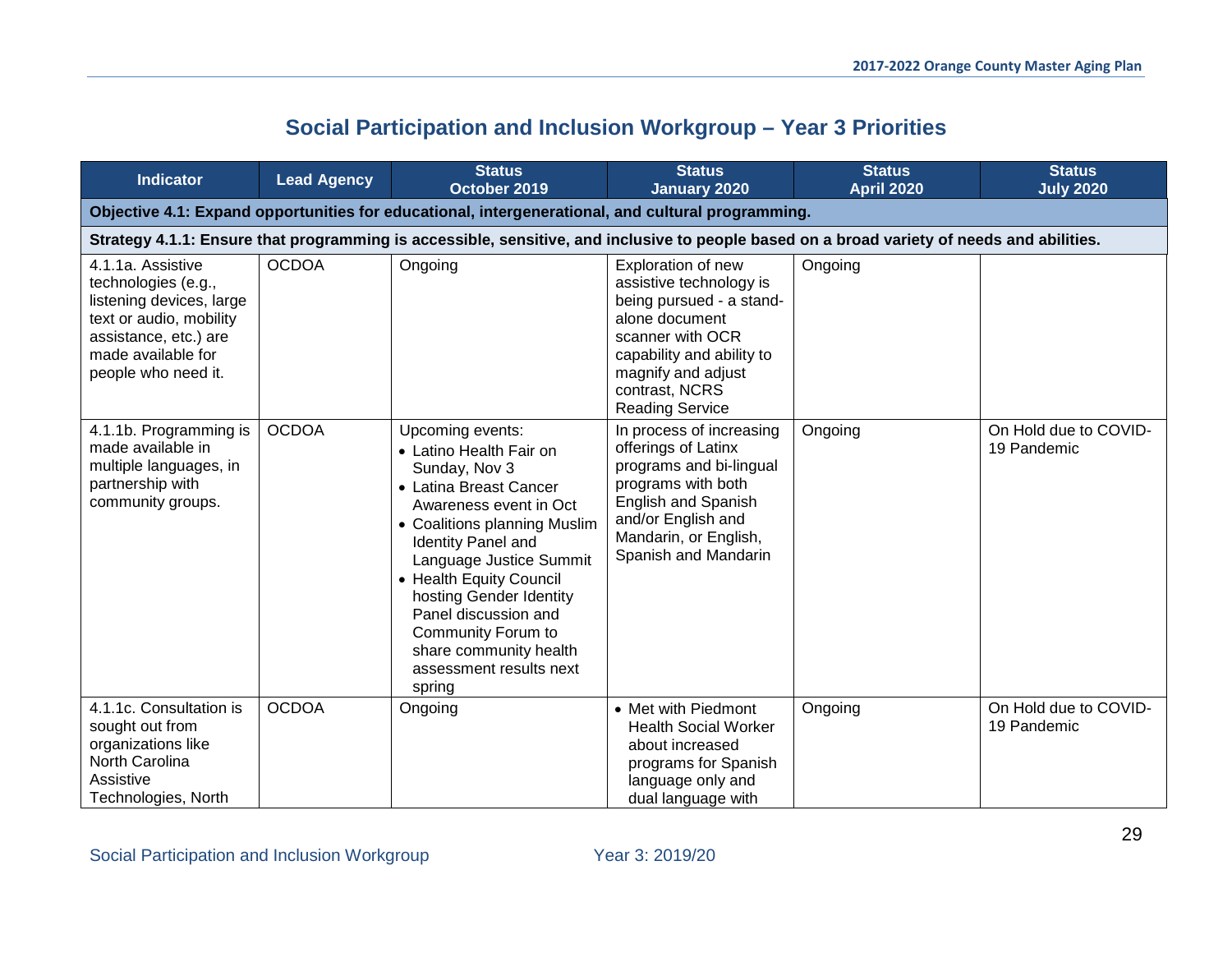| <b>Indicator</b>                                                                                                                                                                                                                                                            | <b>Lead Agency</b> | <b>Status</b><br>October 2019                                                                                                                                         | <b>Status</b><br>January 2020                                                                                                                                                         | <b>Status</b><br><b>April 2020</b>                                                                                                                                                                  | <b>Status</b><br><b>July 2020</b>                                                                                                     |
|-----------------------------------------------------------------------------------------------------------------------------------------------------------------------------------------------------------------------------------------------------------------------------|--------------------|-----------------------------------------------------------------------------------------------------------------------------------------------------------------------|---------------------------------------------------------------------------------------------------------------------------------------------------------------------------------------|-----------------------------------------------------------------------------------------------------------------------------------------------------------------------------------------------------|---------------------------------------------------------------------------------------------------------------------------------------|
| Carolina Division of<br>Deaf and Hard of<br>Hearing, North<br>Carolina Division of<br>Services for the Blind,<br>and Club Nova.                                                                                                                                             |                    |                                                                                                                                                                       | Spanish.<br>• Club Nova has<br>returned to the<br>workgroup after<br>almost a year due to<br>staff changes.                                                                           |                                                                                                                                                                                                     |                                                                                                                                       |
| 4.1.1d. Programming is<br>attended by older<br>adults from diverse<br>populations (e.g.,<br>minority, LGBTQ,<br>refugee, faith<br>communities, and<br>people with physical,<br>mental, cognitive,<br>and/or intellectual<br>disabilities).                                  | <b>OCDOA</b>       | Held kick-off event 9/9 for<br>LGBTQIA+ community to<br>gather information related to<br>programming needs. There<br>were 28 participants.                            | • Mental Health and<br>LGBTQ (7) events<br>planned for Jan and<br>Feb<br>• Info about Refugee,<br>Faith programming<br>shared.<br>• LGBTQ icon created<br>for Sr Times<br>programming | • Announcements of<br>monthly walk for<br>LGBTQ and 2 other<br>LGBTQ affirming<br>events<br>• Quarterly Faith<br><b>Outreach Breakfast</b><br>• More programs<br>offered in Spanish and<br>Mandarin | On Hold due to COVID-<br>19 Pandemic                                                                                                  |
|                                                                                                                                                                                                                                                                             |                    | Strategy 4.1.2: Expand space availability for social/educational programming to meet anticipated growth of older adult population.                                    |                                                                                                                                                                                       |                                                                                                                                                                                                     |                                                                                                                                       |
| 4.1.2a. Senior centers<br>are expanded to<br>include more space for<br>recreational activities.<br>kitchen/cooking space,<br>theater space,<br>common space that<br>encourages groups to<br>intermingle, health<br>services space,<br>exercise rooms, and<br>storage space. | <b>OCDOA</b>       | Seymour Center expansion<br>construction to begin soon,<br>currently waiting for permits.                                                                             | Seymour Center<br>Construction began<br>Nov. 4                                                                                                                                        | Seymour Center<br>expansion construction<br>is in progress.                                                                                                                                         | Seymour Center<br>construction is in<br>progress. Some areas<br>are ahead of schedule<br>such as upstairs offices.                    |
| 4.1.2b. Additional<br>programming for older<br>adults is made<br>available within the<br>senior centers and in<br>other settings.                                                                                                                                           | <b>OCDOA</b>       | • Senior Day Event in Sept<br>at Cedar Grove was well<br>received (87 attendees)<br>• AF exercise class<br>attendance increase (14<br>attendees) at Cedar Grove<br>CC | <b>IG Valentine Social</b><br>planned at Cedar Grove                                                                                                                                  | Ongoing                                                                                                                                                                                             | Ongoing. With COVID-<br>19, more virtual<br>programs are available,<br>and some should<br>continue once face to<br>face is permitted. |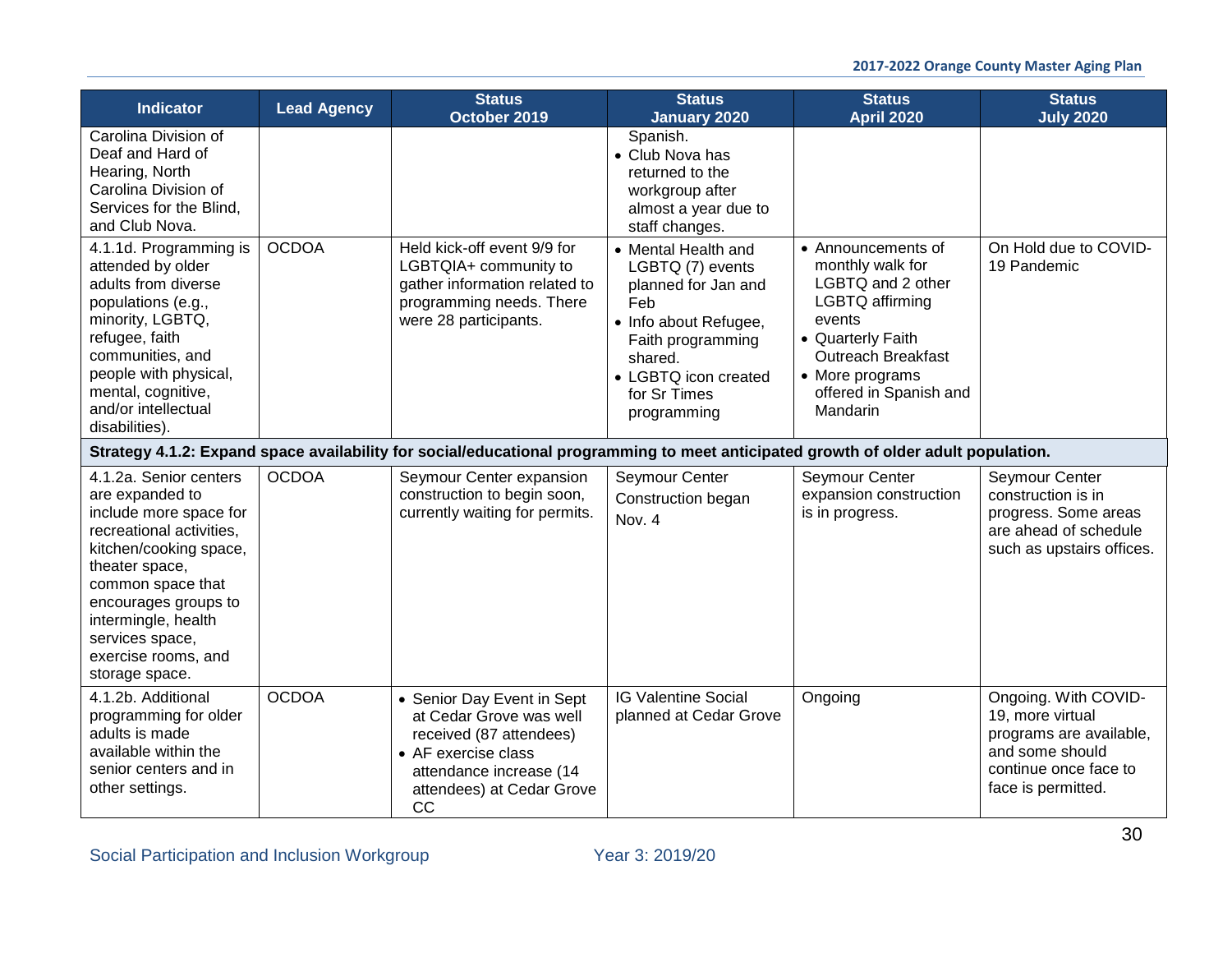| <b>Indicator</b>                                                                                                                                                                                                                                                                                                                   | <b>Lead Agency</b> | <b>Status</b><br>October 2019                                                                                | <b>Status</b><br><b>January 2020</b>                                                                    | <b>Status</b><br><b>April 2020</b>                                                                                                                               | <b>Status</b><br><b>July 2020</b>                                                     |
|------------------------------------------------------------------------------------------------------------------------------------------------------------------------------------------------------------------------------------------------------------------------------------------------------------------------------------|--------------------|--------------------------------------------------------------------------------------------------------------|---------------------------------------------------------------------------------------------------------|------------------------------------------------------------------------------------------------------------------------------------------------------------------|---------------------------------------------------------------------------------------|
| 4.1.2c. More people<br>participate at the<br>senior centers.                                                                                                                                                                                                                                                                       | <b>OCDOA</b>       | ↑ - Seymour<br>- Passmore<br>As compared to previous<br>year at the same time.                               | ↑ - Seymour<br>$\uparrow$ - Passmore<br>As compared to<br>previous year at the<br>same time.            | ↑ - Seymour<br>$\uparrow$ - Passmore<br>As compared to<br>previous year at the<br>same time.                                                                     | Participation declined<br>with COVID-19                                               |
| 4.1.2d. Senior centers<br>have more staff,<br>resources, and<br>materials to handle<br>increased<br>programming and<br>space.                                                                                                                                                                                                      | <b>OCDOA</b>       | Community Center space is<br>being more intentionally<br>used for Senior programing<br>(Cedar Grove, Efland) | Work in Progress                                                                                        | No progress in this area<br>due to constraints on<br>county budget                                                                                               | No progress in this area<br>due to constraints on<br>county budget due to<br>COVID-19 |
|                                                                                                                                                                                                                                                                                                                                    |                    | Strategy 4.1.3: Create more opportunities for intergenerational programming.                                 |                                                                                                         |                                                                                                                                                                  |                                                                                       |
| 4.1.3a. One intentional<br>intergenerational<br>program per year is<br>created and evaluated,<br>which encourages<br>older adults and<br>younger people to<br>work with each other<br>(e.g., Prime Time<br>Players works with<br>high school drama<br>department to put on<br>show, co-sponsored<br>community service<br>project). | <b>OCDOA</b>       | Held intergenerational Ice<br>Cream Social event in honor<br>of National Grandparents<br>Day (15 attendees)  | Seven different IG<br>events offered Dec '19 -<br>Feb 20.                                               | Ten different IG events<br>offered Jan - Mar ' 20.                                                                                                               | On Hold due to COVID-<br>19 Pandemic                                                  |
| 4.1.3b. Partnerships<br>are created with other<br>agencies for<br>intergenerational<br>opportunities (e.g.,<br>schools, daycare<br>centers,<br>colleges/universities,<br>scout troops, faith                                                                                                                                       |                    | Ongoing with OC sheriff<br>office                                                                            | Women's shelter,<br>Carolina Seminar - Arts<br>Across the Ages, CH<br>Parks and Rec, SAGE<br>of Raleigh | • Love is in the Air<br>Sweetheart w/<br>Hannah Ruth<br>Foundation<br>• Ongoing climbing<br>events w/<br>$\bullet$ CHP&R<br>• Ongoing program<br>with ARC of the | On Hold due to COVID-<br>19 Pandemic                                                  |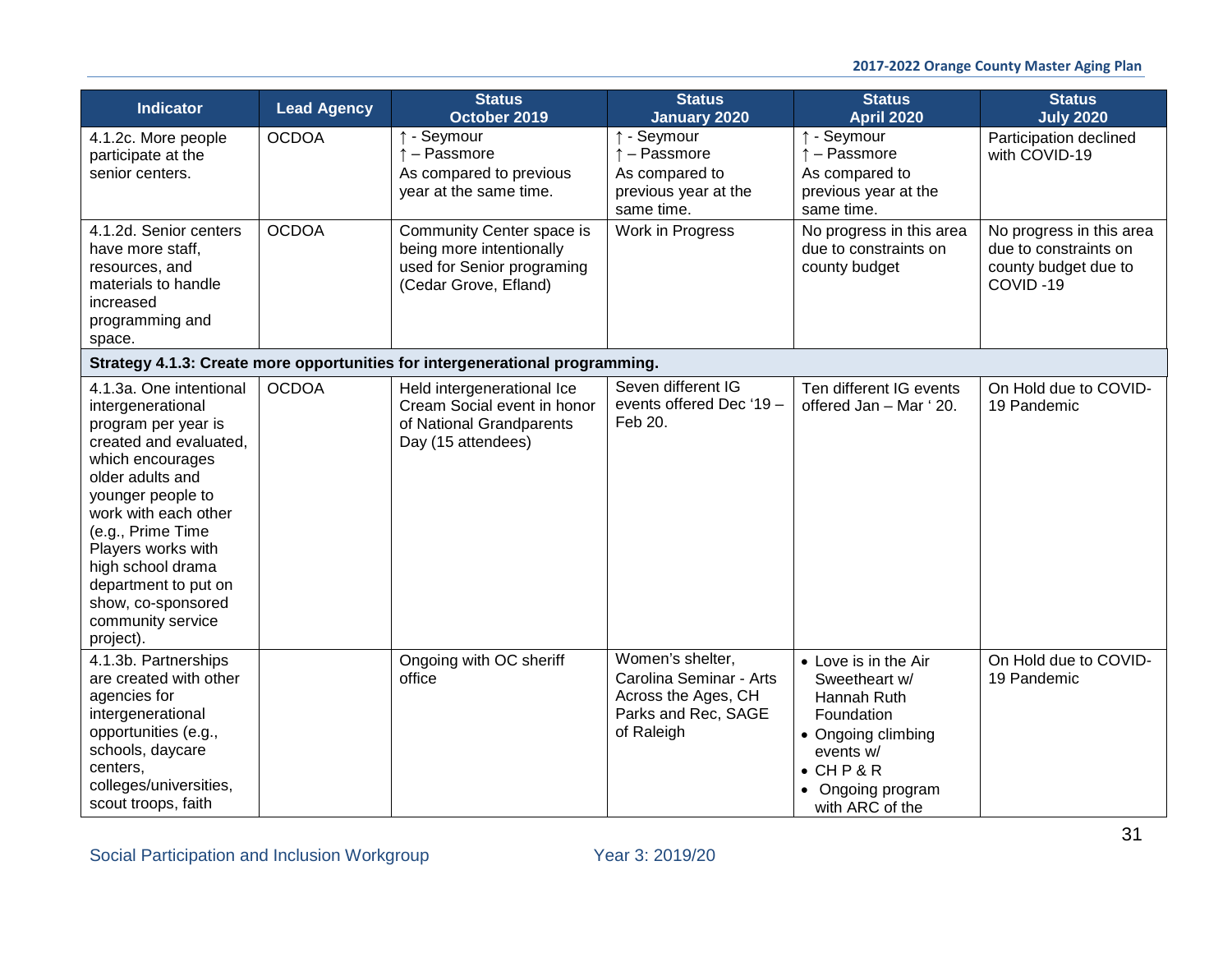| <b>Indicator</b>                                                                                                        | <b>Lead Agency</b> | <b>Status</b><br>October 2019                                                                                                                                                                  | <b>Status</b><br><b>January 2020</b>                                                                                                                                                         | <b>Status</b><br><b>April 2020</b>                  | <b>Status</b><br><b>July 2020</b>    |
|-------------------------------------------------------------------------------------------------------------------------|--------------------|------------------------------------------------------------------------------------------------------------------------------------------------------------------------------------------------|----------------------------------------------------------------------------------------------------------------------------------------------------------------------------------------------|-----------------------------------------------------|--------------------------------------|
| communities,<br>fraternities and<br>sororities, YMCA, local<br>businesses, etc.).                                       |                    |                                                                                                                                                                                                |                                                                                                                                                                                              | Triangle<br>• Spring Tea w/ Duke<br>CommuniTEA Club |                                      |
| 4.1.3c. More young<br>people are involved in<br>senior center<br>programming.                                           |                    | Ongoing                                                                                                                                                                                        | Ongoing                                                                                                                                                                                      | Ongoing                                             | On Hold due to COVID-<br>19 Pandemic |
|                                                                                                                         |                    | Strategy 4.1.4: Expand awareness and availability of scholarships/fee reductions.                                                                                                              |                                                                                                                                                                                              |                                                     |                                      |
| 4.1.4a. Awareness of<br>availability of<br>scholarships/fee<br>reductions is<br>increased.                              | <b>OCDOA</b>       | Shared scholarship<br>information at following<br>events: Intergenerational<br>SRT, Faith-Outreach,<br>Geriatric Internal & Family<br>Medicine Introductory Mtg,<br><b>LGBTQ Mtg</b>           | Shared at the following:<br>Mt. Carmel Church and<br>Holy Family Church                                                                                                                      | Ongoing                                             | On Hold due to COVID-<br>19 Pandemic |
| 4.1.4b. More<br>scholarships/fee<br>reductions are utilized<br>for programming.                                         | <b>OCDOA</b>       | Seymour:<br>Fit Feet -2<br>Fitness Room $-7$<br>Fitness Classes $-0$<br>SC Education $-0$<br>Passmore:<br>Fit Feet $-1$<br>Fitness (SportsPlex)-4<br>Exercise Classes - 1<br>PC Education $-3$ | Seymour:<br>Fit Feet -2<br>Fitness Room $-7$<br>Fitness Classes - 0<br>SC Education $-0$<br>Passmore:<br>Fit Feet $-1$<br>Fitness (SportsPlex)-<br>Exercise Classes - 1<br>PC Education $-3$ | No change this quarter                              | On Hold due to COVID-<br>19 Pandemic |
| 4.1.4c. Increased<br>demand for<br>scholarships/fee<br>reductions is met, as<br>needed, through<br>additional sponsors. | <b>OCDOA</b>       | Current demand is<br>adequately met                                                                                                                                                            | Current demand is<br>adequately met                                                                                                                                                          | Current demand is<br>adequately met                 | On Hold due to COVID-<br>19 Pandemic |
| 4.1.4d. Assistance is<br>provided to participants<br>who need help filling<br>out a scholarship/fee                     | <b>OCDOA</b>       | Ongoing                                                                                                                                                                                        | Ongoing                                                                                                                                                                                      | Ongoing                                             | On Hold due to COVID-<br>19 Pandemic |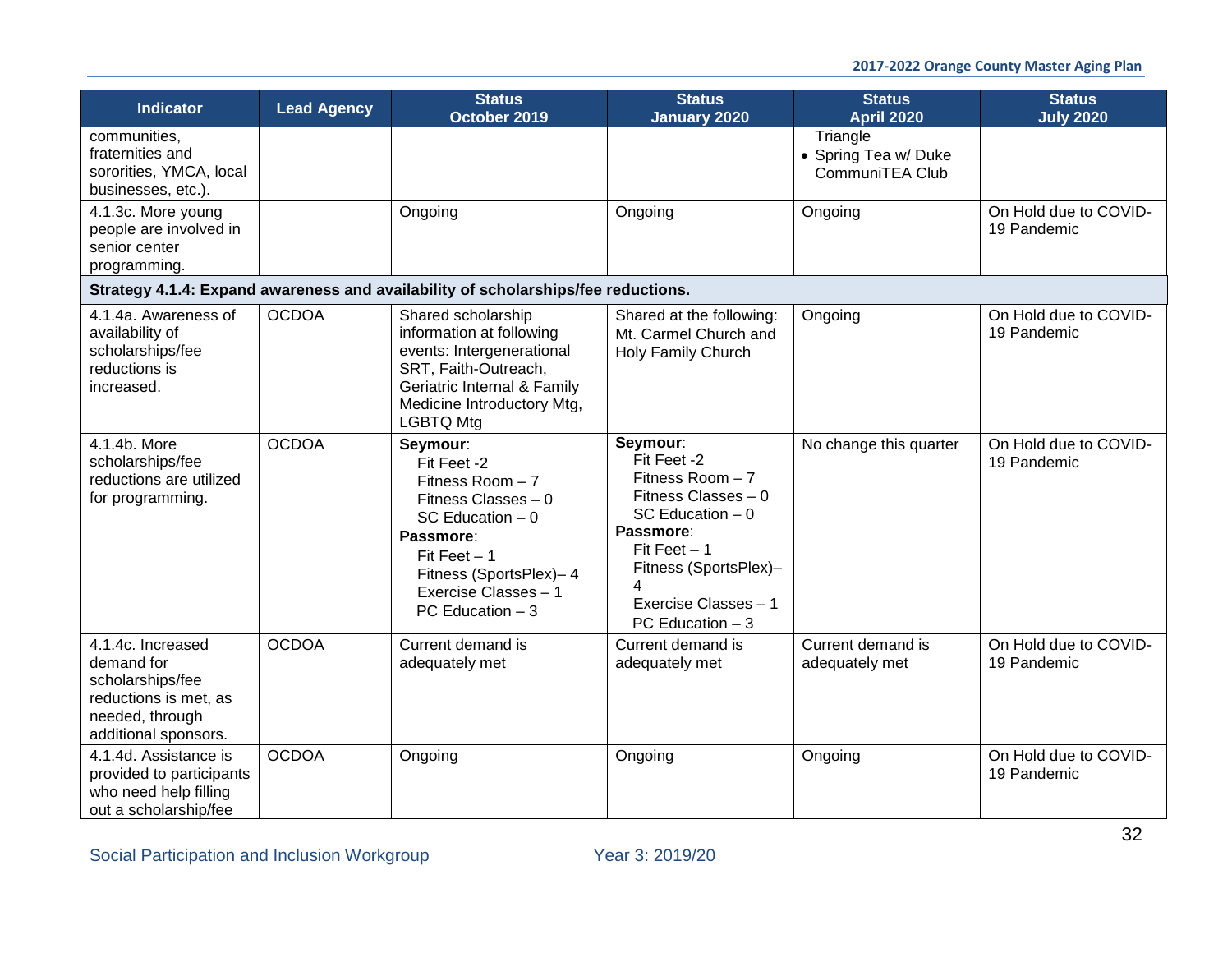| <b>Indicator</b>                                                             | <b>Lead Agency</b>                                                                                                                                                          | <b>Status</b><br>October 2019                                                                                                                                                                                                                                                                                                                                                                                                                                                                                                                                                                                                                                                                                                                                                                                                                                                                                   | <b>Status</b><br><b>January 2020</b>                                                                                                                                                                                                                                                                                                                                                                                                                                          | <b>Status</b><br><b>April 2020</b>                                                                                                                                                                                                                                                                                                                                                               | <b>Status</b><br><b>July 2020</b>                                                                                     |  |  |  |  |
|------------------------------------------------------------------------------|-----------------------------------------------------------------------------------------------------------------------------------------------------------------------------|-----------------------------------------------------------------------------------------------------------------------------------------------------------------------------------------------------------------------------------------------------------------------------------------------------------------------------------------------------------------------------------------------------------------------------------------------------------------------------------------------------------------------------------------------------------------------------------------------------------------------------------------------------------------------------------------------------------------------------------------------------------------------------------------------------------------------------------------------------------------------------------------------------------------|-------------------------------------------------------------------------------------------------------------------------------------------------------------------------------------------------------------------------------------------------------------------------------------------------------------------------------------------------------------------------------------------------------------------------------------------------------------------------------|--------------------------------------------------------------------------------------------------------------------------------------------------------------------------------------------------------------------------------------------------------------------------------------------------------------------------------------------------------------------------------------------------|-----------------------------------------------------------------------------------------------------------------------|--|--|--|--|
| reductions form.                                                             |                                                                                                                                                                             |                                                                                                                                                                                                                                                                                                                                                                                                                                                                                                                                                                                                                                                                                                                                                                                                                                                                                                                 |                                                                                                                                                                                                                                                                                                                                                                                                                                                                               |                                                                                                                                                                                                                                                                                                                                                                                                  |                                                                                                                       |  |  |  |  |
|                                                                              | Strategy 4.1.5: Create a "Senior Center Without Walls" project for older adults who are unable to leave their homes but want to participate in<br>senior center activities. |                                                                                                                                                                                                                                                                                                                                                                                                                                                                                                                                                                                                                                                                                                                                                                                                                                                                                                                 |                                                                                                                                                                                                                                                                                                                                                                                                                                                                               |                                                                                                                                                                                                                                                                                                                                                                                                  |                                                                                                                       |  |  |  |  |
| 4.1.5a. A pilot of the<br>program is created,<br>launched, and<br>evaluated. | <b>OCDOA</b>                                                                                                                                                                | • Survey to assess interests<br>and appropriate<br>communication methods<br>(e.g. TV vs internet) was<br>completed with SALT.<br>Results reviewed with<br>workgroup.<br>• Survey created to ask<br>SALT community asking<br>about library resources<br>and interest is going out<br>now. Expect back in Nov<br>(e.g., asking about interest<br>in checking out the<br>preloaded Kindles).<br>• Workgroup discussed new<br>idea, a phone-based social<br>group, which is used<br>successfully by other<br>groups. Plans to pursue.<br>Will reach out to group<br>currently running this<br>program to learn more.<br>• Continuing to support In<br>Praise of Age. One<br>additional program has<br>been taped and more are<br>scheduled (e.g., ID theft).<br>Currently working on<br>expanding access to<br>People's Channel as<br>Hillsborough currently<br>does not receive. Need to<br>add YouTube Channel to | • Workgroup discussed<br>new idea, a phone-<br>based social group,<br>which is used<br>successfully by other<br>groups. Plans to<br>pursue. Will reach out<br>to group currently<br>running this program<br>to learn more.<br>• Continuing to support<br>In Praise of Age. 14<br>additional programs<br>have been taped and<br>more are scheduled<br>Currently working on<br>expanding access and<br>adding to YouTube<br>Channel to website<br>and reduce other<br>barriers. | $\bullet$ Phone based $-$<br><b>Friendly Phone</b><br>program $-$ is in the<br>beginning stages -<br>perhaps a possible<br>practicum project.<br>• Continuing to support<br>In Praise of Age. 14<br>additional programs<br>have been taped and<br>more are scheduled<br>Currently working on<br>expanding access and<br>adding to YouTube<br>Channel to website<br>and reduce other<br>barriers. | More research<br>completed on potential<br>pilot project, "Well<br>Connected", a<br>telephone group calls<br>program. |  |  |  |  |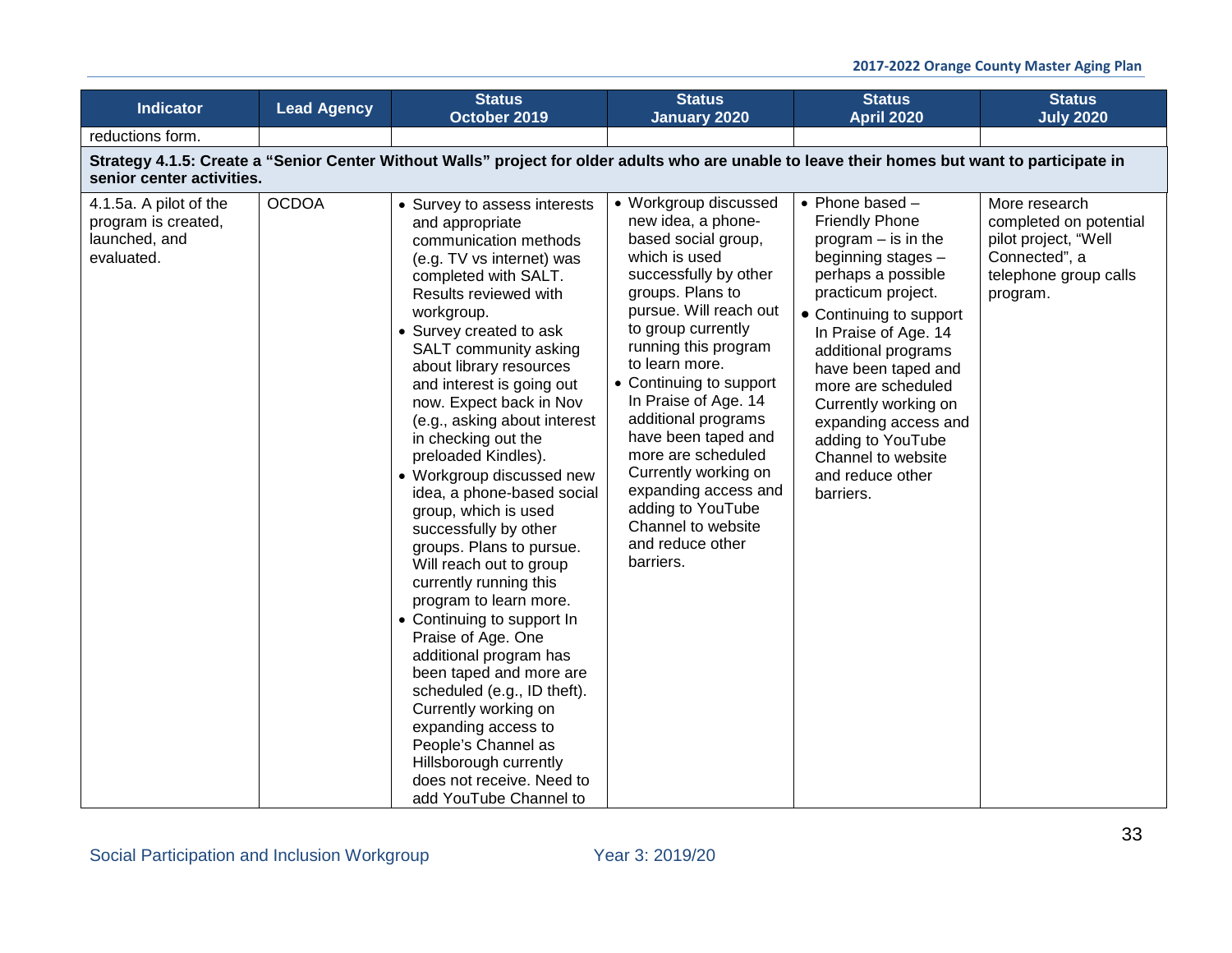| <b>Indicator</b>                                                                                | <b>Lead Agency</b> | <b>Status</b><br>October 2019                                                                                                                                                                 | <b>Status</b><br><b>January 2020</b>                                                                                                                     | <b>Status</b><br><b>April 2020</b> | <b>Status</b><br><b>July 2020</b>                          |
|-------------------------------------------------------------------------------------------------|--------------------|-----------------------------------------------------------------------------------------------------------------------------------------------------------------------------------------------|----------------------------------------------------------------------------------------------------------------------------------------------------------|------------------------------------|------------------------------------------------------------|
|                                                                                                 |                    | website and reduce other<br>barriers.                                                                                                                                                         |                                                                                                                                                          |                                    |                                                            |
| 4.1.5b. Funding is<br>secured to implement<br>the program.                                      | <b>OCDOA</b>       |                                                                                                                                                                                               | <b>UNC PiAP provided</b><br>resources to hire an<br>intern to work with<br>developing future<br>program content.                                         |                                    |                                                            |
| 4.1.5c. Volunteers are<br>recruited to manage<br>cameras, edit, work on<br>AV, etc.             | <b>OCDOA</b>       | 2 cameramen have been<br>trained.                                                                                                                                                             | Ongoing                                                                                                                                                  | Ongoing                            | Ongoing                                                    |
| 4.1.5d. A YouTube<br>channel is created with<br>an available queue of<br>options.               | <b>OCDOA</b>       | Completed.                                                                                                                                                                                    | Working with OC Govt<br>to add IPoA programs to<br>channel                                                                                               | Work in Progress                   | Work in Progress for an<br><b>OCDOA YouTube</b><br>Channel |
| 4.1.5e. A library of<br>DVDs with<br>programming is<br>available for check out.                 | <b>OCDOA</b>       | Completed VHS transfer to<br>DVD. Copy at each center.<br>Staff will have a list of topics<br>with year that video was<br>produced. Will be advertised<br>in Winter issue of the Sr<br>Times. | Ongoing                                                                                                                                                  | Ongoing                            | Ongoing                                                    |
| 4.1.5f. The number of<br>views and DVD<br>checkouts increases<br>as the program<br>continues.   | <b>OCDOA</b>       |                                                                                                                                                                                               |                                                                                                                                                          |                                    |                                                            |
|                                                                                                 |                    | Objective 5.1: Ensure a welcoming, inclusive, and livable community.                                                                                                                          |                                                                                                                                                          |                                    |                                                            |
|                                                                                                 |                    | Strategy 5.1.1: Ensure that all programs and services provided through OCDOA are based on cultural humility and inclusivity.                                                                  |                                                                                                                                                          |                                    |                                                            |
| 5.1.1a. Sensitivity and<br>inclusivity training is<br>provided to OCDOA<br>staff once per year. | <b>OCDOA</b>       | Upcoming trainings:<br>• Walk the Talk by Health<br>Department<br>• Diversity, Equity, Inclusion<br>training OC all employees                                                                 | • 3 OCDOA staff<br>participated in the 1st<br>series of OCHD Walk<br>the Talk training<br>• Over half of the<br>OCDOA staff have<br>completed the OC DEI |                                    | On Hold due to COVID-<br>19 Pandemic                       |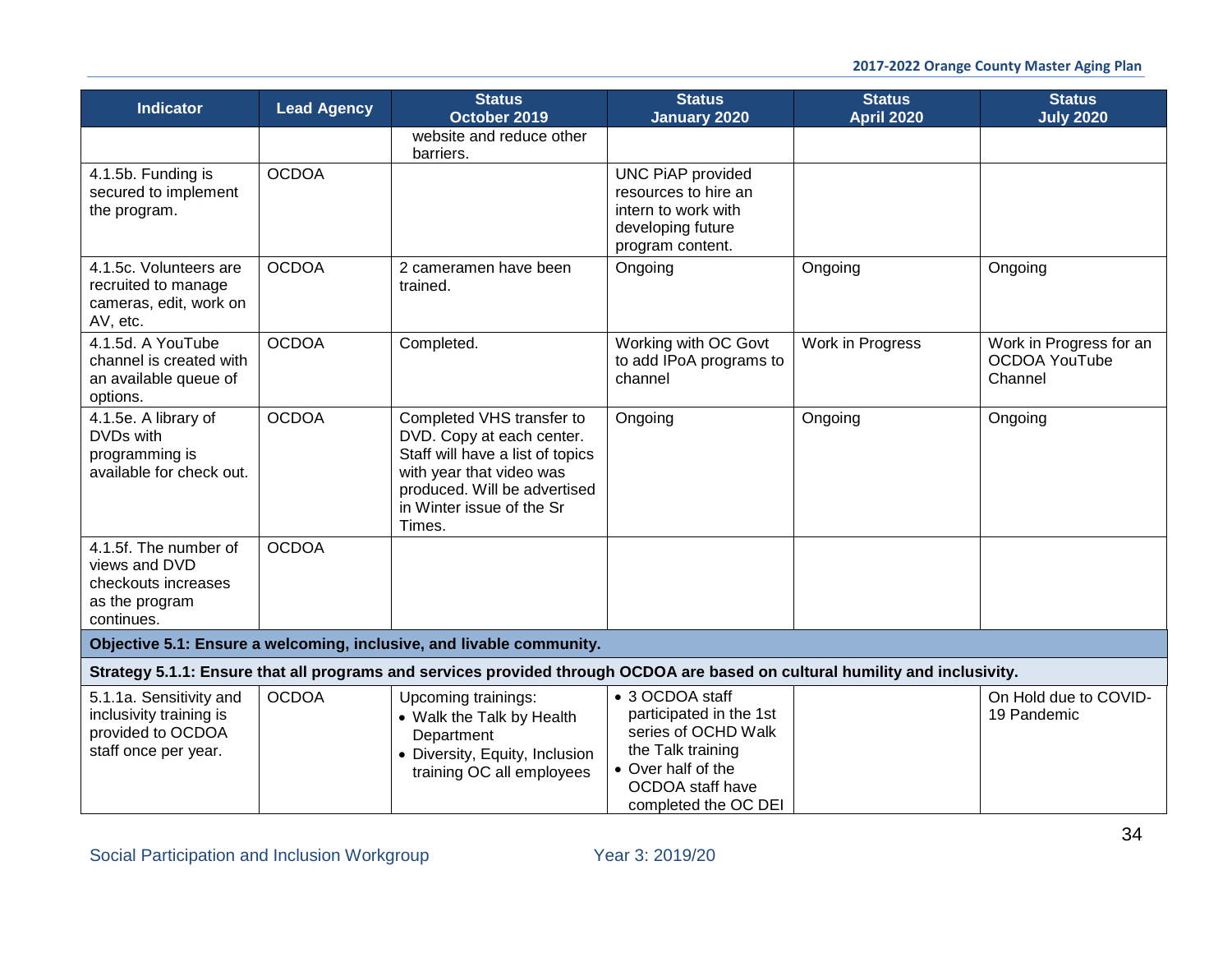| <b>Indicator</b>                                                                                                                                                                     | <b>Lead Agency</b> | <b>Status</b><br>October 2019                                                                                                                                                                                                                                                                                                                                                                                                                                                   | <b>Status</b><br><b>January 2020</b> | <b>Status</b><br><b>April 2020</b> | <b>Status</b><br><b>July 2020</b> |
|--------------------------------------------------------------------------------------------------------------------------------------------------------------------------------------|--------------------|---------------------------------------------------------------------------------------------------------------------------------------------------------------------------------------------------------------------------------------------------------------------------------------------------------------------------------------------------------------------------------------------------------------------------------------------------------------------------------|--------------------------------------|------------------------------------|-----------------------------------|
|                                                                                                                                                                                      |                    |                                                                                                                                                                                                                                                                                                                                                                                                                                                                                 | training                             |                                    |                                   |
| 5.1.1b. Signage at<br>OCDOA is welcoming<br>and inclusive to all.                                                                                                                    | <b>OCDOA</b>       | • Fall issue of Senior Times<br>added logos to identify<br>special events. Heart =<br>appropriate for Memory<br>Care partners and<br>Intergenerational. Future<br>events should include<br>LGBTQ+ indicator.<br>• LGBTQ+ welcome graphic<br>added to the OCDOA<br>website<br>• Communications specialist<br>requested non-<br>discrimination language be<br>added to OC website and<br>it has recently been<br>added. Will continue to<br>encourage more inclusive<br>language. | Ongoing                              | Ongoing                            | Ongoing                           |
| 5.1.1c. Clientele is<br>surveyed to learn what<br>languages would be<br>most important to<br>include on signs and<br>forms. Signs and forms<br>are adjusted to reflect<br>that data. | <b>OCDOA</b>       | • Workgroup member from<br>Piedmont Health talked<br>with Latino senior center<br>groups and reported their<br>requests to the workgroup<br>for consideration.<br>• Explore if it is possible to<br>identify languages of<br>programs in Senior Times.<br>• Immigrant and Refugee<br>Health Program is<br>completing a Community<br><b>Health Assessment</b><br>including focus groups and<br>online and door-to-door<br>surveys.                                               | Ongoing                              | Ongoing                            | Ongoing                           |
| 5.1.1d. Senior centers                                                                                                                                                               | <b>OCDOA</b>       | For those registering for the                                                                                                                                                                                                                                                                                                                                                                                                                                                   | Ongoing                              | Ongoing                            | On Hold due to COVID-             |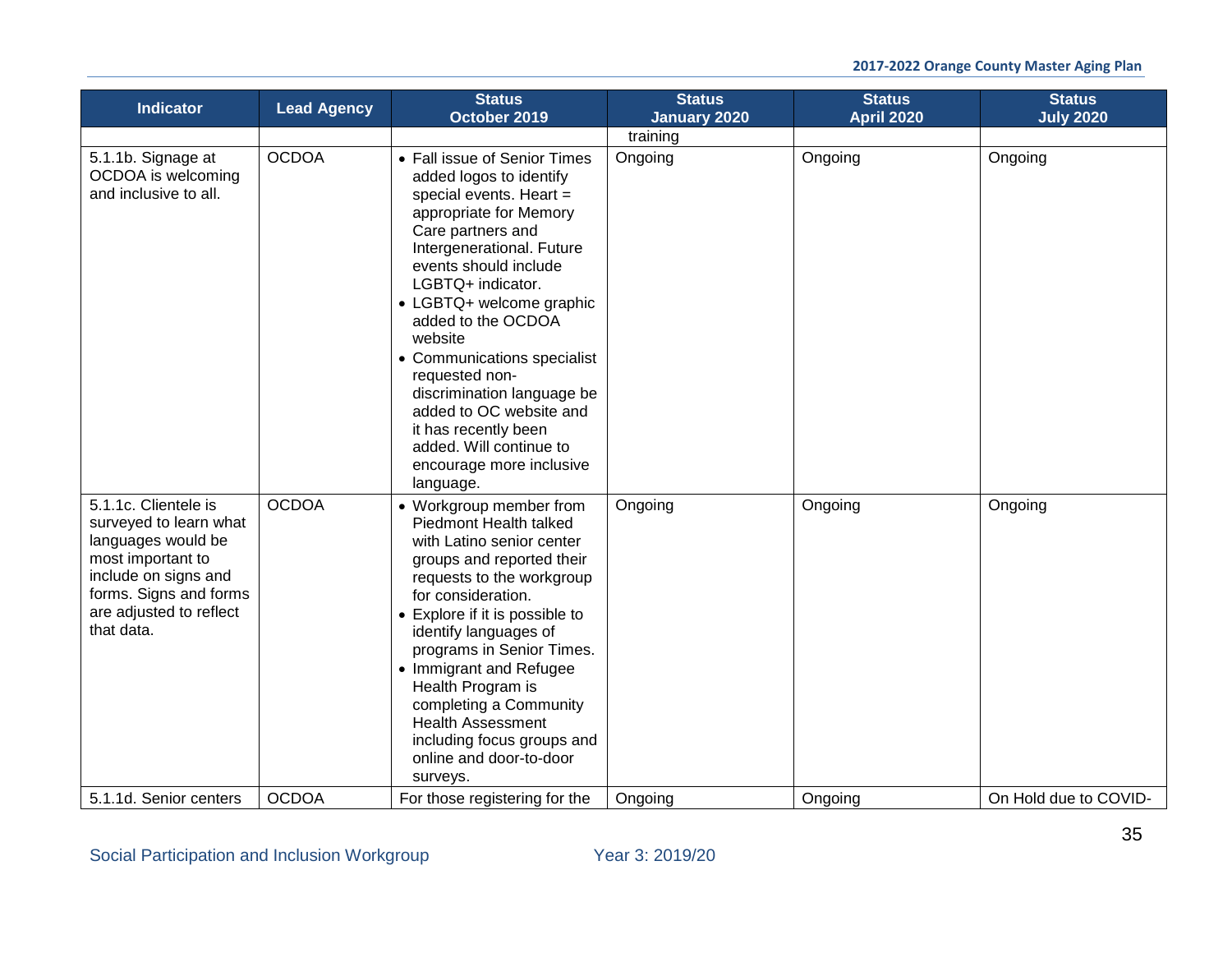| <b>Indicator</b>                                                                                                                                                                                                                                                                                                                                                                                                                                                        | <b>Lead Agency</b> | <b>Status</b><br>October 2019                                                                                                                                                                                                                     | <b>Status</b><br><b>January 2020</b>                                          | <b>Status</b><br><b>April 2020</b> | <b>Status</b><br><b>July 2020</b>                                                                  |  |
|-------------------------------------------------------------------------------------------------------------------------------------------------------------------------------------------------------------------------------------------------------------------------------------------------------------------------------------------------------------------------------------------------------------------------------------------------------------------------|--------------------|---------------------------------------------------------------------------------------------------------------------------------------------------------------------------------------------------------------------------------------------------|-------------------------------------------------------------------------------|------------------------------------|----------------------------------------------------------------------------------------------------|--|
| are attended by older<br>adults from diverse<br>groups.                                                                                                                                                                                                                                                                                                                                                                                                                 |                    | first time: Passmore Center<br>shows a slight increase in<br>the Latinx over the previous<br>year; Seymour shows slight<br>decreases in all diverse<br>groups.                                                                                    |                                                                               |                                    | 19 Pandemic                                                                                        |  |
| 5.1.1e. OCDOA works<br>with organizations and<br>individuals who<br>advocate for diverse<br>populations and<br>barriers are identified<br>and overcome.                                                                                                                                                                                                                                                                                                                 | <b>OCDOA</b>       | Piedmont Health, Latino and<br>Refugee Health Coalition,<br>SAGE, visual impairment,<br>cognitive impairments.                                                                                                                                    | Renewed relationship<br>with Club Nova<br>(open door tours held<br>ea. Tues.) | Ongoing                            | On Hold due to COVID-<br>19 Pandemic                                                               |  |
| Strategy 5.1.2: Continue and expand outreach to growing refugee and immigrant populations to build interest in services and presence at senior<br>centers.                                                                                                                                                                                                                                                                                                              |                    |                                                                                                                                                                                                                                                   |                                                                               |                                    |                                                                                                    |  |
| 5.1.2a. Awareness<br>about OCDOA<br>services is increased<br>and information is<br>shared with pertinent<br>organizations (e.g.,<br>church refugee<br>initiatives; churches<br>that provide services in<br>other languages;<br>Refugee Wellness<br>Center; Refugee<br>Support Center;<br><b>Refugee Community</b><br>Partnership; Refugee<br>Resettlement<br>Agencies; Spanish<br>Social Club; El Centro<br>Hispano; apartment<br>complexes/retirement<br>communities). | <b>OCDOA</b>       | Communications sharing<br>events with Spanish-<br>speaking groups. Will<br>continue to think about<br>expanding Spanish-<br>speaking capacity within<br>OCDOA, potentially reach<br>out to new Spanish-<br>speaking Project EngAGE<br>volunteers. | Ongoing                                                                       | Ongoing                            | <b>Ongoing-Resources</b><br>shared to OC Food<br>Distribution sites about<br><b>OCDOA Services</b> |  |
| 5.1.2b. OCDOA staff                                                                                                                                                                                                                                                                                                                                                                                                                                                     |                    | • Held kick-off event 9/9 for                                                                                                                                                                                                                     | Ongoing                                                                       | Ongoing                            | On Hold due to COVID-                                                                              |  |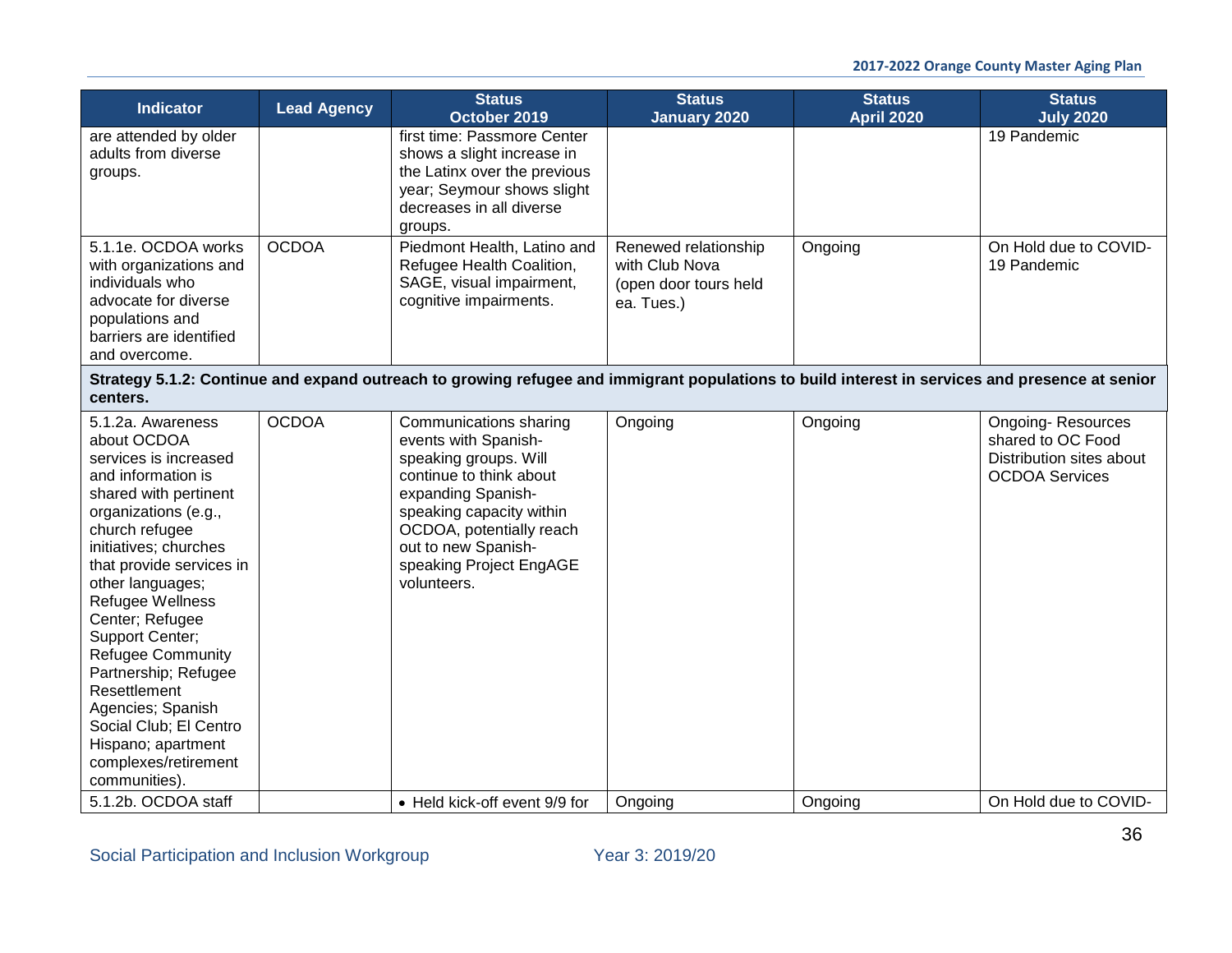| <b>Indicator</b>                                                                                                                                 | <b>Lead Agency</b> | <b>Status</b><br>October 2019                                                                                                                                                                                                                                                                                                                                                                                                                               | <b>Status</b><br><b>January 2020</b>                                        | <b>Status</b><br><b>April 2020</b>                                | <b>Status</b><br><b>July 2020</b>    |
|--------------------------------------------------------------------------------------------------------------------------------------------------|--------------------|-------------------------------------------------------------------------------------------------------------------------------------------------------------------------------------------------------------------------------------------------------------------------------------------------------------------------------------------------------------------------------------------------------------------------------------------------------------|-----------------------------------------------------------------------------|-------------------------------------------------------------------|--------------------------------------|
| work with these groups<br>to find out what<br>services and<br>programming they are<br>most interested in, and<br>those services are<br>provided. |                    | LGBTQIA+ community to<br>gather information related<br>to programming needs.<br>There were 28<br>participants.<br>• Workgroup member from<br>Piedmont Health talked<br>with Latino senior center<br>groups and reported their<br>requests to the workgroup<br>for consideration.<br>• Immigrant and Refugee<br>Health Program is<br>completing a Community<br><b>Health Assessment</b><br>including focus groups and<br>online and door-to-door<br>surveys. |                                                                             |                                                                   | 19 Pandemic                          |
| 5.1.2c. Activities and<br>information are offered<br>in relevant languages.                                                                      | <b>OCDOA</b>       | Immigrant and Refugee<br>Health Program to provide<br>OCDOA with hard copies of<br>any of the Community<br>Clinics Brochures (6<br>languages). They are also<br>posted on<br>webpage: http://www.orange<br>countync.gov/304/Immigrant<br>-Refugee-Health                                                                                                                                                                                                    | More programs are<br>offered in Spanish<br>language or multi-<br>languages. | More programs are<br>offered in Spanish and<br>Mandarin languages | On Hold due to COVID-<br>19 Pandemic |
| 5.1.2d. Number of<br>individuals from<br>identified groups who<br>attend the Senior<br>Center programming<br>and utilize services<br>increase.   | <b>OCDOA</b>       | Increasingly slowly                                                                                                                                                                                                                                                                                                                                                                                                                                         | Slight increase                                                             | No increase this quarter                                          | On Hold due to COVID-<br>19 Pandemic |
| Strategy 5.1.4: Improve accessibility within the senior centers.                                                                                 |                    |                                                                                                                                                                                                                                                                                                                                                                                                                                                             |                                                                             |                                                                   |                                      |
| 5.1.4a. OCDOA staff is                                                                                                                           | <b>OCDOA</b>       | Ongoing                                                                                                                                                                                                                                                                                                                                                                                                                                                     | Ongoing                                                                     | Ongoing                                                           | On Hold due to COVID-                |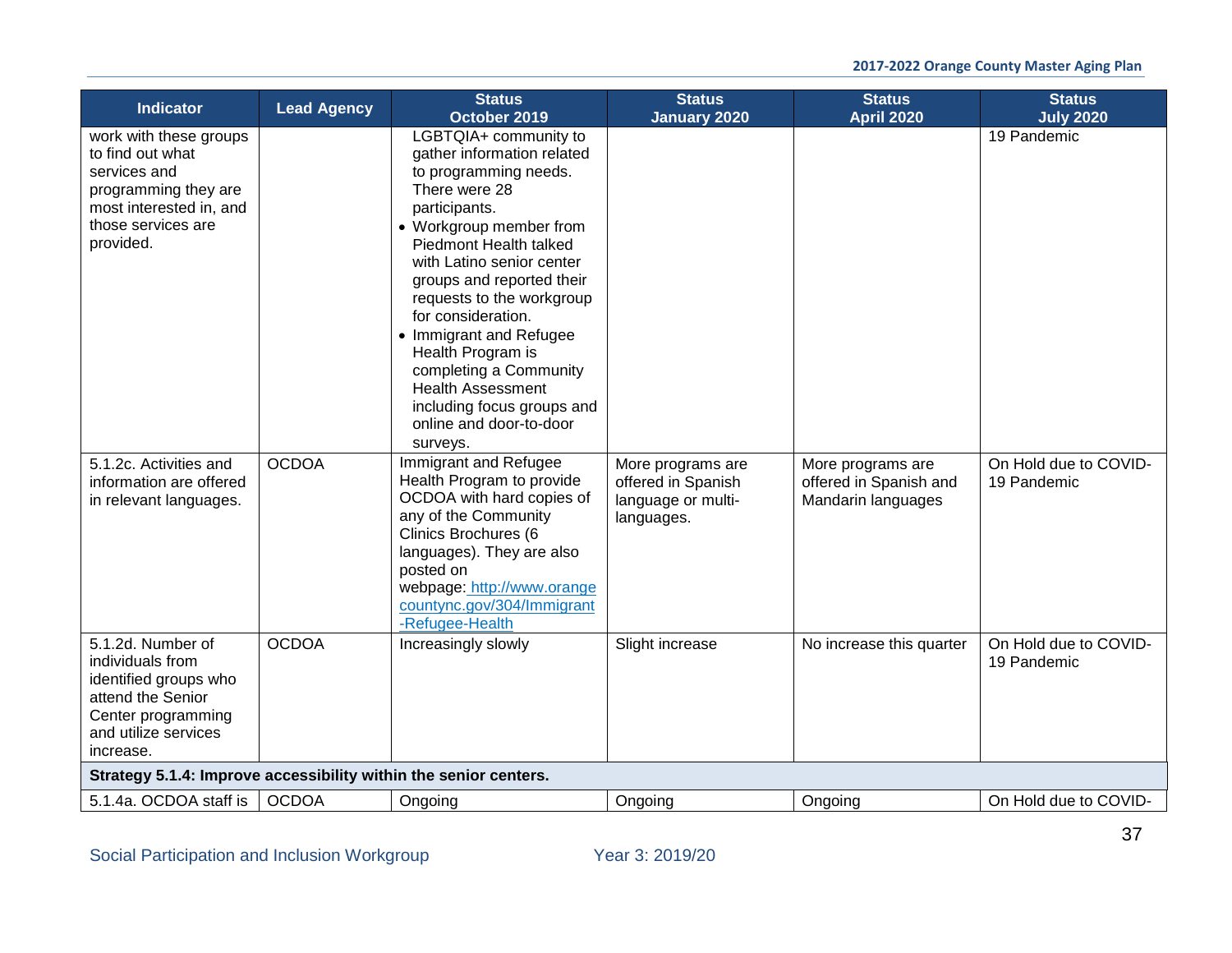| <b>Indicator</b>                                                                                                                                                                                                     | <b>Lead Agency</b>                | <b>Status</b><br>October 2019                                                                                                                                                                                                                                                                                             | <b>Status</b><br><b>January 2020</b> | <b>Status</b><br><b>April 2020</b> | <b>Status</b><br><b>July 2020</b>    |
|----------------------------------------------------------------------------------------------------------------------------------------------------------------------------------------------------------------------|-----------------------------------|---------------------------------------------------------------------------------------------------------------------------------------------------------------------------------------------------------------------------------------------------------------------------------------------------------------------------|--------------------------------------|------------------------------------|--------------------------------------|
| trained on accessibility<br>issues and resources.                                                                                                                                                                    |                                   |                                                                                                                                                                                                                                                                                                                           |                                      |                                    | 19 Pandemic                          |
| 5.1.4b. Funding is<br>secured by<br>OCDOA/Orange<br><b>County Asset</b><br><b>Management Services</b><br>(OCAMS) to implement<br>needed improvements<br>as identified in the<br>county's accessibility<br>checklist. | <b>OCDOA</b>                      | • Soap dispenser in<br>bathroom has been moved<br>to accommodate mobility<br>needs.<br>• Slope and additional<br>mobility concerns in the<br>front of the Seymour<br>Center will be addressed<br>with new construction.                                                                                                   | Ongoing                              | Ongoing                            | On Hold due to COVID-<br>19 Pandemic |
| 5.1.4c. OCDOA staff<br>work with groups who<br>are navigating the<br>senior centers to learn<br>what is problematic.                                                                                                 |                                   | Working with representative<br>from visual impairment<br>group.                                                                                                                                                                                                                                                           | Ongoing                              | Ongoing                            | On Hold due to COVID-<br>19 Pandemic |
| 5.1.4d. Participants<br>and family members<br>are aware of what kind<br>of equipment is<br>available at the centers<br>to improve<br>accessibility, where it<br>is located, and how to<br>use it.                    | <b>OCDOA</b>                      | • Will explore ways to make<br>people more aware of<br>available equipment and<br>creation of accessibility<br>kits to help with<br>communication (e.g.,<br>magnifying glass, hearing<br>amplifier).<br>• Captioned phones now<br>available in both Senior<br>Centers. Will explore<br>signage to increase<br>visibility. | Ongoing                              | Ongoing                            | On Hold due to COVID-<br>19 Pandemic |
|                                                                                                                                                                                                                      |                                   | Objective 5.2: Promote social inclusion and community cohesion at the senior centers and other community locations.                                                                                                                                                                                                       |                                      |                                    |                                      |
|                                                                                                                                                                                                                      |                                   | Strategy 5.2.1: Increase awareness of transportation options so that people are better able to access events and services.                                                                                                                                                                                                |                                      |                                    |                                      |
| 5.2.1a. Transportation<br>Specialist is listed as a<br>resource on<br>publications for events.                                                                                                                       | OCDOA,<br>Cardinal<br>Innovations | <b>Ongoing in Senior Times</b><br>and some program flyers.                                                                                                                                                                                                                                                                | Ongoing                              | Ongoing                            | Ongoing                              |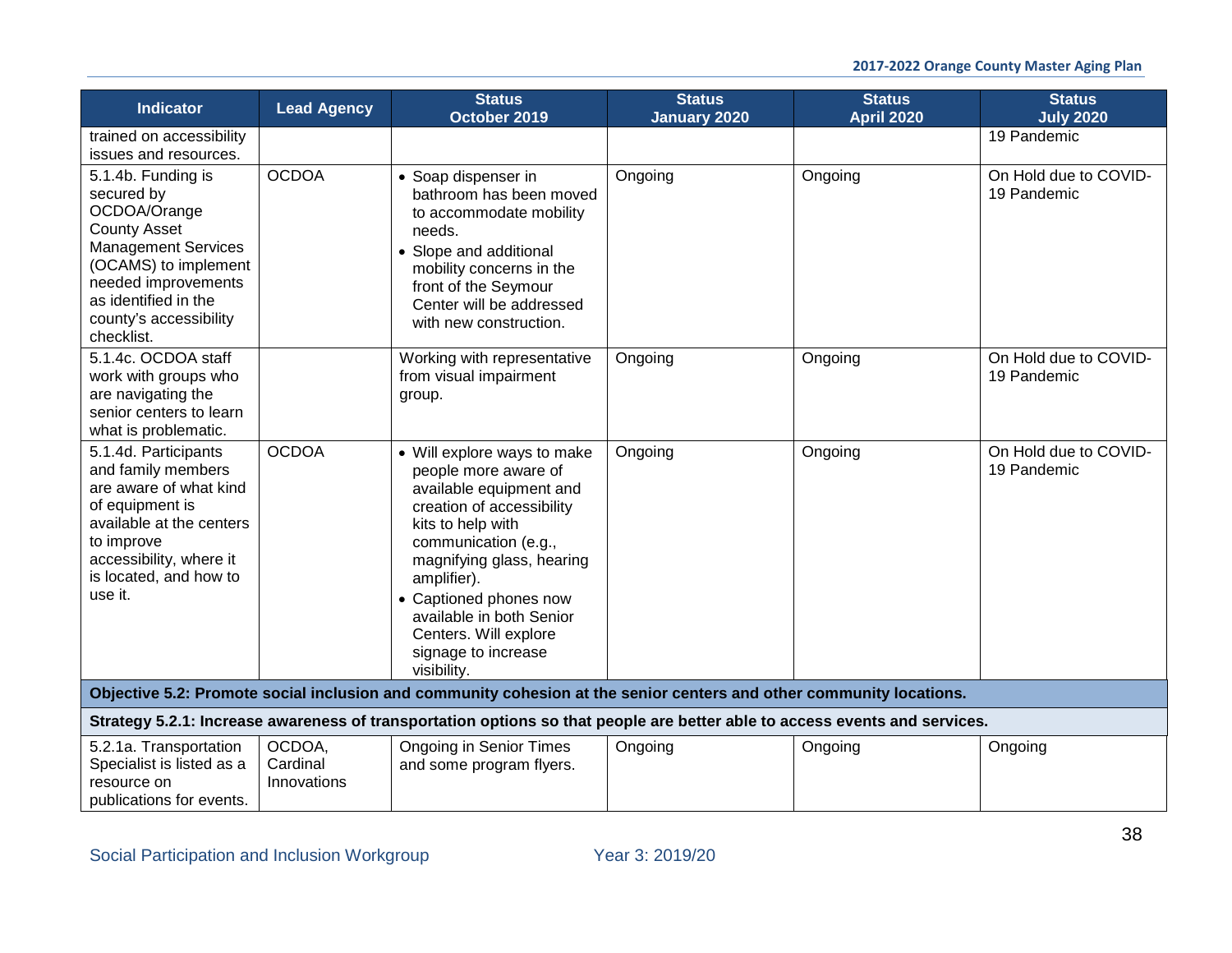### **2017-2022 Orange County Master Aging Plan**

| <b>Indicator</b>                                                                                                                                   | <b>Lead Agency</b>                | <b>Status</b><br>October 2019                                                                                                                                                                                                                                                                                                                             | <b>Status</b><br><b>January 2020</b>                  | <b>Status</b><br><b>April 2020</b> | <b>Status</b><br><b>July 2020</b>    |  |  |
|----------------------------------------------------------------------------------------------------------------------------------------------------|-----------------------------------|-----------------------------------------------------------------------------------------------------------------------------------------------------------------------------------------------------------------------------------------------------------------------------------------------------------------------------------------------------------|-------------------------------------------------------|------------------------------------|--------------------------------------|--|--|
| Strategy 5.2.2: Provide and encourage social connections between older adults.                                                                     |                                   |                                                                                                                                                                                                                                                                                                                                                           |                                                       |                                    |                                      |  |  |
| 5.2.2a. More social<br>groups are developed.                                                                                                       | OCDOA,<br>Cardinal<br>Innovations | • Possibility for Latino group<br>at Passmore, need a<br>leader.<br>• Exploring new telephone-<br>based social group (see<br>4.1.5a)                                                                                                                                                                                                                      | Pickleball for<br>Parkinson's to begin at<br>Passmore | Ongoing                            | On Hold due to COVID-<br>19 Pandemic |  |  |
| 5.2.2b. More<br>opportunities for one-<br>on-one activities are<br>made available.                                                                 | <b>OCDOA</b>                      | Welcome program can help<br>facilitate this.                                                                                                                                                                                                                                                                                                              | Ongoing                                               | Ongoing                            | On Hold due to COVID-<br>19 Pandemic |  |  |
| 5.2.2c. People come to<br>the senior centers to<br>socialize.                                                                                      | OCDOA.<br>Cardinal<br>Innovations | Ongoing                                                                                                                                                                                                                                                                                                                                                   | Ongoing                                               | Ongoing                            | On Hold due to COVID-<br>19 Pandemic |  |  |
| 5.2.2d. More older<br>adults are served at<br>the senior centers, as<br>measured through<br>increased attendance,<br>participation, and<br>demand. | <b>OCDOA</b>                      | Ongoing (see above)                                                                                                                                                                                                                                                                                                                                       | Ongoing<br>(see 4.1.2c)                               | Ongoing<br>(see 4.1.2c)            | On Hold due to COVID-<br>19 Pandemic |  |  |
| 5.2.2e. A welcoming<br>program is created at<br>senior centers for new<br>members.                                                                 | OCDOA,<br>Cardinal<br>Innovations | • Will revisit creating a peer-<br>to-peer ambassador<br>program to help provide<br>tours, Senior Times 101,<br>and a list of contacts that<br>can help introduce new<br>people to groups based on<br>interests. Previously<br>executed though Friends<br>organization.<br>• Busy Bodies (twice<br>weekly) at Passmore is<br>on-going Welcoming<br>Group. | Ongoing                                               | Ongoing                            | On Hold due to COVID-<br>19 Pandemic |  |  |
| 5.2.2f. A "Meet Your                                                                                                                               | <b>OCDOA</b>                      | Newcomer social meets is                                                                                                                                                                                                                                                                                                                                  | Ongoing                                               | Ongoing                            | On Hold due to COVID-                |  |  |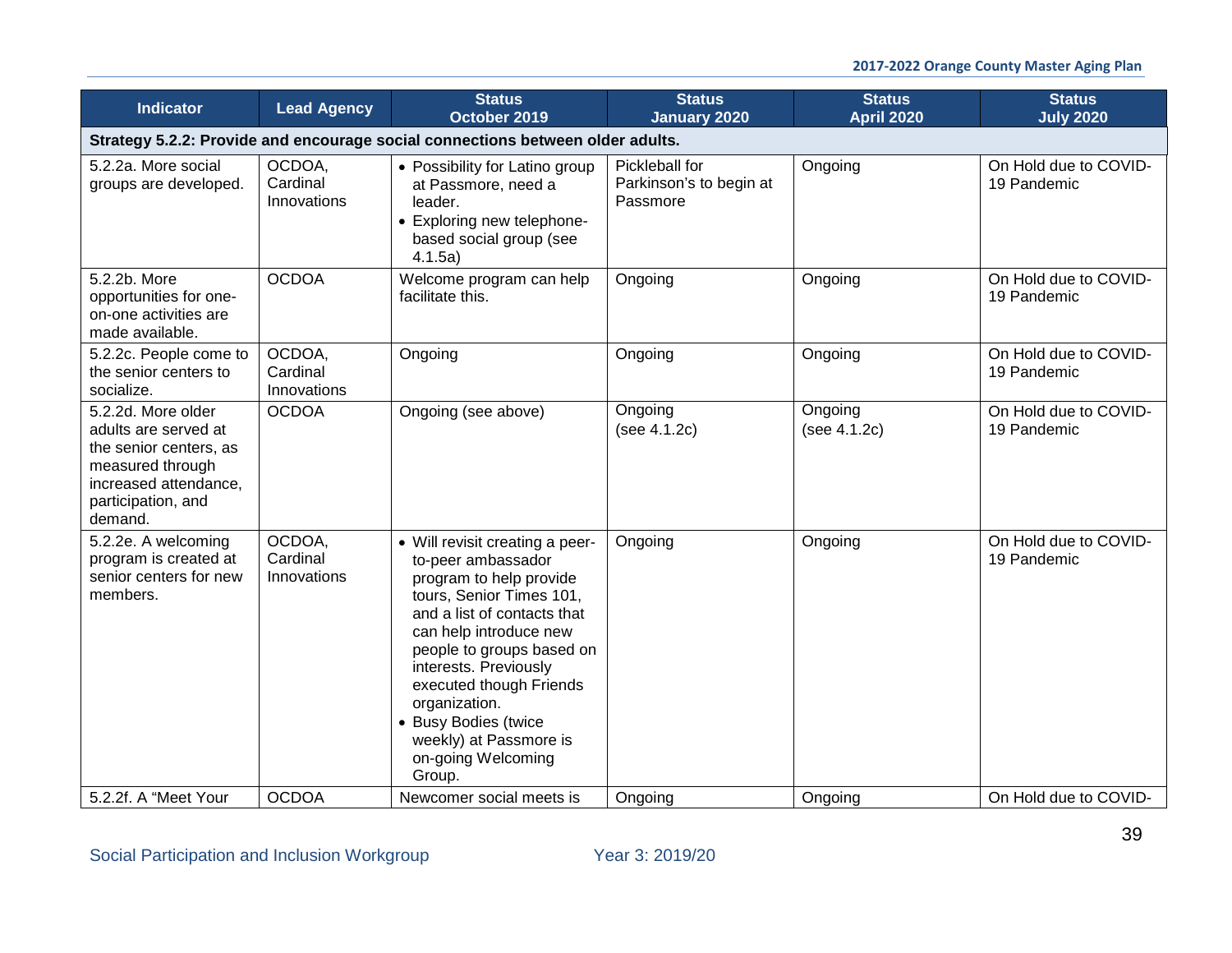| <b>Indicator</b>                                                                                                                                 | Lead Agency | <b>Status</b><br>October 2019           | <b>Status</b><br>January 2020 | <b>Status</b><br><b>April 2020</b> | <b>Status</b><br><b>July 2020</b> |
|--------------------------------------------------------------------------------------------------------------------------------------------------|-------------|-----------------------------------------|-------------------------------|------------------------------------|-----------------------------------|
| Neighbor" or "Bring A<br>Friend" day is held<br>quarterly, during which<br>members are<br>encouraged to bring<br>others to the senior<br>center. |             | held quarterly at the<br>Seymour Center |                               |                                    | 19 Pandemic                       |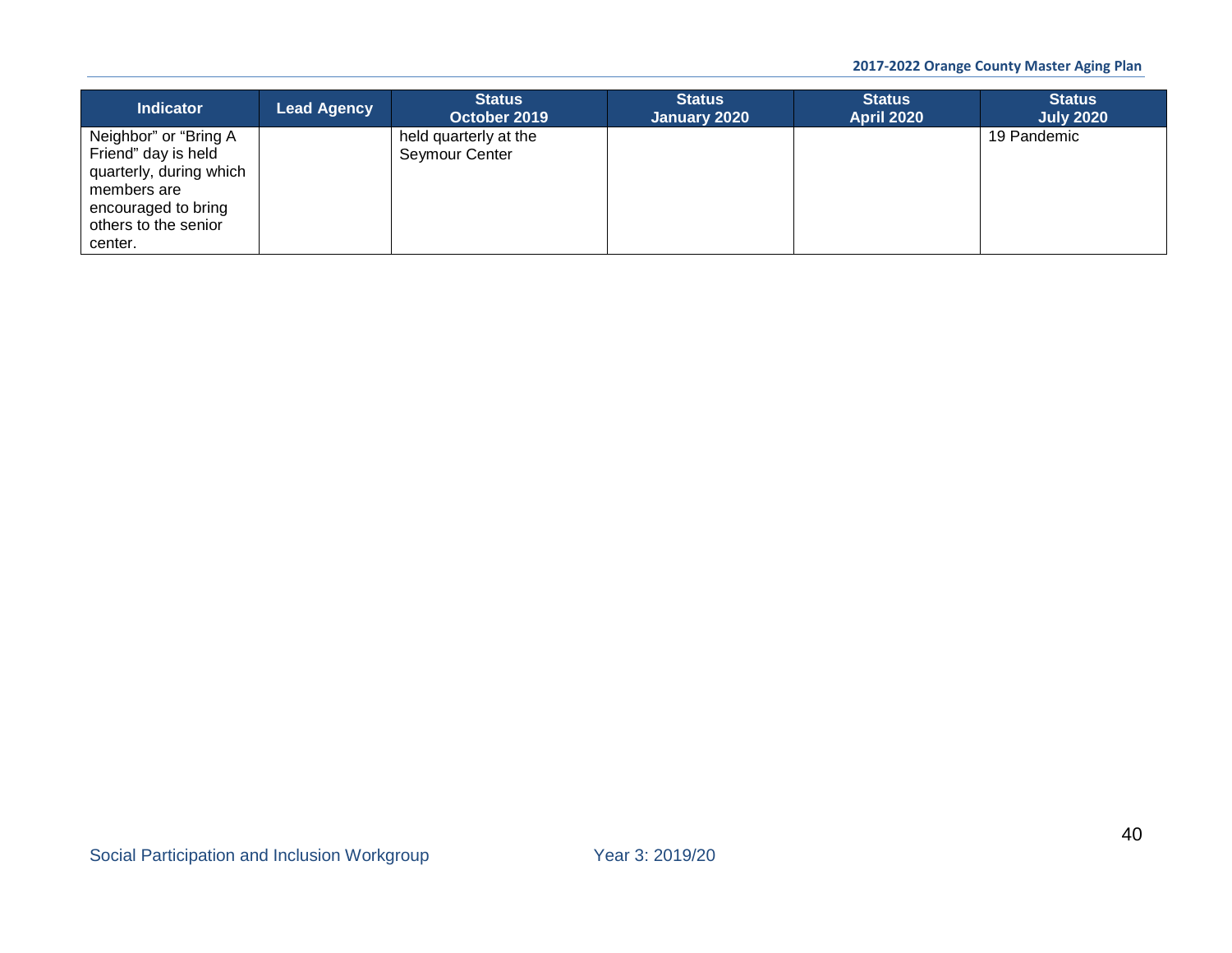# **Civic Participation and Employment Workgroup – Year 3 Priorities**

| <b>Indicator</b>                                                                                                                                                                                                                                                                                                                                                                                                                                               | <b>Lead Agency</b>                         | <b>Status</b><br>October 2019                                                                                                           | <b>Status</b><br><b>January 2020</b>                                                                                                                                             | <b>Status</b><br><b>April 2020</b>                                                                                                                                                                                                                                                                                                                                                        | <b>Status</b><br><b>July 2020</b>                                                                                                                                                                                                                                                                                                                                                                                         |  |  |  |  |
|----------------------------------------------------------------------------------------------------------------------------------------------------------------------------------------------------------------------------------------------------------------------------------------------------------------------------------------------------------------------------------------------------------------------------------------------------------------|--------------------------------------------|-----------------------------------------------------------------------------------------------------------------------------------------|----------------------------------------------------------------------------------------------------------------------------------------------------------------------------------|-------------------------------------------------------------------------------------------------------------------------------------------------------------------------------------------------------------------------------------------------------------------------------------------------------------------------------------------------------------------------------------------|---------------------------------------------------------------------------------------------------------------------------------------------------------------------------------------------------------------------------------------------------------------------------------------------------------------------------------------------------------------------------------------------------------------------------|--|--|--|--|
| Objective 6.1: Create effective pathways for older adults to secure fairly compensated employment, including traditional, alternative, and<br>entrepreneurial options.                                                                                                                                                                                                                                                                                         |                                            |                                                                                                                                         |                                                                                                                                                                                  |                                                                                                                                                                                                                                                                                                                                                                                           |                                                                                                                                                                                                                                                                                                                                                                                                                           |  |  |  |  |
| Strategy 6.1.1: Create an Older Adult Employment Collaborative that is actively involved in creating and supporting employment opportunities<br>for older workers. Partners should include: OCDOA, Orange County Department of Social Services (DSS), Orange County Economic<br>Development, AARP, Chapel Hill and Hillsborough Chambers of Commerce, and Durham Technical Community College (Durham Tech),<br>National Caucus and Center on Black Aging, Inc. |                                            |                                                                                                                                         |                                                                                                                                                                                  |                                                                                                                                                                                                                                                                                                                                                                                           |                                                                                                                                                                                                                                                                                                                                                                                                                           |  |  |  |  |
| 6.1.1c. Employment<br>pathways are identified<br>or created, and<br>disseminated through<br>a centralized location.                                                                                                                                                                                                                                                                                                                                            | <b>OCDOA</b>                               |                                                                                                                                         |                                                                                                                                                                                  | <b>Employment specialist</b><br>met with the Economic<br>Development Planner,<br>Town of Hillsborough,<br>and the Executive<br>Director, The Alliance for<br>Historic Hillsborough.<br>Inquired regarding their<br>employment needs, and<br>informed them of OC<br><b>DOA Employment</b><br>Services, including<br>referring qualified<br>candidates for paid and<br>volunteer positions. | • Link to listing of<br>currently available jobs<br>and other resources<br>are shared through<br><b>Endless Possibilities</b><br>newsletter and posted<br>on the OCDOA<br>website<br>• Additional contacts:<br>New Economic Dev.<br>Director in Carrboro;<br>HR leaders - UNC<br>Hospital in<br>Hillsborough and UNC<br><b>Medical Network;</b><br>Duke HealthCare and<br>Duke Hospitals;<br>Carrboro Town<br>Government. |  |  |  |  |
| 6.1.1d. Interested older<br>adults secure<br>meaningful, fairly<br>compensated<br>employment, including<br>traditional, alternative,<br>and entrepreneurial<br>options.                                                                                                                                                                                                                                                                                        | Older Adult<br>Employment<br>Collaborative | <b>Employment Specialist</b><br>met / talked with job<br>seekers:<br>$\bullet$ 24 in July<br>$\bullet$ 28 in Aug<br>$\bullet$ 25 in Sep | During July-Dec. 2019,<br>helped 159 elder job<br>seekers; 11 got FT / PT<br>jobs; 7 started their own<br>business. 100+ provided<br>positive comments for<br>services provided. | During Jan 1 - Mar 31,<br>met / talked / emailed<br>with more than 50<br>mature job seekers.<br>Since July 1, 2019, total<br>contacts exceed 200;<br>each of their evaluation                                                                                                                                                                                                             | From Apr 1 - June 22,<br>met / talked / emailed /<br>texted 52 job seeker,<br>plus 40 OC residents in<br>5 other networks, along<br>with 4 currently.                                                                                                                                                                                                                                                                     |  |  |  |  |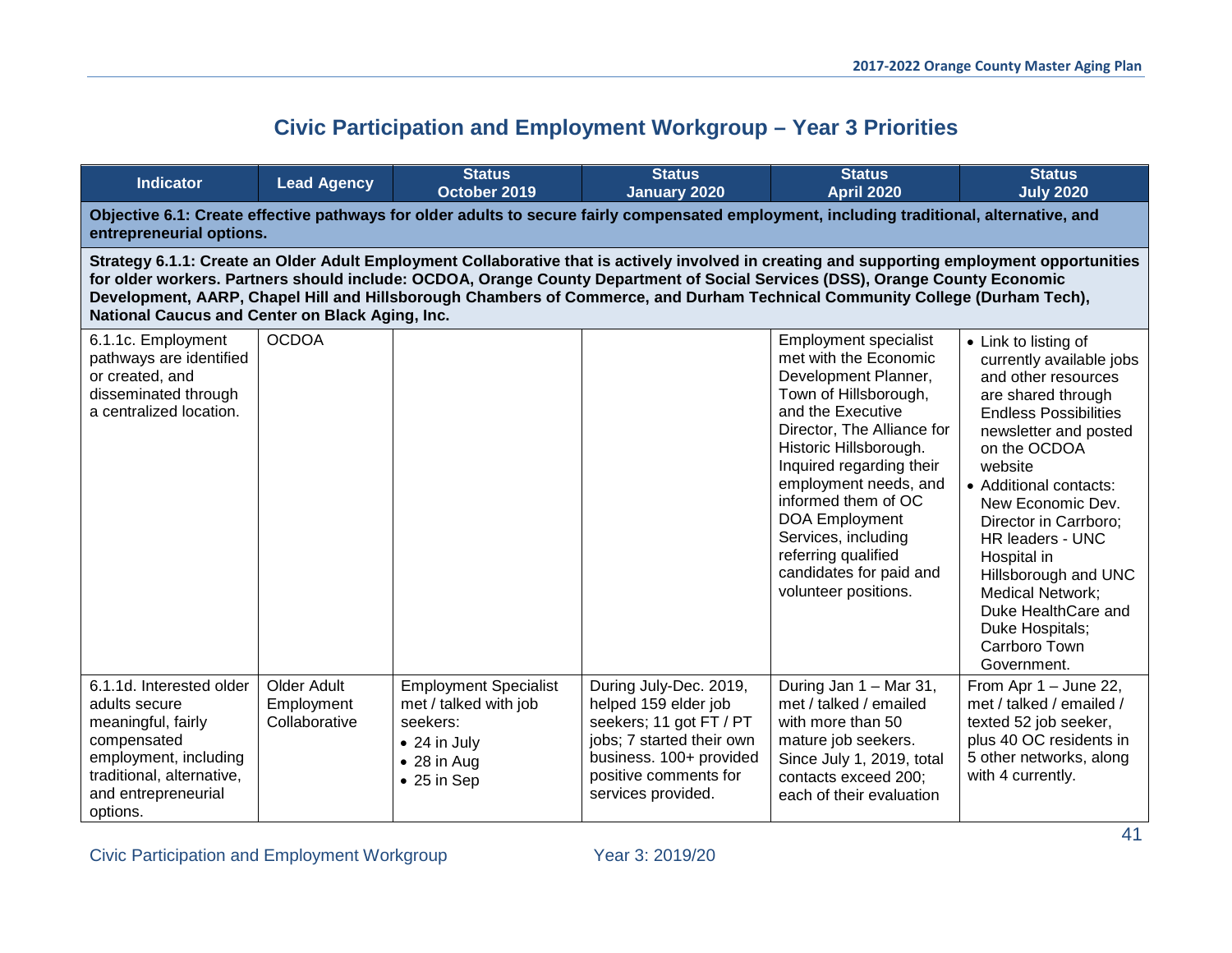| Indicator                                                                                                                                                     | <b>Lead Agency</b>                                                                                                  | <b>Status</b><br>October 2019                                                                                                                                                                                            | <b>Status</b><br><b>January 2020</b>                                                                                                                                                                                   | <b>Status</b><br><b>April 2020</b>                                                                                                                             | <b>Status</b><br><b>July 2020</b>                                                                                                                                                                                                 |
|---------------------------------------------------------------------------------------------------------------------------------------------------------------|---------------------------------------------------------------------------------------------------------------------|--------------------------------------------------------------------------------------------------------------------------------------------------------------------------------------------------------------------------|------------------------------------------------------------------------------------------------------------------------------------------------------------------------------------------------------------------------|----------------------------------------------------------------------------------------------------------------------------------------------------------------|-----------------------------------------------------------------------------------------------------------------------------------------------------------------------------------------------------------------------------------|
|                                                                                                                                                               |                                                                                                                     |                                                                                                                                                                                                                          |                                                                                                                                                                                                                        | forms are positive.                                                                                                                                            |                                                                                                                                                                                                                                   |
|                                                                                                                                                               |                                                                                                                     | Strategy 6.1.2: Promote alternative and entrepreneurial employment opportunities for older adults.                                                                                                                       |                                                                                                                                                                                                                        |                                                                                                                                                                |                                                                                                                                                                                                                                   |
| 6.1.2a. Classes are<br>provided to older<br>adults at senior<br>centers and public<br>libraries to explore<br>entrepreneurial<br>employment<br>opportunities. | Older Adult<br>Employment<br>Collaborative, in<br>partnership with<br>the Orange<br><b>County Public</b><br>Library | <b>Employment Specialist</b><br>held regular classes and<br>workshops:<br>• 2-hour classes at<br>Hillsborough Library,<br>two Tues each month,<br>starting Sept.<br>• 1st Wed / Fri<br>workshops at<br>Seymour/ Passmore | Classes at Hillsborough<br>Library generated low<br>turnout. Trying different<br>approach at Chapel Hill<br>Library                                                                                                    |                                                                                                                                                                | • Began Virtual "Ask<br>Mike" times; Job<br>Search and Start Your<br><b>Own Business</b><br>Webinars<br>• Partnered with OC<br>DSS to do virtual<br>workshops. Hosted<br>"Being Better than<br>Before", 4-part series<br>in June. |
| 6.1.2c. Alternative and<br>entrepreneurial job<br>seeking older adults<br>report securing or<br>connecting with<br>desired job<br>opportunities.              | Older Adult<br>Employment<br>Collaborative, in<br>partnership with<br>the Orange<br><b>County Public</b><br>Library | See information above in<br>6.1.1d                                                                                                                                                                                       | Evaluations of services<br>indicates elder job<br>seekers are much more<br>productive as result of<br>meetings and classes.                                                                                            | See planned workshop<br>with Durham Tech in<br>6.2.1c.                                                                                                         |                                                                                                                                                                                                                                   |
|                                                                                                                                                               |                                                                                                                     | Strategy 6.1.3: Host a job fair and networking event to connect older adults with interested employers.                                                                                                                  |                                                                                                                                                                                                                        |                                                                                                                                                                |                                                                                                                                                                                                                                   |
| 6.1.3a. Seminars for<br>older adult job seekers<br>are held to prepare<br>them for successful<br>networking at event.                                         | OCDOA, in<br>collaboration<br>with DSS,<br>AARP, and<br>Chapel Hill and<br>Hillsborough<br>Chambers of<br>Commerce  | 53 people came July 17<br>to Workshop at DTCC /<br>Hillsborough: Working,<br><b>Starting Your Own</b><br>Business, Volunteering<br>after Retiring: Exploring<br><b>Your Options</b>                                      | Collaborating with OC<br>DSS to offer Prep for<br>Job Fairs classes; will<br>confirm location(s) and<br>date(s). Planning annual<br>Workshop at DTCC /<br>Hillsborough; adding<br>Franchise Ownership to<br>curriculum | Two accompanying Job<br>Fair preparation<br>workshops planned<br>3/18: First Impressions<br>and Preparing for a Job<br>Fair. (Cancelled due to<br>COVID-19).   | Offering virtual<br>Webinars: 1) Prepare for<br>Job Fair, and 2) Job<br>Search Virtual Interviews                                                                                                                                 |
| 6.1.3b. Job fair and<br>networking events are<br>held, with<br>transportation options.                                                                        | OCDOA, in<br>collaboration<br>with DSS,<br>AARP, and<br>Chapel Hill and<br>Hillsborough                             | Collaborating with<br>National Caucus/Center<br>on Black Aging (NCBA)<br>on other events - NCBA<br>Job Fair, Aug. 29 at                                                                                                  | Partnering with NCBA to<br>conduct Job Fair(s)<br>during Jan-June 2020.<br>Will confirm location(s)<br>and date(s)                                                                                                     | <b>OCDOA</b> Employment<br>Specialist assisted<br><b>OCDSS and NC Works</b><br>with Job Fair planned for<br>3/25 at Orange Works in<br>Hillsborough (Cancelled | Will prepare and<br>schedule when Orange<br>County is cleared for<br>public events                                                                                                                                                |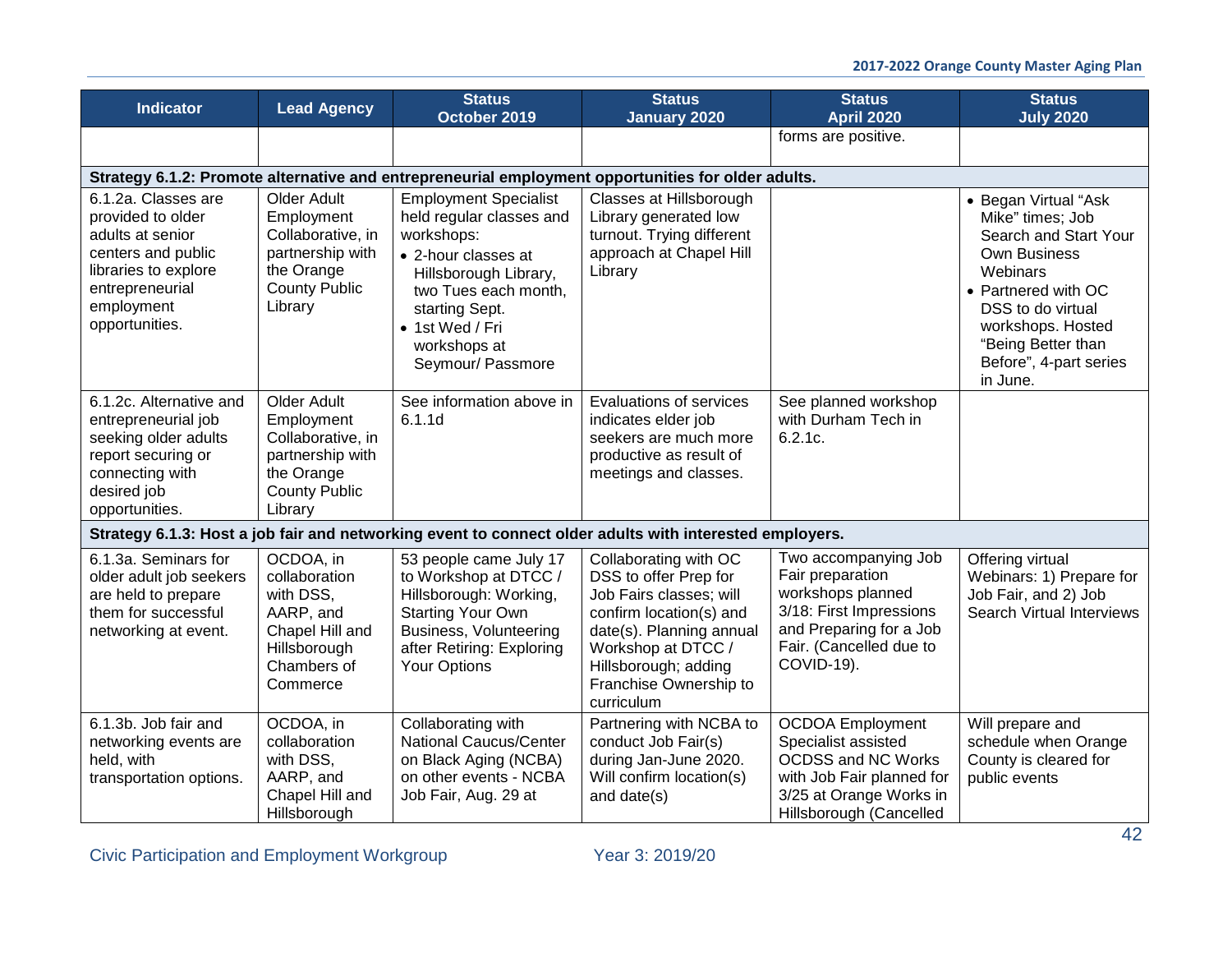| <b>Indicator</b>                                                                                                                         | <b>Lead Agency</b>                                                                                            | <b>Status</b><br>October 2019                                                                                            | <b>Status</b><br><b>January 2020</b>                                                                                                                                   | <b>Status</b><br><b>April 2020</b>                                                                                                                                                                       | <b>Status</b><br><b>July 2020</b>                                                                                                                                                                                                                                                               |
|------------------------------------------------------------------------------------------------------------------------------------------|---------------------------------------------------------------------------------------------------------------|--------------------------------------------------------------------------------------------------------------------------|------------------------------------------------------------------------------------------------------------------------------------------------------------------------|----------------------------------------------------------------------------------------------------------------------------------------------------------------------------------------------------------|-------------------------------------------------------------------------------------------------------------------------------------------------------------------------------------------------------------------------------------------------------------------------------------------------|
|                                                                                                                                          | Chambers of<br>Commerce                                                                                       | Durham Library So.                                                                                                       |                                                                                                                                                                        | due to COVID-19).                                                                                                                                                                                        |                                                                                                                                                                                                                                                                                                 |
|                                                                                                                                          |                                                                                                               |                                                                                                                          | Strategy 6.1.4: Create "Senior Internship" opportunities, whereby older adults obtain internships with possibility of future hire.                                     |                                                                                                                                                                                                          |                                                                                                                                                                                                                                                                                                 |
| 6.1.4a. Research is<br>conducted and<br>recommendations are<br>created about best<br>practices for a "Senior<br>Internship".             | Older Adult<br>Employment<br>Collaborative                                                                    | Developing proposal to<br>present to OC<br>employers in 2nd Qtr.                                                         | Will contact select OC<br>employers during 3 <sup>rd</sup> Qtr.<br>to confirm interest and<br>next step(s)                                                             | Contacting during 4 <sup>th</sup><br>Qtr. to confirm interest,<br>next steps, and<br>anticipated actions<br>resulting from COVID-<br>19.                                                                 | Delayed. Will reschedule<br>when business<br>environment is<br>appropriate                                                                                                                                                                                                                      |
|                                                                                                                                          |                                                                                                               |                                                                                                                          | Objective 6.2: Expand opportunities for older adults to gain both job-seeking and on-the-job skills.                                                                   |                                                                                                                                                                                                          |                                                                                                                                                                                                                                                                                                 |
|                                                                                                                                          |                                                                                                               |                                                                                                                          | Strategy 6.2.1: Expand existing and create additional resources for older adults seeking employment.                                                                   |                                                                                                                                                                                                          |                                                                                                                                                                                                                                                                                                 |
| 6.2.1a. An inventory of<br>what services already<br>exist in the county is<br>created and research<br>on best practices is<br>conducted. | Older Adult<br>Employment<br>Collaborative,<br>with support<br>from Orange<br><b>County Public</b><br>Library | <b>Updating resource</b><br>inventory, will list online<br>and include in Mature<br><b>Job Seekers Resource</b><br>Guide | Developing online copy<br>for OC DOA. Will<br>complete revised edition<br>of Mature Job Seekers<br>Resource Guide and<br>distribute in $3^{rd}$ Qtr.                   | The Mature Job Seekers<br>Resource Guide is now<br>published online:<br>https://www.orangecount<br>ync.gov/DocumentCente<br>r/View/5128/OCDOA-<br>Mature-Job-Seekers-<br>Resource-Guide-<br>FINAL?bidld= | Updated Mature Job<br><b>Seekers Resource</b><br>Guide to include<br>additional topics<br>especially related to<br>COVID-19<br>circumstances, such as:<br>working from home and<br>remote jobs; what is<br>required, how to find<br>them; virtual<br>interviewing; starting our<br>own business |
| 6.2.1b. More older<br>adults report utilizing<br>and benefiting from<br>these resources and<br>services.                                 | Older Adult<br>Employment<br>Collaborative,<br>with support<br>from Orange<br><b>County Public</b><br>Library | See information in<br>6.1.1d                                                                                             | See information in<br>6.1.1d, and 6.1.2c. Elder<br>job seekers pleased,<br>report more productivity<br>in their job search and/or<br>starting their own<br>businesses. | Since July 1, 2019, total<br>contacts by OCDOA<br><b>Employment Specialist</b><br>exceed 200; each of<br>their evaluation forms<br>are positive.                                                         | Will conduct survey<br>among people contacted<br>and/or helped                                                                                                                                                                                                                                  |
| 6.2.1c. Resources and<br>services are offered in<br><b>Orange County</b><br>locations in addition to                                     | Older Adult<br>Employment<br>Collaborative,<br>with support                                                   | • Added Hillsborough<br>Library as venue for<br>job seeker meetings.<br>• Aug. 29 NCBA Job                               | Adding availability at CH<br>Public Library.<br>Scheduling classes at<br>Cedar Grove.                                                                                  | Planning July 15 at<br>Durham Tech in<br>Hillsborough for 3rd<br><b>Annual Orange County</b>                                                                                                             | Will add virtual links and<br>promote                                                                                                                                                                                                                                                           |

Civic Participation and Employment Workgroup Year 3: 2019/20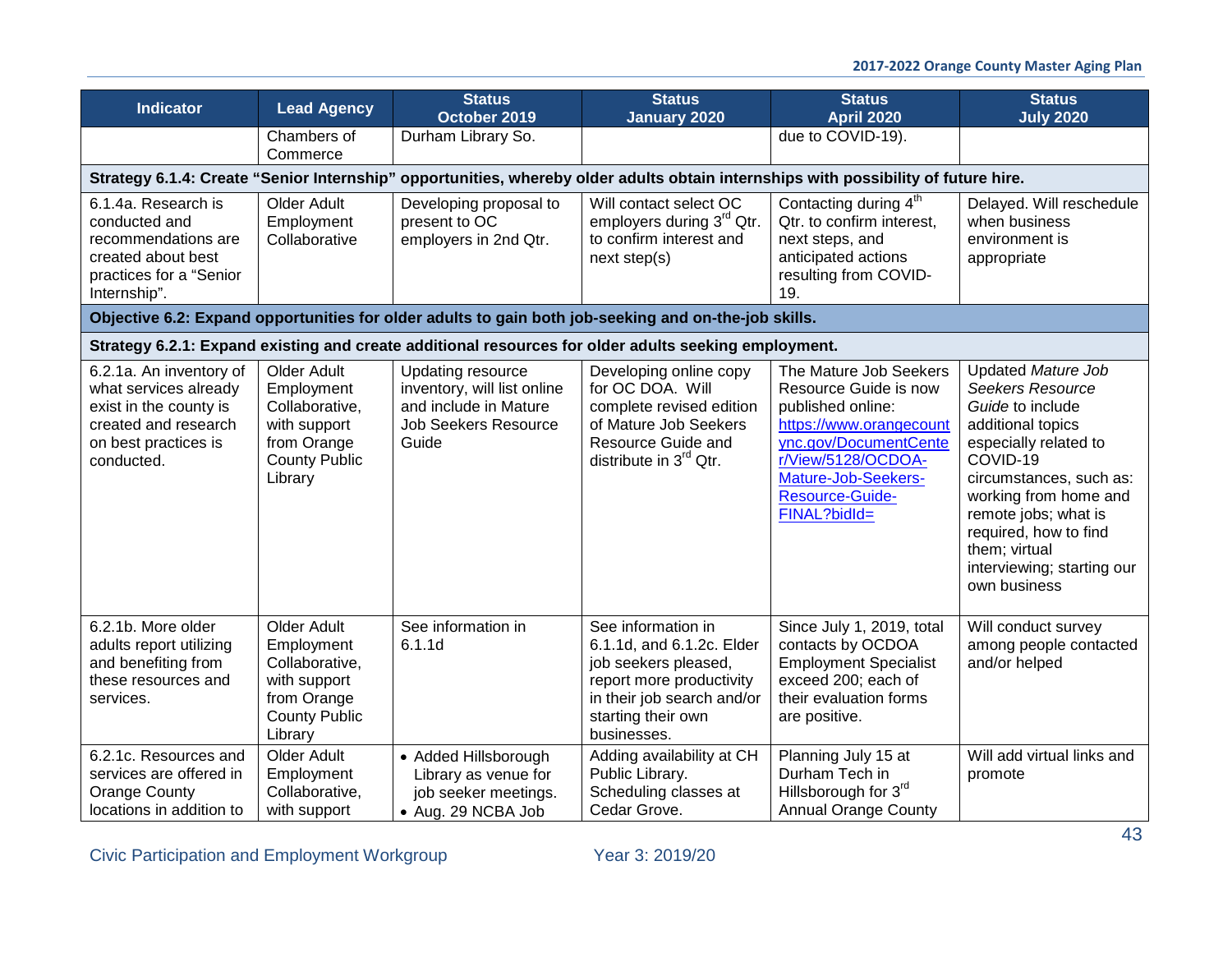| <b>Indicator</b>                                                                                                    | <b>Lead Agency</b>                                                                                                                                      | <b>Status</b><br>October 2019                                                                                                                                                                                                     | <b>Status</b><br><b>January 2020</b>                                                                                                                                                                                                                                                       | <b>Status</b><br><b>April 2020</b>                                                                                                                                | <b>Status</b><br><b>July 2020</b>                                                                                                             |
|---------------------------------------------------------------------------------------------------------------------|---------------------------------------------------------------------------------------------------------------------------------------------------------|-----------------------------------------------------------------------------------------------------------------------------------------------------------------------------------------------------------------------------------|--------------------------------------------------------------------------------------------------------------------------------------------------------------------------------------------------------------------------------------------------------------------------------------------|-------------------------------------------------------------------------------------------------------------------------------------------------------------------|-----------------------------------------------------------------------------------------------------------------------------------------------|
| Durham Tech.                                                                                                        | from Orange<br><b>County Public</b><br>Library                                                                                                          | Fair at Durham<br>Library/South<br>• Classes, workshops at<br>Hillsborough Library;<br>Durham Tech/<br>Hillsborough; Orange<br><b>Correctional Center;</b><br>Cedar Grove and<br><b>Efland-Cheeks</b><br><b>Community Centers</b> | Will meet Efland-Cheeks<br>Comm. Center staff to<br>confirm next step.                                                                                                                                                                                                                     | Employment Services<br>Workshop: Exploring<br>Your Options: Working,<br><b>Starting Your Own</b><br><b>Business or</b><br><b>Volunteering After</b><br>Retirement |                                                                                                                                               |
| 6.2.1d. New training<br>opportunities are held<br>and evaluated.                                                    | Older Adult<br>Employment<br>Collaborative,<br>with support<br>from Orange<br><b>County Public</b><br>Library                                           | Conducted job seeker<br>training for 18 National<br>Caucus/Center on Black<br>Aging (NCBA)<br>representatives                                                                                                                     | Collaborating with<br>NCWorks centers to<br>confirm interest in<br>classes, workshops.<br>Continue training of<br><b>NCBA</b> representatives                                                                                                                                              | <b>Assisting National</b><br>Center on Black Aging<br>(NCBA), with their Job<br>Fairs and training<br>counselors                                                  | Partnering with OC DSS,<br>NCWorks, others as<br>described above                                                                              |
|                                                                                                                     |                                                                                                                                                         | Objective 6.3: Promote the value of an experienced workforce to local employers.                                                                                                                                                  |                                                                                                                                                                                                                                                                                            |                                                                                                                                                                   |                                                                                                                                               |
|                                                                                                                     |                                                                                                                                                         | information to Orange County employers to best serve an older adult workforce.                                                                                                                                                    | Strategy 6.3.1: Create awareness campaign designed to (1) promote older adults as productive, experienced, reliable, and entrepreneurial<br>members that positively impact the labor force; (2) highlight employers that are successfully integrating older adult workers; and (3) provide |                                                                                                                                                                   |                                                                                                                                               |
| 6.3.1a. Research is<br>conducted to better<br>understand barriers<br>and facilitators to<br>employing older adults. | AARP, in<br>collaboration<br>with OCDOA,<br>Chapel Hill and<br>Hillsborough<br>Chambers of<br>Commerce, and<br>Orange County<br>Economic<br>Development | Conducting research<br>among Orange County<br>employers. Target date<br>for results/ report is Nov                                                                                                                                | Delayed; collaborating<br>with OC Economic<br>Development to send<br>questionnaire to<br>Hillsborough and<br>Carrboro employers;<br>target date Feb 28                                                                                                                                     | Conducting research via<br>phone, email. Target<br>date for interim report is<br>April 30. Depending on<br>COVID-19 situation may<br>be later.                    | When Orange County is<br>cleared for businesses<br>to open, will promote<br>availability and<br>credentials of residents<br>55+ years of age. |
| 6.3.1b. Public<br>campaign is created<br>and evaluated.                                                             | AARP, in<br>collaboration<br>with OCDOA,<br>Chapel Hill and<br>Hillsborough<br>Chambers of                                                              | • Will promote directly to<br>all employers in<br>Orange County.<br>• Currently not pursuing<br><b>AARP</b>                                                                                                                       | Developing campaign for<br>OCDOA - Senior Times,<br>E-newsletters, and Web<br>site / online; Public<br>Libraries; Community<br>Centers; local radio                                                                                                                                        | On hold. New date to be<br>advised, depending on<br>Covid-19.                                                                                                     | On hold                                                                                                                                       |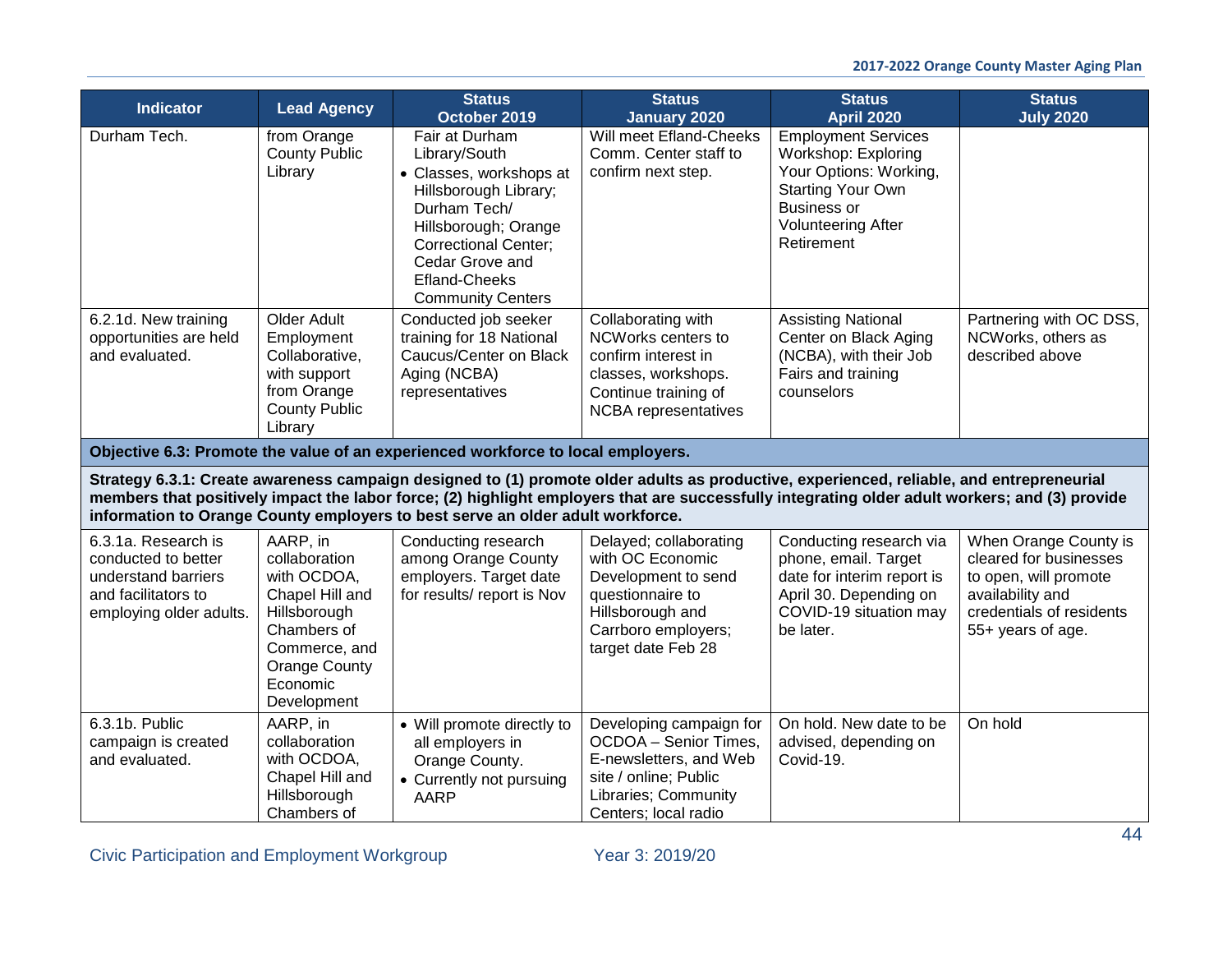| <b>Indicator</b>                                                                                              | <b>Lead Agency</b>                                                                                                     | <b>Status</b><br>October 2019                                         | <b>Status</b><br>January 2020                                                                                                                                     | <b>Status</b><br><b>April 2020</b>                                   | <b>Status</b><br><b>July 2020</b> |  |  |  |
|---------------------------------------------------------------------------------------------------------------|------------------------------------------------------------------------------------------------------------------------|-----------------------------------------------------------------------|-------------------------------------------------------------------------------------------------------------------------------------------------------------------|----------------------------------------------------------------------|-----------------------------------|--|--|--|
|                                                                                                               | Commerce, and<br>Orange County<br>Economic<br>Development                                                              |                                                                       | stations. Target date:<br>Mar 30                                                                                                                                  |                                                                      |                                   |  |  |  |
|                                                                                                               | Strategy 6.3.2: Advocate for creating tax credits for employers who hire older adults.                                 |                                                                       |                                                                                                                                                                   |                                                                      |                                   |  |  |  |
| 6.3.2a. Research is<br>conducted on existing<br>policies, feasibility of<br>new policies, and key<br>players. | Older Adult<br>Employment<br>Collaborative,<br>with support<br>from Orange<br><b>County Advisory</b><br>Board on Aging | Continuing research for<br>more information. Target<br>date: December | Delayed: Will confirm<br>available information (by<br>Feb 14. Advise Elder<br><b>Employment Quarterly</b><br><b>Collaborative Council;</b><br>determine next step | On hold. Will advise new<br>date depending on<br>Covid-19 situation. | On hold indefinitely              |  |  |  |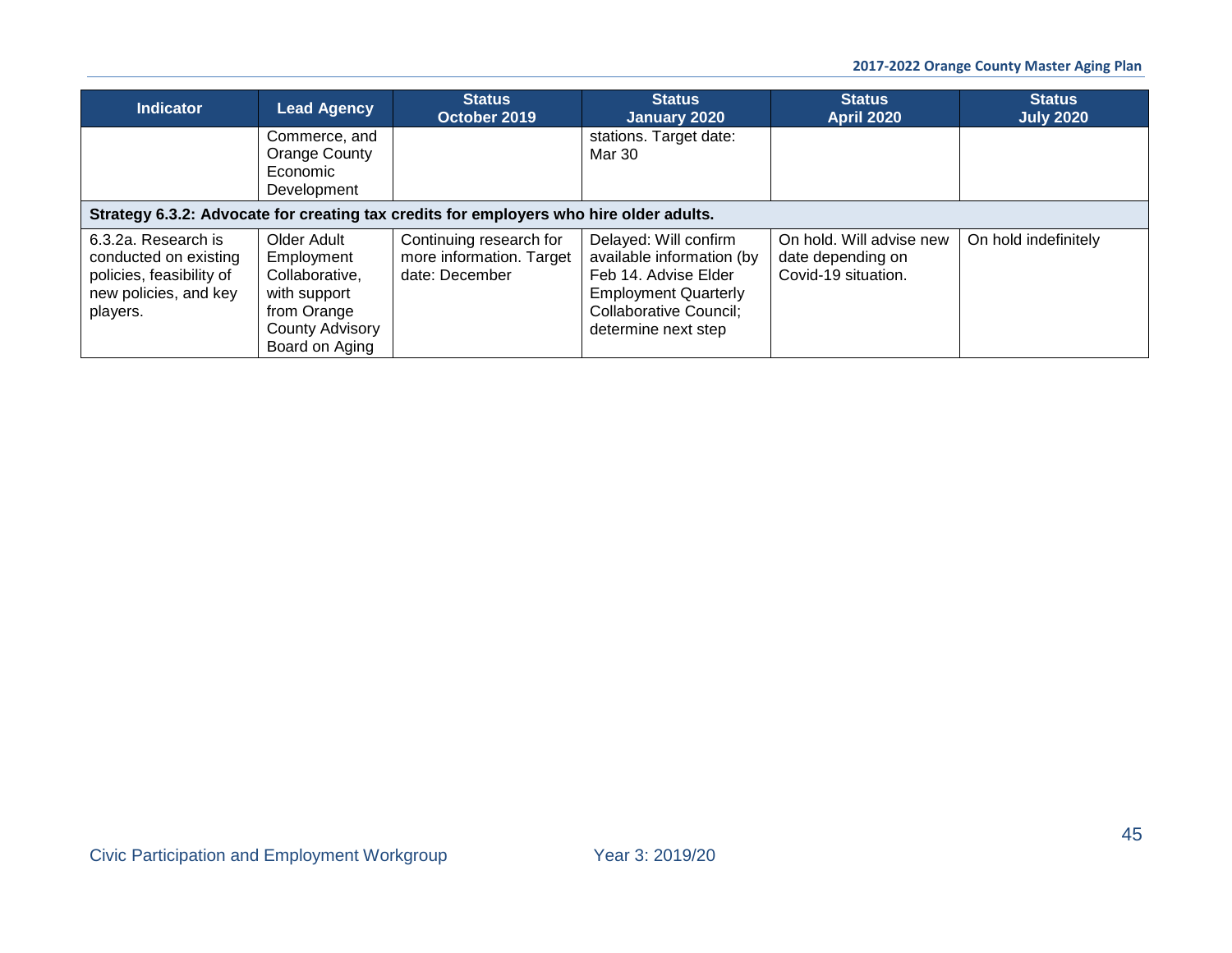# **Community Support and Health Services Workgroup – Year 3 Priorities**

| <b>Indicator</b>                                                                                                                                                                             | <b>Lead Agency</b>                                                                                                                                                       | <b>Status</b><br>October 2019                                                                                                                                                                                                                                                                                                                                                                                           | <b>Status</b><br><b>January 2020</b>                                                                                                                                                                                                                                                                                                                                                                                                                                                                                                                                                | <b>Status</b><br><b>April 2020</b>                                                                                                                                                                                                                                                                                                                                                                                                                                                                                                                                                                                                                       | <b>Status</b><br><b>July 2020</b>                                                                                                                                                                                                                                                             |  |  |  |
|----------------------------------------------------------------------------------------------------------------------------------------------------------------------------------------------|--------------------------------------------------------------------------------------------------------------------------------------------------------------------------|-------------------------------------------------------------------------------------------------------------------------------------------------------------------------------------------------------------------------------------------------------------------------------------------------------------------------------------------------------------------------------------------------------------------------|-------------------------------------------------------------------------------------------------------------------------------------------------------------------------------------------------------------------------------------------------------------------------------------------------------------------------------------------------------------------------------------------------------------------------------------------------------------------------------------------------------------------------------------------------------------------------------------|----------------------------------------------------------------------------------------------------------------------------------------------------------------------------------------------------------------------------------------------------------------------------------------------------------------------------------------------------------------------------------------------------------------------------------------------------------------------------------------------------------------------------------------------------------------------------------------------------------------------------------------------------------|-----------------------------------------------------------------------------------------------------------------------------------------------------------------------------------------------------------------------------------------------------------------------------------------------|--|--|--|
| Objective 7.1: Increase awareness and use of available health and wellness resources.                                                                                                        |                                                                                                                                                                          |                                                                                                                                                                                                                                                                                                                                                                                                                         |                                                                                                                                                                                                                                                                                                                                                                                                                                                                                                                                                                                     |                                                                                                                                                                                                                                                                                                                                                                                                                                                                                                                                                                                                                                                          |                                                                                                                                                                                                                                                                                               |  |  |  |
| abilities.                                                                                                                                                                                   | Strategy 7.1.1: Offer and promote health and wellness programs in the senior centers, and throughout the community, for older adults of all                              |                                                                                                                                                                                                                                                                                                                                                                                                                         |                                                                                                                                                                                                                                                                                                                                                                                                                                                                                                                                                                                     |                                                                                                                                                                                                                                                                                                                                                                                                                                                                                                                                                                                                                                                          |                                                                                                                                                                                                                                                                                               |  |  |  |
| 7.1.1a. Health and<br>wellness programs,<br>including evidence-<br>based programs, are<br>offered in senior<br>centers and throughout<br>the community<br>(including in rural<br>locations). | OCDOA, with<br>support from<br>DEAPR, UNC<br>Health Care,<br>Towns of<br>Carrboro,<br>Chapel Hill, and<br>Hillsborough,<br>and the Orange<br>County<br><b>SportsPlex</b> | • Cedar Grove<br>participating in<br>exercise program<br>• OCDOA looking into<br>the UNC, living well<br>with chronic<br>conditions, lay-health<br>leader trainings.<br>Potential to partner<br>with senior volunteers<br>to offer.<br>• Matter of Balance,<br>October class, new<br>leaders being trained-<br>Project EngAGE<br>Volunteers<br>• Brain Health $-7$ week<br>program, 53 signed<br>up, about 30 each time | • Two Matter of Balance<br>Classes: Seymour and<br>Passmore<br>• Arthritis Foundation<br>Exercise classes at<br>Cedar Grove, First<br>Baptist, and Manley<br><b>Estates</b><br>• OTAGO - Physical<br>Therapy, evidence-<br>based program<br>• Carolina Springs<br>potential future class<br>location (training<br>instructor)<br>• YMCA of Triangle is<br>offering heavily<br>discounted<br>memberships, health<br>coaching, and falls<br>prevention program for<br><b>BCBS</b> Medicare<br>Advantage members<br>(from \$70/month to<br>\$25/month). Want to<br>increase referrals. | • Matter of Balance<br>Classes currently<br>offered at Passmore,<br>working to make class<br>available at Seymore<br>• Intergenerational SRT<br>held Sweetheart<br>Social (offered<br>services like<br><b>BloodGlucose checks)</b><br>at Cedar Grove in<br>Hillsborough (125<br>attendees)<br>• YMCA continues<br>offering heavily<br>discounted medical<br>membership program<br>for Medicare/BCBS<br>members - offers<br>programs like falls<br>prevention and cancer<br>survivorship.<br>• New series starting<br>"Living Well with<br>1 at each center, new<br>topic each quarter,<br>arthritis is the topic this<br>quarter<br>• Urban Line Dancing | • Did not have a Virtual<br><b>Matter of Balance</b><br>$class - a class was$<br>scheduled to start on<br>March 2, 2020 but<br>cancelled due to<br><b>COVID</b><br>• Arthritis Foundation<br>Class has been<br>offered virtually 3x<br>week<br>• Living Healthy offered<br>virtually with UNC |  |  |  |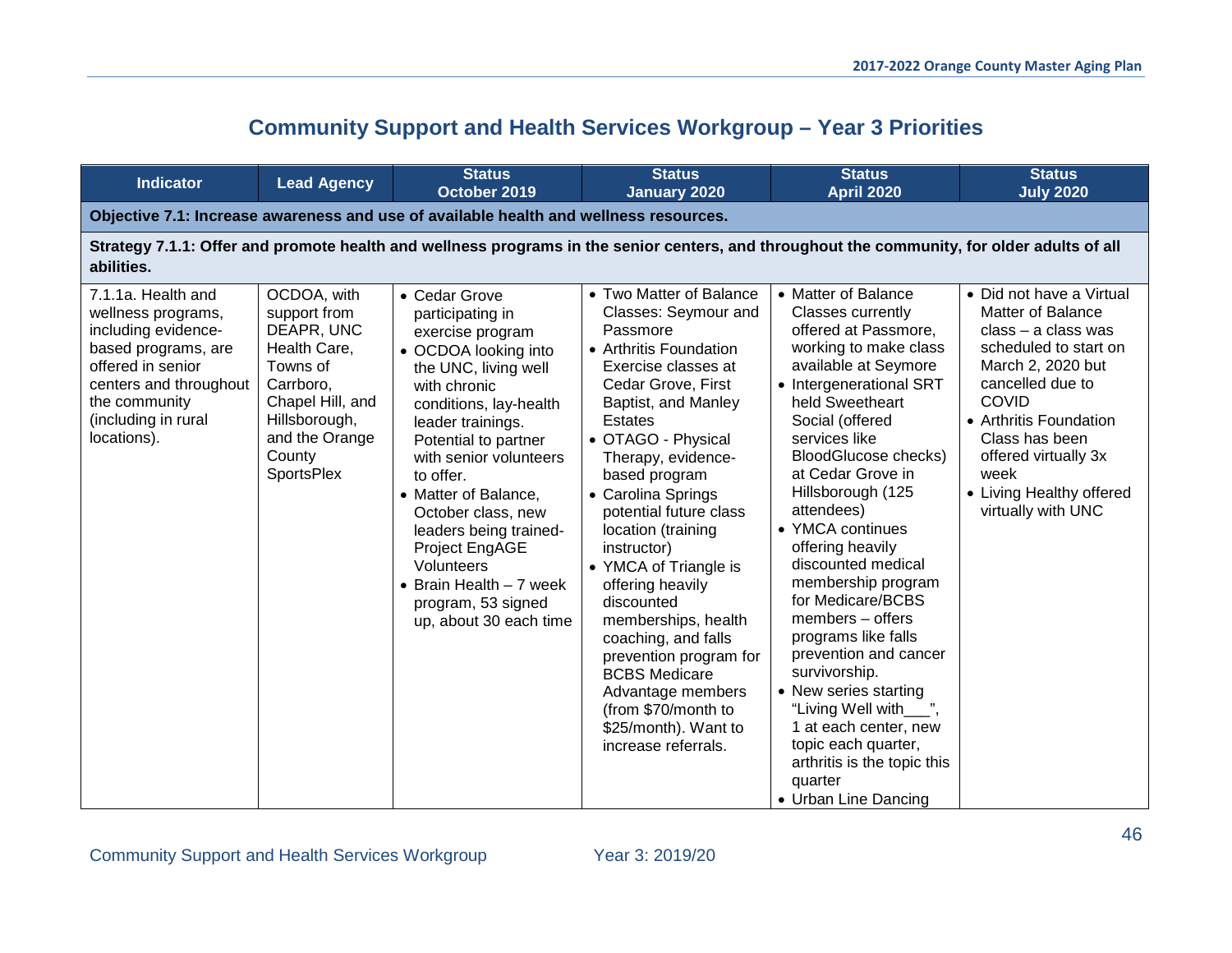| <b>Indicator</b>                                                                                                            | <b>Lead Agency</b>                                                                                                                                                       | <b>Status</b><br>October 2019                                                                                                             | <b>Status</b><br><b>January 2020</b>                                                                                                                                                        | <b>Status</b><br><b>April 2020</b>                                                                                                                                                                                                                                                                                                                     | <b>Status</b><br><b>July 2020</b>                                                                                                                                     |
|-----------------------------------------------------------------------------------------------------------------------------|--------------------------------------------------------------------------------------------------------------------------------------------------------------------------|-------------------------------------------------------------------------------------------------------------------------------------------|---------------------------------------------------------------------------------------------------------------------------------------------------------------------------------------------|--------------------------------------------------------------------------------------------------------------------------------------------------------------------------------------------------------------------------------------------------------------------------------------------------------------------------------------------------------|-----------------------------------------------------------------------------------------------------------------------------------------------------------------------|
|                                                                                                                             |                                                                                                                                                                          |                                                                                                                                           |                                                                                                                                                                                             | Party planned for<br>March 20, 5:15-6:25.<br>This will be a<br>fundraiser for future<br>classes.<br>• Cardio sculpting class<br>at Efland Cheeks<br>community center,<br>Tuesdays at 5:30pm,<br>working on getting<br>senior classes at that<br>location again<br>• March 30-May, Living<br>Healthy with Chronic<br><b>Conditions at Rodgers</b><br>Rd |                                                                                                                                                                       |
| 7.1.1d. Seymour<br>Center fitness studio is<br>expanded and<br>redesigned to increase<br>capacity and update<br>technology. | OCDOA, with<br>support from<br>DEAPR, UNC<br>Health Care,<br>Towns of<br>Carrboro,<br>Chapel Hill, and<br>Hillsborough,<br>and the Orange<br>County<br><b>SportsPlex</b> | Upcoming                                                                                                                                  | • Request made to IT<br>for updated technology<br>to communicate with<br>participants (e.g.,<br>when a class is<br>cancelled)<br>• Construction started in<br>Nov with a 1 year<br>timeline | • Moving forward with<br>updating technology.<br>Currently gathering<br>information regarding<br>interest from seniors.<br>• Construction<br>continuing                                                                                                                                                                                                | Construction continuing<br>and should be finished in<br>Nov. The equipment has<br>been placed in new<br>space, but still waiting to<br>see when people can<br>return. |
| 7.1.1e. More older<br>adult opportunities are<br>offered in SportsPlex<br>Fieldhouse expansion.                             | OCDOA, with<br>support from<br>DEAPR, UNC<br>Health Care,<br>Towns of<br>Carrboro,<br>Chapel Hill, and<br>Hillsborough,<br>and the Orange<br>County<br><b>SportsPlex</b> | • Now open<br>• Expanded pickle ball<br>offerings<br>• OCDOA held a<br>walking contest at<br>Seymour and<br>SportsPlex from Sept-<br>Oct. | Coordinating programs<br>for Spring 2020 (walking<br>and pickle ball already<br>available)                                                                                                  |                                                                                                                                                                                                                                                                                                                                                        | Finished                                                                                                                                                              |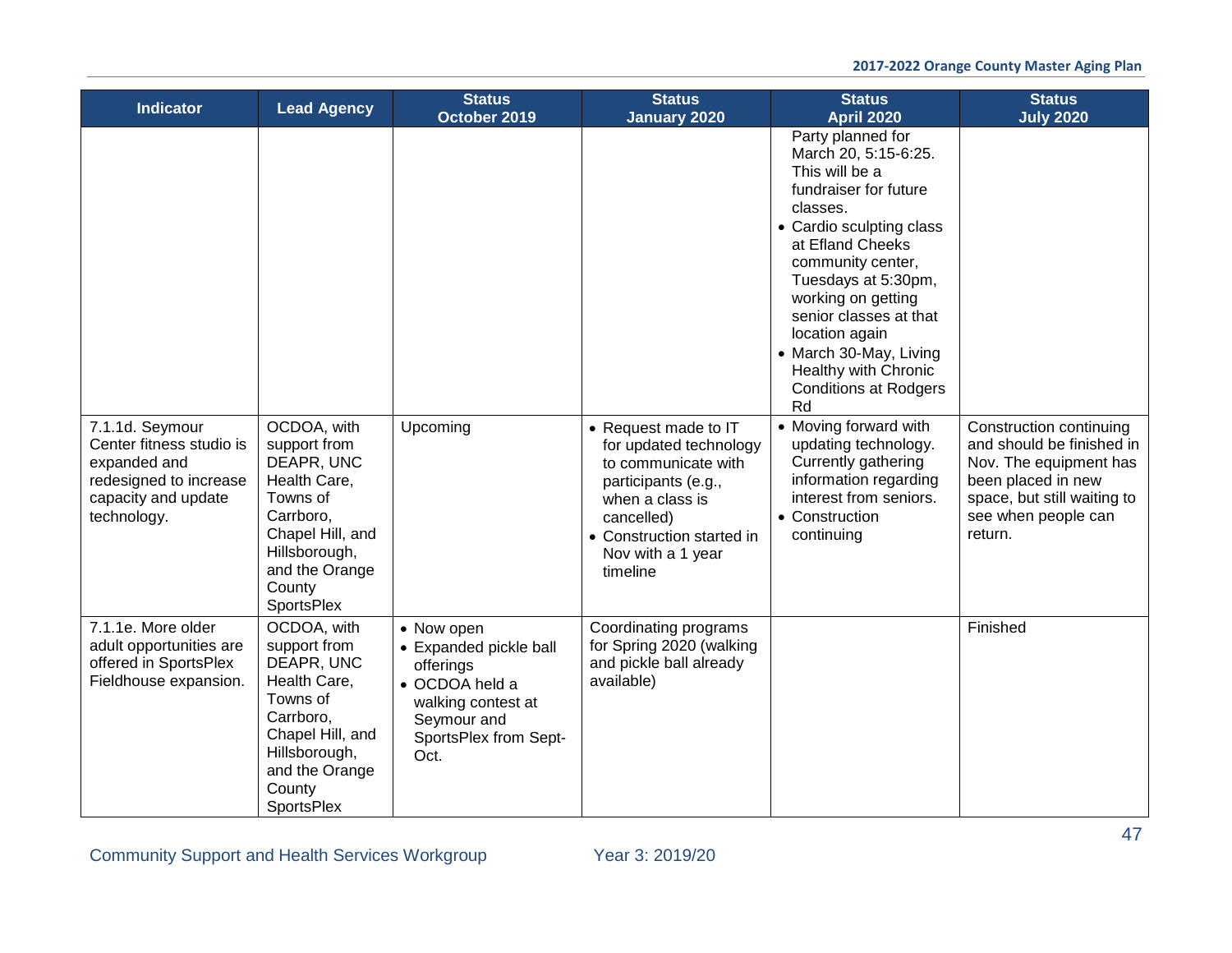| <b>Indicator</b>                                                                                                                                            | <b>Lead Agency</b>                                                                                                                                            | <b>Status</b><br>October 2019                                                                                                                                                                                                                             | <b>Status</b><br><b>January 2020</b>                                                                                                                                                                                                                                                                                                                 | <b>Status</b><br><b>April 2020</b>                                                                                                                                                                                                                                                                                                                                                                                                                                                                                                                                                                                             | <b>Status</b><br><b>July 2020</b>                                                                                                                                                                                                                                                                      |
|-------------------------------------------------------------------------------------------------------------------------------------------------------------|---------------------------------------------------------------------------------------------------------------------------------------------------------------|-----------------------------------------------------------------------------------------------------------------------------------------------------------------------------------------------------------------------------------------------------------|------------------------------------------------------------------------------------------------------------------------------------------------------------------------------------------------------------------------------------------------------------------------------------------------------------------------------------------------------|--------------------------------------------------------------------------------------------------------------------------------------------------------------------------------------------------------------------------------------------------------------------------------------------------------------------------------------------------------------------------------------------------------------------------------------------------------------------------------------------------------------------------------------------------------------------------------------------------------------------------------|--------------------------------------------------------------------------------------------------------------------------------------------------------------------------------------------------------------------------------------------------------------------------------------------------------|
|                                                                                                                                                             |                                                                                                                                                               |                                                                                                                                                                                                                                                           | Strategy 7.1.2: Provide behavioral health support and programming to older adults and their caregivers.                                                                                                                                                                                                                                              |                                                                                                                                                                                                                                                                                                                                                                                                                                                                                                                                                                                                                                |                                                                                                                                                                                                                                                                                                        |
| 7.1.2a. More support<br>groups are provided<br>(e.g., health, grief,<br>depression, life<br>transitions, substance<br>abuse, etc.) in various<br>locations. | OCDOA, in<br>partnership with<br>Cardinal<br>Innovations<br>Healthcare,<br>NAMI, UNC<br>Health Care,<br>Duke Home<br>Care and<br>Hospice, Grief<br>Oasis (CH) | • NAMI Family-Family<br>support group<br>• Well Spouse Group,<br>second Thursday of<br>month<br>• OCDOA Wellness<br>programing includes<br><b>Heartfulness</b><br>Meditation<br>• Planning Depression<br>in Black Men<br>Screening for Feb at<br>Passmore | • CPE intern offering<br>grief support<br>discussion Tues<br>Seymour Thursdays at<br>Passmore, Oct-Dec<br>• Roughly 4-6 residents<br>participated in support<br>group at Passmore<br>• Individual support<br>meetings worked<br>better than group<br>meetings at Seymour<br>• UNC held Memory<br>Screenings held at<br>Senior Centers in<br>December | • UNC hospice offering<br><b>Bereavement Support</b><br>Group at OCDOA<br>Tuesdays Feb 25-April<br>7 at Seymour.<br>• Caregiver's Zentangle<br>starting in March at<br>both centers monthly.<br>• Feeling Depressed<br><b>Support Group</b><br>facilitated by<br>community member<br>once monthly at both<br>centers.<br>• Well Spouse<br><b>Association Support</b><br>Group for Triangle<br>meeting monthly at<br>Seymour. A night time<br>support group offering.<br>• Piedmont Health<br>starting offering<br>ongoing caregiver<br>support group (details<br>coming)<br>• Care partner<br>collaborative (see<br>$5.1.3c$ ) | • Offering support<br>groups virtually.<br>Average attendance at<br>virtual groups is about<br>5 per session<br>• Piedmont Health not<br>able to offer Caregiver<br>or Low Vision Support<br>Groups in person right<br>now (previously over<br>20 people were<br>attending caregiver<br>support group) |
| 7.1.2b. Directory of<br>mental health<br>therapists and support<br>groups appropriate for<br>older adults is created<br>and updated.                        | OCDOA, in<br>partnership with<br>Cardinal<br>Innovations<br>Healthcare,<br>NAMI, UNC<br><b>Health Care</b>                                                    | • Directory created by<br><b>Mental Wellness</b><br>Senior Resource<br>Team and last<br>updated on 5/17/19.<br>• Hard copies available<br>for distribution;<br>electronic copy                                                                            | Ongoing                                                                                                                                                                                                                                                                                                                                              | Aging Transitions(AT)<br>team responds to<br>community requests by<br>sharing the Mental<br>Health Directory created<br>by the Mental Wellness<br>Senior Resource Team;<br>additionally AT<br>maintains an updatable                                                                                                                                                                                                                                                                                                                                                                                                           | Ongoing<br>Triangle SW in Aging,<br>meeting monthly during<br>pandemic, looking at<br>consumer recommended<br>providers to cross<br>reference                                                                                                                                                          |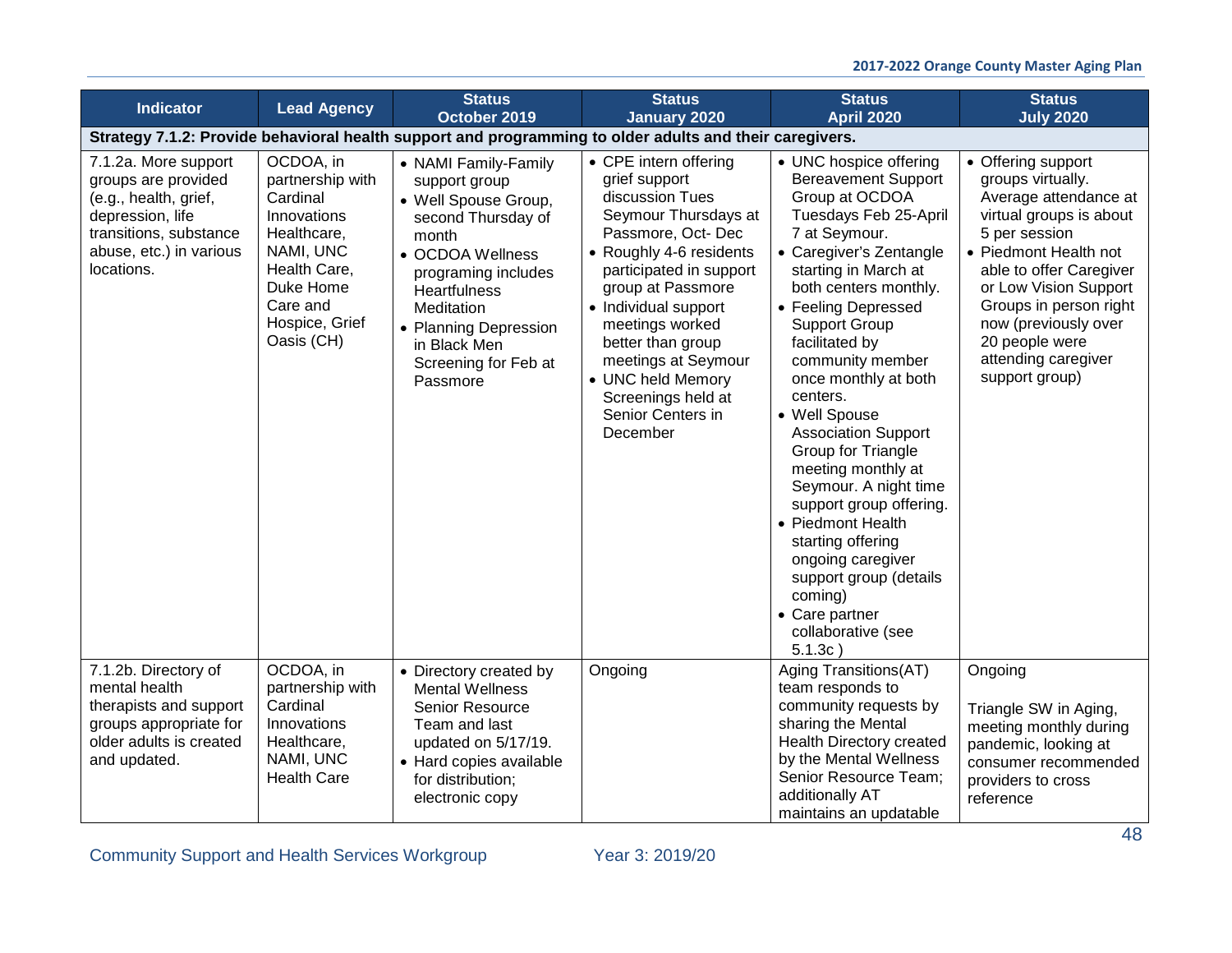| <b>Indicator</b>                                                                                                                                                                            | <b>Lead Agency</b>                                                                                         | <b>Status</b><br>October 2019                                                                                                                                                                                                                                                                                                                                                                                                                                                                                                                                                                   | <b>Status</b><br><b>January 2020</b> | <b>Status</b><br><b>April 2020</b>                                                                                                                                         | <b>Status</b><br><b>July 2020</b>                                                                                                                                                                                          |
|---------------------------------------------------------------------------------------------------------------------------------------------------------------------------------------------|------------------------------------------------------------------------------------------------------------|-------------------------------------------------------------------------------------------------------------------------------------------------------------------------------------------------------------------------------------------------------------------------------------------------------------------------------------------------------------------------------------------------------------------------------------------------------------------------------------------------------------------------------------------------------------------------------------------------|--------------------------------------|----------------------------------------------------------------------------------------------------------------------------------------------------------------------------|----------------------------------------------------------------------------------------------------------------------------------------------------------------------------------------------------------------------------|
|                                                                                                                                                                                             |                                                                                                            | available:<br>https://www.co.orange.<br>nc.us/2091/Publication<br>s-and-Resources<br>• Suggestion to update<br>regularly<br>• Support groups offer<br>tips on finding<br>therapist and who<br>takes Medicare<br>• Majority of UNC<br>primary care offices<br>now offer brief<br>problem-solving<br>therapy for patients<br>with mild to moderate<br>affective disorders<br>(depression, anxiety).<br>Copay waiver for<br>counseling services is<br>available for Next<br>Generation ACO<br>Medicare patients.<br>Interested patients can<br>request visits by<br>contacting their PCP<br>office |                                      | OneNote spreadsheet<br>of available support<br>groups in Orange<br>County that can be<br>referred to and printed<br>as requested when<br>consumers request<br>information. |                                                                                                                                                                                                                            |
| 7.1.2c. Mental health<br>(e.g., Mental Health<br>First Aid) training is<br>provided at least twice<br>per year at senior<br>centers, public<br>libraries, and long-term<br>care facilities. | OCDOA, in<br>partnership with<br>Cardinal<br>Innovations<br>Healthcare,<br>NAMI, UNC<br><b>Health Care</b> | • Event held in July<br>• Offered Question,<br>Persuade, Refer<br>training (19 attendees)<br>in September                                                                                                                                                                                                                                                                                                                                                                                                                                                                                       |                                      |                                                                                                                                                                            | • Cardinal had to cancel<br><b>Crisis Intervention</b><br>Training (CIT) planned<br>for March, June and<br>Aug because of<br>restrictions on space<br>• Mental Health First Aid<br>training moving to<br>virtual offerings |
| 7.1.2d. Behavioral                                                                                                                                                                          | OCDOA, in                                                                                                  |                                                                                                                                                                                                                                                                                                                                                                                                                                                                                                                                                                                                 |                                      | • Depression and Black                                                                                                                                                     | • OCDOA Memory                                                                                                                                                                                                             |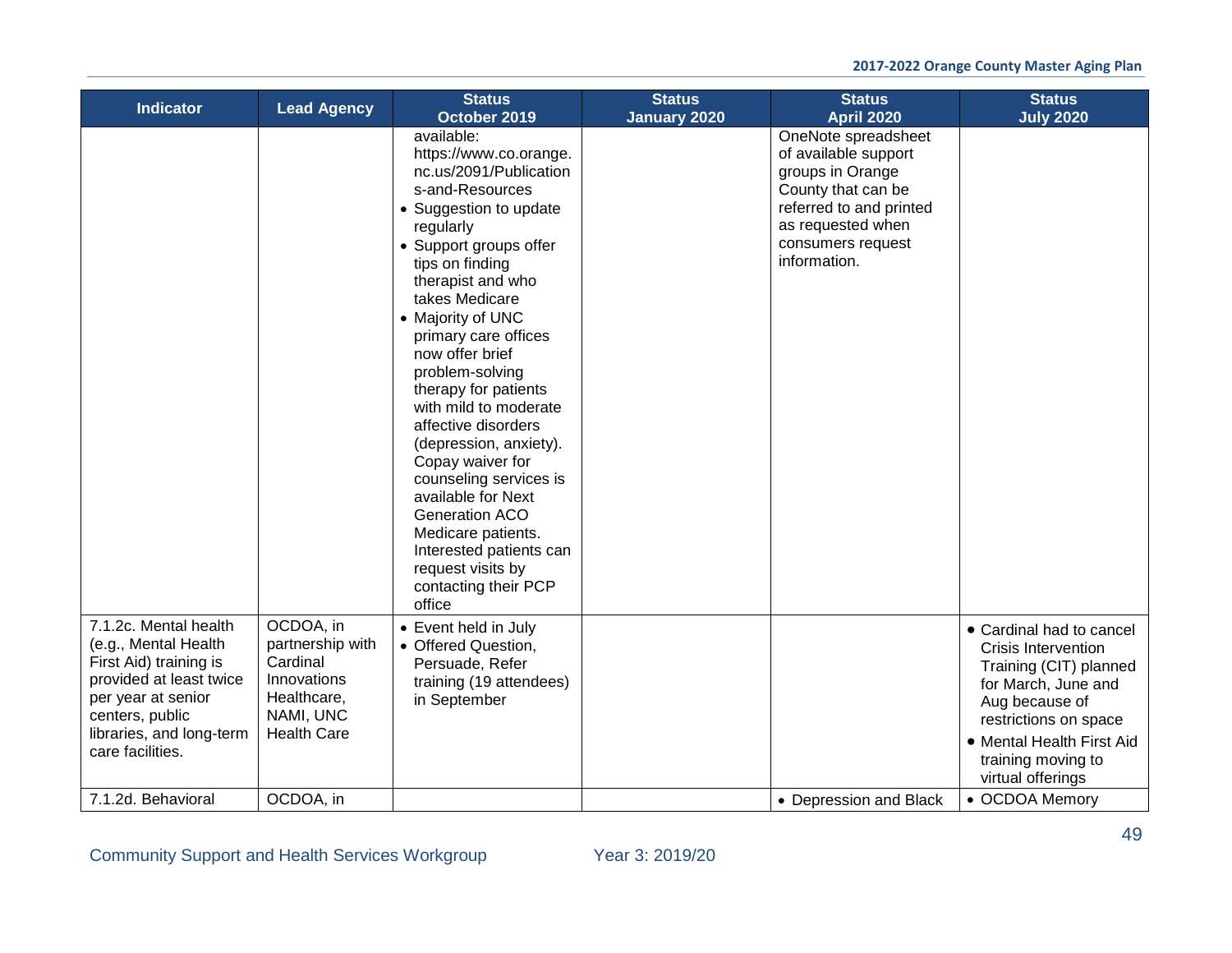| <b>Indicator</b>                                                                                                                          | <b>Lead Agency</b>                                                                            | <b>Status</b><br>October 2019                                                                                                                                                                                                                                                                                                                               | <b>Status</b><br><b>January 2020</b>                                                                                                                                                                                                                                                                             | <b>Status</b><br><b>April 2020</b>                                                                                                                                                                                                                                                                                                                                                      | <b>Status</b><br><b>July 2020</b>                                                                                                                                                                                                                                                                                                                                                                 |
|-------------------------------------------------------------------------------------------------------------------------------------------|-----------------------------------------------------------------------------------------------|-------------------------------------------------------------------------------------------------------------------------------------------------------------------------------------------------------------------------------------------------------------------------------------------------------------------------------------------------------------|------------------------------------------------------------------------------------------------------------------------------------------------------------------------------------------------------------------------------------------------------------------------------------------------------------------|-----------------------------------------------------------------------------------------------------------------------------------------------------------------------------------------------------------------------------------------------------------------------------------------------------------------------------------------------------------------------------------------|---------------------------------------------------------------------------------------------------------------------------------------------------------------------------------------------------------------------------------------------------------------------------------------------------------------------------------------------------------------------------------------------------|
| Health informational<br>workshops are<br>provided at both senior<br>centers at least<br>annually.                                         | partnership with<br>Cardinal<br>Innovations<br>Healthcare,<br>NAMI, UNC<br><b>Health Care</b> |                                                                                                                                                                                                                                                                                                                                                             |                                                                                                                                                                                                                                                                                                                  | Men Screening event<br>held, film screened<br>and local therapist<br>present for discussion,<br>in Feb at OCDOA (~40<br>attendees)<br>• Substance Use and<br>Aging Panel event at<br>OCDOA (~20<br>attendees)<br>• OCDOA OT held<br>• Memory Screening at<br>Passmore events<br>scheduled $(-4)$<br>attendees) and<br>Seymour (~5-6<br>attendees), 1:1 appts<br>available               | Screening on hold but<br>working out logistics to<br>offer virtually<br>• Mental Wellness SRT<br>is hosting a virtual<br>discussion panel about<br>navigating the new<br>landscape and our<br>mental health during<br>this time, July 23, 4-<br>5:15pm                                                                                                                                            |
|                                                                                                                                           |                                                                                               | Objective 7.2: Expand services to help older adults age in their homes and communities.                                                                                                                                                                                                                                                                     |                                                                                                                                                                                                                                                                                                                  |                                                                                                                                                                                                                                                                                                                                                                                         |                                                                                                                                                                                                                                                                                                                                                                                                   |
|                                                                                                                                           |                                                                                               | Strategy 7.2.1: Expand community-based health and support programs that support older adults' health and safety.                                                                                                                                                                                                                                            |                                                                                                                                                                                                                                                                                                                  |                                                                                                                                                                                                                                                                                                                                                                                         |                                                                                                                                                                                                                                                                                                                                                                                                   |
| 7.2.1a. The capacity of<br>the OCDOA Aging<br>Transitions program is<br>expanded to help more<br>older adult residents<br>"age in place". | <b>OCDOA</b>                                                                                  | • Three upcoming aging<br>in place presentations<br>in August.<br>• Will more broadly<br>define how to quantify<br>how division helps OA<br>age in place<br>• Self-care for<br>caregivers at<br>conference on 8/20<br>• SRT focused on Aging<br>in Place communities<br>created resource<br>guide to help other<br>communities and new<br>community members | • All OCDOA services<br>now dementia friendly<br>• Memory Cafes<br>continue<br>• Care partner<br>collaborative (roughly<br>3-4 couples) slower<br>start, group is starting<br>to bond. Includes<br>structured activities<br>and some<br>unstructured time to<br>address needs of<br>attendees.<br>• Dementia 101 | • Dementia Basics<br>educational series<br>held at Chapel Hill<br>Public Library in<br>February with average<br>of 20 participants, all<br>welcome, 4 weeks<br>long, 2hrs each<br>• Monthly Caregiver<br><b>Education Series</b><br>offered at Seymour is<br>averaging 3-4<br>attendees, filmed for<br>In-Praise of Age public<br>access<br>• OCDOA OT presented<br>at Carolina Springs | • Dementia Basics<br>series transitioned to<br>virtual presentation.<br>Cancelled due to low<br>signups, considering<br>ways to increase<br>recruitment<br>• Caregiver education<br>presentation starting<br>virtually. April and May<br>skipped because<br>health care providers<br>were busy with<br>COVID. Began again<br>with June: Preparing<br>for a virtual visit,<br>recording to be made |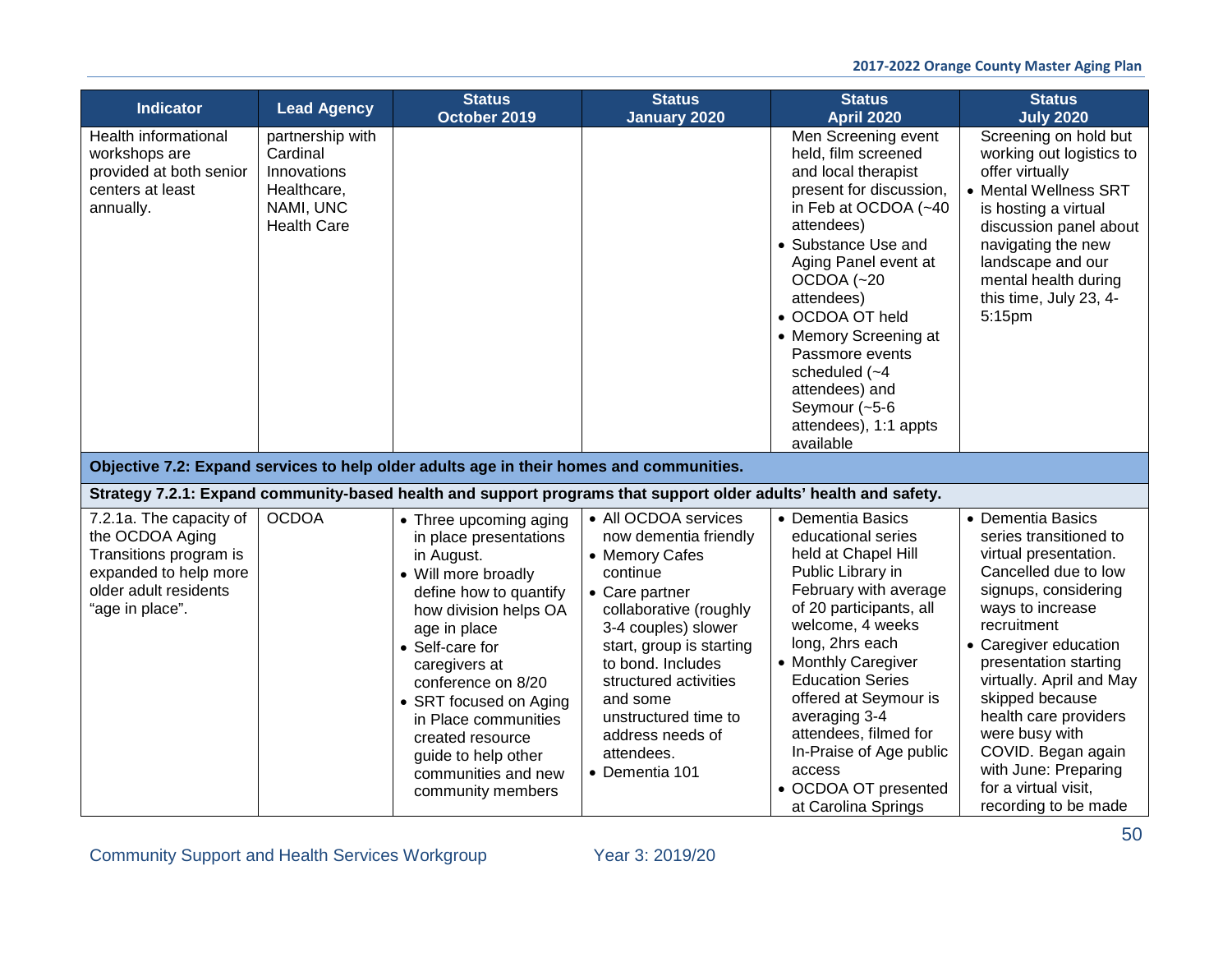| <b>Indicator</b><br><b>Lead Agency</b>                                                                                                                                                                                 | <b>Status</b><br>October 2019                                                                                                                                                                                                                                                                                                                                                                                                                                                                                                                                                                                                                                                                                               | <b>Status</b><br><b>January 2020</b>                                                                                                                                                                                                                                | <b>Status</b><br><b>April 2020</b>                                                                                                                                                                                                                                                                                                                                                                    | <b>Status</b><br><b>July 2020</b>                                                                                                                                                                                                                                                                                                                                                                                                                                                                                                                                                                                                                                                |
|------------------------------------------------------------------------------------------------------------------------------------------------------------------------------------------------------------------------|-----------------------------------------------------------------------------------------------------------------------------------------------------------------------------------------------------------------------------------------------------------------------------------------------------------------------------------------------------------------------------------------------------------------------------------------------------------------------------------------------------------------------------------------------------------------------------------------------------------------------------------------------------------------------------------------------------------------------------|---------------------------------------------------------------------------------------------------------------------------------------------------------------------------------------------------------------------------------------------------------------------|-------------------------------------------------------------------------------------------------------------------------------------------------------------------------------------------------------------------------------------------------------------------------------------------------------------------------------------------------------------------------------------------------------|----------------------------------------------------------------------------------------------------------------------------------------------------------------------------------------------------------------------------------------------------------------------------------------------------------------------------------------------------------------------------------------------------------------------------------------------------------------------------------------------------------------------------------------------------------------------------------------------------------------------------------------------------------------------------------|
|                                                                                                                                                                                                                        |                                                                                                                                                                                                                                                                                                                                                                                                                                                                                                                                                                                                                                                                                                                             |                                                                                                                                                                                                                                                                     | about Memory                                                                                                                                                                                                                                                                                                                                                                                          | available online. Will<br>continue with virtual<br>monthly programs on<br>3rd Monday of each<br>month                                                                                                                                                                                                                                                                                                                                                                                                                                                                                                                                                                            |
| 7.2.1b. EMS/OCDOA<br>EMS/OCDOA<br>Stay Up and Active<br>Program is expanded,<br>allowing more people<br>to access follow-up<br>services after a fall is<br>reported and<br>expanding capacity to<br>provide fall risk. | • EMS interviewed<br>candidates for<br>position, 2 candidates<br>soon to be selected to<br>focus on Stay Up and<br>Active, starting on<br>Sept 3. Considering<br>ways to capture<br>positive stories from<br>referrals.<br>• Representatives from<br>OCDOA, OC EMS,<br><b>UNC Health Care met</b><br>to discuss potential<br>adaptation of<br>CAPABLE program<br>(evidence-based<br>intervention involving<br>home visits by OT/RN<br>team + home repairs)<br>using community<br>paramedics in place of<br>RNs. UNC PiAP doing<br>research on potential<br>funding opportunities.<br>Potential to build upon<br>SUAA framework to<br>offer this service.<br>• Presentation at the<br>Grange for seniors<br>who are isolated | • Stay Up and Stay<br>Active meeting in Dec,<br>planning on meeting<br>every other month<br>• The update for the<br>assessment has been<br>completed and is now<br>being implemented.<br>SUAA meets monthly<br>to re-evaluate<br>effectiveness of<br>screening tool | • Stay up and Active<br>team is meeting with<br>OCDOA monthly (2nd<br>Fri) $~1$ 3 referrals to<br>OCDOA this quarter,<br>~40 referrals to EMS<br>and have seen ~6 of<br>those. Referrals are<br>welcome from MOW<br>and other community<br>organizations<br>• To send referrals to<br>EMS:<br>Community paramedi<br>cs@orangecountync.g<br>ov, 919-245-6127<br>• Improved intake form<br>working well | • Stay up and Active<br>Program is on hold<br>right now due to<br>COVID.<br>• There was a lot of<br>forward momentum:<br>Two Community<br>Paramedics were<br>hired, and in the<br>process of building<br>databases and<br>connecting to epic.<br>• EMS saw a reduction<br>in falls calls since<br>COVID. Suspect that<br>there are more family<br>at home and that folks<br>are more reluctant to<br>go to the hospital.<br>Numbers appear to be<br>increasing again<br>recently.<br>• Aging Helpline: only a<br>few calls which is a<br>decrease from<br>previous numbers,<br>exploring ways to do<br>virtual home tours with<br>cell phones to<br>complete home<br>assessments |
| 7.2.1d. "Remembering<br>OC Emergency<br>When" home<br><b>Services</b>                                                                                                                                                  | • Two more<br>Remembering When                                                                                                                                                                                                                                                                                                                                                                                                                                                                                                                                                                                                                                                                                              | Two Remembering<br>When events completed:                                                                                                                                                                                                                           | Two Remembering<br>When events completed:                                                                                                                                                                                                                                                                                                                                                             | Remembering When<br>presentations this                                                                                                                                                                                                                                                                                                                                                                                                                                                                                                                                                                                                                                           |

Community Support and Health Services Workgroup Year 3: 2019/20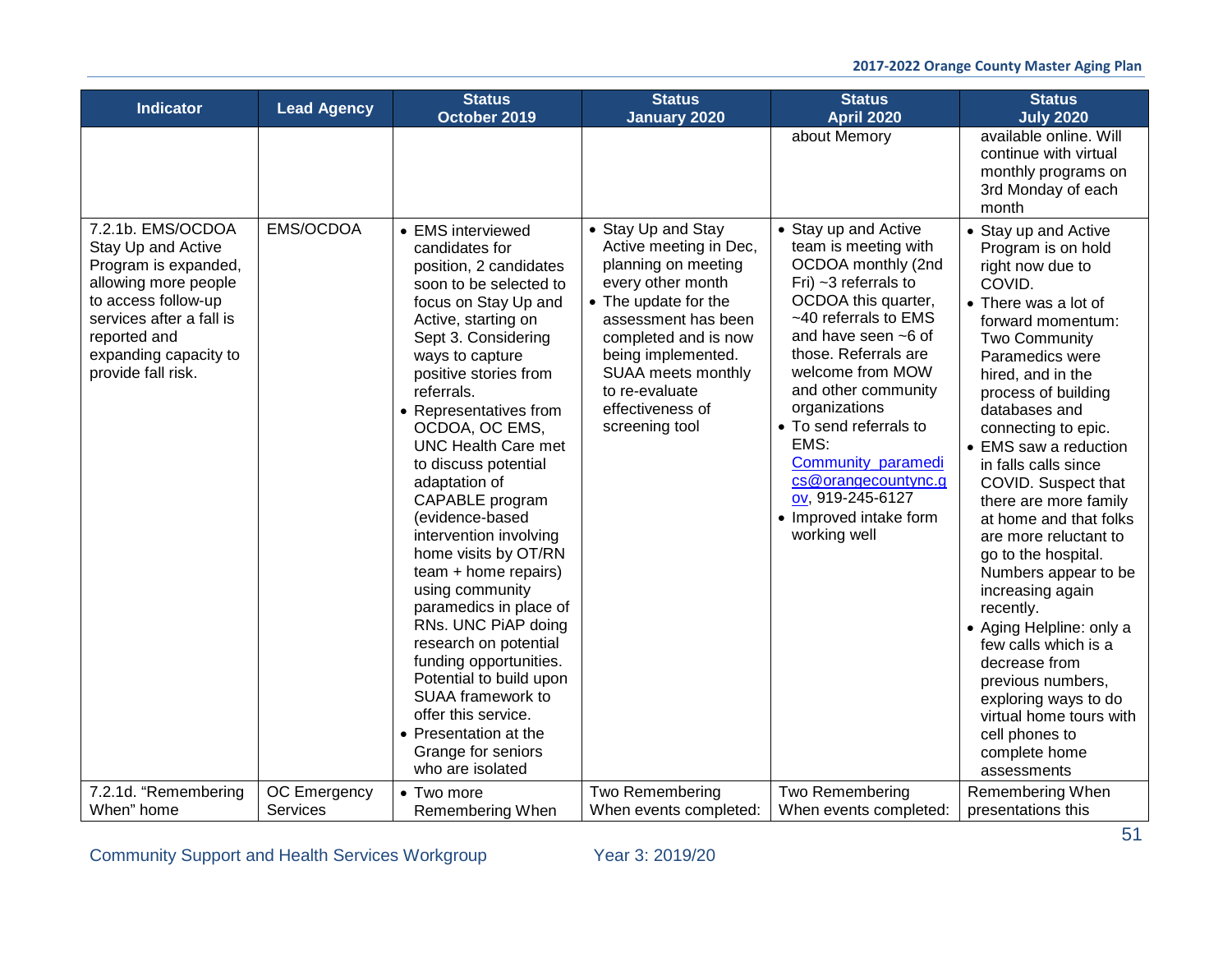| <b>Indicator</b>                                                                                                                                                  | <b>Lead Agency</b>      | <b>Status</b><br>October 2019                                                                                                                                                                                             | <b>Status</b><br><b>January 2020</b>                                                                                                                                                                                                                                               | <b>Status</b><br><b>April 2020</b>                                                                                                                                                                                                                                                                                                                                                                                                                                                 | <b>Status</b><br><b>July 2020</b>                                                                                                                                                                                                                                                                                                                                                                                                                                     |
|-------------------------------------------------------------------------------------------------------------------------------------------------------------------|-------------------------|---------------------------------------------------------------------------------------------------------------------------------------------------------------------------------------------------------------------------|------------------------------------------------------------------------------------------------------------------------------------------------------------------------------------------------------------------------------------------------------------------------------------|------------------------------------------------------------------------------------------------------------------------------------------------------------------------------------------------------------------------------------------------------------------------------------------------------------------------------------------------------------------------------------------------------------------------------------------------------------------------------------|-----------------------------------------------------------------------------------------------------------------------------------------------------------------------------------------------------------------------------------------------------------------------------------------------------------------------------------------------------------------------------------------------------------------------------------------------------------------------|
| inspections to correct<br>fire-related concerns<br>(e.g., batteries,<br>smoke/CO2 detectors,<br>minor<br>electrical/lighting, dryer<br>venting) are<br>conducted. |                         | events completed at<br>600 Poplar in Carrboro<br>and Cedar Grove<br>community center.<br>• Focusing on highest<br>risk areas first.<br>• Considering other<br>sites such as nursing<br>homes and new<br>Habitat location. | Adelaide Walters (Oct<br>30) and Manley Estates<br>(Nov 27)                                                                                                                                                                                                                        | Courtyard on<br>Homestead (Jan 6) and<br>Eno Haven (Feb 26)                                                                                                                                                                                                                                                                                                                                                                                                                        | quarter: returned to Eno<br>Haven, Adelaide<br>Walters, and Manley<br><b>Estates</b>                                                                                                                                                                                                                                                                                                                                                                                  |
| 7.2.1e. Educational<br>programs are provided<br>at the senior centers<br>yearly to increase<br>awareness and use of<br>technology for home<br>safety.             | OCDOA/Senior<br>Centers | • Offered in Jun-Aug<br>through students at<br>Seymour center.<br>• Plan for OT student to<br>teach class about tech<br>devices at Cedar<br>Grove in future.                                                              | • Tech program is on<br>Saturdays and<br>appointment based<br>while students are in<br>school. Presentation<br>schedule for January,<br>which will be recorded.<br>• Partnership Academy<br>option for future to<br>make services<br>available during the<br>week $-$ in the works | • January Caregiver<br>Education course was<br>presented on topic of<br><b>Assistive Technology</b><br>to help you care at<br>home - filmed for In-<br>Praise of Age,<br>presented by OCDOA<br><b>OT</b><br>• OCDOA to touch base<br>with EMS regarding<br>adding information to<br>Remembering When<br>Presentations<br>• Reaching out<br>regarding Universal<br>Design Center<br>• Senior Striders<br>(University Mall<br>walking program) $-$<br>Discussion about Life<br>Alert | • Tech classes leaders<br>and volunteers are<br>helping community<br>members with<br>transitioning to using<br>more technology at<br>home to help with<br>safety and social<br>isolation.<br>• AT worked with human<br>services to make sure<br>that there are<br>computers with<br>webcams in all senior<br>congregate living<br>spaces for social and<br>telehealth video calls.<br>• Ongoing individual<br>support services from<br>OT re: home safety<br>and tech |
|                                                                                                                                                                   |                         | Strategy 7.2.2: Identify and expand service areas that volunteers can assist with or create to reduce cost and expand availability.                                                                                       |                                                                                                                                                                                                                                                                                    |                                                                                                                                                                                                                                                                                                                                                                                                                                                                                    |                                                                                                                                                                                                                                                                                                                                                                                                                                                                       |
| 7.2.2a. A resource<br>pool of retired nurses<br>and doctors is created<br>that can help older                                                                     | OCDOA /<br>$VC55+$      | • Healthcare Navigator<br><b>Pilot Project</b><br>participant handbook<br>and training created                                                                                                                            | • Pushed back start of<br>pilot project (early<br>winter)                                                                                                                                                                                                                          | • Pushed back until late<br>spring or early<br>summer.<br>• Currently creating                                                                                                                                                                                                                                                                                                                                                                                                     | • Project On hold<br>• In the process of hiring<br>an intern to help with<br>this project                                                                                                                                                                                                                                                                                                                                                                             |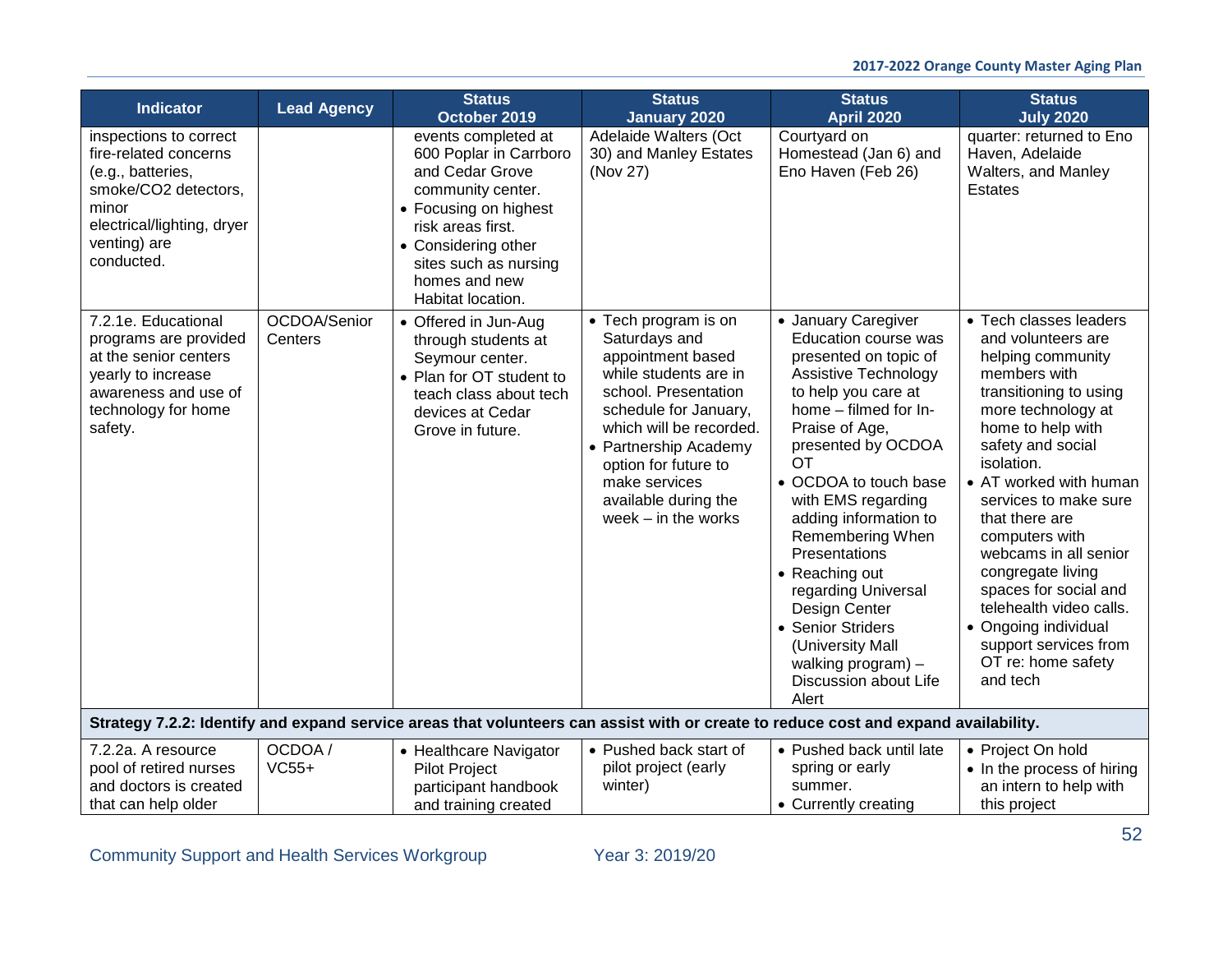| <b>Indicator</b>                                                                                                                                                                                    | <b>Lead Agency</b>               | <b>Status</b><br>October 2019                                                                                                                                                                                                                   | <b>Status</b><br><b>January 2020</b>                                                                                                                                                                                                                                                                                                                           | <b>Status</b><br><b>April 2020</b>                                                                                                                                                                                                              | <b>Status</b><br><b>July 2020</b>                                                                                      |
|-----------------------------------------------------------------------------------------------------------------------------------------------------------------------------------------------------|----------------------------------|-------------------------------------------------------------------------------------------------------------------------------------------------------------------------------------------------------------------------------------------------|----------------------------------------------------------------------------------------------------------------------------------------------------------------------------------------------------------------------------------------------------------------------------------------------------------------------------------------------------------------|-------------------------------------------------------------------------------------------------------------------------------------------------------------------------------------------------------------------------------------------------|------------------------------------------------------------------------------------------------------------------------|
| adults successfully use<br>the healthcare system<br>for prevention and<br>curative services.                                                                                                        |                                  | summer 2019.<br>• Currently creating a<br>press release and<br>other recruitment<br>materials to start<br>recruiting participants<br>for pilot later in 2019.<br>• Hoping for 10<br>volunteers and 10<br>participants.                          |                                                                                                                                                                                                                                                                                                                                                                | recruitment plan                                                                                                                                                                                                                                | • In person Volunteers<br>on hold due to COVID-<br>19 (would be needed<br>for this project)                            |
| 7.2.2b. A health<br>coordination pilot<br>program is established<br>between UNC<br>Hospital-Hillsborough<br>and at least one faith-<br>community.                                                   | OCDOA, UNC<br><b>Health Care</b> | • Faith Quarterly<br>breakfast<br>• OCDOA completed<br>proposal for UNC<br><b>Public Health</b><br>Capstone team.<br>Students will select<br>projects by 9/2019.<br>Proposing faith-<br>based/UNC<br>Hillsborough Hospital<br>initiative.       | • Supervising UNC<br>Capstone students,<br>hope to reach out to<br>rural African American<br>community, targeting<br>faith-based<br>communities, shared<br>database, plan<br>includes attending<br>church services and<br>completing some<br>surveys, doing the<br>research in the fall,<br>• Suggestion to contact<br>Food for All program in<br>Hillsborough | Capstone team<br>presented to Northern<br>Orange MLK Committee<br>in March. Their first<br>focus group scheduled<br>for March. Their first<br>partnership is with Cedar<br>Grove to act as a liaison<br>between Hillsborough<br>UNC and church. | Capstone team was able<br>to share results of what<br>they were able to finish<br>before COVID-19 with<br><b>OCDOA</b> |
| 7.2.2c. Volunteers are<br>recruited and<br>supported to help older<br>adults manage<br>instrumental tasks of<br>daily living (e.g., mail<br>processing, check<br>writing, bookkeeping,<br>$etc.$ ). | OCDOA/<br>$VC55+$                | • Mail and Money<br>Management pilot<br>program participant<br>handbook and training<br>created this summer.<br>• Currently creating a<br>press release and<br>other recruitment<br>materials to start<br>recruiting participants<br>for pilot. | MSW student to focus<br>on Mail and Money<br>Management program<br>after Project EngAGE.<br>Plan to recruit volunteers<br>in Jan.                                                                                                                                                                                                                              | • Pushed back until late<br>spring or early<br>summer.<br>• Currently creating<br>recruitment plan                                                                                                                                              | On hold (direct contact<br>volunteers would be<br>needed)                                                              |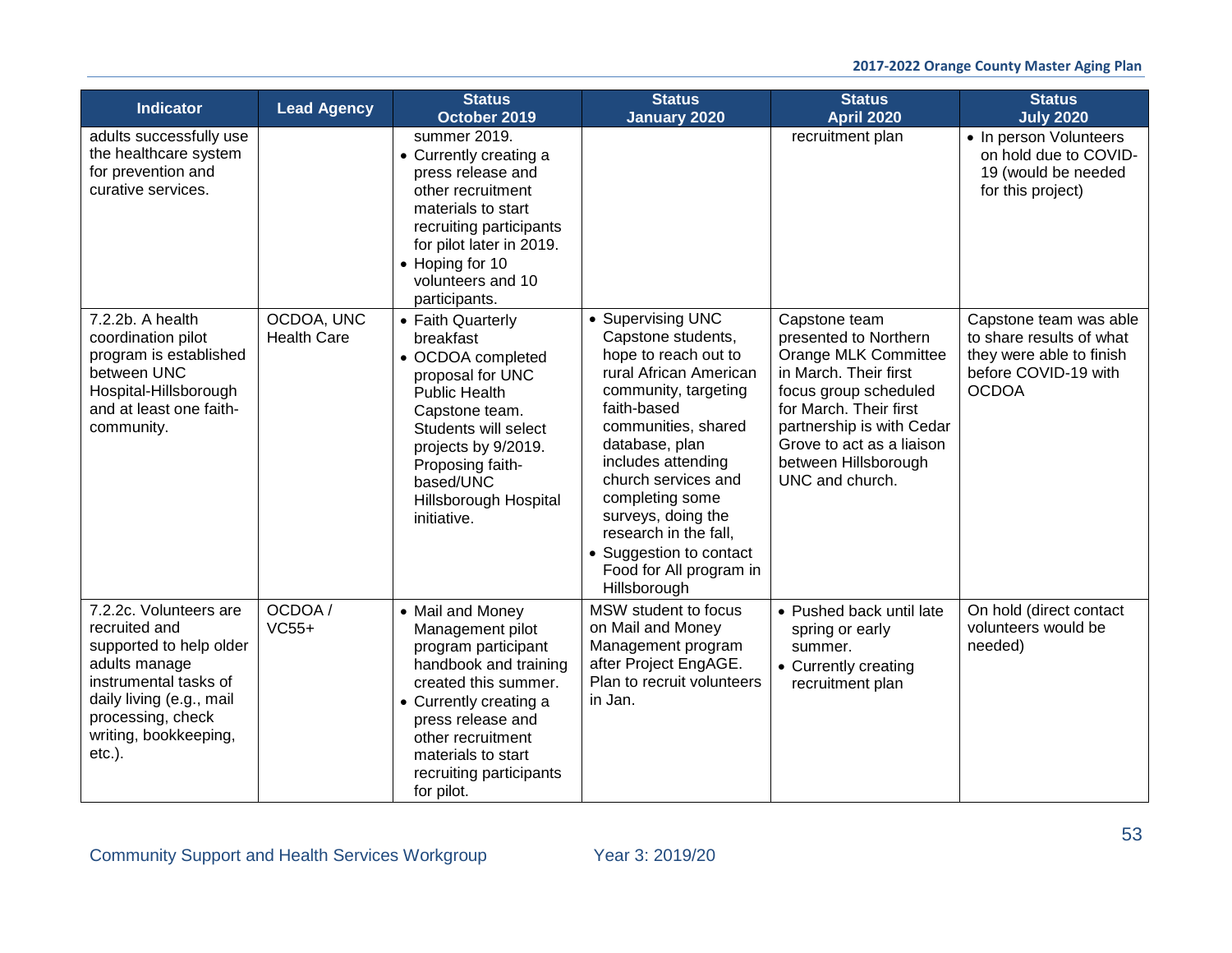| <b>Indicator</b>                                                                                                                                                            | <b>Lead Agency</b>                                                     | <b>Status</b><br>October 2019                                                                                                                                                                                                                                                                         | <b>Status</b><br><b>January 2020</b>                                                                                                                                                    | <b>Status</b><br><b>April 2020</b>                                                                                                                                                                                                                                                            | <b>Status</b><br><b>July 2020</b>                                                                                                                                                                                                                                                                               |
|-----------------------------------------------------------------------------------------------------------------------------------------------------------------------------|------------------------------------------------------------------------|-------------------------------------------------------------------------------------------------------------------------------------------------------------------------------------------------------------------------------------------------------------------------------------------------------|-----------------------------------------------------------------------------------------------------------------------------------------------------------------------------------------|-----------------------------------------------------------------------------------------------------------------------------------------------------------------------------------------------------------------------------------------------------------------------------------------------|-----------------------------------------------------------------------------------------------------------------------------------------------------------------------------------------------------------------------------------------------------------------------------------------------------------------|
| 7.2.2d. Policies at<br>OCDOA are reviewed<br>to make it easier for<br>volunteers and<br>concerned citizens to<br>refer at-risk individuals<br>to the OCDOA for<br>services. | OCDOA/AT                                                               | Ongoing                                                                                                                                                                                                                                                                                               | Ongoing                                                                                                                                                                                 | Ongoing                                                                                                                                                                                                                                                                                       | • Ongoing<br>• Telephone<br>reassurance program<br>has been a great<br>source of referrals<br>during this time                                                                                                                                                                                                  |
| 7.2.2e. Handy Helpers<br>volunteer home<br>maintenance team is<br>expanded to serve<br>more older adults.                                                                   | OCDOA/<br>$VC55+$                                                      | • The months of July -<br>Sept:<br>• 2 Grab Bars<br>• 2 Internal repairs<br>• 2 Other minor repairs<br>• 2 plumbing repairs<br>• 3 railings<br>$\bullet$ 2 ramps<br>• 1 significant remodel<br>• Now have 8 Handy<br>Helpers<br>• Handy Helpers now<br>have name tags                                 | • The months Oct-Dec<br>• 3 Electrical<br>• 3 Exterior Repairs<br>• 2 Grab Bars<br>• 2 Internal Repairs<br>• 3 Other minor repairs<br>• 2 Plumbing repairs<br>• 3 Railings<br>• 4 Ramps | • Projected to complete<br>105 jobs this FY<br>(Currently at 75<br>completed at 50<br>different homes) with<br>the additional 30<br>projects we had listed<br>ready to go.<br>• Additional funding<br>obtained through<br>Sheriff's Office to<br>complete projects that<br>were approved      | • Needed to pause<br><b>Handy Helpers</b><br>program because of<br>COVID (contact vol<br>opportunity)<br>• Finalizing plans for a<br>slow-open of the HH<br>program, which would<br>be geared specifically<br>to providing home<br>improvements only on<br>the outside of the<br>home (ramps, railings,<br>etc. |
|                                                                                                                                                                             |                                                                        |                                                                                                                                                                                                                                                                                                       | Strategy 7.2.3: Emergency preparedness education reflects and incorporates the needs of older adults.                                                                                   |                                                                                                                                                                                                                                                                                               |                                                                                                                                                                                                                                                                                                                 |
| 7.2.3a. Emergency<br>Preparedness<br>Checklist is revised to<br>reflect senior issues.                                                                                      | ES, Health Dept,<br>Sherff's Dept,<br><b>Town Police</b><br>Depts, CEF | • First draft completed<br>by Emergency<br>Management<br>Coordinator-currently<br>being reviewed and<br>updated.<br>• Second draft will be<br>ready for review in<br>September.<br>• A checklist was<br>created, considering<br>adding to toolkit.<br>• Considering ways to<br>partner and distribute | The checklist has been<br>completed and provided<br>to the OCDOA and<br>Health Department.                                                                                              | • EMS is distributing the<br>checklist at Senior<br>Preparedness<br>workshops and other<br>events. Will send to<br>Sheriff's office, MOW,<br>and other groups for<br>distribution<br>• EMS and OCDOA<br>distributing File of Life<br>magnet for information<br>regarding medications,<br>etc. | • Checklist is finished<br>and being distributed.<br>• Plan to push out<br>Checklist again with<br>Hurricane season<br>• File of Life approved in<br>EMS budget and plans<br>to distribute next year                                                                                                            |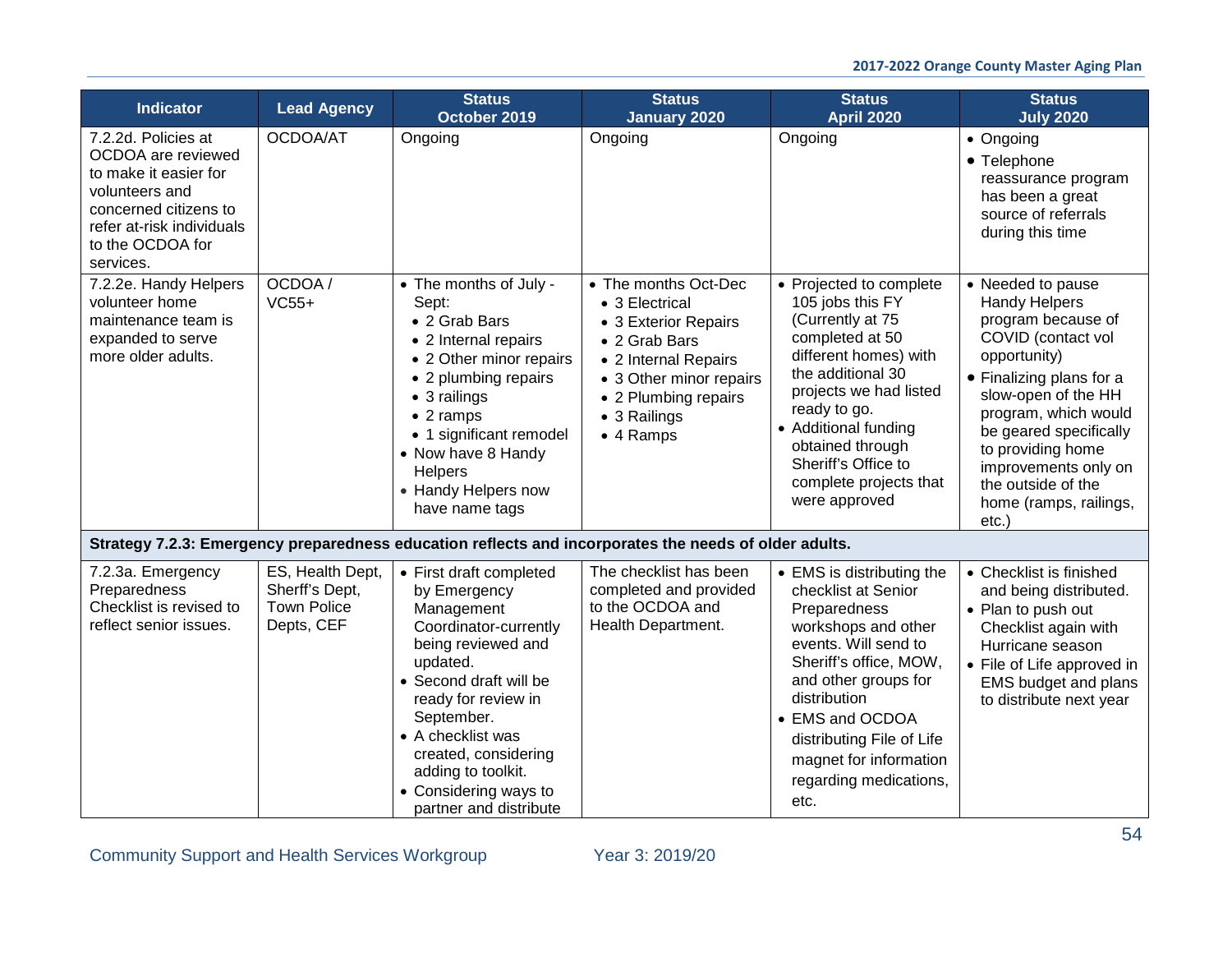| such as NCCare360,<br>visitor center, tax<br>preparations, MOW<br>resource list<br>Objective 7.3: Improve collaboration between medical providers and OCDOA.<br>Strategy 7.3.1: Develop collaborative projects between OCDOA and healthcare providers.<br>NCCARE360:<br>NCCARE360 database:<br>• UNC's SDOH<br>OCDOA/AT and<br>Ongoing, NC360<br>7.3.1a. At least one<br><b>UNC Health</b><br>launched in late June<br>collaborative project is<br>Screening<br>• OCDOA was trained in<br>• Moving forward in NC.<br>Collaborative held first<br>created between the<br>Care (Senior<br>Nov, determining how<br>• UNC will launch in July<br>OCDOA and UNC<br>Alliance)<br>kickoff meeting 8/16.<br>to move forward.<br>2020. Will improve<br>Initial areas of focus<br><b>Health Care (Senior</b><br>• UNC moving forward<br>sending and receipt of<br>Alliance), focused on<br>for screening pilots will<br>referrals to community<br>with integrating it into<br>be food insecurity and<br>assembling an<br>EMR by Spring 2020.<br>partners.<br>transportation. Reports<br>inventory of social<br>• Upcoming Jan 23<br>• This is ongoing for all<br>are built so UNC can<br>services available to<br>training to be held at<br>3 divisions of OCDOA<br>seniors in a centralized<br>track screening rates<br>Seymour<br>at clinics.<br>database.<br>• UNC pursuing | <b>Indicator</b> | <b>Lead Agency</b> | <b>Status</b><br>October 2019 | <b>Status</b><br><b>January 2020</b> | <b>Status</b><br><b>April 2020</b> | <b>Status</b><br><b>July 2020</b> |  |  |  |  |
|----------------------------------------------------------------------------------------------------------------------------------------------------------------------------------------------------------------------------------------------------------------------------------------------------------------------------------------------------------------------------------------------------------------------------------------------------------------------------------------------------------------------------------------------------------------------------------------------------------------------------------------------------------------------------------------------------------------------------------------------------------------------------------------------------------------------------------------------------------------------------------------------------------------------------------------------------------------------------------------------------------------------------------------------------------------------------------------------------------------------------------------------------------------------------------------------------------------------------------------------------------------------------------------------------------------------------------------------------------------------|------------------|--------------------|-------------------------------|--------------------------------------|------------------------------------|-----------------------------------|--|--|--|--|
|                                                                                                                                                                                                                                                                                                                                                                                                                                                                                                                                                                                                                                                                                                                                                                                                                                                                                                                                                                                                                                                                                                                                                                                                                                                                                                                                                                      |                  |                    |                               |                                      |                                    |                                   |  |  |  |  |
|                                                                                                                                                                                                                                                                                                                                                                                                                                                                                                                                                                                                                                                                                                                                                                                                                                                                                                                                                                                                                                                                                                                                                                                                                                                                                                                                                                      |                  |                    |                               |                                      |                                    |                                   |  |  |  |  |
|                                                                                                                                                                                                                                                                                                                                                                                                                                                                                                                                                                                                                                                                                                                                                                                                                                                                                                                                                                                                                                                                                                                                                                                                                                                                                                                                                                      |                  |                    |                               |                                      |                                    |                                   |  |  |  |  |
| integration of<br>community resource<br>database into Epic<br>electronic medical<br>record system; goal is<br>to enable electronic<br>referrals directly to<br>community partners<br>(likely via<br>NCCARE360 platform,<br>which is being<br>deployed to support<br>Medicaid managed<br>care launch)<br>OCDOA,<br>• Project EngAGE went<br>7.3.1b. At least one<br>• Piedmont Health<br>4-part Spanish speaking                                                                                                                                                                                                                                                                                                                                                                                                                                                                                                                                                                                                                                                                                                                                                                                                                                                                                                                                                      |                  |                    |                               |                                      |                                    | <b>Planned Spanish Lunch</b>      |  |  |  |  |

Community Support and Health Services Workgroup Year 3: 2019/20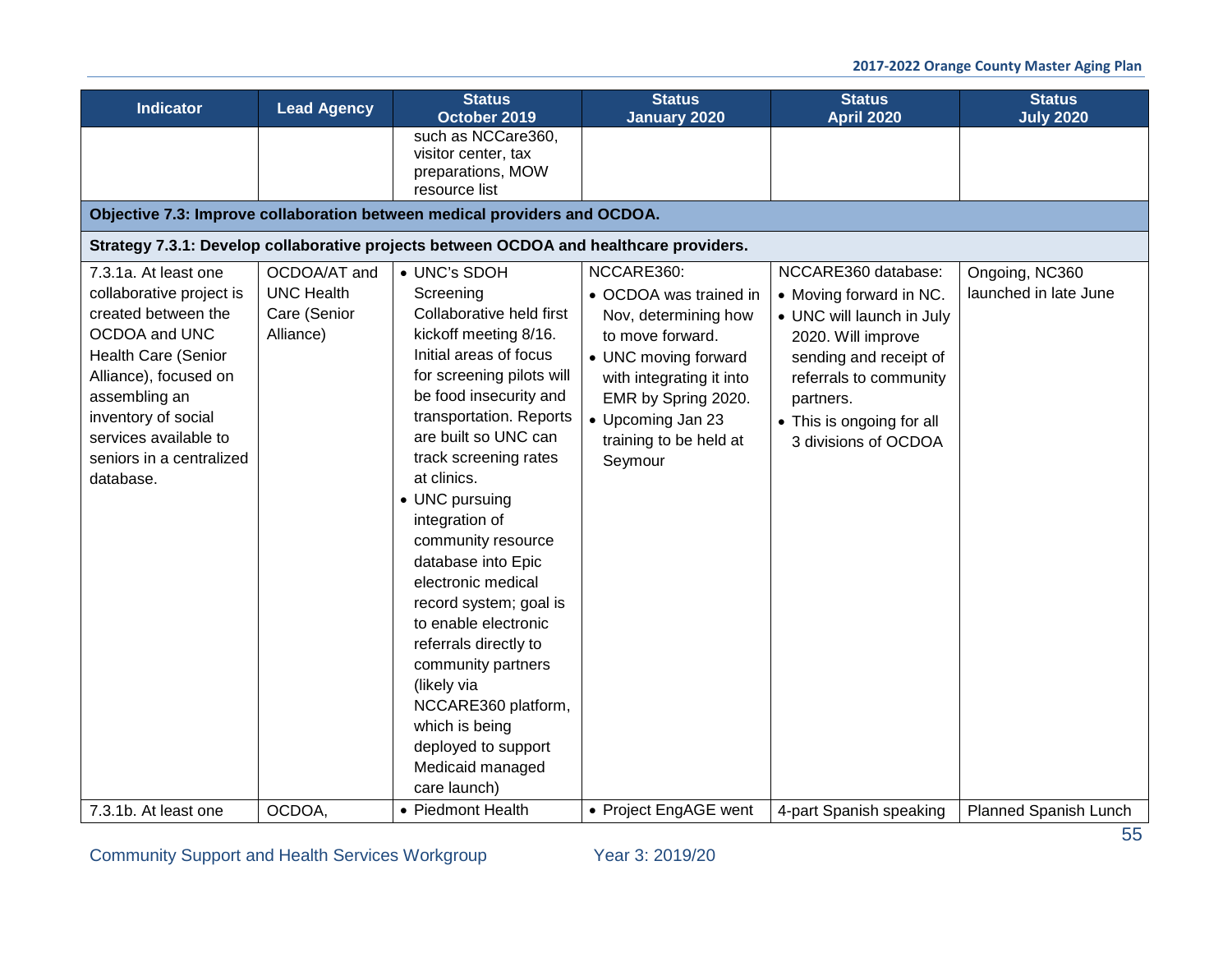| <b>Indicator</b>                                                                                                       | <b>Lead Agency</b>                                                                                                                          | <b>Status</b><br>October 2019                                                                                                                                                                                                                               | <b>Status</b><br><b>January 2020</b>                                                                                                                                                                                                                                                                                                                                                                         | <b>Status</b><br><b>April 2020</b>                                                                                                                                                  | <b>Status</b><br><b>July 2020</b>                                                                                                                                                                                                                                 |
|------------------------------------------------------------------------------------------------------------------------|---------------------------------------------------------------------------------------------------------------------------------------------|-------------------------------------------------------------------------------------------------------------------------------------------------------------------------------------------------------------------------------------------------------------|--------------------------------------------------------------------------------------------------------------------------------------------------------------------------------------------------------------------------------------------------------------------------------------------------------------------------------------------------------------------------------------------------------------|-------------------------------------------------------------------------------------------------------------------------------------------------------------------------------------|-------------------------------------------------------------------------------------------------------------------------------------------------------------------------------------------------------------------------------------------------------------------|
| collaborative project is<br>created between the<br><b>OCDOA</b> and Piedmont<br>Health.                                | <b>Piedmont Health</b>                                                                                                                      | facilitated 4-part Lunch<br>and Learns series at<br>Seymour Center<br>July/Aug (9-15<br>participants each)<br>• Piedmont Health<br>presented to Spanish<br>Social Club                                                                                      | to PACE at Pittsboro<br>on Oct 10 and<br>Prospect Hill on Oct<br>17<br>• Working with Social<br>Inclusion group to<br>make sure services<br>represent needs of<br>Spanish speaking<br>community<br>• Exploring doing lunch<br>series in Spanish<br>• Presentation with EMS<br>and Piedmont for<br>caregivers about<br>incontinence in Oct (4<br>attendees), video<br>recorded for In Praise<br>of Age Series | Lunch and Learn Series:<br>• Scheduled for June 3,<br>June 10, June 17,<br>June 24; 11:30 - 1:30<br>at the Seymour Center<br>• More information on<br>session titles<br>forthcoming | and Learn sessions<br>were cancelled due to<br>COVID-19, but hoping to<br>reschedule for the winter                                                                                                                                                               |
|                                                                                                                        |                                                                                                                                             | Objective 7.4: Address the problem of food insecurity among older adults.                                                                                                                                                                                   |                                                                                                                                                                                                                                                                                                                                                                                                              |                                                                                                                                                                                     |                                                                                                                                                                                                                                                                   |
|                                                                                                                        |                                                                                                                                             |                                                                                                                                                                                                                                                             |                                                                                                                                                                                                                                                                                                                                                                                                              | Strategy 7.4.1: Increase capacity to provide more home-delivered meals and groceries to older adults, especially those in rural areas.                                              |                                                                                                                                                                                                                                                                   |
| 7.4.1a. More<br>volunteers are<br>recruited and trained to<br>assist with meal<br>preparation and/or<br>meal delivery. | Chapel Hill-<br><b>Carrboro Meals</b><br>on Wheels,<br>OCIM, Orange<br><b>County Rural</b><br>Alliance<br>(OCRA),<br>OCDOA,<br><b>DEAPR</b> | • OCRA tabling at<br>farmers market, up to<br>44 volunteers<br>• IPE Rural Health pilot<br>program starting this<br>fall. 46 UNC Medical,<br>OT, or Pharm students<br>partnering with 23<br>rural seniors for Home<br>Visit course, some<br>aspects of food | • More volunteers will<br>be needed to<br>accommodate OCRA<br>and CHCMOW<br>arrangement (see<br>$7.4.1f$ ).<br>• Potential to partner<br>with volunteers to help<br>report health<br>outcomes through a<br>secure platform like                                                                                                                                                                              | OCRA and MOW are<br>merging on June 29 to<br>expand services across<br>county especially in rural<br>north (will increase form<br>1/wk to $5$ /wk)                                  | • Merger still happening<br>on June 29<br>• UNC PiAP funds<br>supported buying<br>butter, milk, and eggs<br>from Latta's Eggs and<br>Mapleview Farms.<br><b>UNC</b> students working<br>with OCRA to deliver<br>food weekly to 41 rural<br>seniors in need during |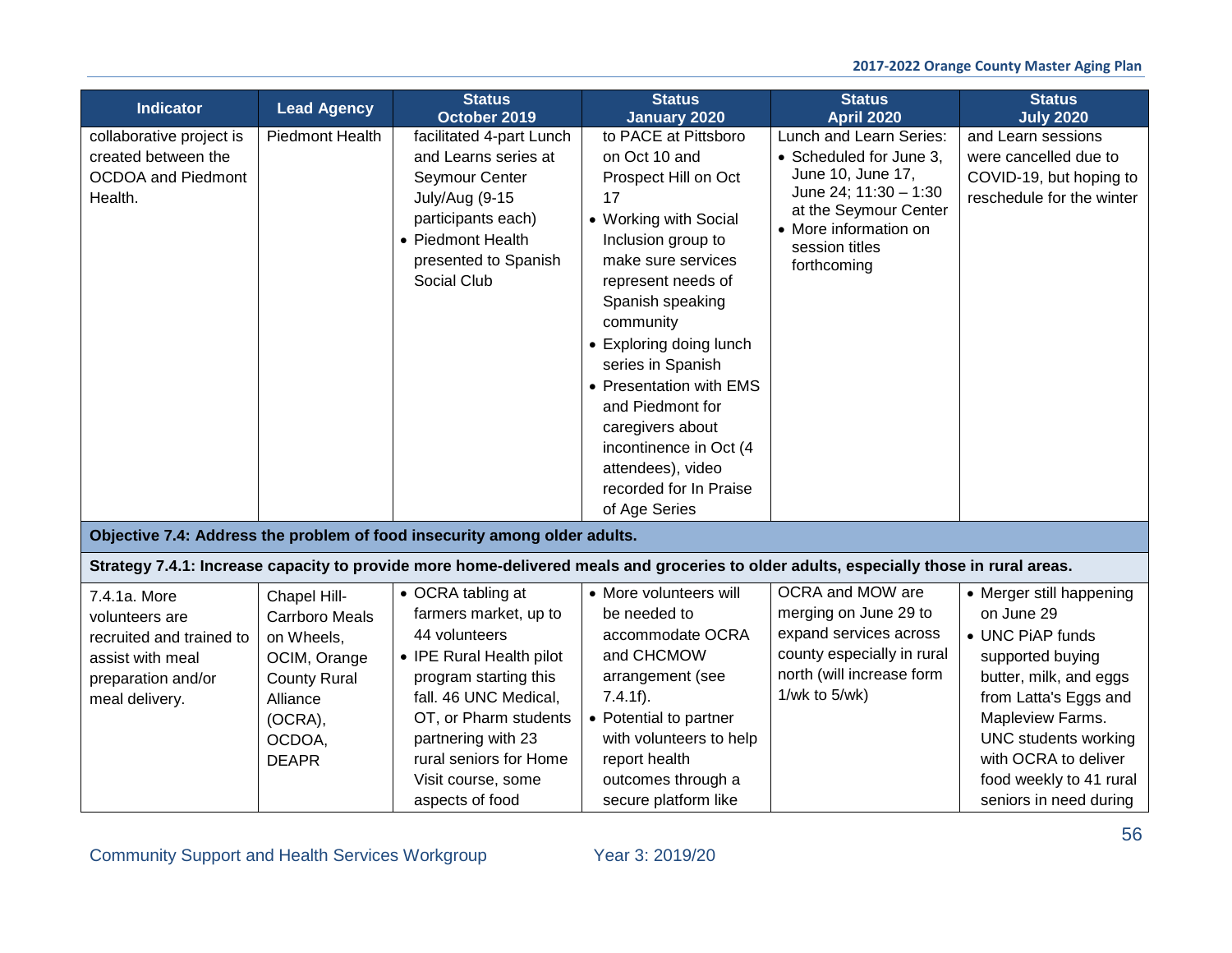| <b>Indicator</b>                                                                                                                                                                    | <b>Lead Agency</b>                                                                                                                             | <b>Status</b><br>October 2019                                                                                                                                                        | <b>Status</b><br><b>January 2020</b>                                                                                                                                               | <b>Status</b><br><b>April 2020</b>                                    | <b>Status</b><br><b>July 2020</b>                                          |
|-------------------------------------------------------------------------------------------------------------------------------------------------------------------------------------|------------------------------------------------------------------------------------------------------------------------------------------------|--------------------------------------------------------------------------------------------------------------------------------------------------------------------------------------|------------------------------------------------------------------------------------------------------------------------------------------------------------------------------------|-----------------------------------------------------------------------|----------------------------------------------------------------------------|
|                                                                                                                                                                                     |                                                                                                                                                | insecurity addressed<br>• OCRA working with<br>Cedar Grove<br>Community Center,<br>Homestead exemption<br>act<br>• OCRA working with<br>Durham MOW for rural<br>seniors on border    | NCCARE360.                                                                                                                                                                         |                                                                       | <b>COVID</b><br>• OCDOA now offering<br>grocery and<br>medication delivery |
| 7.4.1b Collaboration<br>between county<br>agencies to create a<br>uniform meal intake<br>application                                                                                | OCDOA, DSS,<br>CHCMOW,<br>OCRA, OCIM                                                                                                           | Initial draft of revised<br>intake form created via<br>collaboration between<br>OCDOA and DSS and<br><b>MOW</b>                                                                      | Meeting completed<br>between OCDOA and<br>DSS to combine and<br>create 2 <sup>nd</sup> draft that will<br>be completed by late<br>Winter                                           | Document is under<br>review with DSS<br>leadership                    | Still under review                                                         |
| 7.4.1c. New drop-off<br>and pick up points for<br>meal delivery<br>volunteers are<br>established in rural<br>areas.                                                                 | Chapel Hill-<br><b>Carrboro Meals</b><br>on Wheels,<br>OCIM, Orange<br><b>County Rural</b><br>Alliance<br>(OCRA),<br>OCDOA.<br><b>DEAPR</b>    | OCRA continues to<br>provide a northern<br>Orange, rural pick-up<br>point for their volunteers                                                                                       | OCRA and MOW<br>discussing.                                                                                                                                                        | Will maintain current<br>locations in Hillsborough<br>and Chapel Hill |                                                                            |
| 7.4.1f. Quarterly<br>meetings between<br>relevant organizations<br>are established to<br>discuss eligibility<br>criteria and geographic<br>coverage for each<br>organization and to | Chapel Hill-<br><b>Carrboro Meals</b><br>on Wheels<br>(MOW), OCIM,<br><b>Orange County</b><br><b>Rural Alliance</b><br>(OCRA),<br><b>OCDOA</b> | • Continuing<br>discussions on MOW<br>and OCRA merger<br>• Working on combined<br>application with DSS<br>for assessment of<br>older adults, goal is for<br>all calls for food needs | OCRA and MOW<br>discussion is<br>progressing with goal to<br>have arrangement<br>completed by March<br>2020 which will provide<br>better communication<br>about services for older | Ongoing, see 7.4.1a                                                   |                                                                            |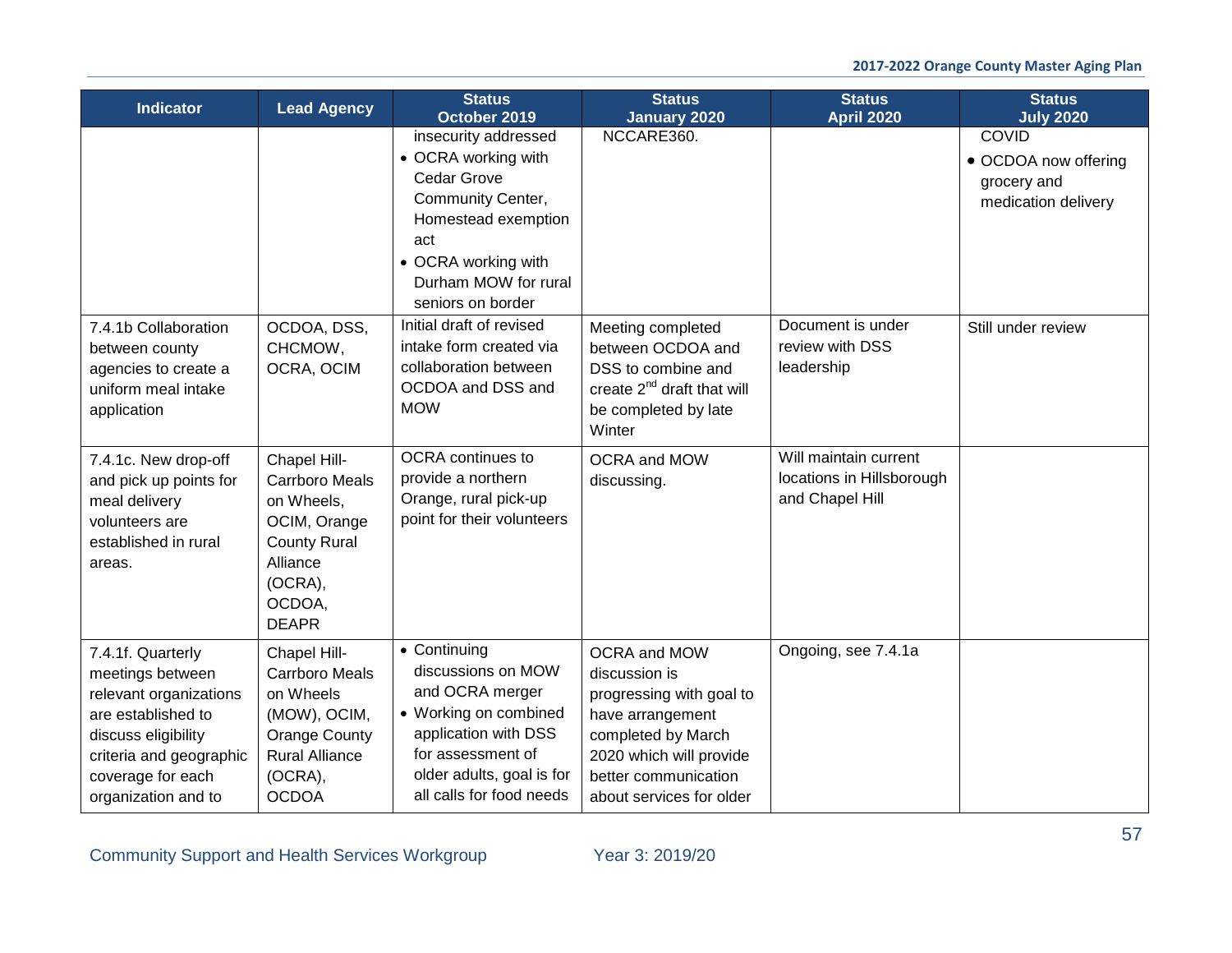| <b>Indicator</b>                                                                                                                   | <b>Lead Agency</b>                     | <b>Status</b><br>October 2019                                                                                                                                                                                                                                                                                 | <b>Status</b><br><b>January 2020</b>                       | <b>Status</b><br><b>April 2020</b>                                                                                                                                                                                                                                                                           | <b>Status</b><br><b>July 2020</b>                                                                                                                                                                                                                                                      |
|------------------------------------------------------------------------------------------------------------------------------------|----------------------------------------|---------------------------------------------------------------------------------------------------------------------------------------------------------------------------------------------------------------------------------------------------------------------------------------------------------------|------------------------------------------------------------|--------------------------------------------------------------------------------------------------------------------------------------------------------------------------------------------------------------------------------------------------------------------------------------------------------------|----------------------------------------------------------------------------------------------------------------------------------------------------------------------------------------------------------------------------------------------------------------------------------------|
| increase coordination.                                                                                                             |                                        | go to OCDOA (one<br>place to call), will loop<br>back to OCRA and<br>MOW, OCIM<br>• Suggestion to consider<br>definition of food<br>insecurity. Should we<br>use a screening tool?<br>It is different than<br>income cutoff (should<br>include transportation<br>needs for shopping,<br>preparation, frailty) | adults in southern and<br>northern areas of the<br>county. |                                                                                                                                                                                                                                                                                                              |                                                                                                                                                                                                                                                                                        |
|                                                                                                                                    |                                        | Strategy 7.4.2: Improve representation for older adults on food and nutrition-related community organizations.                                                                                                                                                                                                |                                                            |                                                                                                                                                                                                                                                                                                              |                                                                                                                                                                                                                                                                                        |
| 7.4.2a. Person<br>advocating for the<br>needs of older adults is<br>represented on the<br><b>Orange County Food</b><br>Council.    | OCDOA/<br><b>Advisory Board</b>        | Will revisit in the future                                                                                                                                                                                                                                                                                    | On hold                                                    |                                                                                                                                                                                                                                                                                                              | On hold                                                                                                                                                                                                                                                                                |
|                                                                                                                                    |                                        | Strategy 7.4.3: Increase awareness of food services for older adults.                                                                                                                                                                                                                                         |                                                            |                                                                                                                                                                                                                                                                                                              |                                                                                                                                                                                                                                                                                        |
| 7.4.3a. Increased<br>participation in<br>programs like SNAP,<br>Commodity<br>Supplemental Food<br>Program, and Meals<br>on Wheels. | OCDOA, DSS<br>IFC OCIM.<br><b>OCRA</b> | • Commodity Senior<br>Food Program:<br>OCDOA continues to<br>coordinate and host<br>the monthly food box<br>program at five<br>locations (Seymour,<br>Passmore, Efland<br><b>Cheeks Community</b><br>Center, Cedar Grove<br>Community Center,                                                                 | <b>Current Food Box</b><br>Numbers: 254<br>participants    | • Current Food Box<br>Numbers: 275<br>• Launched digital<br>program for intake,<br><b>EMS will continue</b><br>using paper forms<br>• Expansion application<br>approved for 1300 box<br>increase for the state<br>(state applied for an<br>increase up to 8,000).<br>The number of<br>counties participating | • OCDOA now offering<br>grocery and<br>medication delivery<br>• OCDOA noticing an<br>increase in Food Box<br>program (total<br>numbers have not<br>increased substantially<br>as some participants<br>have died): 309<br>• The state did not<br>receive the expansion,<br>but OCDOA is |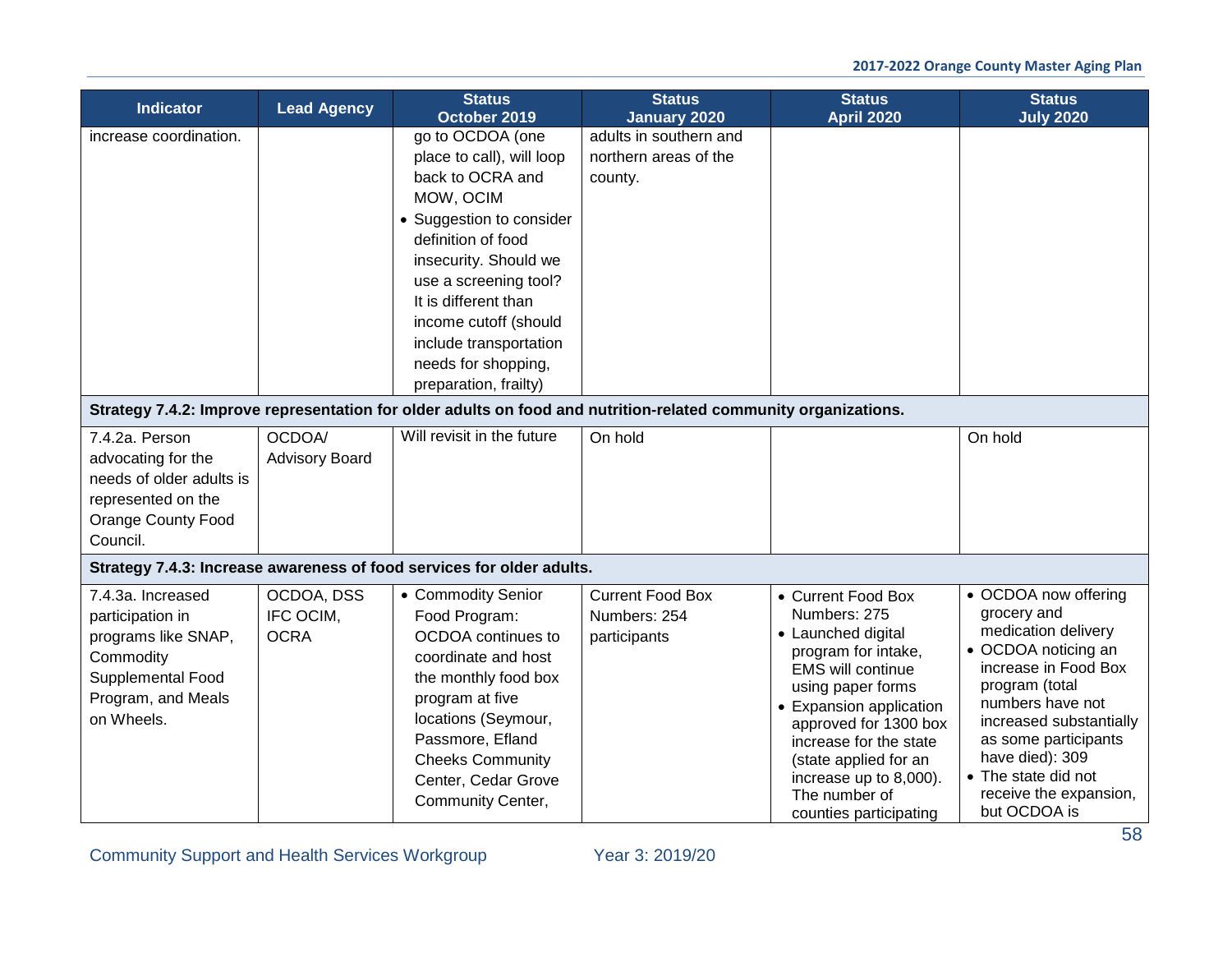| <b>Indicator</b> | <b>Lead Agency</b> | <b>Status</b><br>October 2019                                                                                                                                                                                                                                            | <b>Status</b><br><b>January 2020</b> | <b>Status</b><br><b>April 2020</b> | <b>Status</b><br><b>July 2020</b>                                                                                                                                                                                                                                                                                                                                                                                                                                                                                                                                                                                                                                                                                                                                                                      |
|------------------|--------------------|--------------------------------------------------------------------------------------------------------------------------------------------------------------------------------------------------------------------------------------------------------------------------|--------------------------------------|------------------------------------|--------------------------------------------------------------------------------------------------------------------------------------------------------------------------------------------------------------------------------------------------------------------------------------------------------------------------------------------------------------------------------------------------------------------------------------------------------------------------------------------------------------------------------------------------------------------------------------------------------------------------------------------------------------------------------------------------------------------------------------------------------------------------------------------------------|
|                  |                    | and Carolina Spring)<br>• Currently serving $\sim$<br>300 low-income OC<br>older adults<br>• Increase in funding<br>to 8,000 boxes,<br>application to<br>increase to 10,000<br>• Currently at the<br>max and using<br>waitlist<br>• OCRA currently<br>serving ~85 people |                                      | has been increasing.               | continuing to expand<br>enrollment in program.<br>• Typical meal<br>assistance programs<br>were not provided<br>within the Senior<br>Centers. Programs<br>were adjusted to<br>accommodate social<br>distancing and<br>delivered with the help<br>of local law<br>enforcement as<br>follows.<br>• Food Box Program,<br>monthly:<br>o Seymour Center<br>Participants: OCSO<br>(5 deputies), CHPD<br>(3 officers), CPD (3<br>officers), CHFD<br>contributed 4.5<br>person hours and<br>distributed $~110$<br>food boxes each<br>month<br>o Passmore, Cedar<br><b>Grove Community</b><br>Center, Efland<br><b>Cheeks Community</b><br>Centers<br>Participants: OCSO<br>(5 deputies), HPD (3<br>officers) contributed<br>4.5 person hours<br>and distributed $~160$<br>boxes each month<br>• Lunch Delivery |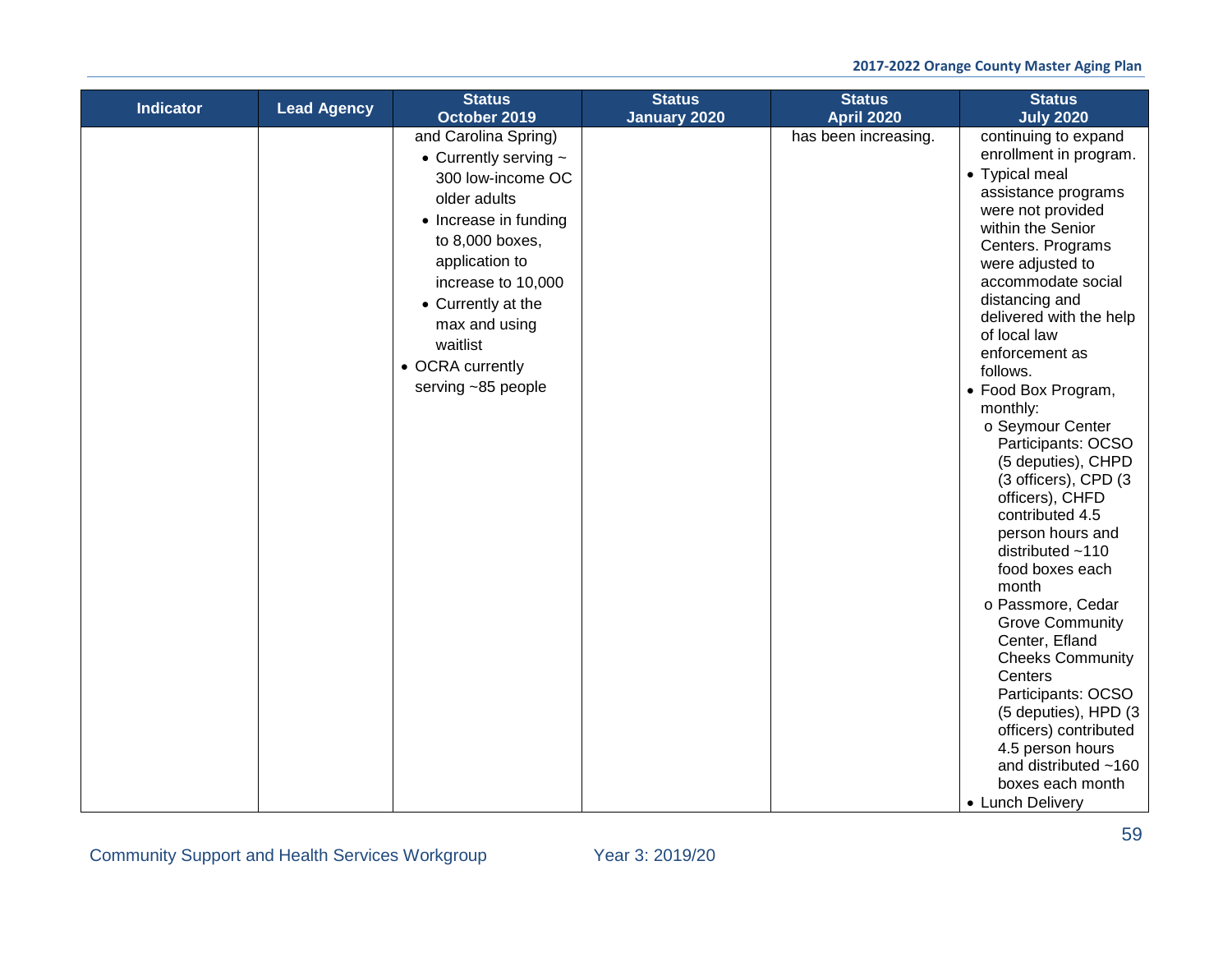| <b>Indicator</b>                                                                                                                                                            | <b>Lead Agency</b> | <b>Status</b><br>October 2019                                                         | <b>Status</b><br><b>January 2020</b>                                                                                                       | <b>Status</b><br><b>April 2020</b>                                                                                                                                                          | <b>Status</b><br><b>July 2020</b>                                                                                                                                                                                                                                                                                                                                                                                                                                                              |  |  |  |
|-----------------------------------------------------------------------------------------------------------------------------------------------------------------------------|--------------------|---------------------------------------------------------------------------------------|--------------------------------------------------------------------------------------------------------------------------------------------|---------------------------------------------------------------------------------------------------------------------------------------------------------------------------------------------|------------------------------------------------------------------------------------------------------------------------------------------------------------------------------------------------------------------------------------------------------------------------------------------------------------------------------------------------------------------------------------------------------------------------------------------------------------------------------------------------|--|--|--|
|                                                                                                                                                                             |                    |                                                                                       |                                                                                                                                            |                                                                                                                                                                                             | Program, 3 days a<br>week since March<br>(total of 4 months):<br>o OCSO (2 deputies)<br>contributed 24<br>person hours and<br>delivered 120 meals<br>to Seymour<br>participants and 60<br>meals to Passmore<br>participants each<br>month.<br>o Chapel Hill Police<br>Department (3<br>officers) and<br><b>Carrboro Police</b><br>Department (3<br>officers) contributed<br>24 person hours<br>delivered an<br>additional 120<br>meals to Seymour<br><b>Center Participants</b><br>each month. |  |  |  |
| Objective 7.5: Promote and support the growth of the "Village"/neighborhood model of community support across all of Orange County for<br>individuals aging in their homes. |                    |                                                                                       |                                                                                                                                            |                                                                                                                                                                                             |                                                                                                                                                                                                                                                                                                                                                                                                                                                                                                |  |  |  |
|                                                                                                                                                                             |                    |                                                                                       | Strategy 7.5.1: Increase the number and variety of "village" model programs/neighborhoods.                                                 |                                                                                                                                                                                             |                                                                                                                                                                                                                                                                                                                                                                                                                                                                                                |  |  |  |
| 7.5.1a. Increased<br>number of village<br>groups in Orange<br>County.                                                                                                       | <b>OCDOA</b>       | Neighborhood<br><b>Connections Resource</b><br>Guide available online<br>(see 7.1.2b) | • Neighborhood<br>Connections<br>completed<br>presentation for Efland<br>Collaborative<br>(collection of<br>churches).<br>• The Perry Hill | • Three members of<br><b>SRT</b> met with Fairview<br>community group for<br>presentation in March<br>about aging in place<br>$(-15$ attendees)<br>• Neighborhood<br><b>Connections SRT</b> | Working with the<br>neighborhood<br>connections SRT, but on<br>hold due to COVID                                                                                                                                                                                                                                                                                                                                                                                                               |  |  |  |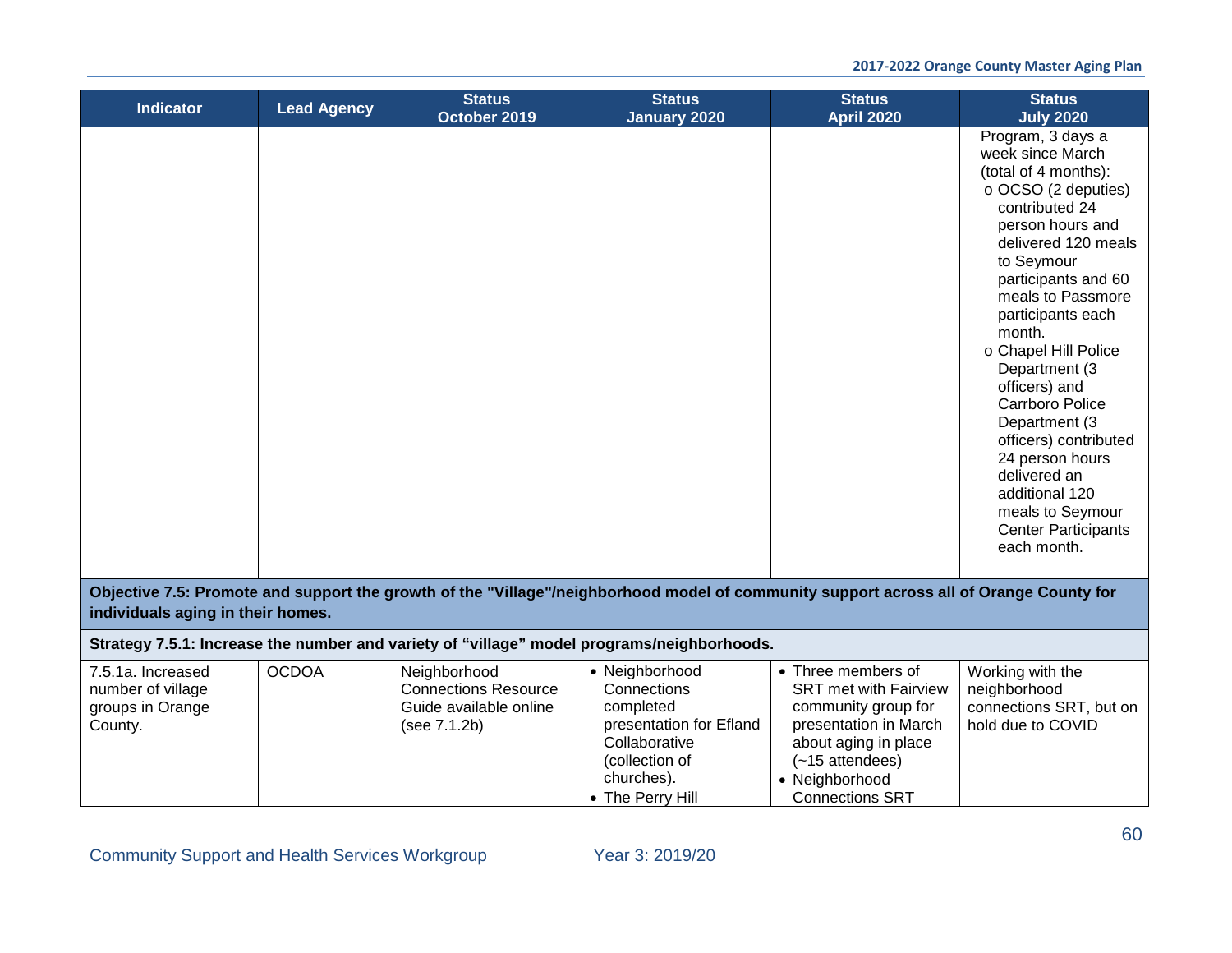| <b>Indicator</b>                                                                                                                                                                       | <b>Lead Agency</b>                                                                                                                                                           | <b>Status</b><br>October 2019                                                                                                                                                                                                                                                                                      | <b>Status</b><br><b>January 2020</b>                                                                                                                                                                                                                                                                                       | <b>Status</b><br><b>April 2020</b>                                                                                                                                                                                                                                                                           | <b>Status</b><br><b>July 2020</b>                                                                                                                                                                                                                                                                             |
|----------------------------------------------------------------------------------------------------------------------------------------------------------------------------------------|------------------------------------------------------------------------------------------------------------------------------------------------------------------------------|--------------------------------------------------------------------------------------------------------------------------------------------------------------------------------------------------------------------------------------------------------------------------------------------------------------------|----------------------------------------------------------------------------------------------------------------------------------------------------------------------------------------------------------------------------------------------------------------------------------------------------------------------------|--------------------------------------------------------------------------------------------------------------------------------------------------------------------------------------------------------------------------------------------------------------------------------------------------------------|---------------------------------------------------------------------------------------------------------------------------------------------------------------------------------------------------------------------------------------------------------------------------------------------------------------|
|                                                                                                                                                                                        |                                                                                                                                                                              |                                                                                                                                                                                                                                                                                                                    | Community is<br>interested in an Aging<br>In Place Village<br>Community<br>Presentation                                                                                                                                                                                                                                    | looking for other<br>communities                                                                                                                                                                                                                                                                             |                                                                                                                                                                                                                                                                                                               |
| 7.5.1c. "Care<br>navigator" programs<br>are created by village<br>groups to assist<br>members with aging in<br>place needs and<br>connect residents to<br>OCDOA.                       | <b>OCDOA</b>                                                                                                                                                                 |                                                                                                                                                                                                                                                                                                                    | • Focused on social<br>model first facilitate<br>people reaching out<br>when there is a need<br>(more informal). Lead<br>people in each<br>neighborhood are<br>reaching out to<br><b>OCDOA</b><br>• OCDOA navigator<br>program could visit<br>these groups when<br>needs arise. Could<br>potentially revisit this<br>idea. | • Pushed back until late<br>spring/early summer<br>• Southern Village<br>resident acting as<br>coordinator for this<br>group                                                                                                                                                                                 | On hold due to COVID                                                                                                                                                                                                                                                                                          |
|                                                                                                                                                                                        |                                                                                                                                                                              |                                                                                                                                                                                                                                                                                                                    | Objective 7.6: Support planning for and fulfillment of individual goals in all stages at the end of life.                                                                                                                                                                                                                  |                                                                                                                                                                                                                                                                                                              |                                                                                                                                                                                                                                                                                                               |
|                                                                                                                                                                                        |                                                                                                                                                                              | and supporting educational initiatives for community members.                                                                                                                                                                                                                                                      | Strategy 7.6.1: Build awareness about end of life planning by increasing visibility of end of life issues, normalizing end of life conversations,                                                                                                                                                                          |                                                                                                                                                                                                                                                                                                              |                                                                                                                                                                                                                                                                                                               |
| 7.6.1a. End of Life<br>awareness campaign<br>is created, including<br>dissemination of end of<br>life planning materials<br>and promotion of end<br>of life planning<br>conversations. | OCDOA, in<br>collaboration<br>with the UNC<br>Partnerships in<br>Aging Program,<br><b>UNC Health</b><br>Care, Orange<br><b>County Health</b><br>Department,<br>OCIM, and IFC | • Green Burial<br>Presentation and Q&A<br>scheduled for<br>September 25, 2019 at<br>Passmore (~45<br>attendees)<br>• Cedar Grove<br><b>Community Center</b><br><b>EOL</b> series on Wed<br>morning (with food)<br>this fall starting in Sept<br>targeted towards<br>seniors, no attendees,<br>rethinking format -- | EMS hospice event in<br>Nov (5 attendees)<br>recorded for In Praise of<br>Age                                                                                                                                                                                                                                              | • EOL panel for second<br>year occupational<br>therapy students at<br>UNC in Jan<br>• Caregiver education<br>series for March is<br><b>Advanced Planning-</b><br><b>Transitions Hospice</b><br>will be presenting and<br>program will be filmed<br>for In-Praise of Age<br>• EOL SRT held the<br>documentary | Cancelled due to<br>COVID: Planned<br>collaborative project<br>between EOL SRT and<br>OCDOA, 5 part series at<br>public library called<br>Partners in Death Care,<br>Sundays from 2-4,<br>starting in May 31<br>through July 26<br>(including a Death Expo,<br>film showing, green<br>burial, future of death |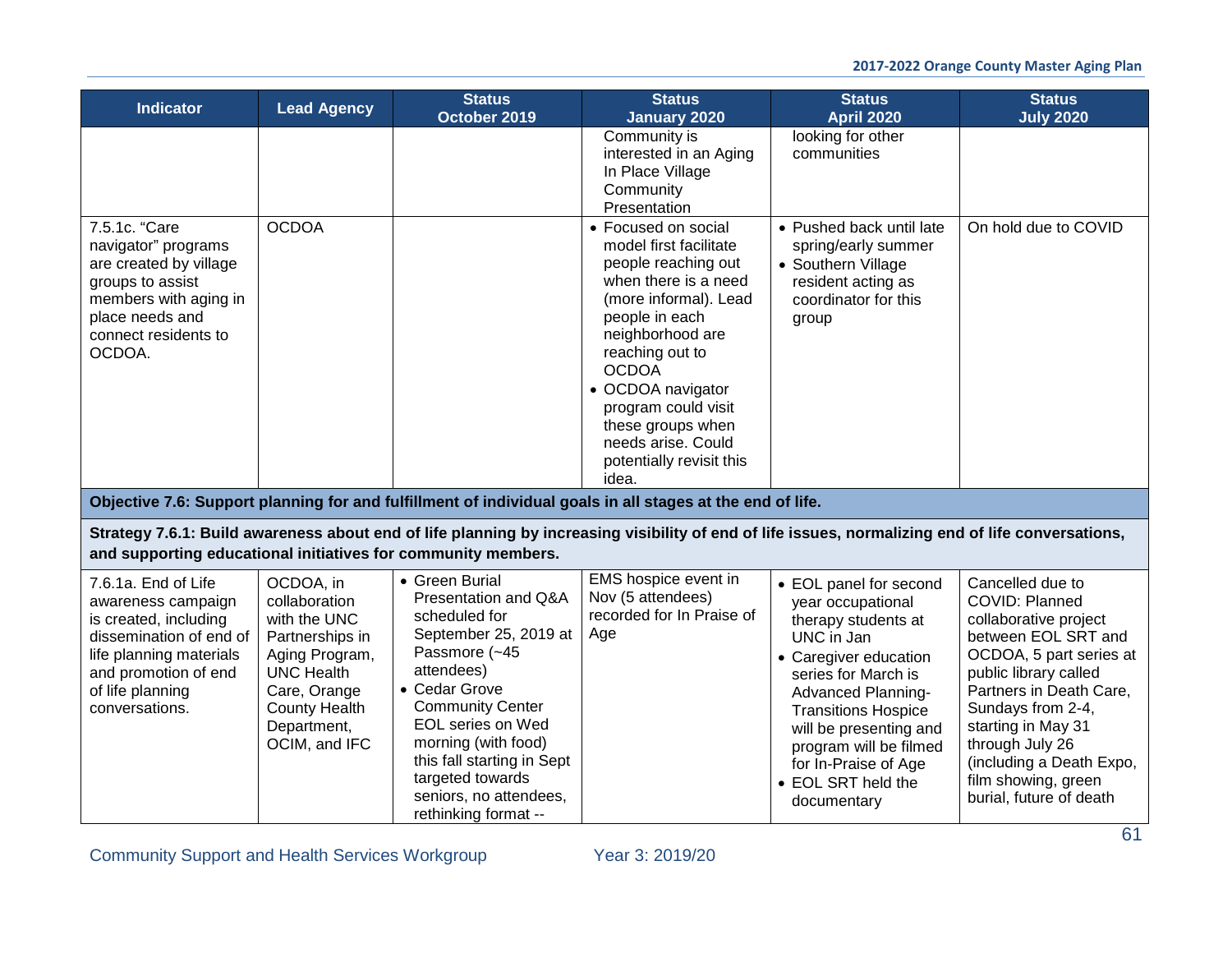| <b>Indicator</b>                                                                                                                         | <b>Lead Agency</b>                                                                                                                                                           | <b>Status</b><br>October 2019                                                                                                                                                                                                                                                                               | <b>Status</b><br><b>January 2020</b> | <b>Status</b><br><b>April 2020</b>                                                       | <b>Status</b><br><b>July 2020</b>                                                                                                                                                                                                                                                                                                                                                                                                                                                                                                         |
|------------------------------------------------------------------------------------------------------------------------------------------|------------------------------------------------------------------------------------------------------------------------------------------------------------------------------|-------------------------------------------------------------------------------------------------------------------------------------------------------------------------------------------------------------------------------------------------------------------------------------------------------------|--------------------------------------|------------------------------------------------------------------------------------------|-------------------------------------------------------------------------------------------------------------------------------------------------------------------------------------------------------------------------------------------------------------------------------------------------------------------------------------------------------------------------------------------------------------------------------------------------------------------------------------------------------------------------------------------|
|                                                                                                                                          |                                                                                                                                                                              | suggestion to connect<br>event to Senior<br>Tuesdays Lunch which<br>is a regular time for<br>speakers<br>• Goal to End<br>Homelessness helps<br>with burials for those<br>with limited funds<br>• EMS can provide<br>information about what<br>happens when a<br>doctor won't sign the<br>death certificate |                                      | screening and panel<br>discussion of Alternate<br>Endings in February.<br>80+ attendees. | care in NC, death cafes)                                                                                                                                                                                                                                                                                                                                                                                                                                                                                                                  |
| 7.6.1b. Health Care<br>Decisions Day and/or<br><b>Advance Care</b><br><b>Planning Awareness</b><br>month are recognized<br>and promoted. | OCDOA, in<br>collaboration<br>with the UNC<br>Partnerships in<br>Aging Program,<br><b>UNC Health</b><br>Care, Orange<br><b>County Health</b><br>Department,<br>OCIM, and IFC | <b>Health Care Decisions</b><br>Day event will be held<br>on April 15th                                                                                                                                                                                                                                     | Ongoing                              | Programming changes<br>due to COVID-19                                                   | • OCDOA planned to<br>offer tabling at events<br>but were not able due<br>to COVID.<br>• OCDOA created a<br>document to pass out<br>with food box and<br>lunch distribution, the<br>COVID emergency<br>and serious illness<br>plan, to help<br>implementing<br>advanced directives<br>(https://www.orangecoun<br>tync.gov/DocumentCent<br>er/View/10503)<br>• Cardinal has psych<br>advanced directives<br>training, 2 webinars<br>and flier<br>• Piedmont Health sent<br>out email blast<br>regarding advanced<br>directives on April 16 |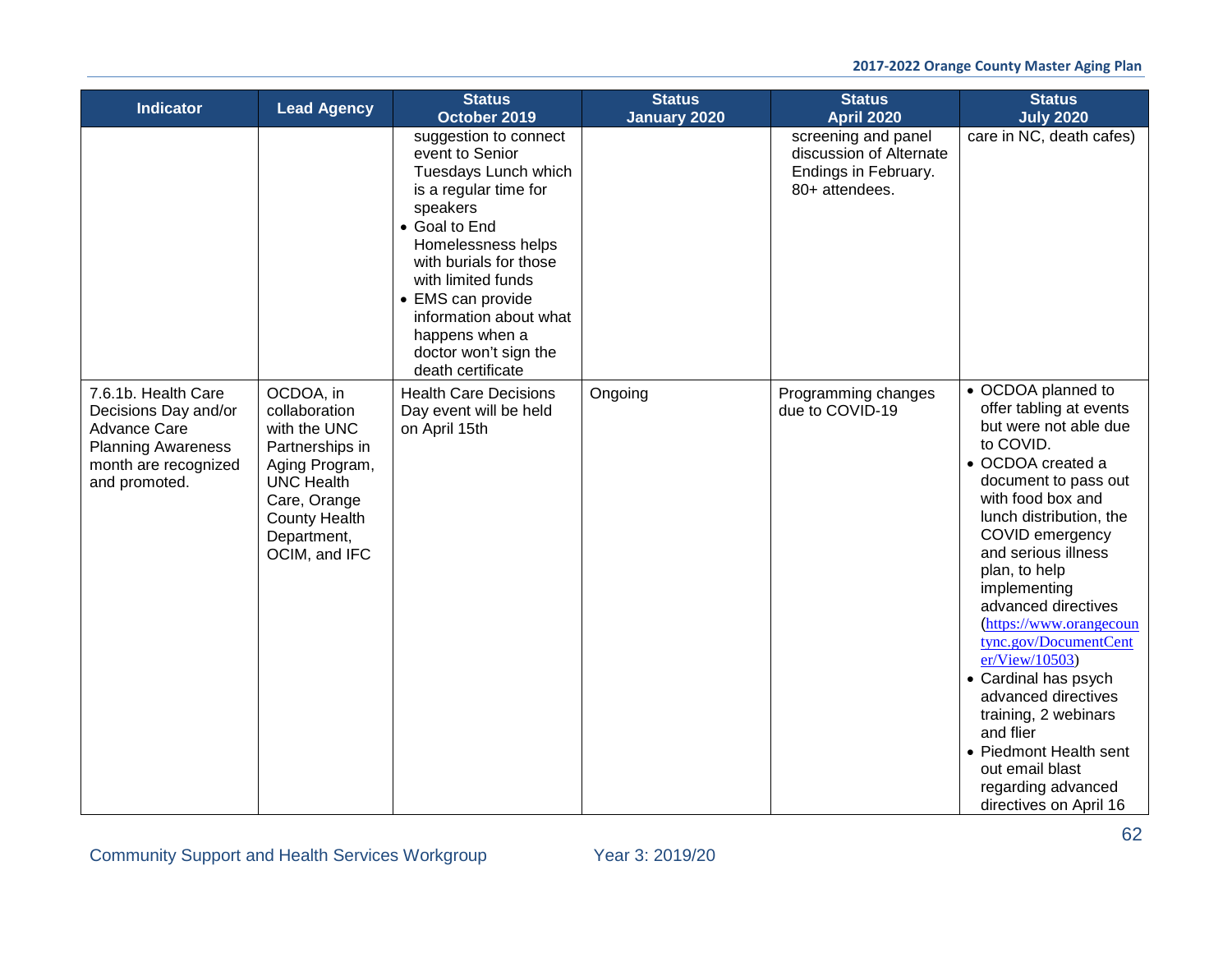| <b>Indicator</b>                                                                                                                                                                                                                | <b>Lead Agency</b>                                                                                                                                                           | <b>Status</b><br>October 2019                                                                                                                                                                  | <b>Status</b><br><b>January 2020</b>                                              | <b>Status</b><br><b>April 2020</b>                                                                                                                 | <b>Status</b><br><b>July 2020</b>                                                                                                                                                                                                                 |
|---------------------------------------------------------------------------------------------------------------------------------------------------------------------------------------------------------------------------------|------------------------------------------------------------------------------------------------------------------------------------------------------------------------------|------------------------------------------------------------------------------------------------------------------------------------------------------------------------------------------------|-----------------------------------------------------------------------------------|----------------------------------------------------------------------------------------------------------------------------------------------------|---------------------------------------------------------------------------------------------------------------------------------------------------------------------------------------------------------------------------------------------------|
| 7.6.1c. Information and<br>ongoing educational<br>opportunities about<br>end of life issues are<br>offered through<br>OCDOA (e.g.,<br>webpage, seminars,<br>speakers, and written<br>materials).                                | OCDOA, in<br>collaboration<br>with the UNC<br>Partnerships in<br>Aging Program,<br><b>UNC Health</b><br>Care, Orange<br><b>County Health</b><br>Department,<br>OCIM, and IFC | • Green Burial<br>Presentation and Q&A<br>on 9/25 at Passmore<br>• "Ties that Bind"<br>documentary Program<br>well received                                                                    | Article in the Indy on Oct<br>29 about death positivity,<br>featuring Anne Weston | <b>EOL SRT hosted</b><br>Alternate Endings film<br>showing at Seymore<br>with Q&A on Feb 5 (84<br>attendees signed in)                             | • SRT not able to offer<br>in person programs<br>but working on<br>transitioning to virtual<br>meetings<br>• Geriatric Adult Mental<br><b>Health Specialty Team</b><br>(GAST) training<br>available through<br>Cardinal (hoarding,<br>depression) |
| 7.6.1d. Five Wishes<br>and other documents<br>are available for<br><b>Orange County</b><br>residents at multiple<br>locations (e.g., senior<br>centers, libraries,<br>major healthcare<br>systems) and in<br>various languages. | OCDOA, in<br>collaboration<br>with the UNC<br>Partnerships in<br>Aging Program,<br><b>UNC Health</b><br>Care, Orange<br><b>County Health</b><br>Department,<br>OCIM, and IFC | OCDOA continues to<br>provide free Five Wishes<br>booklets upon request<br>and specifically at every<br>End of Life event and<br>are available upon<br>request from the VC55+<br>Administrator | Will make available to<br>AT team                                                 | Available<br>Now offered in English,<br>Mandarin, and Spanish<br>per request from Project<br>EngAGE graduates                                      | Still available<br>Have seen an increase<br>in these questions on<br>the help line                                                                                                                                                                |
| 7.6.1e. More people<br>are aware of and are<br>using OCDOA notary<br>services.                                                                                                                                                  | OCDOA, in<br>collaboration<br>with the UNC<br>Partnerships in<br>Aging Program,<br><b>UNC Health</b><br>Care, Orange<br><b>County Health</b><br>Department,<br>OCIM, and IFC | Notary services at<br>OCDOA are being<br>advertised in the Senior<br><b>Times for Fall Quarter</b><br>(best to call ahead)                                                                     | Ongoing                                                                           | • Publicized in Senior<br><b>Times</b><br>• Word of mouth is<br>spreading<br>• Noted increase in use                                               | • Offering on an<br>individual basis by<br>appt<br>• PACE has social<br>workers and notaries<br>on staff to help part<br>with advanced<br>directives                                                                                              |
| 7.6.1f. Connections<br>with diverse<br>community partners,<br>including schools,<br>faith-based<br>organizations, long-                                                                                                         | OCDOA, in<br>collaboration<br>with the UNC<br>Partnerships in<br>Aging Program,<br><b>UNC Health</b>                                                                         | OCDOA proposal for<br><b>UNC Public Health</b><br>Capstone team<br>accepted. Students<br>selected projects in<br>9/2019. Proposing faith-                                                      |                                                                                   | <b>UNC Public Health</b><br>Capstone team<br>scheduled their first<br>focus group meeting<br>with Lattisville Grove<br><b>Baptist Church March</b> | See 7.2.2b above.<br>OCDOA will continue<br>their project with the<br>next UNC Public Health<br>Capstone team to<br>implement in person                                                                                                           |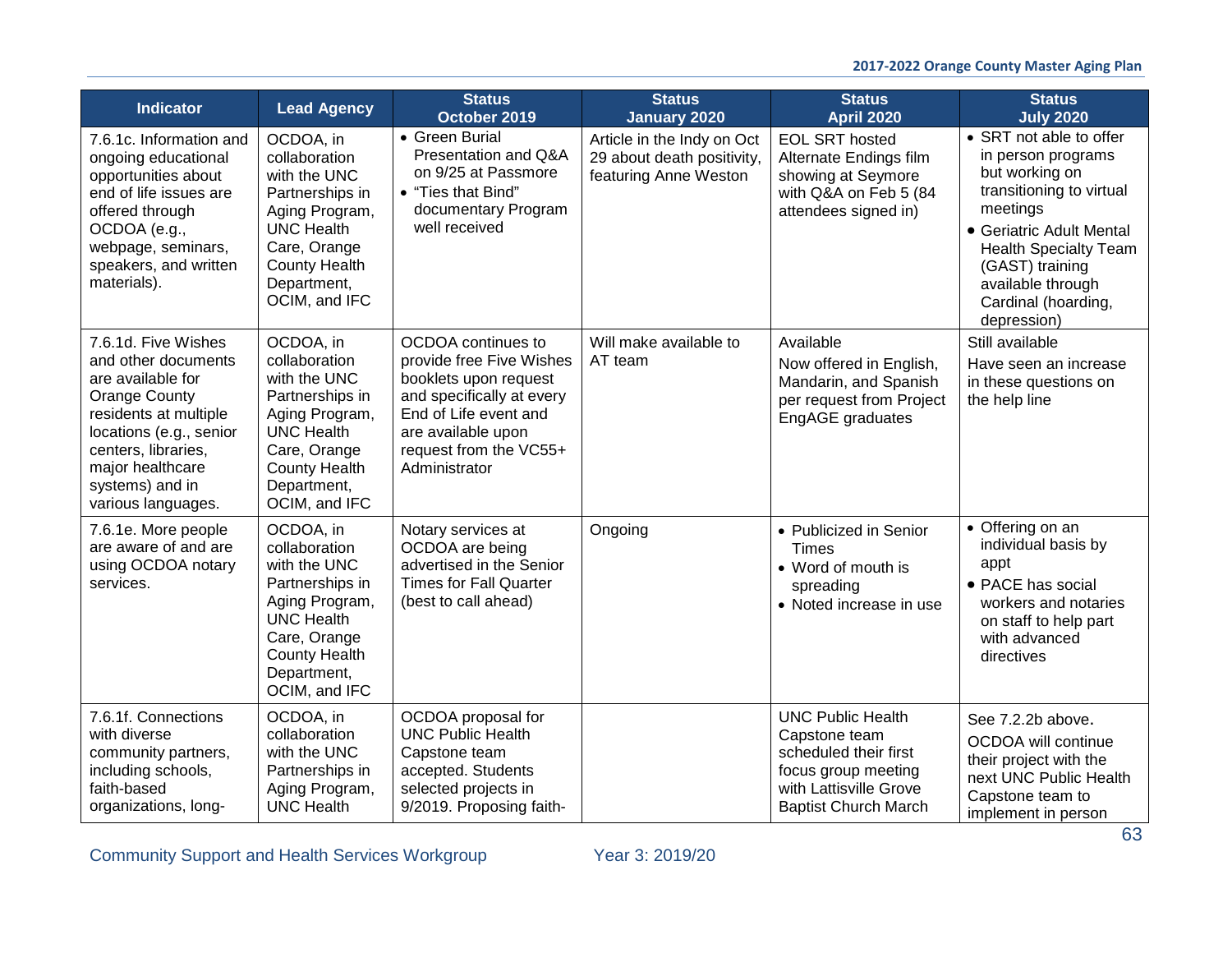| <b>Indicator</b>                                                                                                                                                                                          | <b>Lead Agency</b>                                                                                                                                                           | <b>Status</b><br>October 2019                                                                                                                                                                                                                                                                                                                                                          | <b>Status</b><br><b>January 2020</b>                                                                                                                                                                                                                                   | <b>Status</b><br><b>April 2020</b>                                     | <b>Status</b><br><b>July 2020</b>                                                                                                                                                                              |
|-----------------------------------------------------------------------------------------------------------------------------------------------------------------------------------------------------------|------------------------------------------------------------------------------------------------------------------------------------------------------------------------------|----------------------------------------------------------------------------------------------------------------------------------------------------------------------------------------------------------------------------------------------------------------------------------------------------------------------------------------------------------------------------------------|------------------------------------------------------------------------------------------------------------------------------------------------------------------------------------------------------------------------------------------------------------------------|------------------------------------------------------------------------|----------------------------------------------------------------------------------------------------------------------------------------------------------------------------------------------------------------|
| term care facilities,<br>etc., are created to<br>promote end of life<br>discussions.                                                                                                                      | Care, Orange<br><b>County Health</b><br>Department,<br>OCIM, and IFC                                                                                                         | based/UNC Hillsborough<br>Hospital initiative.                                                                                                                                                                                                                                                                                                                                         |                                                                                                                                                                                                                                                                        | 2020.                                                                  | components of project                                                                                                                                                                                          |
| 7.6.1g. Volunteer legal<br>service is made<br>available twice yearly<br>to assist older adults in<br>writing/changing wills<br>and other legal<br>documents (e.g.,<br>power of attorney,<br>living will). | OCDOA, in<br>collaboration<br>with the UNC<br>Partnerships in<br>Aging Program,<br><b>UNC Health</b><br>Care, Orange<br><b>County Health</b><br>Department,<br>OCIM, and IFC | • 7/2019 Legal Aide<br>presented to aging<br>transitions team,<br>discussed referral<br>process for older<br>adults.<br>• Legal Aid will be<br>presenting to the<br>Faith-based<br>organizations during<br>the September Faith<br><b>Outreach Breakfast</b>                                                                                                                            | Currently by<br>appointment only                                                                                                                                                                                                                                       | • Currently by<br>appointment only.<br>• Publicized in Senior<br>Times | Available by phone                                                                                                                                                                                             |
| provider education.                                                                                                                                                                                       |                                                                                                                                                                              | Strategy 7.6.2: Reduce provider-side barriers to access and use of completed Advanced Care Planning forms when needed and support                                                                                                                                                                                                                                                      |                                                                                                                                                                                                                                                                        |                                                                        |                                                                                                                                                                                                                |
| 7.6.2a. Local<br>healthcare systems<br>incorporate Advanced<br>Care directives in<br><b>Electronic Medical</b><br>Records and actively<br>educate providers on<br>how to use/access.                      | <b>UNC Health</b><br>Care, Duke<br>Health, UNC<br>Allied Health,<br>Piedmont<br>Health, UNC<br>Partnerships in<br>Aging Program,<br><b>EMS</b>                               | • Advanced Care<br>Planning Clinic in<br>Hillsborough<br>• UNC adopted<br>organizational goals<br>related to ACP.<br>tracking from 26% to<br>46% meeting the goal<br>(5 ways to meet the<br>goal)<br>• Medicare annual<br>wellness visits are<br>supposed to discuss<br>advanced care<br>planning<br>• Duke allowing people<br>to upload their<br>documents to their<br><b>MyChart</b> | <b>UNC Healthcare</b><br>continued prioritizing<br>ACP as a system goal<br>and has seen<br>improvement. Increased<br>from 26% to 86% of the<br>51 clinics which have at<br>least 65% of patient<br>records include<br>documentation of some<br><b>ACP</b> conversation | Ongoing                                                                | • Piedmont working to<br>reduce barriers. An<br>introduction to<br>advanced directives is<br>included in all Annual<br>Wellness visits.<br>• Hospice organizations<br>do a lot of this for free<br>(5 wishes). |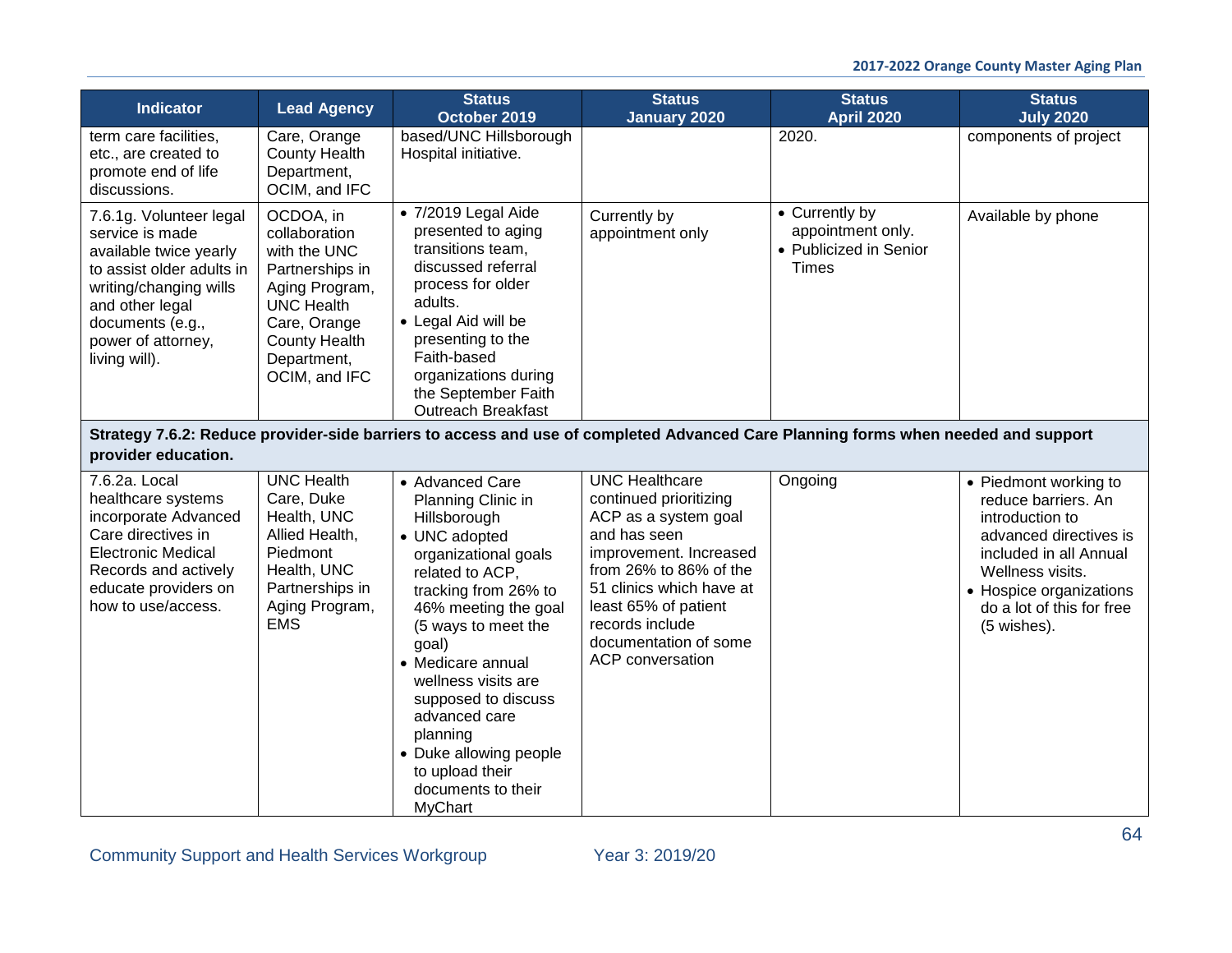| <b>Indicator</b>                                                                                                                                                                                                                                                 | <b>Lead Agency</b>                                                                                                                             | <b>Status</b><br>October 2019                                                                                                                                                                                                                                                | <b>Status</b><br><b>January 2020</b>                                                                                                                             | <b>Status</b><br><b>April 2020</b>                                                                                          | <b>Status</b><br><b>July 2020</b>                                                                                                                                                                                                                                                                                                 |
|------------------------------------------------------------------------------------------------------------------------------------------------------------------------------------------------------------------------------------------------------------------|------------------------------------------------------------------------------------------------------------------------------------------------|------------------------------------------------------------------------------------------------------------------------------------------------------------------------------------------------------------------------------------------------------------------------------|------------------------------------------------------------------------------------------------------------------------------------------------------------------|-----------------------------------------------------------------------------------------------------------------------------|-----------------------------------------------------------------------------------------------------------------------------------------------------------------------------------------------------------------------------------------------------------------------------------------------------------------------------------|
| 7.6.2b. Healthcare<br>providers incorporate<br>end-of-life discussions<br>into routine care, and<br>provide/complete<br><b>Medical Orders for</b><br>Scope of Treatment<br>(MOST) and Do Not<br>Resuscitate (DNR)<br>forms for their patients<br>as appropriate. | <b>UNC Health</b><br>Care, Duke<br>Health, UNC<br>Allied Health,<br>Piedmont<br>Health, UNC<br>Partnerships in<br>Aging Program,<br><b>EMS</b> | Copay waiver in effect<br>for advanced care<br>planning services for<br>Next Gen Medicare ACO<br>patients; eligible patients<br>can waive copay for<br>telephonic and face-to-<br>face ACP                                                                                   | Discussion of behavioral<br>health ACP                                                                                                                           | Learning about new<br>advanced directives for<br>people living with<br>dementia                                             | See above                                                                                                                                                                                                                                                                                                                         |
| 7.6.2c. EMS task force<br>on mobile MOST/DNR<br>forms recommends<br>ways to authorize<br>MOST/DNR care<br>wishes when away<br>from home.                                                                                                                         | <b>UNC Health</b><br>Care, Duke<br>Health, UNC<br>Allied Health,<br>Piedmont<br>Health, UNC<br>Partnerships in<br>Aging Program,<br><b>EMS</b> | 400 new bracelets are<br>here. Waiting on forms.<br>Publicized through social<br>media. Training<br>Hillsborough ED on<br>Wed, 8/21, launching in<br>late fall                                                                                                               | • Completed training<br>regarding DNR<br>bracelets at all public<br>safety organizations.<br>• Created educational<br>materials like a 1-<br>pager and pamphlet. | • Completing training<br>hospitals on DNR<br>bracelets.<br>• Creating a press<br>release<br>• IT reviewing data<br>security | • Bracelet program is<br>still active.<br>• There are no new<br>requests to date.<br>• Fliers were sent out<br>and EMS is reaching<br>out to assisted living<br>and skilled nursing<br>communities,<br>especially those with<br>outbreaks to help                                                                                 |
| 7.6.2d. UNC promotes<br>professional training<br>on end of life issues<br>and palliative medicine<br>in curriculum, and<br>continuing education<br>opportunities.                                                                                                | <b>UNC Health</b><br>Care, Duke<br>Health, UNC<br>Allied Health,<br>Piedmont<br>Health, UNC<br>Partnerships in<br>Aging Program,<br><b>EMS</b> | UNC has three trainings<br>in advanced care<br>planning - basics<br>(respecting choices),<br>computer, advanced<br>conversations skills for<br>providers (serious illness<br>conversation project).<br>IHQI grant to do with<br>family med, internal<br>med, and one clinic. |                                                                                                                                                                  |                                                                                                                             | • EMS working to<br>engage with Palliative<br>care during COVID to<br>help link them with<br>assisted living<br>communities.<br>• NC PACE Association<br>Conference in June<br>and EOL procedures<br>will be discussed<br>• UNC PiAP and<br>Interprofessional<br><b>Education program</b><br>included EOL<br>components in course |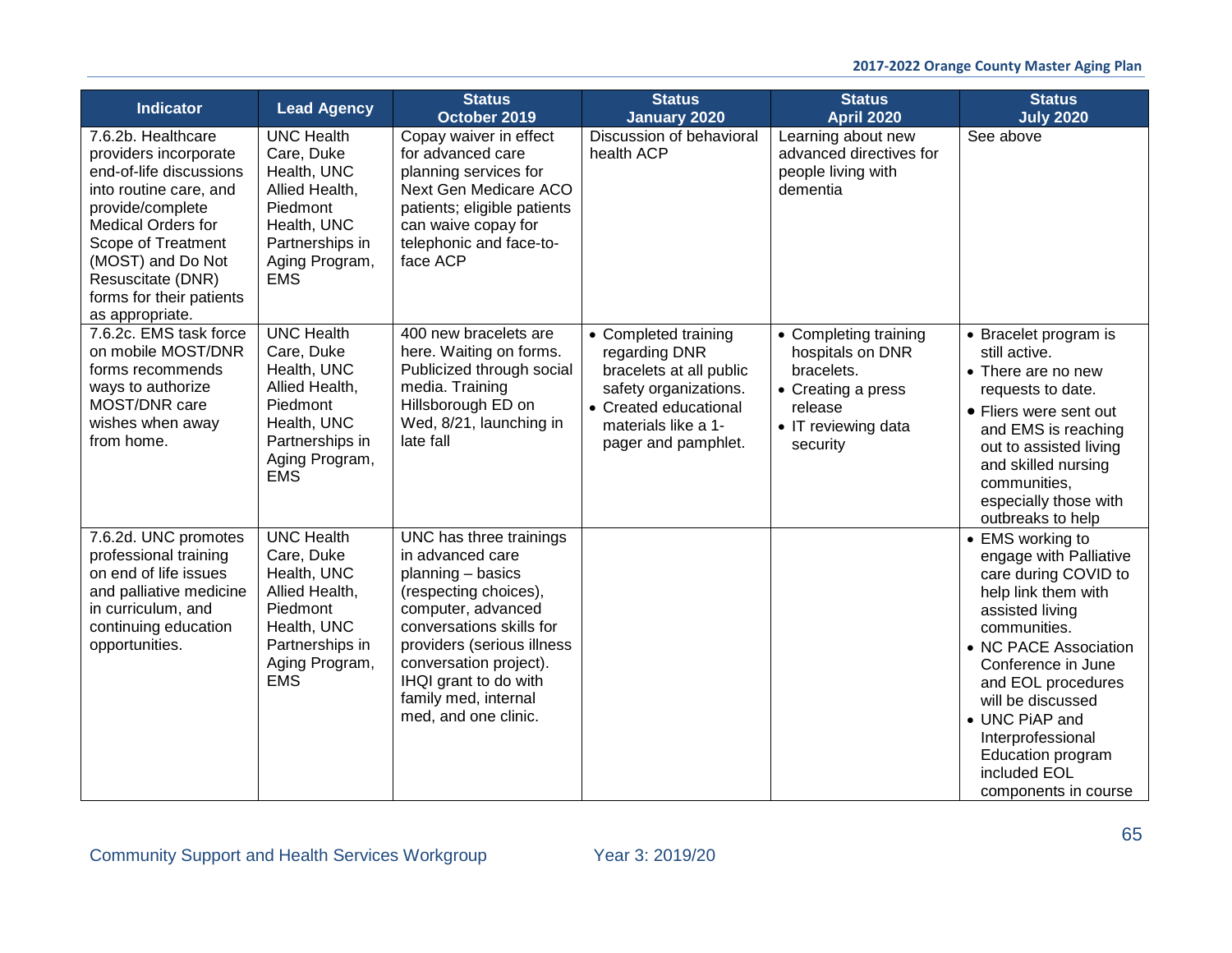| <b>Indicator</b>                                                                                       | <b>Lead Agency</b>                                                                                                                                                                           | <b>Status</b><br>October 2019                                                                                                        | <b>Status</b><br><b>January 2020</b>                                                                                                                                                                                     | <b>Status</b><br><b>April 2020</b>                                                                                                                                                              | <b>Status</b><br><b>July 2020</b>                                                                                                                                                                                                                                    |
|--------------------------------------------------------------------------------------------------------|----------------------------------------------------------------------------------------------------------------------------------------------------------------------------------------------|--------------------------------------------------------------------------------------------------------------------------------------|--------------------------------------------------------------------------------------------------------------------------------------------------------------------------------------------------------------------------|-------------------------------------------------------------------------------------------------------------------------------------------------------------------------------------------------|----------------------------------------------------------------------------------------------------------------------------------------------------------------------------------------------------------------------------------------------------------------------|
|                                                                                                        |                                                                                                                                                                                              |                                                                                                                                      | Strategy 7.6.3: Support legislation and policy change to facilitate end of life planning and increase choice.                                                                                                            |                                                                                                                                                                                                 |                                                                                                                                                                                                                                                                      |
| 7.6.3b. Legislation is<br>supported to increase<br>choice at end of life.                              | <b>Orange County</b><br><b>Advisory Board</b><br>on Aging, with<br>support from<br>Towns of Chapel<br>Hill, Carrboro<br>and<br>Hillsborough,<br><b>Orange County</b><br>Health<br>Department | HB 879 is officially<br>stalled in the Rules<br>Committee, hoping to<br>revisit next year.                                           |                                                                                                                                                                                                                          | Will not present again<br>until next Spring                                                                                                                                                     | On hold                                                                                                                                                                                                                                                              |
| 7.6.3c. Green burial<br>options are expanded.                                                          | <b>Orange County</b><br><b>Advisory Board</b><br>on Aging, with<br>support from<br>Towns of Chapel<br>Hill, Carrboro<br>and Hillsborough                                                     | Project EngAGE working<br>with land trust individual<br>to discuss adding green<br>burial options, looking<br>for at least 30 acres, | · Identified area in<br>Northern Durham<br>county, 64 acres,<br>working on business<br>plan, working on<br>zoning and planning,<br>fundraising next year<br>• 3 acres open,<br>\$1600/plot, "All Souls"<br>in Greensboro | North Durham area<br>moving forward.<br>Fundraising to start this<br>spring. Hoping to open<br>to accept bodies this<br>winter. Named a<br>conservation burial<br>ground (highest<br>standard). | No updates at this time                                                                                                                                                                                                                                              |
|                                                                                                        |                                                                                                                                                                                              | Objective 6.4: Expand enriching volunteer opportunities for older adults.                                                            |                                                                                                                                                                                                                          |                                                                                                                                                                                                 |                                                                                                                                                                                                                                                                      |
|                                                                                                        |                                                                                                                                                                                              |                                                                                                                                      | Strategy 6.4.1: Create and expand substantive, skills-based, and intergenerational volunteer opportunities for older adults.                                                                                             |                                                                                                                                                                                                 |                                                                                                                                                                                                                                                                      |
| 6.4.1a. Older adults<br>are matched to<br>volunteer opportunities<br>based on skills and<br>interests. | OCDOA /<br>$VC55+$                                                                                                                                                                           | Ongoing $\left(-\frac{375}{3}\right)$<br>volunteers at OCDOA)                                                                        | Ongoing (~385)                                                                                                                                                                                                           | Ongoing (VC55+<br>currently has 513 active<br>volunteers)                                                                                                                                       | Face to face volunteer<br>opportunities have<br>paused. We are still<br>doing meaningful<br>activities that are<br>distanced such as<br>telephone reassurance<br>and friend to friend or<br>that are important right<br>now such as the grocery<br>delivery program. |
| 6.4.1b. Older adult                                                                                    | OCDOA/                                                                                                                                                                                       | Survey goes out in Dec                                                                                                               | Next survey goes out in                                                                                                                                                                                                  | Have survey results                                                                                                                                                                             | Completed                                                                                                                                                                                                                                                            |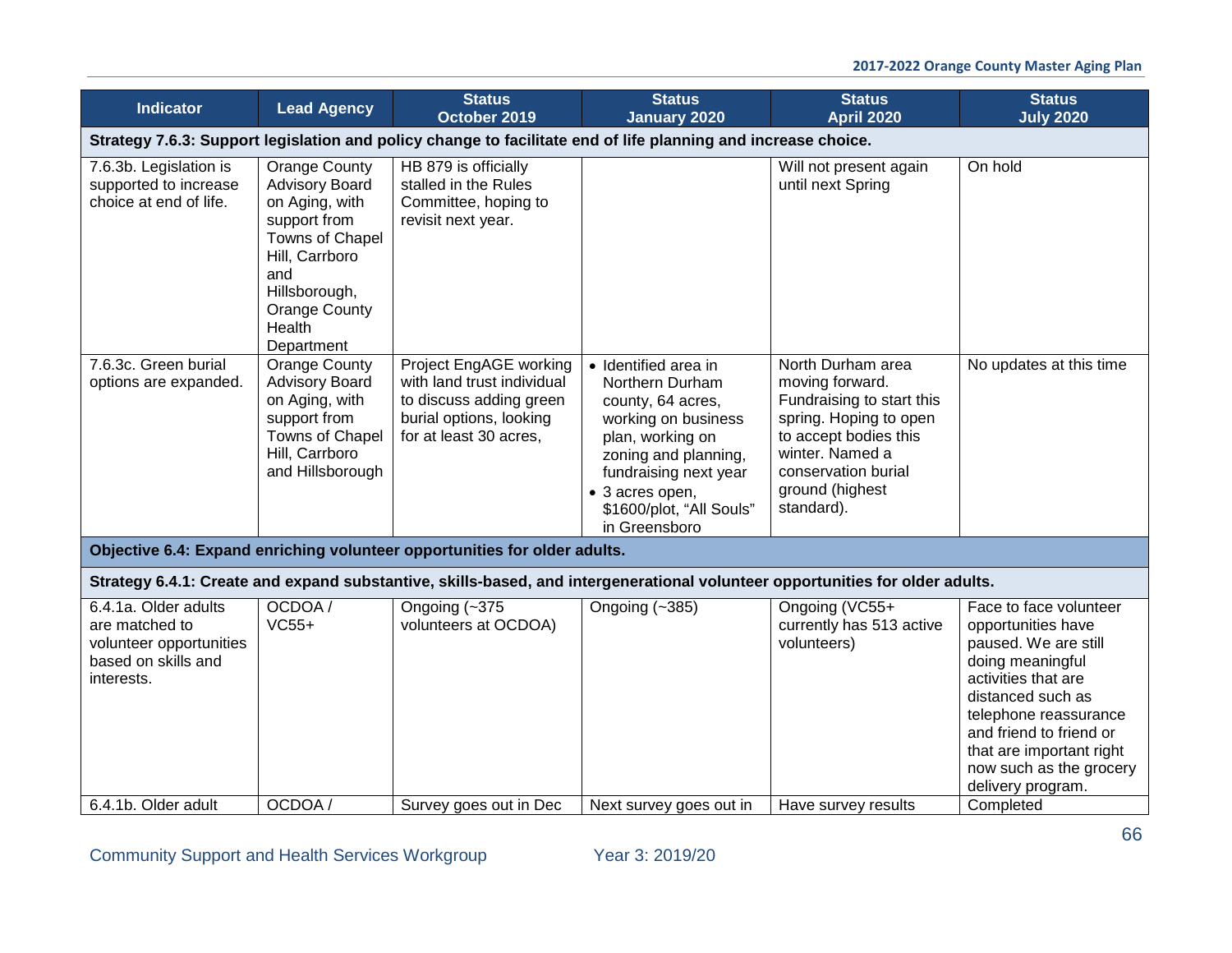| <b>Indicator</b>                                                                                                                                                                                      | <b>Lead Agency</b> | <b>Status</b><br>October 2019                                                                                                                                                                                                                                | <b>Status</b><br><b>January 2020</b>                                                                                                                                                                                                                                                                            | <b>Status</b><br><b>April 2020</b>                                                                                                                                                 | <b>Status</b><br><b>July 2020</b>                      |
|-------------------------------------------------------------------------------------------------------------------------------------------------------------------------------------------------------|--------------------|--------------------------------------------------------------------------------------------------------------------------------------------------------------------------------------------------------------------------------------------------------------|-----------------------------------------------------------------------------------------------------------------------------------------------------------------------------------------------------------------------------------------------------------------------------------------------------------------|------------------------------------------------------------------------------------------------------------------------------------------------------------------------------------|--------------------------------------------------------|
| volunteers report<br>feeling satisfied and<br>supported in their<br>volunteer roles.                                                                                                                  | $VC55+$            | and May. Updating most<br>recent results.                                                                                                                                                                                                                    | Dec.                                                                                                                                                                                                                                                                                                            |                                                                                                                                                                                    |                                                        |
| 6.4.1c. Older adult<br>seeking volunteer<br>opportunities outside<br>of OCDOA are referred<br>to appropriate<br>organizations, such as<br>Hands on Triangle.                                          | OCDOA/<br>$VC55+$  | Ongoing                                                                                                                                                                                                                                                      | Ongoing                                                                                                                                                                                                                                                                                                         | Ongoing                                                                                                                                                                            | Ongoing                                                |
| 6.4.1d. More people<br>are educated through<br>Project EngAGE to<br>become volunteer<br>leaders and develop<br>senior resource team<br>projects.                                                      | OCDOA /<br>$VC55+$ | 14 participants in next<br>class (13 sessions) Sept<br>12-Dec 12.                                                                                                                                                                                            | Class ongoing                                                                                                                                                                                                                                                                                                   | Graduated Class 5 with<br>14 new Project EngAGE<br>Senior Resource<br>Leaders (incorporated<br>into 12 existing SRT)                                                               | Graduates are trying to<br>stay active and<br>engaged. |
|                                                                                                                                                                                                       |                    |                                                                                                                                                                                                                                                              | Strategy 6.4.2: Plan and implement community-based volunteer programs that support persons to age in community.                                                                                                                                                                                                 |                                                                                                                                                                                    |                                                        |
| 6.4.2a: Existing<br>community-based<br>volunteer programs<br>around aging in<br>community are<br>sustained and<br>expanded (i.e., Handy<br>Helpers, Volunteer<br>Drivers, Friend to<br>Friend, SALT). | OCDOA /<br>$VC55+$ | SALT:<br>$\bullet$ July<br>• Engagements - 181<br>• Active Participants -<br>56<br>• Reporting<br>Volunteers - 9<br>• August<br>• Engagements - 112<br>• Reporting<br>Volunteers - 13<br>• September<br>• Engagements - 116<br>• Reporting<br>Volunteers - 9 | SALT:<br>• October<br>• Engagements - 126<br>• Reporting Volunteers<br>$-9$<br>• November<br>• Engagements - 65<br>• Reporting<br>Volunteers - 10<br>• OCDOA helped SALT<br>codified their<br>procedures, a<br>structured intake<br>process for the<br>participants and an<br>orientation for the<br>volunteers | Arts Across the Ages<br>Program: UNC OT,<br>Literature, Dental,<br>Medicine, and other<br>students visit older<br>adults to discuss art<br>through partnership with<br><b>SALT</b> | Direct contact programs<br>on hold                     |
| 6.4.2b: New                                                                                                                                                                                           | OCDOA /            | Ongoing                                                                                                                                                                                                                                                      | Phone reassurance                                                                                                                                                                                                                                                                                               | • Phone reassurance                                                                                                                                                                | Participation increasing                               |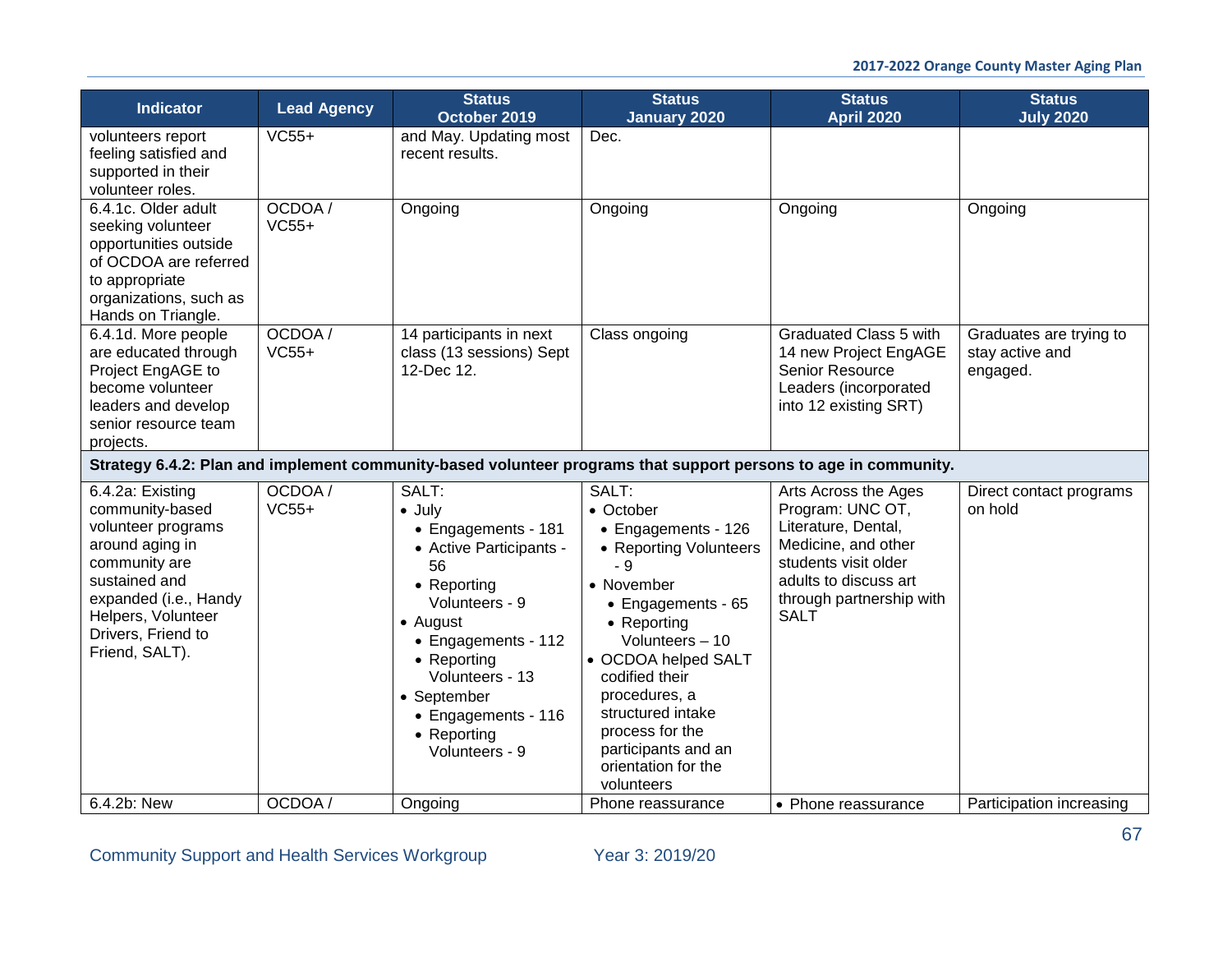### **2017-2022 Orange County Master Aging Plan**

| <b>Indicator</b>                                                                                                                                                     | <b>Lead Agency</b> | <b>Status</b><br>October 2019                                                                                                                                                                                                                                                                                                                           | <b>Status</b><br>January 2020                                                                                                                                                                                                                                                                                                                                                  | <b>Status</b><br><b>April 2020</b>                                                                                                                                                                                                                                                                                                                                   | <b>Status</b><br><b>July 2020</b>                                                                                                                                                                              |
|----------------------------------------------------------------------------------------------------------------------------------------------------------------------|--------------------|---------------------------------------------------------------------------------------------------------------------------------------------------------------------------------------------------------------------------------------------------------------------------------------------------------------------------------------------------------|--------------------------------------------------------------------------------------------------------------------------------------------------------------------------------------------------------------------------------------------------------------------------------------------------------------------------------------------------------------------------------|----------------------------------------------------------------------------------------------------------------------------------------------------------------------------------------------------------------------------------------------------------------------------------------------------------------------------------------------------------------------|----------------------------------------------------------------------------------------------------------------------------------------------------------------------------------------------------------------|
| community-based<br>volunteer programs<br>are planned and<br>implemented that<br>address social<br>isolation and support<br>persons to age in<br>community.           | $VC55+$            |                                                                                                                                                                                                                                                                                                                                                         | program (provides daily<br>wellness check call): first<br>team of 12-14 volunteer<br>slots almost full                                                                                                                                                                                                                                                                         | program: now<br>recruiting for second<br>team<br>• Working to pull in<br>SALT participants<br>• 60-90 intakes a month<br>• Friend to Friend<br>outreach program                                                                                                                                                                                                      | greatly, 206% increase<br>in telephone<br>reassurance program<br>(phone calls 5 days a<br>week to check in).<br>Receiving positive<br>feedback.                                                                |
|                                                                                                                                                                      |                    | Objective 5.1: Ensure a welcoming, inclusive, and livable community.                                                                                                                                                                                                                                                                                    |                                                                                                                                                                                                                                                                                                                                                                                |                                                                                                                                                                                                                                                                                                                                                                      |                                                                                                                                                                                                                |
|                                                                                                                                                                      |                    | Strategy 5.1.3: Continue and expand efforts to make Orange County a dementia-capable community.                                                                                                                                                                                                                                                         |                                                                                                                                                                                                                                                                                                                                                                                |                                                                                                                                                                                                                                                                                                                                                                      |                                                                                                                                                                                                                |
| 5.1.3a. Funding is<br>secured to continue<br>work of Administration<br>for Community Living<br>Dementia Capable<br>Community grant,<br>which ends September<br>2018. | <b>OCDOA</b>       | Grant evaluation report<br>completed                                                                                                                                                                                                                                                                                                                    | ACL grant officially<br>ended August 2018:<br>All components<br>encompassed within the<br>grant have been<br>integrated into all Aging<br>Transitions services and<br>OCDOA programs and<br>services                                                                                                                                                                           | ACL grant officially<br>ended August 2018:<br>All components<br>encompassed within the<br>grant have been<br>integrated into all Aging<br>Transitions services and<br>OCDOA programs and<br>services                                                                                                                                                                 |                                                                                                                                                                                                                |
| 5.1.3b. More people<br>are aware of and<br>attend the Dementia<br>101 trainings, Memory<br>Cafés, and Memory<br>Cafés on the Move.                                   | <b>OCDOA</b>       | • Dementia Friendly<br>Businesses (103<br>business trained, over<br>1000 workers)<br>• Began monthly<br>Memory Cafe on the<br>Move at Cup-A-Joe in<br>Hillsborough<br>(attendance: 2 in Aug).<br>• Continued Memory<br>Cafés at Bruegger's<br><b>Bagel in Chapel Hill</b><br>(attendance: 10 in<br>July, 12 in Aug) SW<br>facilitating<br>• On the Move | • Dementia Friendly<br>Businesses - year two<br>training (total of 105<br>businesses)<br>• On the Move<br>scheduled for Nov,<br>thinking about ways to<br>increase attendance at<br>Hillsborough Cup-A-<br>Joe location, tabling at<br>Passmore Center to<br>increase awareness<br>• Stakeholders meeting<br>for statewide group of<br>memory café, shared<br>updates and best | • Memory Cafes<br>continue with average<br>attendance for<br>Bruegger's location of<br>6-8 individuals and<br>average attendance at<br>Cup-a-Joe location of<br>4-6 individuals; On the<br>Moves are averaging<br>8-10 individuals.<br>• Care Partner<br>Collaborative on<br>Wednesdays (roughly<br>5-6 couples) is going<br>more strongly, with<br>incredible bonds | • Virtual memory cafes<br>struggling to gain<br>traction during this<br>time. Still offered twice<br>a month.<br>• Dementia friendly<br>trainings are<br>happening virtually<br>with 2 taking place in<br>July |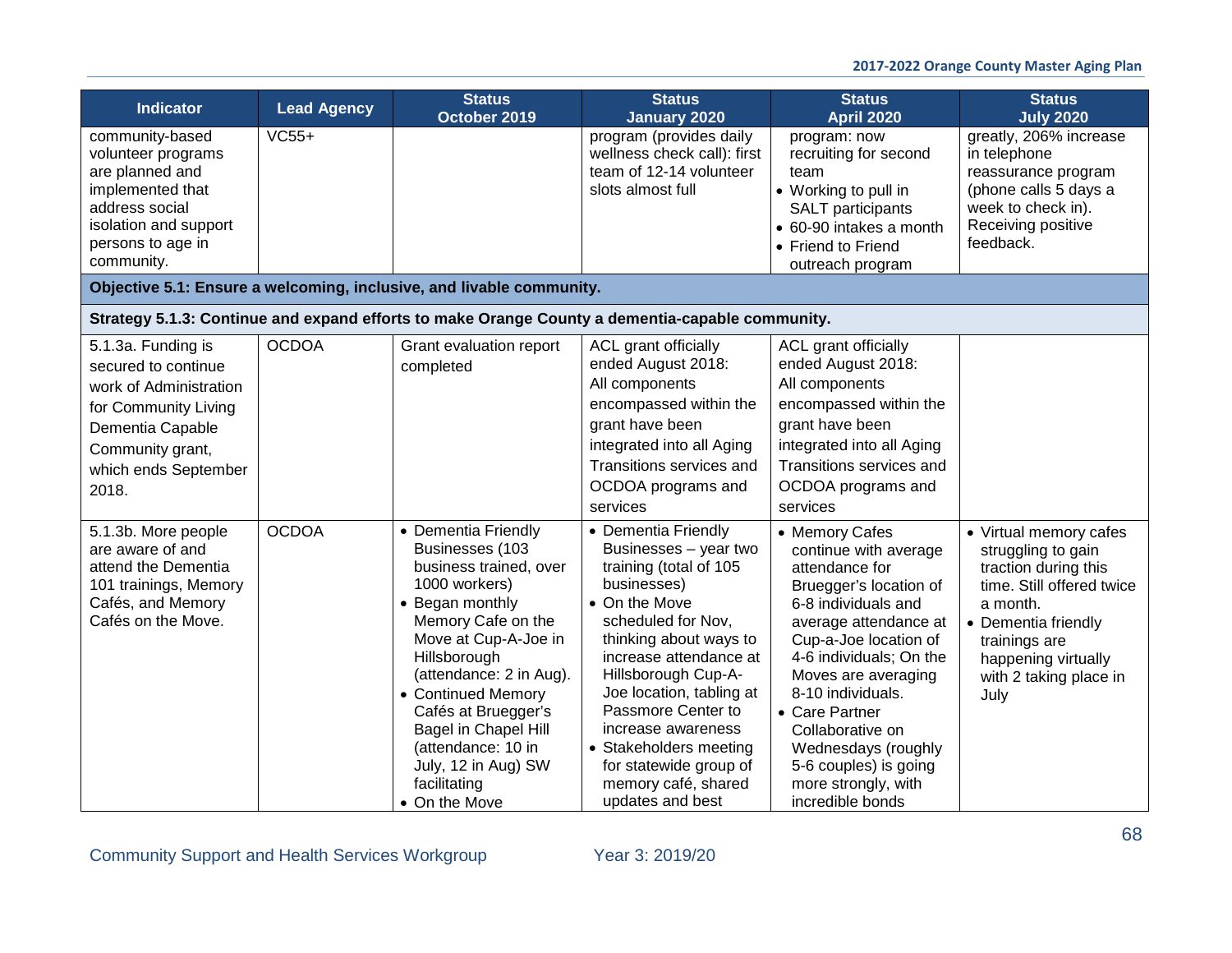| <b>Indicator</b>                                                                                                                              | <b>Lead Agency</b> | <b>Status</b><br>October 2019                                                                                                                                                                                                                                                                                                                                                                                 | <b>Status</b><br><b>January 2020</b>                                                                                                                                                              | <b>Status</b><br><b>April 2020</b>                                                                                                                                                                                     | <b>Status</b><br><b>July 2020</b>          |
|-----------------------------------------------------------------------------------------------------------------------------------------------|--------------------|---------------------------------------------------------------------------------------------------------------------------------------------------------------------------------------------------------------------------------------------------------------------------------------------------------------------------------------------------------------------------------------------------------------|---------------------------------------------------------------------------------------------------------------------------------------------------------------------------------------------------|------------------------------------------------------------------------------------------------------------------------------------------------------------------------------------------------------------------------|--------------------------------------------|
|                                                                                                                                               |                    | attendance and<br>community partners:<br>• July: Frank Gallery<br>(8 attendees)<br>• August: Maple View<br>(11 attendees)<br>• Memory Cafes on<br>Wed afternoons, about<br>6 people attending but<br>this appears to be<br>growing<br>• Care Partner<br>collaborative group<br>facilitated Wednesday<br>10-2pm at Seymour<br>Center, attendance<br>blossoming (started<br>with 2, 12 people at<br>last event) | practices, continue<br>with quarterly<br>meetings<br>• Duke is having<br>caregivers assist with<br>hospital discharge.<br>Presentation planned<br>for April.                                      | among participants<br>and potential<br>connections occurring<br>outside of group                                                                                                                                       |                                            |
| 5.1.3c. An on-going<br>volunteer group for<br>recruiting businesses<br>and providing<br>Dementia Friendly<br>Business training is<br>created. | <b>OCDOA</b>       |                                                                                                                                                                                                                                                                                                                                                                                                               | Want to recruit through<br>SHARP group, it has<br>been on hold but<br>restarting Nov                                                                                                              | • 106 organizations<br>trained, 151 trainings,<br>almost 1200<br>participants<br>$\bullet$ SHARP – accepting<br>nominations for direct<br>care workers (CNA)<br>award for ceremony in<br>May, open through<br>April 17 |                                            |
| 5.1.3d. More<br>caregivers are referred<br>to and served each<br>year by the OCDOA.                                                           | <b>OCDOA</b>       | As of September, there<br>will be a monthly<br><b>Caregiver Supports</b><br>Education table at both<br>Seymour and Passmore<br>for more awareness and<br>interaction with<br>community members.                                                                                                                                                                                                               | • Caregiver Day of Care<br>on Nov 9. afternoon of<br>wellness at Seymour<br>(e.g., Zentangle,<br>massage), lunch.<br>Community partners<br>tabled, AT present,<br>and onsite respite.<br>Received | <b>Qrtly caregiver resource</b><br>table at both centers<br>(moved from monthly<br>after February)                                                                                                                     | Aging helpline being<br>distributed widely |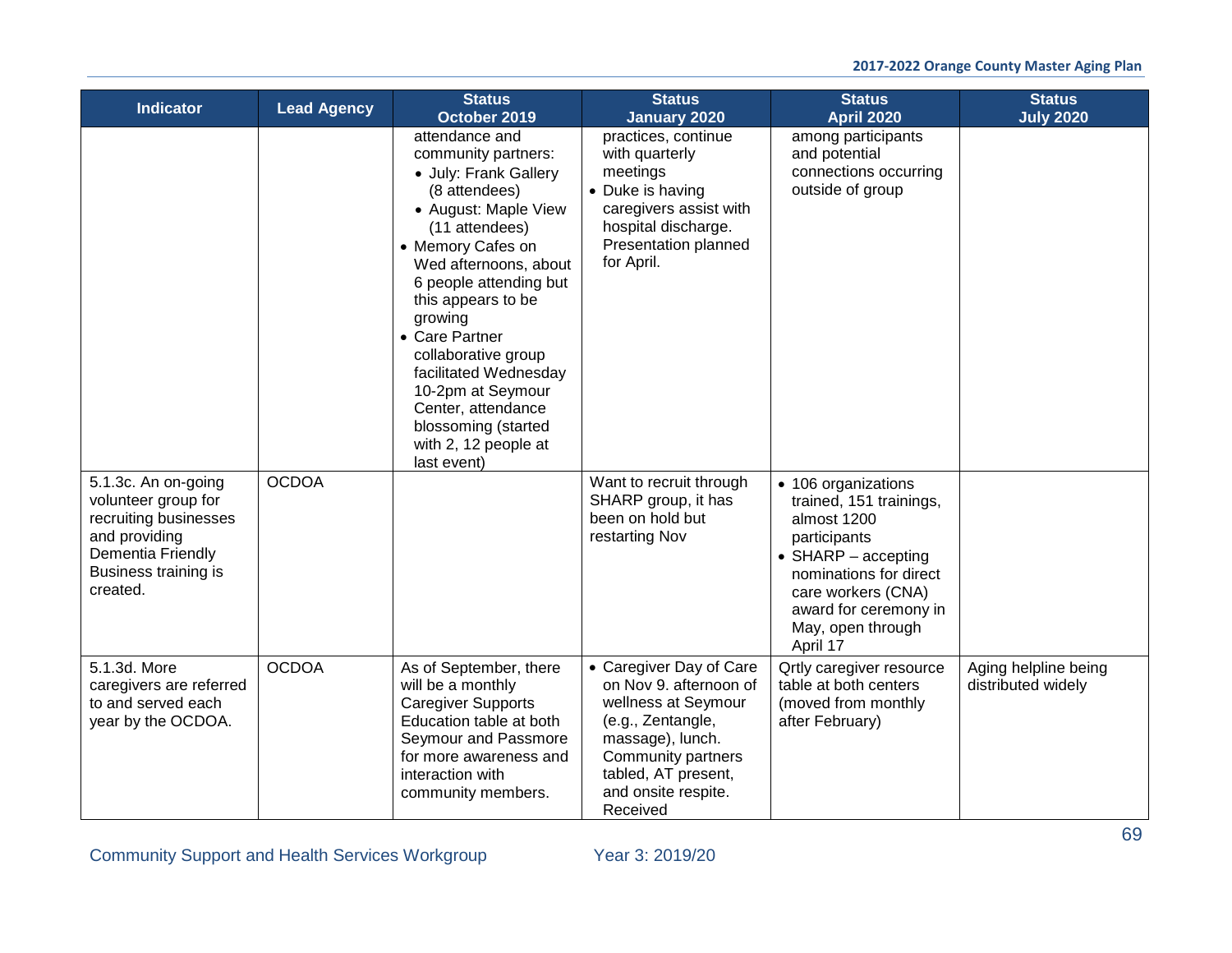| <b>Indicator</b>                                                                                                | <b>Lead Agency</b> | <b>Status</b><br>October 2019                                                         | <b>Status</b><br><b>January 2020</b>                                                                                                                                                          | <b>Status</b><br><b>April 2020</b>                                                                                                                                                                                                                                                                                                                                                                                                                                                        | <b>Status</b><br><b>July 2020</b>                                                                                             |
|-----------------------------------------------------------------------------------------------------------------|--------------------|---------------------------------------------------------------------------------------|-----------------------------------------------------------------------------------------------------------------------------------------------------------------------------------------------|-------------------------------------------------------------------------------------------------------------------------------------------------------------------------------------------------------------------------------------------------------------------------------------------------------------------------------------------------------------------------------------------------------------------------------------------------------------------------------------------|-------------------------------------------------------------------------------------------------------------------------------|
|                                                                                                                 | OCDOA/AT,          | Ongoing                                                                               | sponsored/donations<br>from Acorn and<br>Homewatch and $~10$<br>community business.<br>Around 40 attendees.<br>• Caregiver newsletter<br>delivered to 1873<br>email addresses (441<br>opened) | Sheriff's Office applied                                                                                                                                                                                                                                                                                                                                                                                                                                                                  |                                                                                                                               |
| 5.1.3e. Strategies and<br>supports are<br>developed for<br>individuals living alone<br>with dementia.           | <b>DSS</b>         |                                                                                       | Ongoing                                                                                                                                                                                       | and received \$5000 from<br>the Alzheimer's<br>Foundation to expand<br>Life Track Program, for 8<br>additional clients with<br>cognitive impairment.<br>Life Track is a wearable<br>FM tracking system to<br>help locate folks (6 new<br>people joined the<br>program this year).<br>OCDOA can help<br>promote through listserv<br>if funding is secured and<br>once applications open.<br>Note, Life Track is only<br>available to people with<br>dementia who live with a<br>caregiver. | Ongoing.<br>LifeTrack Program<br>52 batteries changed for<br>this quarter. 5 new<br>clients enrolled. Total of<br>13 clients. |
|                                                                                                                 |                    |                                                                                       | Objective 3.5: Activate the community to support and improve quality of life for older adults living in long-term care settings.                                                              |                                                                                                                                                                                                                                                                                                                                                                                                                                                                                           |                                                                                                                               |
|                                                                                                                 |                    |                                                                                       | Strategy 3.5.1: Engage community volunteers in long-term care facilities and home care services.                                                                                              |                                                                                                                                                                                                                                                                                                                                                                                                                                                                                           |                                                                                                                               |
| $3.5.1a$ :<br>Vc55+ to provide<br>volunteer opportunities<br>for people interested in<br>enriching the lives of | $VC55+$            | <b>LTC SRT leading</b><br>project, meeting held<br>8/19, recruited new<br>volunteers. | • 8 active volunteers are<br>completing monthly<br><b>LTC</b> visits<br>• New LTC visit site,<br>Parkville Rehab<br>Center                                                                    | • 8 active volunteers are<br>completing monthly<br><b>LTC</b> visits<br>• New LTC visit site,<br>Parkville Rehab<br>Center, positive                                                                                                                                                                                                                                                                                                                                                      | Direct contact<br>volunteering on hold<br>during this time. Working<br>with LTC SRT to<br>transition to virtual               |

Community Support and Health Services Workgroup Year 3: 2019/20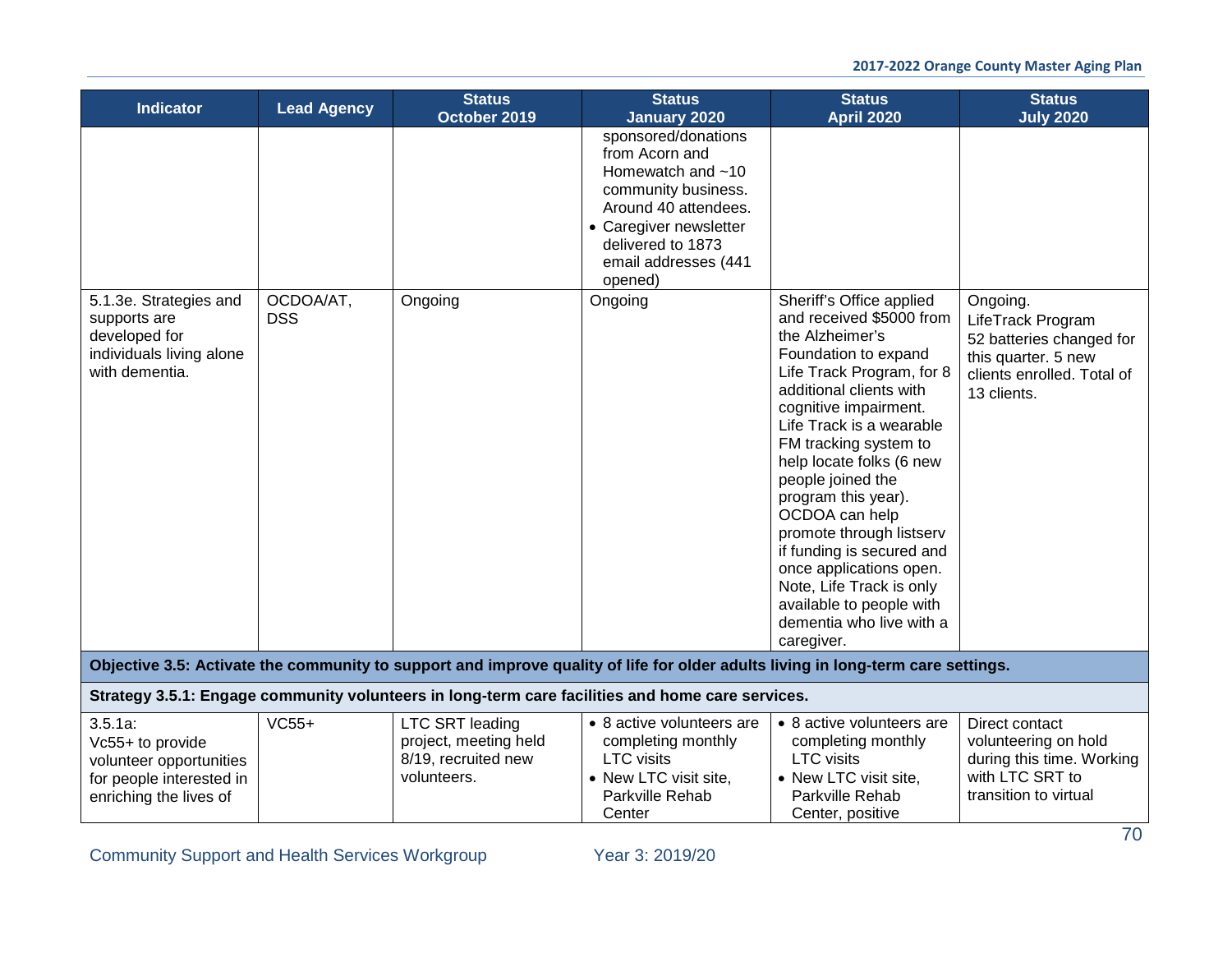| <b>Indicator</b>                                                                                                                                                                                | <b>Lead Agency</b>                                                | <b>Status</b><br>October 2019                                                                                                                                                                | <b>Status</b><br>January 2020                                                                                                                  | <b>Status</b><br><b>April 2020</b>                                                                        | <b>Status</b><br><b>July 2020</b>                                                                                |
|-------------------------------------------------------------------------------------------------------------------------------------------------------------------------------------------------|-------------------------------------------------------------------|----------------------------------------------------------------------------------------------------------------------------------------------------------------------------------------------|------------------------------------------------------------------------------------------------------------------------------------------------|-----------------------------------------------------------------------------------------------------------|------------------------------------------------------------------------------------------------------------------|
| persons receiving<br>long-term care<br>services                                                                                                                                                 |                                                                   |                                                                                                                                                                                              |                                                                                                                                                | feedback regarding<br>programming, staff,<br>facilities, etc.                                             |                                                                                                                  |
| $3.5.1b$ :<br>Opportunities are<br>created for long-term<br>care residents to get<br>out into the<br>community, with help<br>of volunteers                                                      | $VC55+$                                                           | Signature Health Care is<br>developing a program to<br>bring high functioning<br>residents to the<br>Seymour Center - New<br>partnerships established<br>with Brookshire and the<br>Stafford | • Partnered with<br>Signature to take<br>residents to fair<br>• Continued partnership<br>with Brookshire<br>• New partnership with<br>Parkview | • On hold during staff<br>changes<br>• Noted need to improve<br>partnerships and<br>volunteer experiences | See above                                                                                                        |
| 3.5.1c: Nursing Home<br>and Adult Care Home<br><b>Advisory Committee</b><br>members promote<br>activities that support<br>resident and staff well-<br>being and that reduce<br>social isolation | Community<br>Advisory<br>Committee<br>(CAC) members,<br>Ombudsman | Both committees<br>continue recruiting<br>members.                                                                                                                                           | • No longer recruiting for<br>NH committee<br>• Still recruiting one<br>more for Adult Care<br>Home committee                                  | Still recruiting for Adult<br>Care Home committee                                                         | Committees not meeting<br>during this time, still<br>active but<br>ombudspeople are not<br>going into facilities |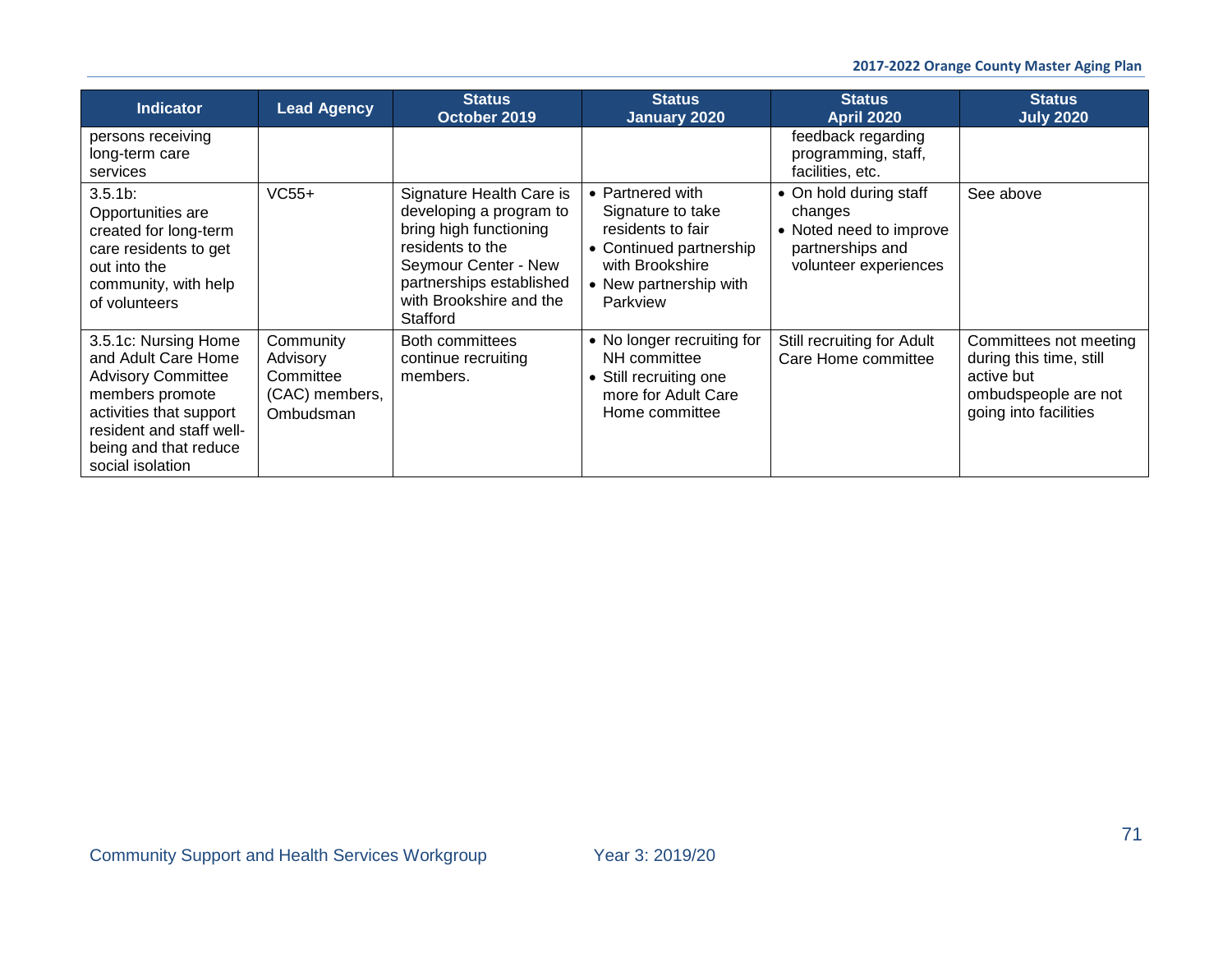# **Communication and Information: All Workgroup + OCDOA Communication Dept. – Year 3 Priorities**

| <b>Indicator</b>                                                                                                                                                                 | Lead<br><b>Agency</b>                                                                                           | <b>Status</b><br>October 2019                                                                                                                                                                                                                                                                                                                                                                        | <b>Status</b><br>January 2020 | <b>Status</b><br><b>April 2020</b> | <b>Status</b><br><b>July 2020</b> |  |  |  |  |  |
|----------------------------------------------------------------------------------------------------------------------------------------------------------------------------------|-----------------------------------------------------------------------------------------------------------------|------------------------------------------------------------------------------------------------------------------------------------------------------------------------------------------------------------------------------------------------------------------------------------------------------------------------------------------------------------------------------------------------------|-------------------------------|------------------------------------|-----------------------------------|--|--|--|--|--|
|                                                                                                                                                                                  | Objective 8.1: Increase the accessibility of information regarding available programs, services, and resources. |                                                                                                                                                                                                                                                                                                                                                                                                      |                               |                                    |                                   |  |  |  |  |  |
| Strategy 8.1.1: Identify liaisons within medical offices, faith-based organizations, civic and community organizations, libraries, etc. to<br>post/distribute OCDOA information. |                                                                                                                 |                                                                                                                                                                                                                                                                                                                                                                                                      |                               |                                    |                                   |  |  |  |  |  |
| 8.1.1a.<br>Comprehensive list<br>of liaisons is created<br>and maintained.                                                                                                       |                                                                                                                 | • New Project EngAGE<br><b>Class</b><br>• UNC Partnerships in<br>Aging Program (PiAP)<br>created an online<br>calendar of events and<br>is now sharing our<br>"Special Events" on their<br>website:<br>http://partnershipsinagin<br>g.unc.edu/<br>• Communication<br>established with News<br>of Orange County<br>editor. Sharing one key<br>weekly event in the<br>"Word on the Street"<br>feature. | Ongoing                       | Ongoing                            | Ongoing                           |  |  |  |  |  |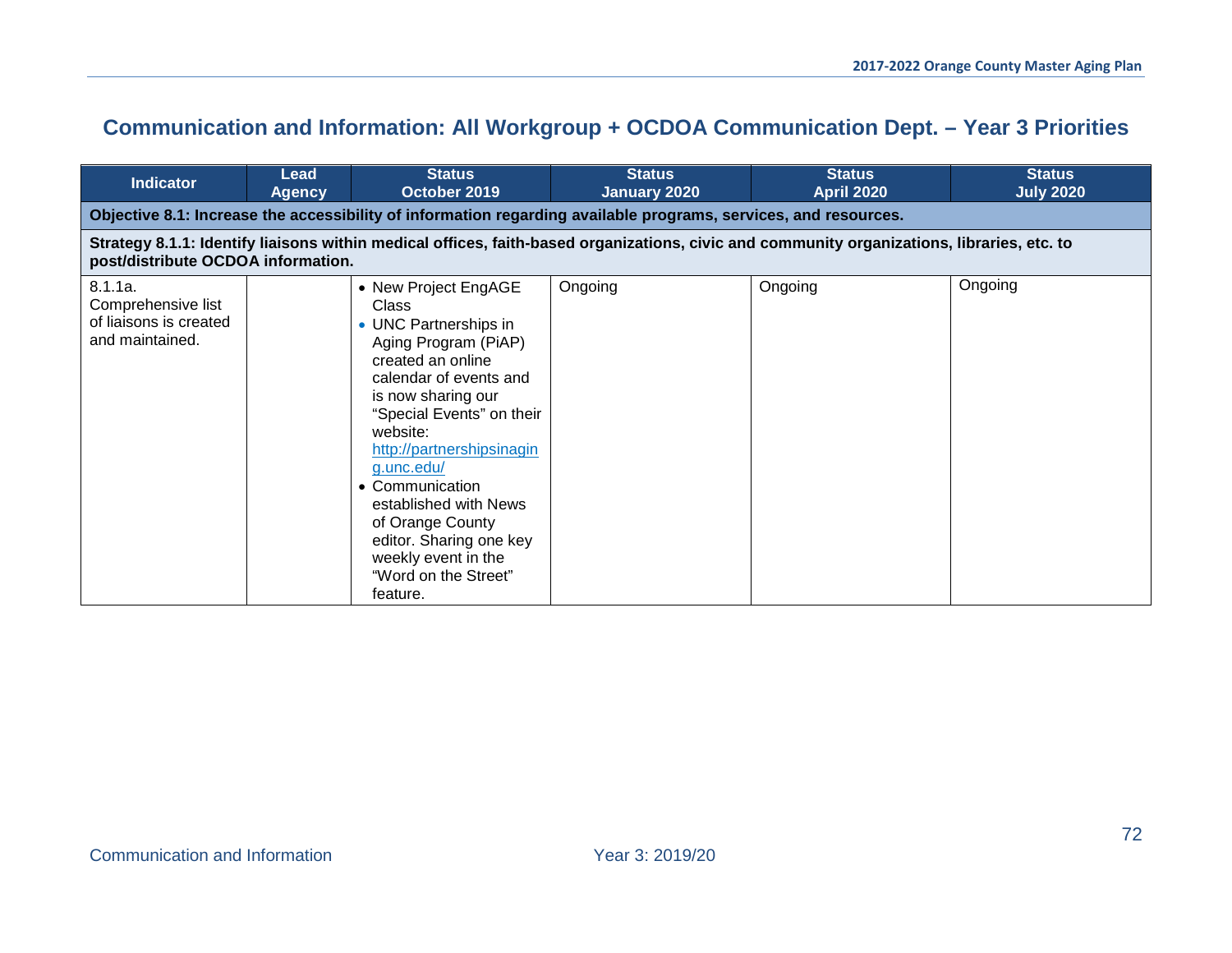| 8.1.1b. Information<br>sharing is facilitated<br>by liaisons within<br>their organizations. | OCDOA,<br>SHIIP, VC<br>$55+$ | Ongoing                                                                                                                                                    | Ongoing | Ongoing | • Lots of info sharing<br>among diverse<br>communities related to<br>COVID-19<br>• Focusing more on fliers<br>right now, especially to<br>reach people who use<br>tech/internet less<br>• OCDOA sending<br>information out through<br>food distributions<br>• Piedmont putting a lot of<br>information via handouts<br>out with weekly food<br>distribution at public<br>library (multiple<br>languages)<br>• Town of CH, 600-700<br>people using food banks<br>and providing<br>community partners<br>information this way,<br>also using email list<br>(multiple languages).<br>• OCDOA worked with<br>DSS to make sure<br>computers are within all<br>low income senior<br>housing.<br>• Senior Centers are<br>doing curbside tax prep<br>with extended tax<br>season |
|---------------------------------------------------------------------------------------------|------------------------------|------------------------------------------------------------------------------------------------------------------------------------------------------------|---------|---------|--------------------------------------------------------------------------------------------------------------------------------------------------------------------------------------------------------------------------------------------------------------------------------------------------------------------------------------------------------------------------------------------------------------------------------------------------------------------------------------------------------------------------------------------------------------------------------------------------------------------------------------------------------------------------------------------------------------------------------------------------------------------------|
| 8.1.1c. Information is<br>distributed at least<br>quarterly to<br>designated liaisons.      |                              | • PiAP now publishing<br>OCDOA special events<br>on their website (see<br>8.1.1a)<br>• Sharing health and<br>wellness events with<br><b>UNC Geriatrics</b> | Ongoing | Ongoing | Ongoing                                                                                                                                                                                                                                                                                                                                                                                                                                                                                                                                                                                                                                                                                                                                                                  |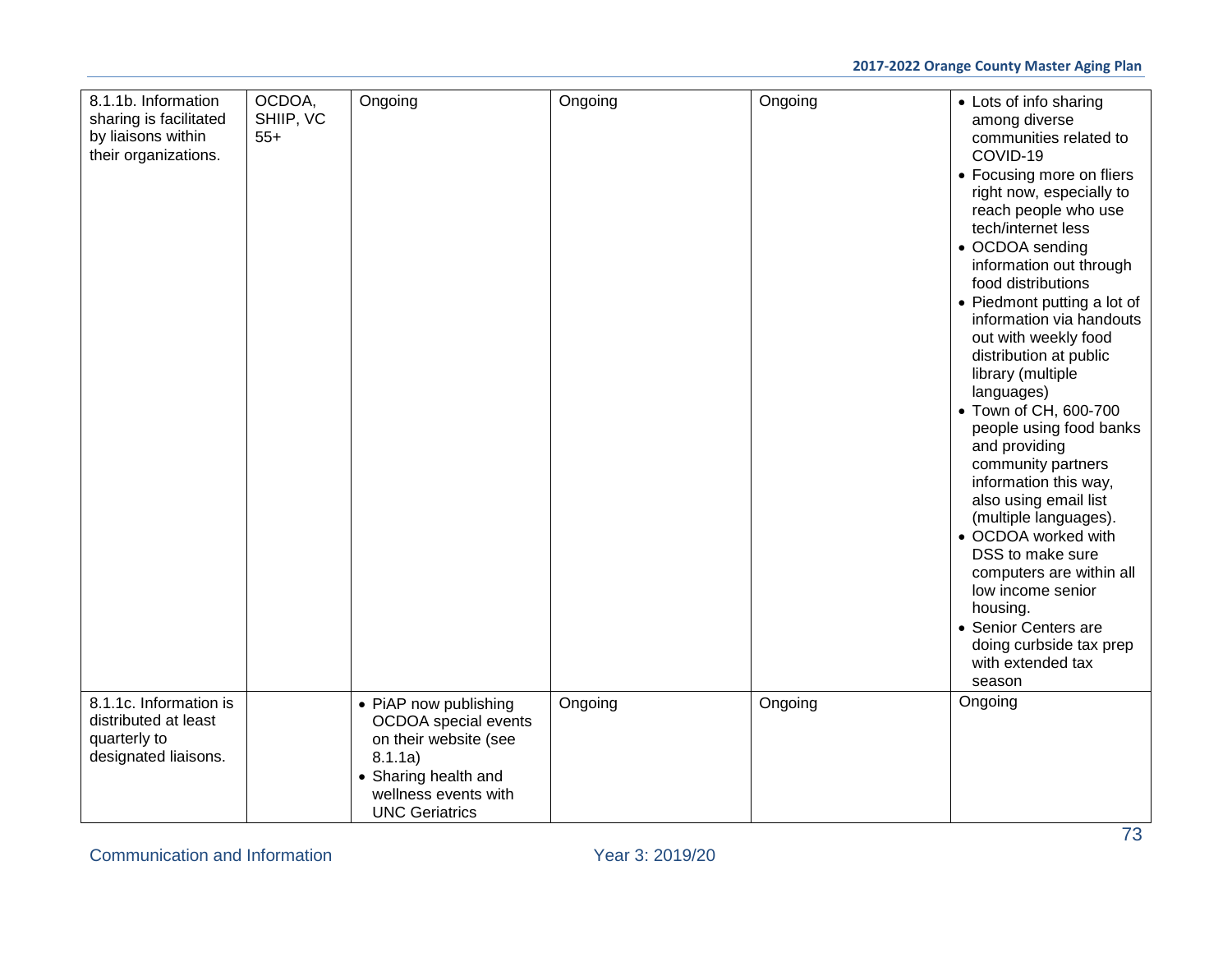| 8.1.1d. Liaisons are<br>created with non-<br>English<br>organizations. | OCDOA, EI<br>Centro NC | • Maintaining established<br>relationships.<br>Information is shared<br>both ways<br>• Enhance existing<br>relationship with El<br>Centro Hispano<br>• Identify other non-<br>English organizations<br>• Piedmont Health<br>representative spoke<br>with Spanish speaking<br>group at Seymour<br>Center and reported<br>back to Social<br>Participation and<br>Inclusion Workgroup.<br>• Immigrant and Refugee<br>Health Program at<br><b>Health Department</b><br>sharing information:<br>currently completing a<br><b>Community Health</b><br>Assessment, distributing<br><b>Community Clinics</b><br>Brochures (in 6<br>languages) online and in<br>Senior Centers, invited<br>OCDOA to share info at<br>events (Latina Breast<br>Cancer Awareness,<br>Latino Health Fair,<br>Muslin Identity Panel,<br>Language Justice<br>Summit, Health Equity<br>Gender Identity Panel,<br>Community Forum on<br>Health Assessment). | • Identified volunteers<br>within senior centers to<br>work with Mandarin and<br>Spanish speaking folks<br>• Publicized Employment<br>Services offered to more<br>Spanish-speaking (and<br>other non-English)<br>agencies.<br>• Refugee population is<br>an increasing focus for<br>Piedmont Health.<br>Creating more<br>partnership to better<br>serve this group. | Collaborating with DSS<br><b>Employment Services</b><br>personnel. | Prepared to re-engage<br>when business<br>environment is cleared to<br>resume public activities |
|------------------------------------------------------------------------|------------------------|-----------------------------------------------------------------------------------------------------------------------------------------------------------------------------------------------------------------------------------------------------------------------------------------------------------------------------------------------------------------------------------------------------------------------------------------------------------------------------------------------------------------------------------------------------------------------------------------------------------------------------------------------------------------------------------------------------------------------------------------------------------------------------------------------------------------------------------------------------------------------------------------------------------------------------|---------------------------------------------------------------------------------------------------------------------------------------------------------------------------------------------------------------------------------------------------------------------------------------------------------------------------------------------------------------------|--------------------------------------------------------------------|-------------------------------------------------------------------------------------------------|
|------------------------------------------------------------------------|------------------------|-----------------------------------------------------------------------------------------------------------------------------------------------------------------------------------------------------------------------------------------------------------------------------------------------------------------------------------------------------------------------------------------------------------------------------------------------------------------------------------------------------------------------------------------------------------------------------------------------------------------------------------------------------------------------------------------------------------------------------------------------------------------------------------------------------------------------------------------------------------------------------------------------------------------------------|---------------------------------------------------------------------------------------------------------------------------------------------------------------------------------------------------------------------------------------------------------------------------------------------------------------------------------------------------------------------|--------------------------------------------------------------------|-------------------------------------------------------------------------------------------------|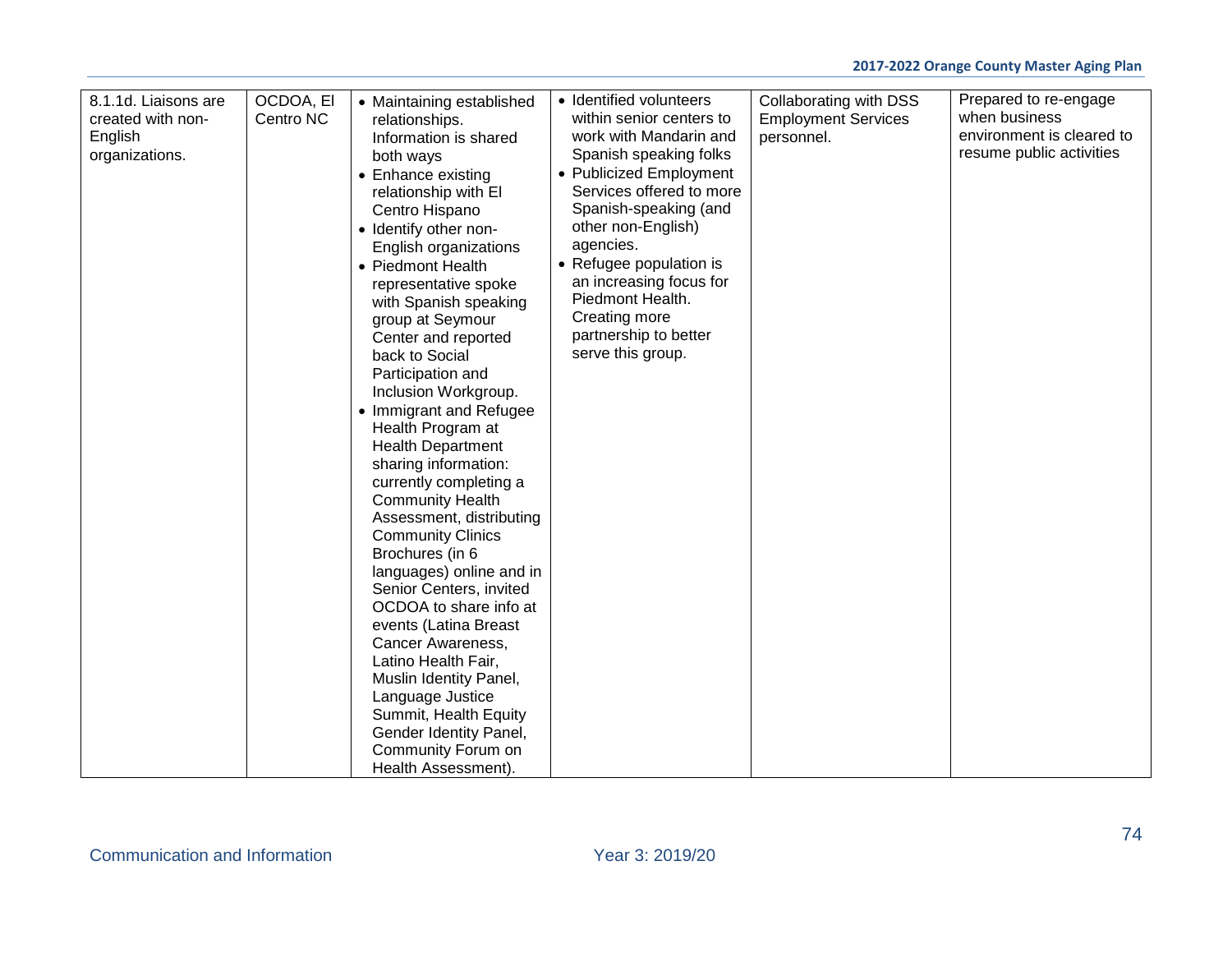| 8.1.1e. Liaisons are<br>created with<br>neighborhood<br>groups.                                                                                 |                                                                                                       | Continue to share<br>information and respond<br>to neighborhood group<br>comments and inquiries | Ongoing | Ongoing |         |
|-------------------------------------------------------------------------------------------------------------------------------------------------|-------------------------------------------------------------------------------------------------------|-------------------------------------------------------------------------------------------------|---------|---------|---------|
|                                                                                                                                                 |                                                                                                       | Strategy 8.1.2: Make OCDOA communications available in a variety of languages.                  |         |         |         |
| 8.1.2a.<br>Communications are<br>sent out to non-<br>English media<br>sources and posted<br>at relevant locations<br>and community<br>agencies. | OCDOA,<br>Orange<br>County<br>Government<br>$\overline{\phantom{m}}$<br>Community<br><b>Relations</b> | Ongoing                                                                                         | Ongoing | Ongoing | Ongoing |
|                                                                                                                                                 |                                                                                                       | Strategy 8.1.3: Improve the Senior Times to be more readable and user-friendly.                 |         |         |         |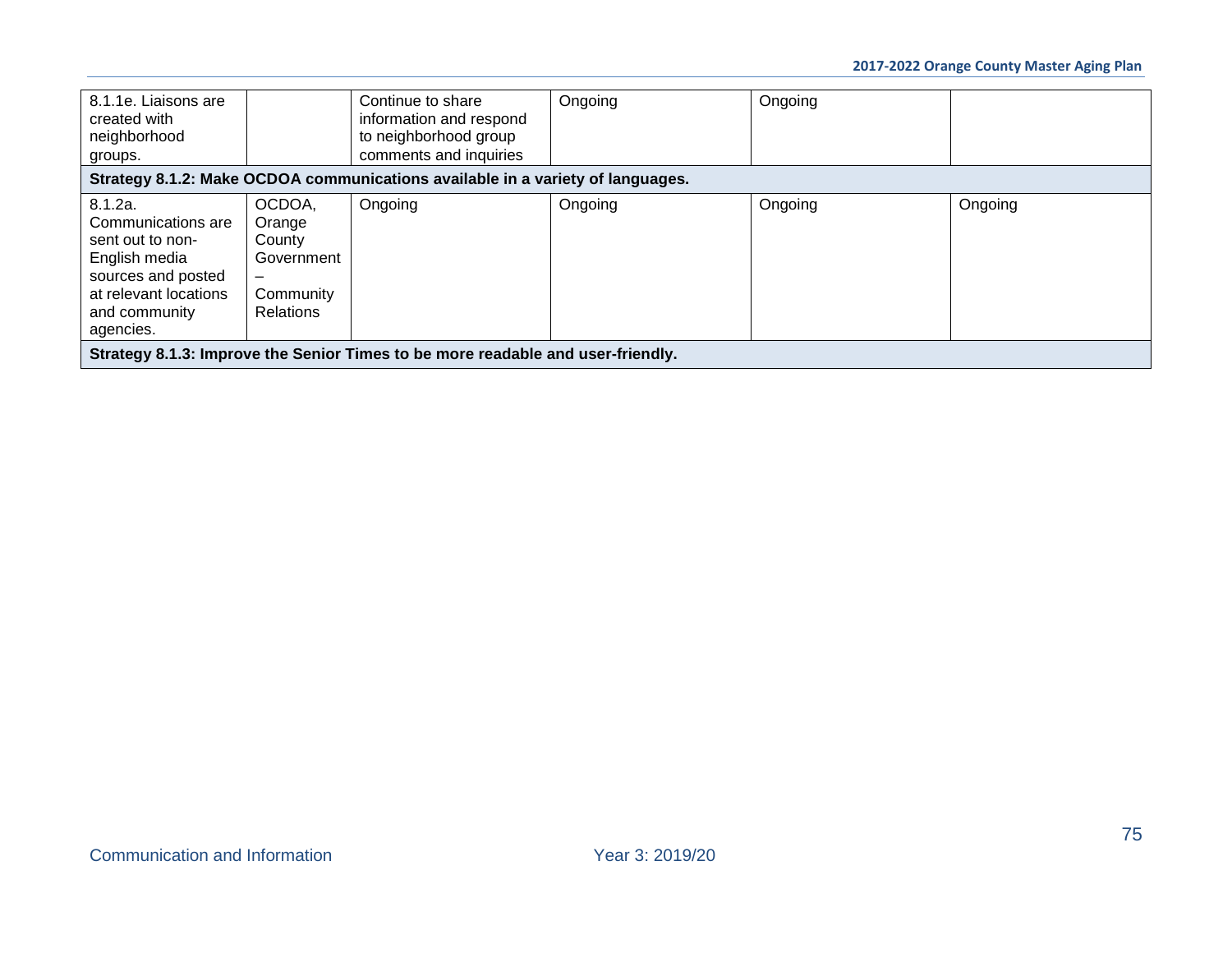| 8.1.3a. Print versions<br>of the Senior Times<br>are in larger print and<br>with less information. | <b>OCDOA</b> | Continue to investigate<br>applications linking<br>RecTrac program entries<br>to populate our website<br>calendar of events. As<br>well as produce a<br>program report suitable<br>for the publisher of the<br>Senior Times, increasing<br>efficiency and accuracy.<br>Our current web platform,<br>CivicPlus, has a<br>recreation module,<br>CivicRec that has<br>potential to meet this need | Scheduled Jan. 2020<br>meeting OC IT Business<br>Relationship Manager to<br>discuss RecTrac<br>populating web calendar<br>with Senior Times events,<br>even if we have to use<br>RecTrac's calendar<br>instead of our web<br>platform, CivicPlus. | • A movement to improve<br>readability of the Senior<br>Times is in the planning<br>stages.<br>• Met with IT Business<br>Relationship Manager<br>on 1/17/20, discussed<br>RecTrac as data source<br>for Senior Times and<br>online calendar.<br>$\bullet$ 2/27/20 Met with OC IT,<br>to see how RecTrac<br>could produce Senior<br>Times reports for<br>publisher and merge<br>with an online calendar.<br>• Scheduled Senior Times<br><b>Improvement Focus</b><br>Groups June 2020 to<br>work toward<br>improvements | • Scheduled/held<br>RecTrac (RT) training<br>with OCIT and RT users<br>to clean up online<br>registration (WebTrac)<br>to prepare to replace<br>current CivicPlus<br>calendar with WebTrac.<br>• Completed<br>RecTrac/WebTrac work<br>and replaced CivicPlus<br>calendar with WebTrac<br>online registration.<br>Ongoing work with OCIT<br>to refine the online<br>registration/search<br>page.<br>• Requested County<br>RecTrac/WebTrac<br>online activity search<br>page workgroup be<br>established to improve<br>the look, functionality,<br>and content. On next<br>agenda<br>• Senior Times (ST)<br><b>Improvement Survey</b><br>and two focus groups<br>were held to get<br>participant and staff<br>input.<br>• Survey and focus group<br>report was created and<br>shared.<br>• ST Improvement<br>Workgroup participants<br>were recruited, and<br>weekly workgroup<br>meeting established<br>(starting 7/13/2020) |
|----------------------------------------------------------------------------------------------------|--------------|------------------------------------------------------------------------------------------------------------------------------------------------------------------------------------------------------------------------------------------------------------------------------------------------------------------------------------------------------------------------------------------------|---------------------------------------------------------------------------------------------------------------------------------------------------------------------------------------------------------------------------------------------------|-----------------------------------------------------------------------------------------------------------------------------------------------------------------------------------------------------------------------------------------------------------------------------------------------------------------------------------------------------------------------------------------------------------------------------------------------------------------------------------------------------------------------|-----------------------------------------------------------------------------------------------------------------------------------------------------------------------------------------------------------------------------------------------------------------------------------------------------------------------------------------------------------------------------------------------------------------------------------------------------------------------------------------------------------------------------------------------------------------------------------------------------------------------------------------------------------------------------------------------------------------------------------------------------------------------------------------------------------------------------------------------------------------------------------------------------------------------------|
|----------------------------------------------------------------------------------------------------|--------------|------------------------------------------------------------------------------------------------------------------------------------------------------------------------------------------------------------------------------------------------------------------------------------------------------------------------------------------------------------------------------------------------|---------------------------------------------------------------------------------------------------------------------------------------------------------------------------------------------------------------------------------------------------|-----------------------------------------------------------------------------------------------------------------------------------------------------------------------------------------------------------------------------------------------------------------------------------------------------------------------------------------------------------------------------------------------------------------------------------------------------------------------------------------------------------------------|-----------------------------------------------------------------------------------------------------------------------------------------------------------------------------------------------------------------------------------------------------------------------------------------------------------------------------------------------------------------------------------------------------------------------------------------------------------------------------------------------------------------------------------------------------------------------------------------------------------------------------------------------------------------------------------------------------------------------------------------------------------------------------------------------------------------------------------------------------------------------------------------------------------------------------|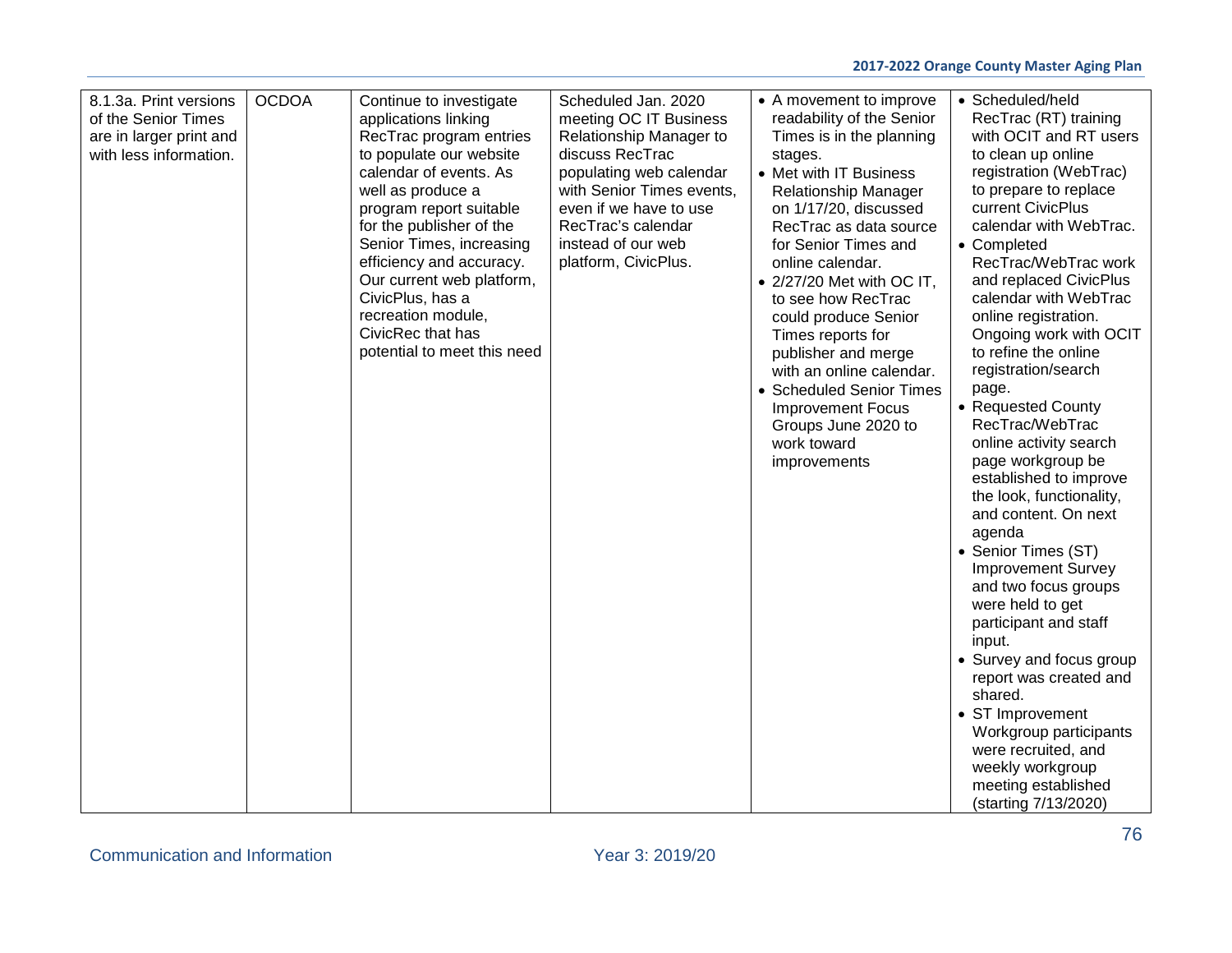| 8.1.3b. Additional<br>versions of the<br>Senior Times are<br>explored, including<br>print and online<br>versions in Spanish<br>and Mandarin (and<br>other languages as<br>needed) and an<br>audible version. |              | Ongoing but feasibility<br>concerns                                                                                                                                                                                                               | • Discussed how to make<br>ST more accessible for<br>visually impaired - if<br>pictures/ads/ icons are<br>removed, it is easier for<br>computer readers to<br>read the text. SW with<br>Services for the Blind to<br>help OCDOA explore<br>technology and<br>feasibility.<br>• Triangle Radio Reading<br>Services used to read<br>ST as a scheduled time<br>each week.<br>• A suggestion was made<br>to have a Passmore<br>newsletter/Senior Times | See 8.1.3a<br>Working to get all Senior<br>Times events (except<br>ticketed and<br>appointments) WebTrac<br>making it searchable by<br>multiple categories                                        |                                                                                                                                                              |
|--------------------------------------------------------------------------------------------------------------------------------------------------------------------------------------------------------------|--------------|---------------------------------------------------------------------------------------------------------------------------------------------------------------------------------------------------------------------------------------------------|----------------------------------------------------------------------------------------------------------------------------------------------------------------------------------------------------------------------------------------------------------------------------------------------------------------------------------------------------------------------------------------------------------------------------------------------------|---------------------------------------------------------------------------------------------------------------------------------------------------------------------------------------------------|--------------------------------------------------------------------------------------------------------------------------------------------------------------|
| 8.1.3c. Drop off<br>locations are                                                                                                                                                                            |              | Lists have been updated,<br>need to be posted to                                                                                                                                                                                                  | Ongoing                                                                                                                                                                                                                                                                                                                                                                                                                                            | • Ongoing as requested<br>• Added OCPL Cybrary                                                                                                                                                    |                                                                                                                                                              |
| expanded.                                                                                                                                                                                                    |              | website                                                                                                                                                                                                                                           |                                                                                                                                                                                                                                                                                                                                                                                                                                                    | and Carrboro branch                                                                                                                                                                               |                                                                                                                                                              |
|                                                                                                                                                                                                              |              | Strategy 8.1.4: Expand capacity for electronic/digital information dissemination.                                                                                                                                                                 |                                                                                                                                                                                                                                                                                                                                                                                                                                                    |                                                                                                                                                                                                   |                                                                                                                                                              |
| 8.1.4a. OCDOA<br>webpage hits<br>increased each year.                                                                                                                                                        | <b>OCDOA</b> | Total page views (hits):<br>16,517<br>Top five pages:<br>Aging Main Page:<br>4,949<br>Senior Center<br>$\bullet$<br>programs: 3,871<br>Classes Trips: 1,475<br>$\bullet$<br>Senior Times: 1,152<br>$\bullet$<br>Health Wellness: 462<br>$\bullet$ | Total page views (hits):<br>16,423<br>Top five pages:<br>• Aging Main Page: 4,594<br>• Senior Center programs:<br>3,721<br>• Classes Trips: 1,403<br>• Senior Times: 1,023<br>Health Wellness: 496                                                                                                                                                                                                                                                 | Total page views (hits):<br>20,477<br>Top five pages:<br>• Aging Main Page: 6,157<br>• Tax Assistance: 3,170<br>• Senior Center<br>Programs: 2,668<br>• Class Trips: 1,392<br>Senior Times: 1,231 | Total page views (hits):<br>10,039<br>• Aging Main: 3,803<br>• Sr. Ctr. Prog: 1,665<br>· Fit Seniors: 1,230<br>• Tax Assist: 763<br>$\bullet$ Sr. Times: 415 |
| 8.1.4b. OCDOA<br>Facebook page has<br>more friends/hits<br>each year.                                                                                                                                        | <b>OCDOA</b> | Total Facebook "Likes":<br>512. Up 22.20 % from<br>previous quarter.                                                                                                                                                                              | <b>Total Facebook "Likes"</b><br>541. Up 5.66% from<br>previous quarter                                                                                                                                                                                                                                                                                                                                                                            | <b>Total Facebook "Likes"</b><br>560. Up 3.51% from<br>previous quarter                                                                                                                           | <b>Total Facebook "Likes"</b><br>576. Up 2.86% from<br>previous quarter                                                                                      |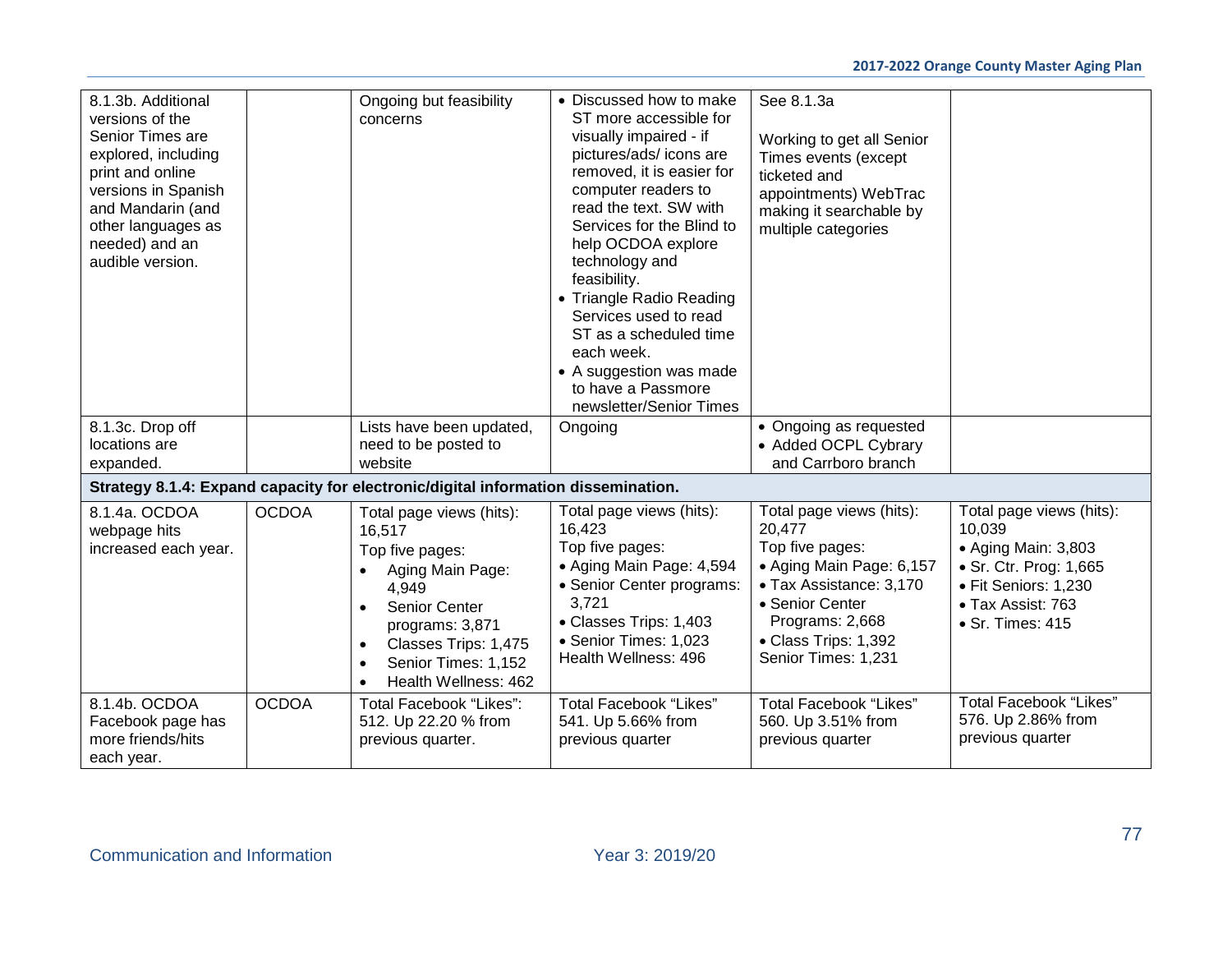| 8.1.4c. Number of<br>Listserv members<br>increased each year.                                                               | OCDOA-<br>Endless<br>Possibilities.<br>Community<br>News for<br>Caregivers | • Endless Possibilities:<br>3385 subscribers<br>• Community News for<br>Caregivers: 622<br>subscribers                                                                                                                                                                                                                                                                                                                                                                                                    | • Endless Possibilities:<br>3407 subscribers<br>• Community News for<br>Caregivers: 643<br>subscribers                                                                                                                                                                                                                                                                                                                                  | • Endless Possibilities:<br>3463 subscribers<br>• Community News for<br>Caregivers: 667<br>subscribers                                                                    | • Endless Possibilities:<br>3464 subscribers<br>• Community News for<br>Caregivers: 675<br>subscribers                                                                   |
|-----------------------------------------------------------------------------------------------------------------------------|----------------------------------------------------------------------------|-----------------------------------------------------------------------------------------------------------------------------------------------------------------------------------------------------------------------------------------------------------------------------------------------------------------------------------------------------------------------------------------------------------------------------------------------------------------------------------------------------------|-----------------------------------------------------------------------------------------------------------------------------------------------------------------------------------------------------------------------------------------------------------------------------------------------------------------------------------------------------------------------------------------------------------------------------------------|---------------------------------------------------------------------------------------------------------------------------------------------------------------------------|--------------------------------------------------------------------------------------------------------------------------------------------------------------------------|
| 8.1.4d. New methods<br>established to keep<br>up with technological<br>advances.                                            | OCDOA,<br>OC IT, OC<br>Community<br>Relations                              | • Investigating text<br>messaging applications<br>for a Wellness Program<br>pilot: RecTrac, OC<br>Alerts and RainedOut:<br>www.rainedout.com (OC<br>IT & OCDOA Wellness<br>Program)<br>• Scheduled a one-on-<br>one demonstration of<br>BeSpree, an app<br>connecting you to<br>workouts and wellness<br>sessions with other<br>motivated people in your<br>community.<br>www.beespree.com.<br>Will schedule a meeting<br>with supervisors &<br>wellness program<br>coordinator to present<br>information | • Hosted BeSpree's<br>presentation of their<br>wellness app to the<br>OCDOA leadership<br>team Will pursue adding<br>our activities on their<br>app, but only on the<br>"free" level.<br>• IT recommended using<br>RecTrac for texting<br>program participants of<br>cancelations after they<br>upgrade their platform to<br>be text capable.<br>• Ask customers of their<br>preferred method of<br>receiving info. (Soc. Part<br>Incl) | • IT and the other<br>departments using<br>RecTrac have yet to<br>move forward with an<br>upgrade.<br>• Projects waiting until<br>upgrades are initiated<br>and completed | • IT and the other<br>departments using<br>RecTrac have yet to<br>move forward with an<br>upgrade<br>• Projects waiting until<br>upgrades are initiated<br>and completed |
| 8.1.4e. People report<br>they are hearing<br>about<br>events/programming<br>through these<br>sources when they<br>register. |                                                                            |                                                                                                                                                                                                                                                                                                                                                                                                                                                                                                           |                                                                                                                                                                                                                                                                                                                                                                                                                                         |                                                                                                                                                                           |                                                                                                                                                                          |
|                                                                                                                             |                                                                            | Strategy 8.1.5: Continue to use media sources that do not rely on electronic sources.                                                                                                                                                                                                                                                                                                                                                                                                                     |                                                                                                                                                                                                                                                                                                                                                                                                                                         |                                                                                                                                                                           |                                                                                                                                                                          |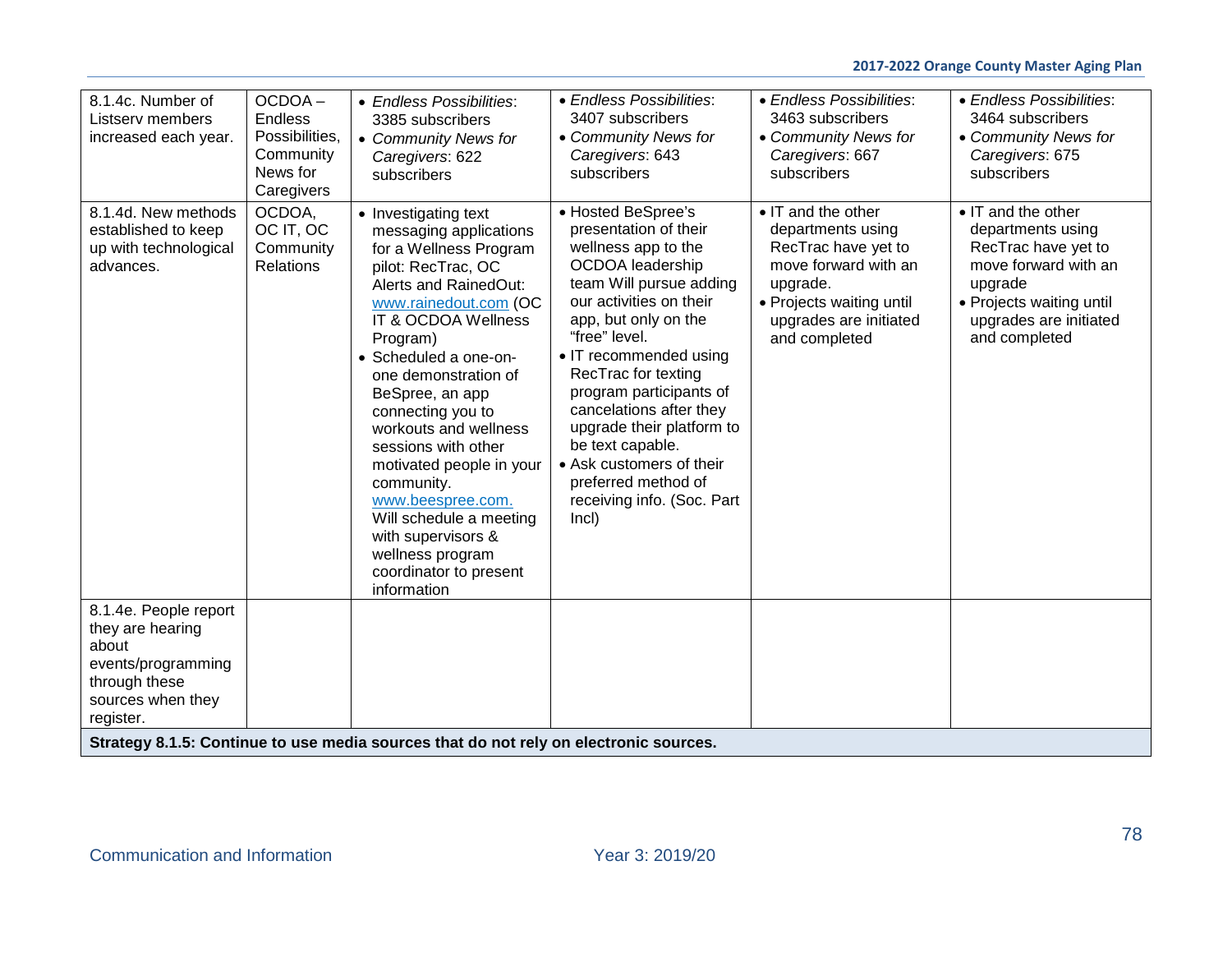| 8.1.5a. Local radio<br>stations, television<br>stations, and<br>newspapers are used<br>to advertise OCDOA<br>events/programming. | OCDOA,<br>$OC -$<br>Community<br><b>Relations</b> | • Exploring standing radio<br>show which would be<br>once/month. May be a<br>good way to help reach<br>people who do not use<br>internet.<br>• Library reports that<br>Facebook is likely the<br>biggest impact and is<br>easier to track. Their<br>bulletin board also gets<br>a lot of traction.<br>• WCHL interview<br>completed in July<br>promoting VC55+ Voter<br>ID event<br>• Ongoing marketing<br>through PSA's, radio<br>interviews and print ads.<br>• OCDOA ads places on<br>all OCPT buses (will<br>change ads quarterly) | • PSA aired about<br>Caregiver Day of Care<br>event.<br>• Met w/WHUP<br>Hillsborough radio<br>station. The 3-D News'<br>host offered multiple<br>interview slots to<br>OCDOA. He wants to<br>feature our seniors, their<br>experiences and those<br>of their families &<br>caregivers.<br>• OCDOA staff will also<br>be included to give info<br>about the department<br>and what we offer.<br>• UNC Student intern is<br>working to identify<br>interviewees and serve<br>as a liaison with the<br>show's host to schedule<br>interviews. | • Submitted several<br>interview ideas and<br>interviewees to 3-D.<br>• Communication<br>regarding what<br>interviews are selected<br>and when they are<br>scheduled has not been<br>reliable but work<br>continues | • Staff shared OCDOA<br>new and modified<br>programs and services<br>via interviews on radio,<br>newspaper and<br>television: WHUP, CBS<br>affiliate, Daily Tar Heel,<br><b>UNC Trauma Program,</b><br>and PBS Next Avenue.<br>• Interviews have been<br>scheduled for next<br>quarter on Aging<br>Matters Radio Show.<br>• Ongoing News releases<br>issued on social media<br>and in print publications. |
|----------------------------------------------------------------------------------------------------------------------------------|---------------------------------------------------|----------------------------------------------------------------------------------------------------------------------------------------------------------------------------------------------------------------------------------------------------------------------------------------------------------------------------------------------------------------------------------------------------------------------------------------------------------------------------------------------------------------------------------------|--------------------------------------------------------------------------------------------------------------------------------------------------------------------------------------------------------------------------------------------------------------------------------------------------------------------------------------------------------------------------------------------------------------------------------------------------------------------------------------------------------------------------------------------|---------------------------------------------------------------------------------------------------------------------------------------------------------------------------------------------------------------------|-----------------------------------------------------------------------------------------------------------------------------------------------------------------------------------------------------------------------------------------------------------------------------------------------------------------------------------------------------------------------------------------------------------|
|----------------------------------------------------------------------------------------------------------------------------------|---------------------------------------------------|----------------------------------------------------------------------------------------------------------------------------------------------------------------------------------------------------------------------------------------------------------------------------------------------------------------------------------------------------------------------------------------------------------------------------------------------------------------------------------------------------------------------------------------|--------------------------------------------------------------------------------------------------------------------------------------------------------------------------------------------------------------------------------------------------------------------------------------------------------------------------------------------------------------------------------------------------------------------------------------------------------------------------------------------------------------------------------------------|---------------------------------------------------------------------------------------------------------------------------------------------------------------------------------------------------------------------|-----------------------------------------------------------------------------------------------------------------------------------------------------------------------------------------------------------------------------------------------------------------------------------------------------------------------------------------------------------------------------------------------------------|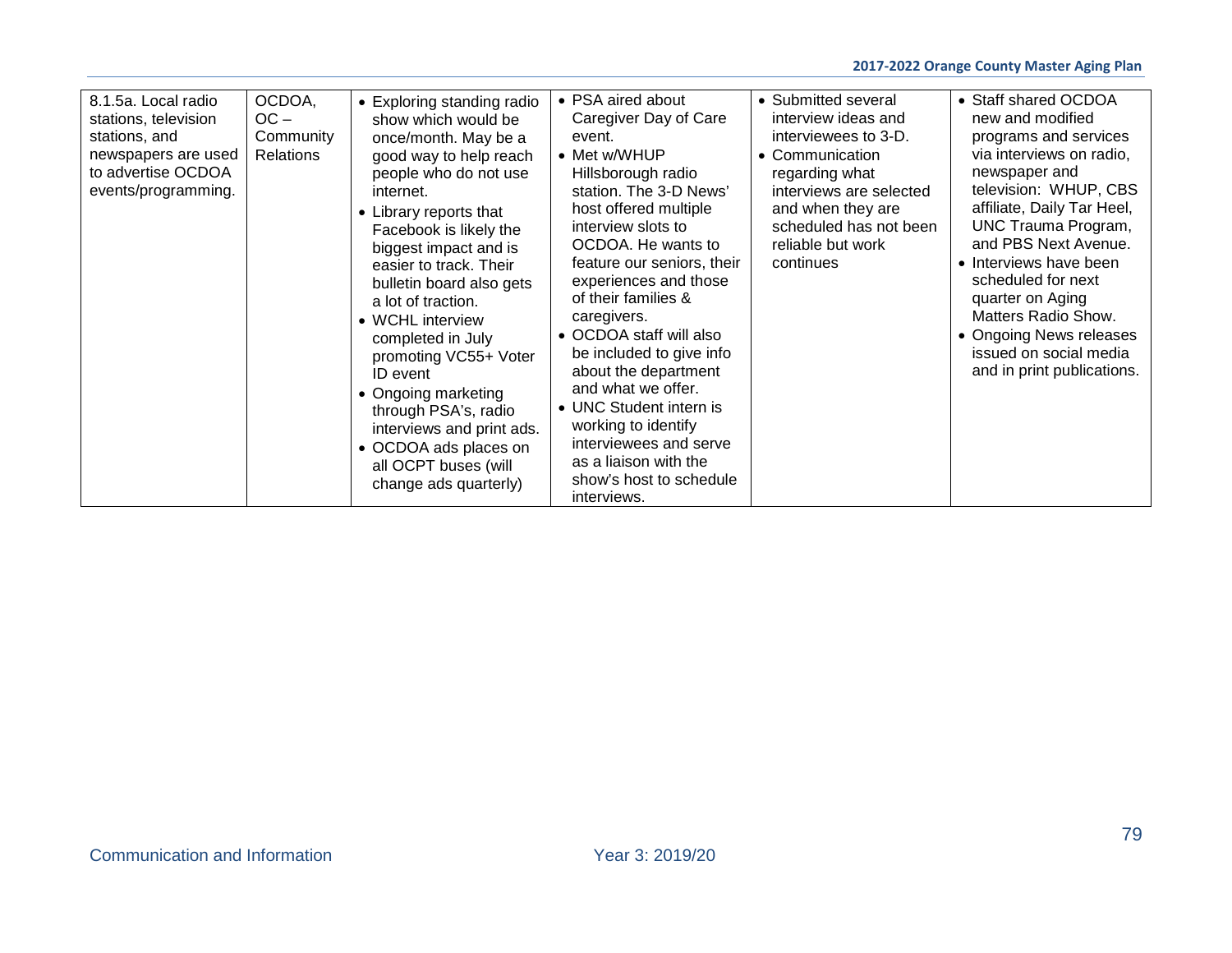| 8.1.5b. OCDOA<br>program, service,<br>and resource<br>information is<br>distributed at<br>community events.                                      | OCDOA,<br>Transitions<br>Guiding<br>Lights NC,<br>El Centro<br>NC, UNC<br><b>Health Care</b><br>- Benefits,<br>Orange<br>County<br>Schools,<br>Cedar<br>Grove<br>Community<br>Center | • Aging Transitions tabled<br>at community events<br>• OCDOA program<br>information distributed<br>at local resource fairs (#<br>reached):<br>• Caregiver Summit<br>(118)<br>• Latin American<br>Festival (75)<br>• Primetime Business<br>Expo (20)<br>• UNC Hospital -<br>Hillsborough:<br>Resource Fair for<br>Older Adults (29)<br>• UNC Carolina Serves<br>(40)<br>• Good Neighbor<br><b>Community Cookout</b><br>(33) | OCDOA program<br>information distributed at<br>local resource fairs (#<br>reached):<br>• Medicare Open House<br>(83)<br>· SAS Worklife/Eldercare<br>Fair (30)<br>• Hickory Grove Harvest<br>Festival (40)<br>• Parkinson's Moving Day<br>(28)<br>• 2019 Latino Health Fair<br>(40)<br>• Caregiver Day of Care<br>(33)<br>• Weatherization Day (2)<br><b>UNC Wellness Centers'</b><br>Health & Wellness Expo<br>(40) | OCDOA program<br>information distributed at<br>local resource fairs (#<br>reached):<br>• Project Connect End<br>Homelessness (21)<br>• UNC Stroke Survivor<br>Event (5) | All community events<br>were canceled in<br>response to the COVID-19<br>pandemic. |
|--------------------------------------------------------------------------------------------------------------------------------------------------|--------------------------------------------------------------------------------------------------------------------------------------------------------------------------------------|----------------------------------------------------------------------------------------------------------------------------------------------------------------------------------------------------------------------------------------------------------------------------------------------------------------------------------------------------------------------------------------------------------------------------|---------------------------------------------------------------------------------------------------------------------------------------------------------------------------------------------------------------------------------------------------------------------------------------------------------------------------------------------------------------------------------------------------------------------|-------------------------------------------------------------------------------------------------------------------------------------------------------------------------|-----------------------------------------------------------------------------------|
| 8.1.5c. Information<br>"Toolkits" are created<br>that volunteers can<br>use to share OCDOA<br>program and service<br>information with<br>others. |                                                                                                                                                                                      | • Work has started to<br>develop "Welcome"<br>packets for distribution<br>to new participants<br>• SHIIP kit<br>• Senior Resource guide<br>Summary, example of<br>Transportation guide -<br><b>Collaboration between</b><br>AT and VC55+<br>• Discussed during our<br>Aging Board meeting in<br><b>August and Steering</b><br>Committee Meeting in<br>June, especially related<br>to potential cost-sharing.               | Welcome Packet content<br>has been determined. Will<br>write a "Welcome" letter to<br>be included and translate<br>into Mandarin and<br>Spanish.                                                                                                                                                                                                                                                                    | Slated as a UNC MPH<br>student intern deliverable<br>for Summer 2020                                                                                                    | Ongoing                                                                           |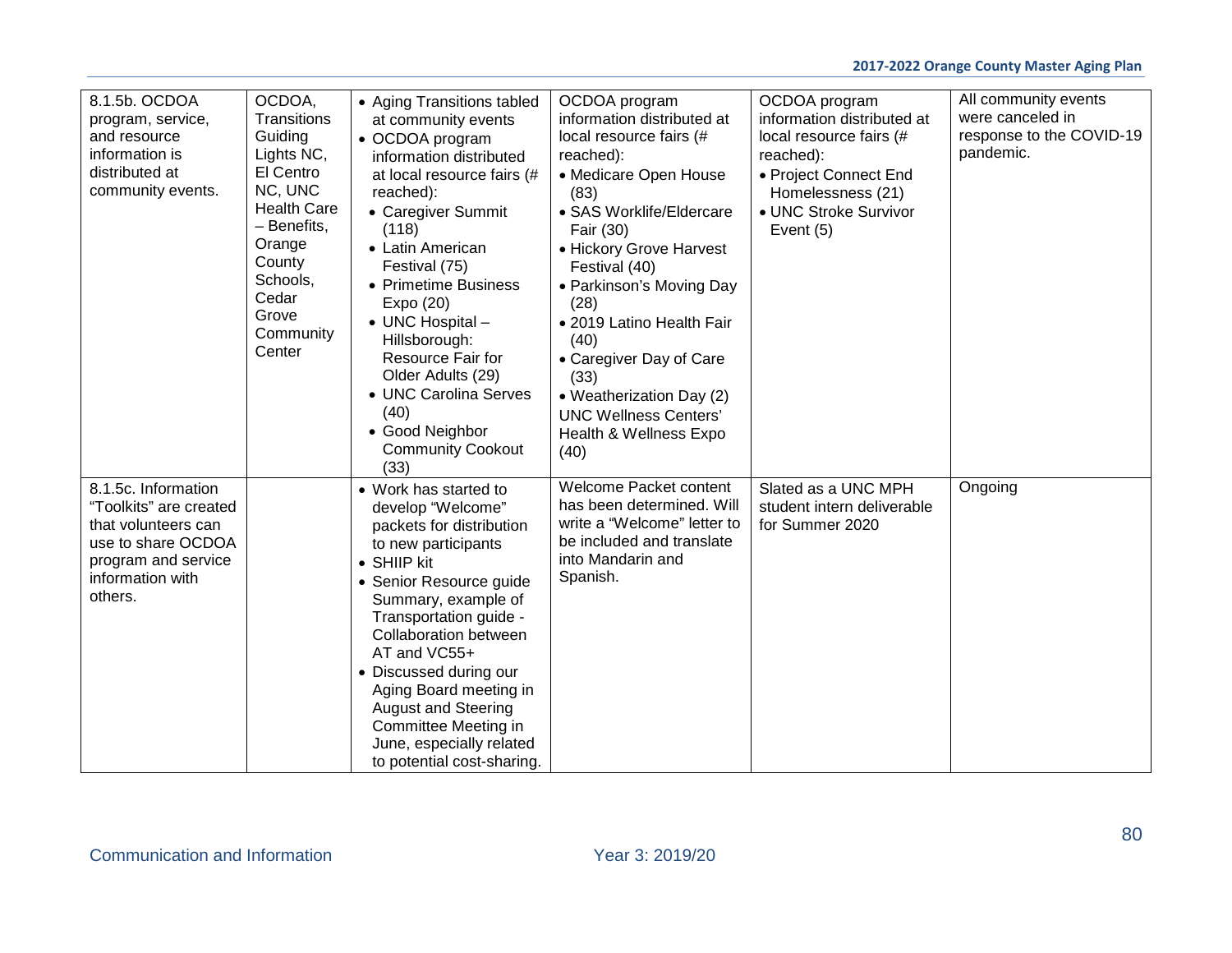| 8.1.5d. The number<br>of Project EngAGE<br>graduates is<br>increased each year.                                             | • Class 5 will begin<br>September 12th we<br>have 14 people<br>currently enrolled                                                                                                                                                                                                         |                                                                                                                                        | Graduated Class 5 with<br>14 new Project EngAGE<br><b>Senior Resource Leaders</b><br>(incorporated into 12)<br>existing SRT) |  |
|-----------------------------------------------------------------------------------------------------------------------------|-------------------------------------------------------------------------------------------------------------------------------------------------------------------------------------------------------------------------------------------------------------------------------------------|----------------------------------------------------------------------------------------------------------------------------------------|------------------------------------------------------------------------------------------------------------------------------|--|
| 8.1.5e. People report<br>they are hearing<br>about<br>events/programming<br>through these<br>sources when they<br>register. | • Will explore adding<br>question to more<br>registration forms. SHIIP<br>does this. Library does<br>this, OCDOA does<br>annual surveys and<br>class surveys and ask<br>that information but this<br>is not capturing<br>everyone.<br>• Current trends: Senior<br>Times, Listserv, Flyers | Many Caregiver Day of<br>Care event attendees<br>learned about the event<br>through support groups<br>(announcements or in<br>person). |                                                                                                                              |  |
|                                                                                                                             | Strategy 8.1.6: Partner with other organizations to promote and publicize each other's events and information.                                                                                                                                                                            |                                                                                                                                        |                                                                                                                              |  |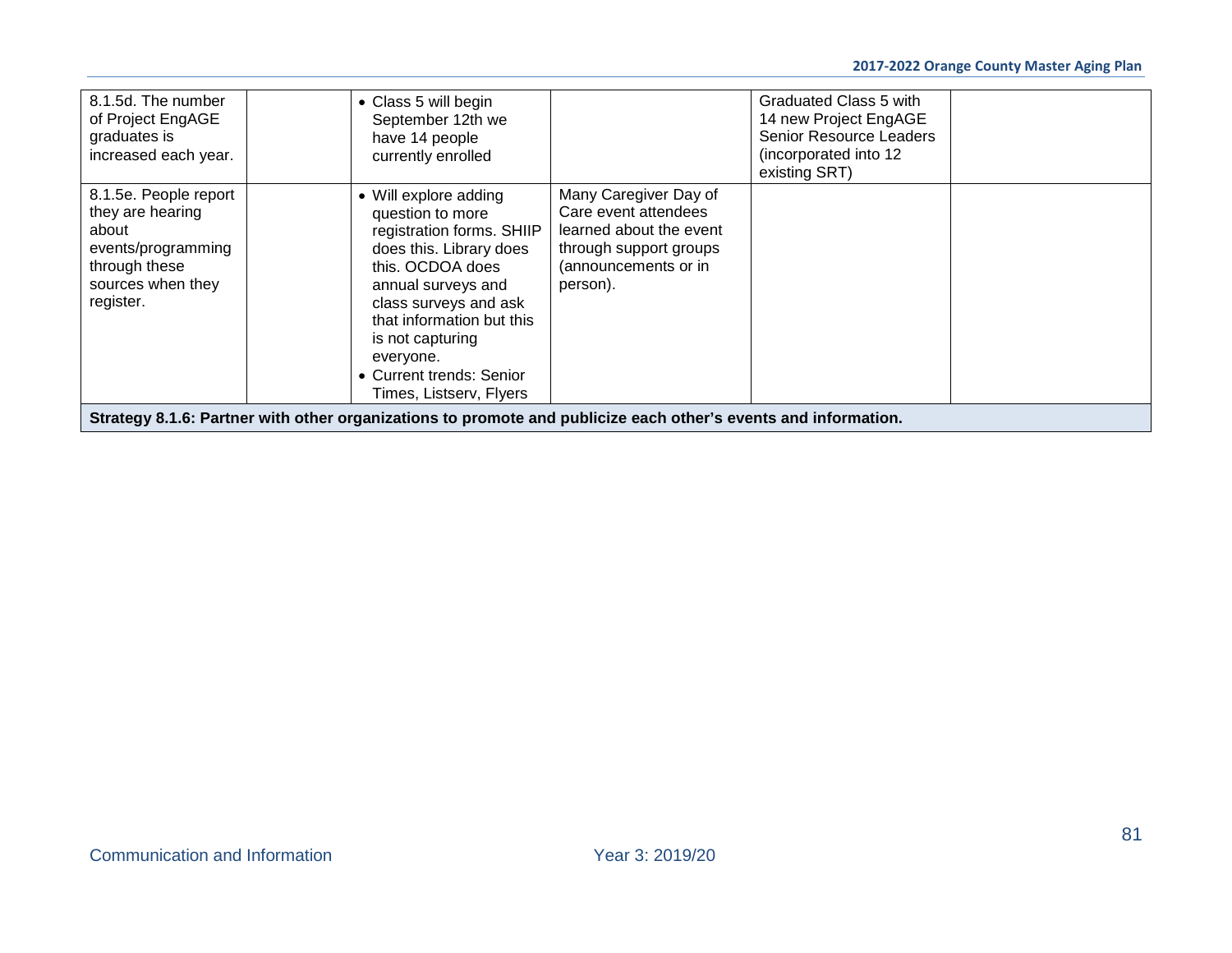| 8.1.6a. Community<br>groups,<br>organizations, and<br>key liaisons are<br>identified. | OCDOA,<br>SHIIP, VC<br>$55+$ ,<br>Transitions<br>Guiding<br>Lights NC,<br>El Centro<br>NC, UNC<br><b>Health Care</b><br>- Benefits,<br>Orange<br>County<br>Schools,<br>Cedar<br>Grove<br>Community<br>Center | • OCDOA Transportation<br>Specialist joined the<br>Chapel Hill Transit<br>Partners Advisory<br>Committee and EZ<br><b>Rider Advisory</b><br>Committee. Continue to<br>participate in NC Senior<br>Drive Coalition, Healthy<br>Carolinians Access to<br>Care Committee,<br>Orange Unified<br><b>Transportation Board</b><br>and the Chapel Hill<br><b>Pedestrian Safety</b><br><b>Action Plan</b><br>• Enhance collaborative<br>efforts with OC Dept. of<br>Social Services, DTCC,<br>others, NCWorks<br>• See 8.1.1b; 8.1.5b | • OCDOA tables at El<br>Centro events.<br>continuing to reach out<br>to Spanish speaking<br>community<br>• OCDOA Transportation<br>Specialist reached out<br>to Public Engagement<br>Specialist at GoTriangle<br>to use the GoCrew<br>volunteers for joint bus<br>riding trips.<br>• OCDOA Transportation<br>Specialist continues to<br>attend monthly/quarterly<br>meetings at CHT and<br>OCPT.<br>• OCDOA Transportation<br>Specialist continues to<br>attend rural community<br>meetings and events<br>• Publicized to Military<br>Veterans groups. Met<br>with Well.Co leadership<br>(new CH enterprise) | • OCDOA Employment<br>Specialist shared<br>information about<br>current job opportunities<br>with leaders at St<br>Thomas More in Chapel<br>Hill, facilitator of the<br>Jobs Network ministry<br>• OCDOA Transportation<br>Specialist continues to<br>attend monthly/quarterly<br>meetings at CHT and<br>OCPT.<br>• OCDOA Transportation<br>Specialist presented to<br>a committee of multiple<br>rural faith organization<br>leaders $3/5/20$ | • OCDOA Employment<br>Specialist continuing to<br>publicize among OC<br>businesses,<br>organizations,<br>institutions, and<br>businesses<br>• OCDOA Transportation<br>Specialist continues to<br>attend monthly/quarterly<br>meetings at CHT and<br>OCPT.<br>• OCDOA Transportation<br>Specialist sent<br>introduction e-mail to<br>Assistant Professor at<br>UNC in the Division of<br><b>Clinical Rehabilitation</b><br>and Mental Health- who<br>facilitates a stroke<br>support group<br>• OCDOA Transportation<br>Specialist sent<br>introduction e-mail to<br><b>Executive Director at</b><br>The Center for<br>Volunteer Caregiving to<br>discuss their Volunteer<br>Driver program |
|---------------------------------------------------------------------------------------|--------------------------------------------------------------------------------------------------------------------------------------------------------------------------------------------------------------|------------------------------------------------------------------------------------------------------------------------------------------------------------------------------------------------------------------------------------------------------------------------------------------------------------------------------------------------------------------------------------------------------------------------------------------------------------------------------------------------------------------------------|--------------------------------------------------------------------------------------------------------------------------------------------------------------------------------------------------------------------------------------------------------------------------------------------------------------------------------------------------------------------------------------------------------------------------------------------------------------------------------------------------------------------------------------------------------------------------------------------------------------|------------------------------------------------------------------------------------------------------------------------------------------------------------------------------------------------------------------------------------------------------------------------------------------------------------------------------------------------------------------------------------------------------------------------------------------------|--------------------------------------------------------------------------------------------------------------------------------------------------------------------------------------------------------------------------------------------------------------------------------------------------------------------------------------------------------------------------------------------------------------------------------------------------------------------------------------------------------------------------------------------------------------------------------------------------------------------------------------------------------------------------------------------|
|---------------------------------------------------------------------------------------|--------------------------------------------------------------------------------------------------------------------------------------------------------------------------------------------------------------|------------------------------------------------------------------------------------------------------------------------------------------------------------------------------------------------------------------------------------------------------------------------------------------------------------------------------------------------------------------------------------------------------------------------------------------------------------------------------------------------------------------------------|--------------------------------------------------------------------------------------------------------------------------------------------------------------------------------------------------------------------------------------------------------------------------------------------------------------------------------------------------------------------------------------------------------------------------------------------------------------------------------------------------------------------------------------------------------------------------------------------------------------|------------------------------------------------------------------------------------------------------------------------------------------------------------------------------------------------------------------------------------------------------------------------------------------------------------------------------------------------------------------------------------------------------------------------------------------------|--------------------------------------------------------------------------------------------------------------------------------------------------------------------------------------------------------------------------------------------------------------------------------------------------------------------------------------------------------------------------------------------------------------------------------------------------------------------------------------------------------------------------------------------------------------------------------------------------------------------------------------------------------------------------------------------|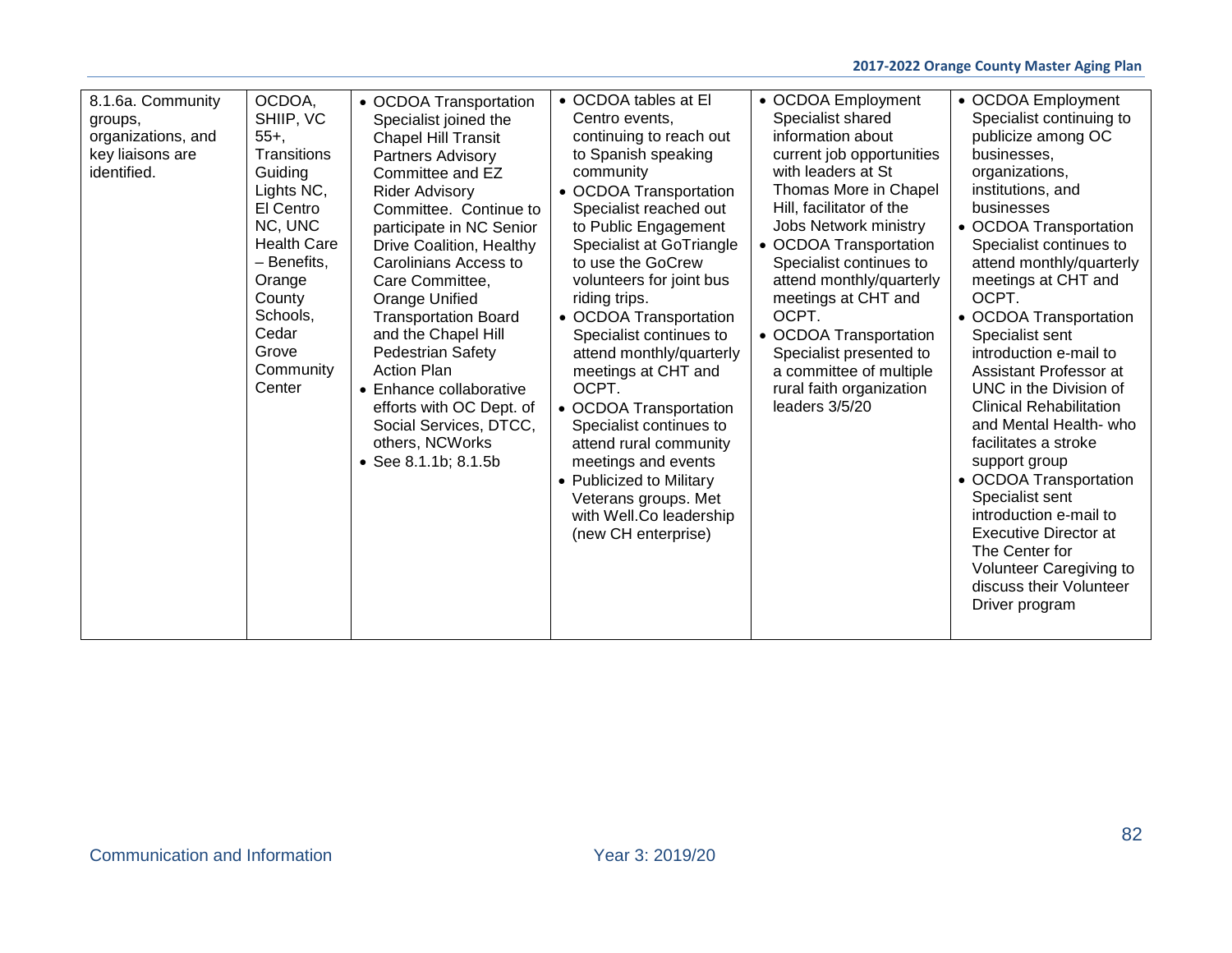## **2017-2022 Orange County Master Aging Plan**

| 8.1.6b. Events are<br>publicized by multiple<br>organizations.                                                                     | OCDOA,<br>SHIIP, VC<br>$55+$ ,<br>Transitions<br>Guiding<br>Lights NC,<br>El Centro<br>NC, UNC<br><b>Health Care</b><br>- Benefits,<br>Orange<br>County<br>Schools,<br>Cedar<br>Grove<br>Community<br>Center | • Continue to share<br>educational information<br>and events with<br>community groups<br>mentioned above and<br><b>Cedar Grove</b><br><b>Community Center and</b><br><b>Efland Cheeks</b><br><b>Community Center</b><br>• PIAP now advertises<br>OCDOA events on their<br>website<br>• Utilize Communications<br>and Other OC Depts,<br>such as Economic<br>Development, Social<br><b>Services</b><br>• Meals on Wheels and<br>OCRA - updating their<br>website and could post<br>links to OCDOA<br>$\bullet$ See 8.1.1b | • OCDOA Transportation<br>Specialist implementing<br>a monthly e-mail to<br>CHT, OCPT, and<br>GoTriangle asking for<br>events to promote in<br><b>Endless Possibilities</b><br>and Community news<br>for Caregivers e-<br>newsletters<br>• Through UNC PiAP,<br>student intern hired to<br>"get the word out" about<br>OCDOA services,<br>events, and learning<br>opportunities<br>• Met in Dec with DTCC<br>key leaders | • If July 15 Employment<br>Workshop is held, will<br>inform other OC Depts.,<br>local media and other<br>agencies.<br>• CHT community<br>outreach manager held<br>a public meeting at the<br><b>Seymour Center</b><br>$1/31/20$ to announce<br>upcoming changes to<br>CHT services. The<br>event was covered by<br>Spectrum News and the<br>segment aired 2/4/20<br>• Through UNC PiAP,<br>student intern continued<br>efforts to "get the word<br>out" about OCDOA<br>services, events, and<br>learning opportunities. | • Promoting employment<br>services virtually using<br>social media<br>• Town CH sends human<br>service updates to<br>community partners as<br>well as to faith updates,<br>sending via email to<br>partners<br>• Publicizing Webinars<br>and Virtual Events via<br><b>Endless Possibilities</b><br>electronic newsletter<br>while in person events<br>are on hold due to<br><b>COVID</b> |
|------------------------------------------------------------------------------------------------------------------------------------|--------------------------------------------------------------------------------------------------------------------------------------------------------------------------------------------------------------|--------------------------------------------------------------------------------------------------------------------------------------------------------------------------------------------------------------------------------------------------------------------------------------------------------------------------------------------------------------------------------------------------------------------------------------------------------------------------------------------------------------------------|--------------------------------------------------------------------------------------------------------------------------------------------------------------------------------------------------------------------------------------------------------------------------------------------------------------------------------------------------------------------------------------------------------------------------|-------------------------------------------------------------------------------------------------------------------------------------------------------------------------------------------------------------------------------------------------------------------------------------------------------------------------------------------------------------------------------------------------------------------------------------------------------------------------------------------------------------------------|------------------------------------------------------------------------------------------------------------------------------------------------------------------------------------------------------------------------------------------------------------------------------------------------------------------------------------------------------------------------------------------|
| 8.1.6c. Senior center<br>events/programming<br>is advertised in<br>community center<br>newsletters,<br>calendars, and on-<br>site. |                                                                                                                                                                                                              | • Continue to advertise<br>transit related events at<br>Senior Centers through<br>Senior Times, Flyers,<br>Newsletters and<br>listservs<br>• PIAP now advertises<br>OCDOA events on their<br>website<br>• Currently in Senior<br>Times, E-newsletters,<br>OC Library mailings                                                                                                                                                                                                                                            | • Through UNC PiAP,<br>student intern hired to<br>"get the word out" about<br>OCDOA services.<br>events, and learning<br>opportunities. Multiple<br>channels will be used.<br>including TV, radio,<br>print, and internet.<br>• Continued and<br>expanded publicity at<br>Public Libraries in<br>Chapel Hill, Carrboro,<br>Hillsborough                                                                                  | • Planned Job fair and<br><b>OCDOA</b> Employment<br>Services (including<br>specific jobs available)<br>were both published in<br><b>OCDOA</b> e-newsletters<br>• PIAP cross-lists<br>community events in<br>aging                                                                                                                                                                                                                                                                                                      | • UNC PiAP intern hired<br>by OCDOA this summer<br>to advance aging<br>readiness through social<br>media.<br>• Promoting events,<br>resources, and<br>availability of<br><b>Employment Services in</b><br>Senior Times and<br><b>Endless Possibilities</b><br>newsletters, webinars,<br>and social media                                                                                 |